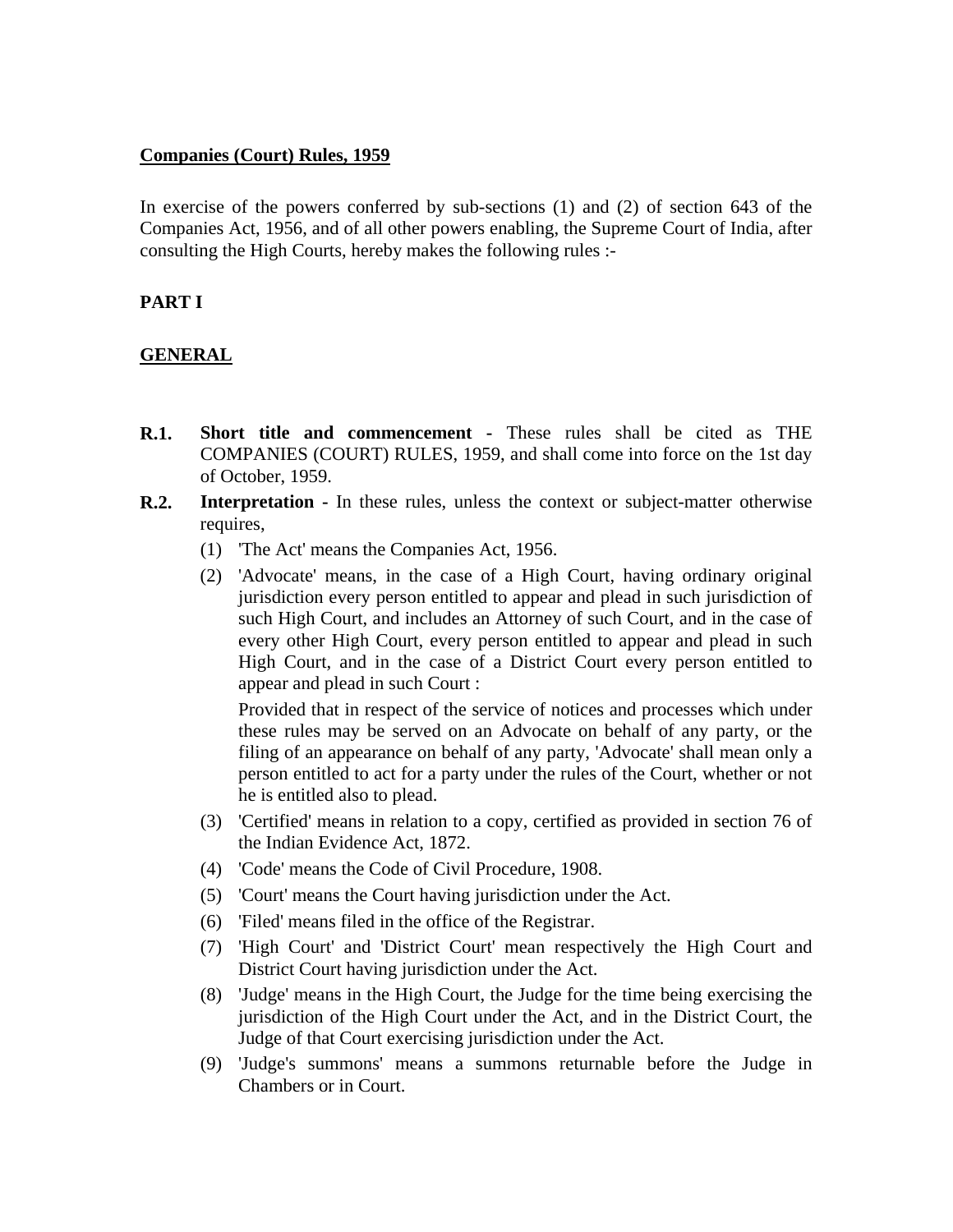- (10) 'Prescribed' means prescribed by these rules ; and 'prescribed charges' and 'prescribed fees' mean charges or fees prescribed by these rules and where they are not so prescribed, prescribed by the rules of the Court in respect of analogous matter in its other proceedings.
- (11) "Registrar" means, in the High Court, the Registrar of the High Court, and includes the Prothonotary Master and Assistant Master, and such other officer as may be authorised by the Chief Justice to perform all or any of the duties assigned to the Registrar under these rules and in the District Court, such officer of that Court as may be authorised by the High Court to perform all or any of the duties assigned to the Registrar under these rules.
- (12) 'Reserve Bank' means the Reserve Bank of India and includes its branches and agencies.
- (13) 'The rules' means these rules ; and include the prescribed forms.
- (14) 'Sealed' means sealed with the seal of the Court.
- (15) 'Section' means section of the Act.

Save as aforesaid, and unless the context otherwise requires, words and expressions contained in these rules shall bear the same meaning as in the Act, and the General Clauses Act, 1897 (X of 1897) shall apply for the interpretation of these rules as it applies for the interpretation of an Act of Parliament.

- **R.3. Proceedings to be neat and legible -** All petitions, applications, affidavits and other proceedings presented to the Court shall be written, typewritten, cyclostyled, or printed neatly and legibly on substantial paper of foolscap size, and separate sheets shall be stitched together. Numbers and dates shall be expressed in figures, and where dates given are not according to the English Calendar the corresponding English dates shall also be given.
- **R.4. Form of proceedings -** Every proceeding shall be dated and shall be instituted in the matter of the Companies Act, 1956, and in the matter of the company to which it relates. The contents shall be divided into separate paragraphs which shall be numbered serially. The general heading in all proceedings before the Court, and in all advertisements and notices, shall be in Form No. 1.
- **R.5. Language of proceedings -** Every petition, application, affidavit or other proceeding shall be in the language of the High Court and except in so far as the Court may otherwise order, no document in a language other than the language of the High Court shall be accepted for use in any proceeding, unless translated into the language of the High Court in accordance with the rules and practice of the Court.
- **R.6. Practice and Procedure of the Court and provisions of the Code to apply -** Save as provided by the Act or by these rules the practice and procedure of the Court and the provisions of the Code so far as applicable, shall apply to all proceedings under the Act and these rules. The Registrar may decline to accept any document which is presented otherwise than in accordance with these rules or the practice and procedure of the Court.
- **R.7. Power of Court to enlarge or abridge time -** The Court may, in any case in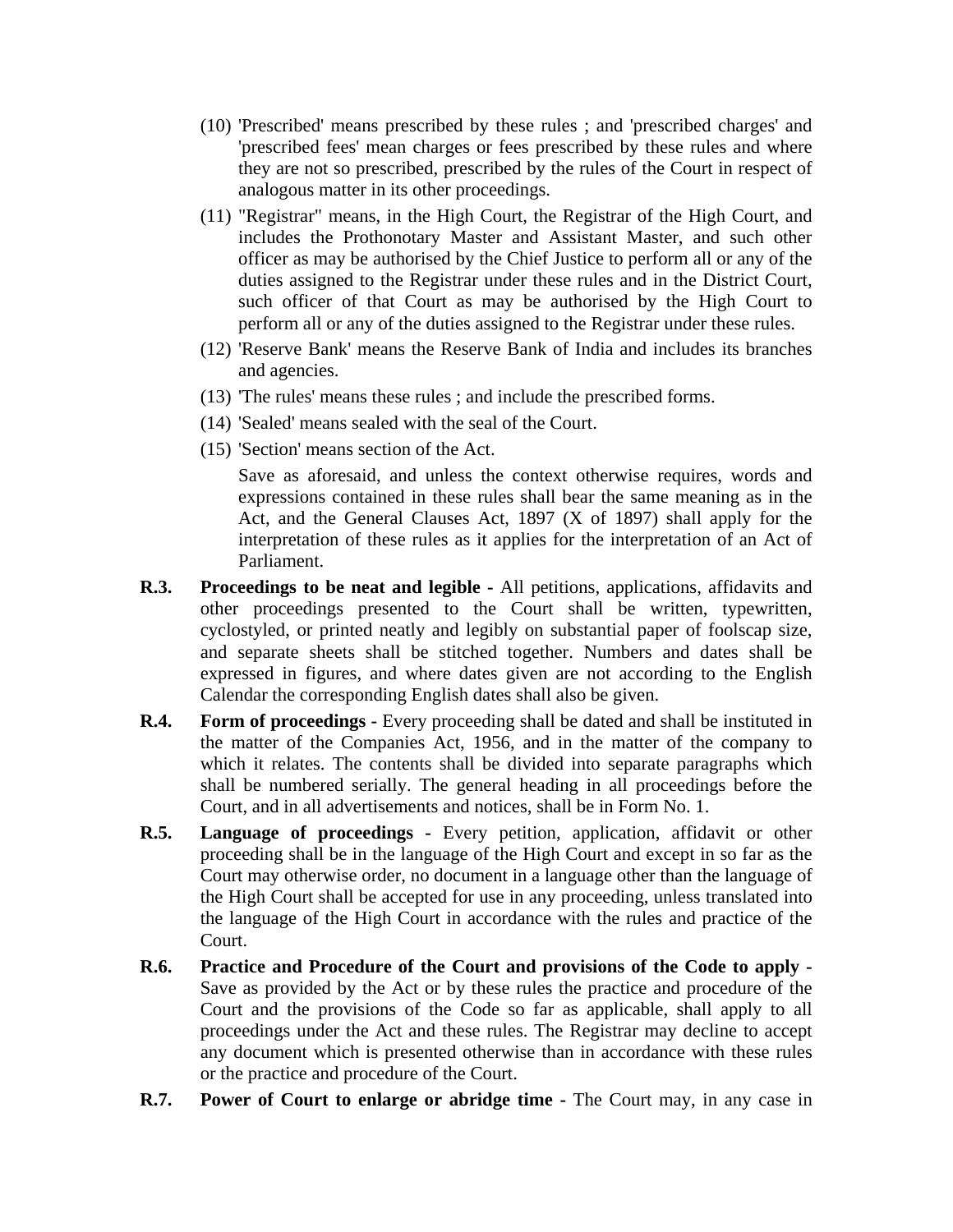which it shall deem fit, extend or abridge the time appointed by these rules or fixed by an order of the Court for doing any act or taking any proceeding, upon such terms (if any) as the justice of the case may require and any such enlargement may be ordered although the application for the same is not made until after the expiration of the time appointed or allowed.

#### **R.8. Computation of time -**

- (a) Where any particular number of days not expressed to be clear days, is prescribed the same shall be reckoned exclusively of the first day and inclusively of the last day, unless the last day shall happen to fall on a day on which the offices of the Court are closed, in which case the time shall be reckoned exclusively of that day also and of any succeeding day or days on which the offices of the Court continued to be closed.
- (b) Where any particular number of days expressed to be clear days, is prescribed, the same shall be reckoned exclusively of both the first and the last day.
- **R.9. Inherent powers of Court -** Nothing in these rules shall be deemed to limit or otherwise affect the inherent powers of the Court to give such directions or pass such orders as may be necessary for the ends of justice or to prevent abuse of the process of the Court.
- **R.10. Applications how made -** Unless otherwise provided by these rules or permitted by the Judge, all applications under the Act shall be made by a petition or by a Judge's summons as hereinafter provided .
- **R.11. (a) Petitions** The following applications shall be made by petition
	- (1) Applications under section 17 to confirm an alteration of the memorandum of association.
	- (2) Applications under section 79 to sanction issued of shares at a discount.
	- (3) Applications under section 101 to confirm reduction of share capital.
	- (4) Applications under section 107 to cancel any variation of the rights of holders of any class of shares.
	- (5) Applications under section 141 for rectification of the register of charges.
	- (6) Applications under section 155 for rectification of the Register of Members.
	- (7) Applications under section 186 by a Director or Member of a Company for calling a meeting of the Company.
	- (8) Applications under section 203 to restrain a fraudulent person from managing companies, or for leave by a person restrained to be a director of, or to manage, a company.
	- (9) Applications under section 237 for an order that the affairs of a company ought to be investigated.
	- (10) Applications under section 391(2) to sanction a compromise or arrangement.
	- (11) Applications under section 395(1) or 395(2) for the purpose of preventing, of settling the terms, of the acquisition by a transferee-company of the shares of a dissenting shareholder.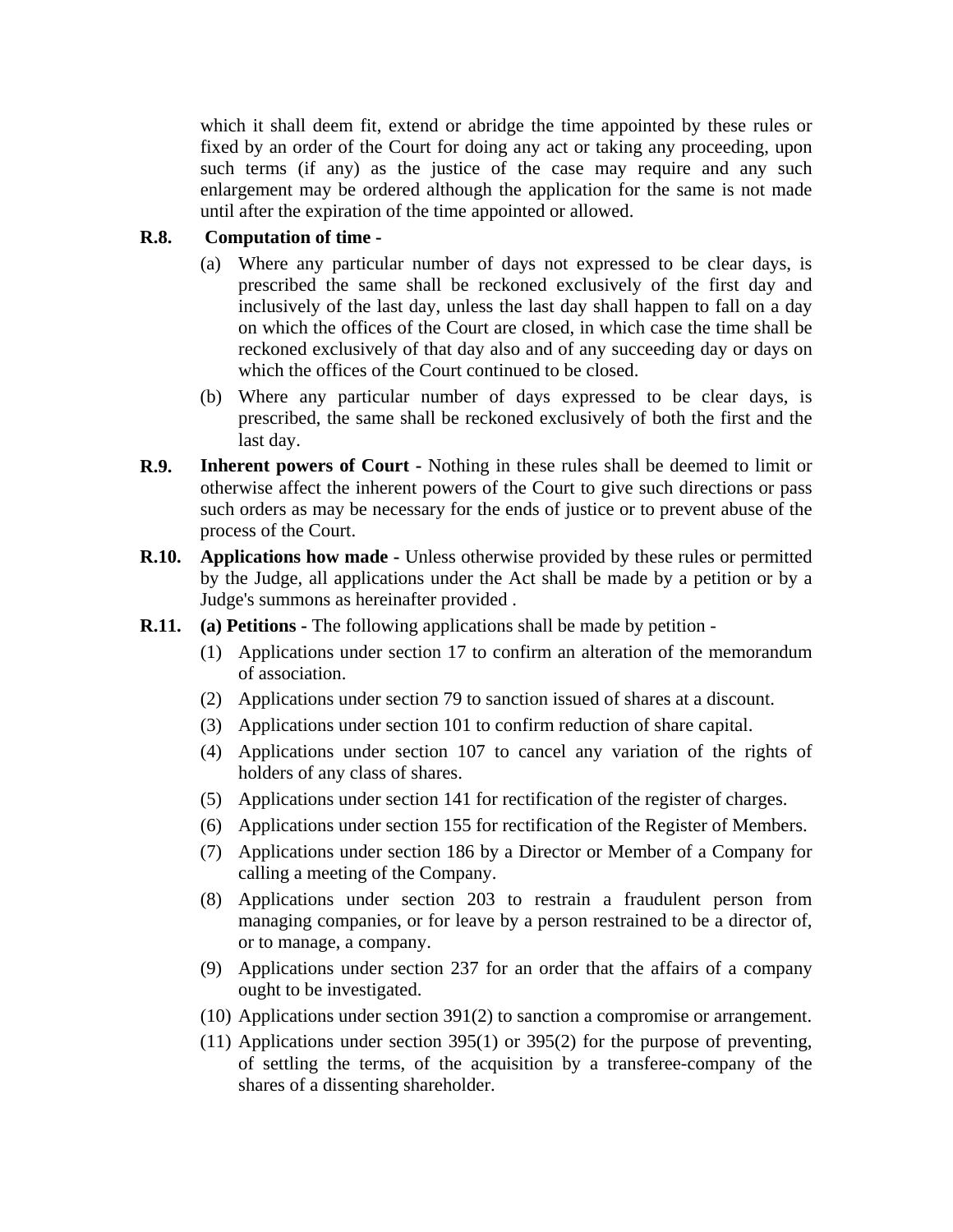- (12) Applications under section 397 for relief against oppression.
- (13) Applications under section 398 for relief in case of mismanagement.
- (14) Applications under section  $407(1)(b)$  by a director, or manager, whose agreement is terminated for leave to act as the managing or other director, or manager of the Company.
- (15) Applications under section 439 for the winding-up of a company, or under section 583 for the winding up of an unregistered company, or under section 584 for the winding-up of a foreign company.
- (16) Applications under section 517 to set aside an arrangement between a company about to be or in the course of being wound-up (voluntarily) and its creditors.
- (17) Applications under section 522 to continue a voluntary winding-up subject to the supervision of the Court.
- (18) Applications for a declaration under section 542 (XI Schedule) in the course of proceedings under section 397 or 398 that a person who was knowingly a party to carrying on business in a fraudulent manner shall be personally liable for all or any of the debts or other liabilities of the company.
- (19) Applications by a creditor or member under section 543 (XI Schedule) in the course of proceedings under section 397 or 398, to enquire into the conduct of any of the persons mentioned in section 543 (XI Schedule) and compel him to repay or restore any money or property to the company or pay compensation.
- (20) Applications under section 559 for declaring the dissolution of a company void.
- (21) Applications under section 560(6) to restore a company's name to the Register of Companies.
- (22) Applications under section 579 to confirm the alteration in the form of the constitution of a company by substituting a memorandum and articles for a deed of settlement.
- (23) Applications under section 633(2) by an officer of a company for relief.

**(b) Judge's summons -**All other applications under the Act or under these rules shall be made by a judge's summons, returnable to the Judge sitting in Court or in Chambers as hereinafter provided.

- **R.12. Matters to be heard in open Court and in Chambers (a)** The following matters shall be heard in open Courts :
	- (1) Petitions.
	- (2) Applications under section 43 for relief in case of default by a private company in complying with the provisions of its articles.
	- (3) Applications under section 75(4) for relief in case of default in delivering documents to the Registrar of Companies.
	- (4) Applications under section 89(3) for directions regarding termination of disproportionately excessive voting rights in existing companies.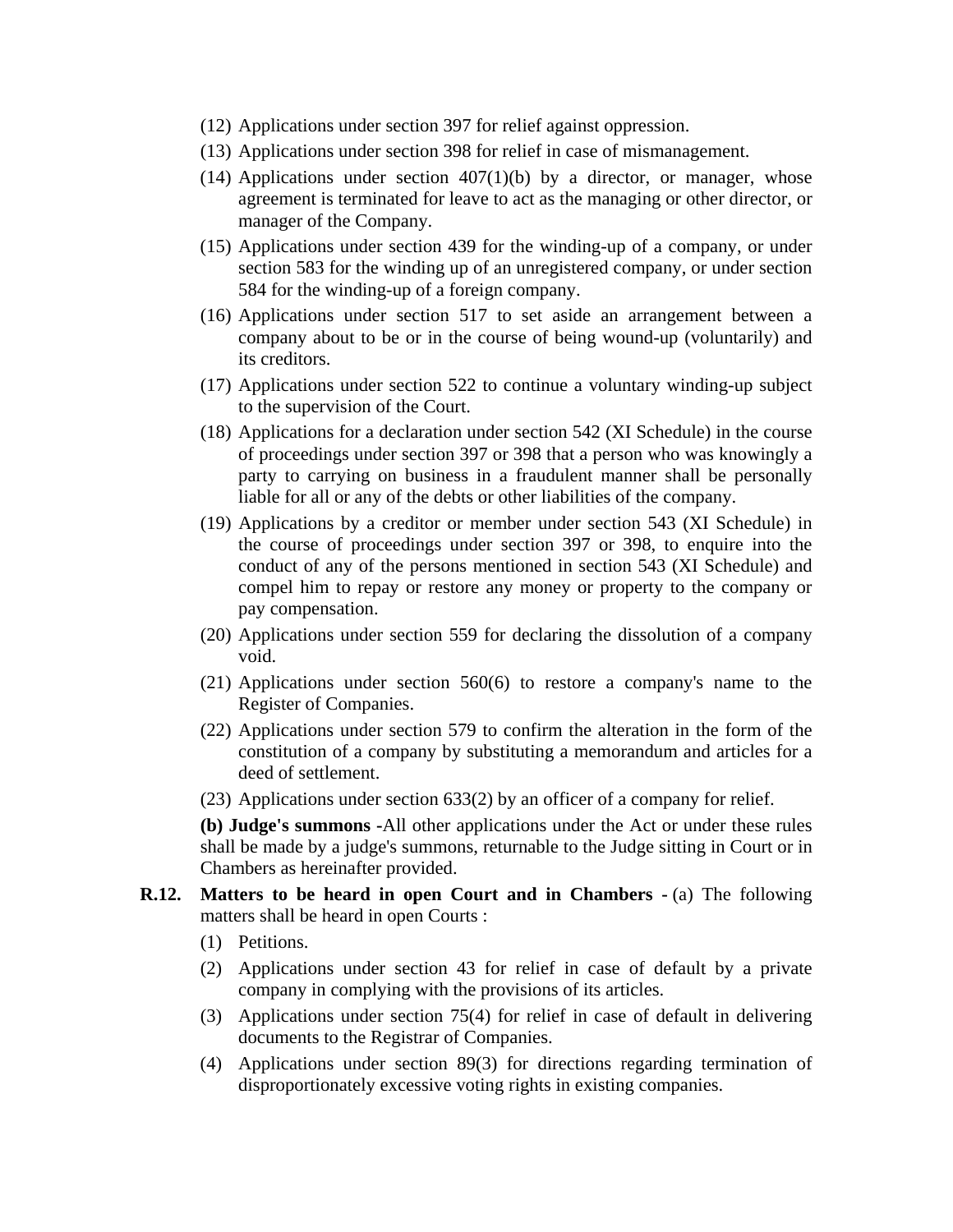- (5) Applications under section 250 for a direction that shares or debentures shall cease to be subject to restrictions imposed by the Central Government under the said section.
- (8) Applications under section 391(1) for convening meetings of creditors and/or members of a company or any class of them.
- (9) Proceedings under section 394 for reconstruction or amalgamation of companies.
- (10) Public examination under section 478 or section 519.
- (11) Applications for a declaration under section 542 that a person who was knowingly a party to carrying on business in a fraudulent manner shall be personally liable for all or any of the debts or other liabilities of the company.
- (12) Applications under section 543 to enquire into the conduct of a promoter, director, etc., and compel him to repay or restore any money or property to the company or pay compensation.
- (13) Applications under section 545(1) for prosecution of delinquent officers and members of a company.
- (14) Applications under section 555(7) by a person claiming to be entitled to any money paid into the Companies Liquidation Account.
- (15) Applications for committal of any person for contempt.
- (16) Appeals from any act or decision of the Official Liquidator.
- (17) Applications relating to the admission or rejection of proofs.
- (18) (a) Such other matters and applications as the Judge may from time to time by general or special order direct to be heard in open Court :

Provided that the Court may, if it thinks fit, direct that the hearing or any part of the hearing of any of the said matters, shall be held in Chambers.

- (b) Every other matter or application may be heard and determined in Chambers provided that the Judge may adjourn any such matter into Court.
- **R.13. Registers to be kept -**There shall be kept, in every Court, the following Registers, relating to proceedings under the Act and these rules :-
	- (1) Company Petitions Register in which shall be entered and numbered serially all the petitions filed under the Act or these rules with particulars as to :-
		- (i) Date of presentation,
		- (ii) Name of company,
		- (iii) Names of parties and their Advocates,
		- (iv) Provision of law under which the petition is made,
		- (v) Nature of relief sought,
		- (vi) Date and nature of order made,
		- (vii) Date of filing appeal, if any,
		- (viii) Date of disposal of appeal, and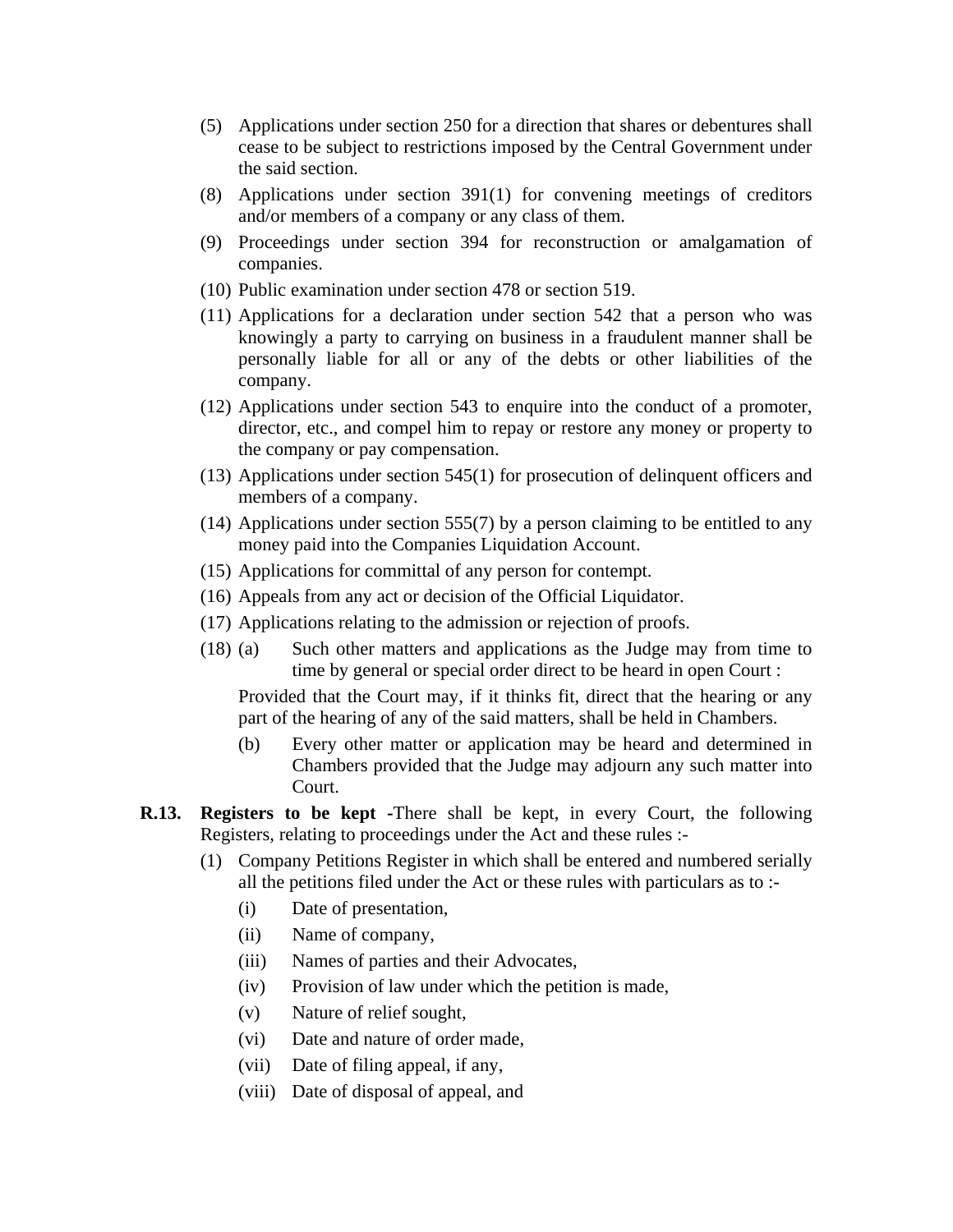- (ix) Result of judgment in appeal.
- (2) Company Applications Register in which shall be entered and numbered serially all applications other than petitions with particulars as to :-
	- (i) Date of presentation,
	- (ii) Name of company,
	- (iii) Number of main proceeding, if any, to which the application relates,
	- (iv) Names of parties and their Advocates,
	- (v) Provision of law, if any, under which the application is made,
	- (vi) Nature of relief sought,
	- (vii) Date and nature of order made,
	- (viii) Date of filing of appeal, if any,
	- (ix) Date of disposal of appeal, and
	- (x) Result of judgment in appeal.
- (3) Liquidations register in which shall be entered company wise, under a separate heading for each company ordered to be wound-up, briefly and in chronological order, all proceedings in winding-up until conclusion of the winding-up.
- (4) Company documents register in which shall be entered under a separate heading for each company any valuable securities such as negotiable instruments, documents of title and the like that may be filed in proceedings before the Court.
- (5) Appearance Book in which shall be entered the appearances filed by or on behalf of any creditor or contributory under Rule 230(2) of these rules. Nothing in these rules shall affect the discretion of the Court to direct the keeping of any other register that may be deemed necessary.
- **R.14. Serial number of proceedings -** Every petition or application shall bear its distinctive serial number, and an interlocutory application shall bear, besides its own serial number, the serial number of the main proceeding to which it relates. Every order made, process issued or document filed, shall bear the serial number of the proceedings to which it relates.
- **R.15. Process to be sealed -** All petitions, applications and affidavits, upon being filed and all orders, summonses, warrants or processes of any kind (including notices issued by Court) and certified copies, of any proceedings, shall be sealed.
- **R.16. Inspection and copies of proceedings -** Save as otherwise provided in these rules, the rules of the Court for the time being in force relating to search and to the certification and grant of copies including the fees and said charges payable for the same, shall apply to proceedings under the Act and these rules, as they apply to other proceedings in the Court.
- **R.17. Forms -** The forms set forth in Appendix I, where applicable, shall be used with such variations as circumstances may require.

## **R.18. Affidavits -**

(a) Every affidavit shall be drawn up in the first person and shall state the full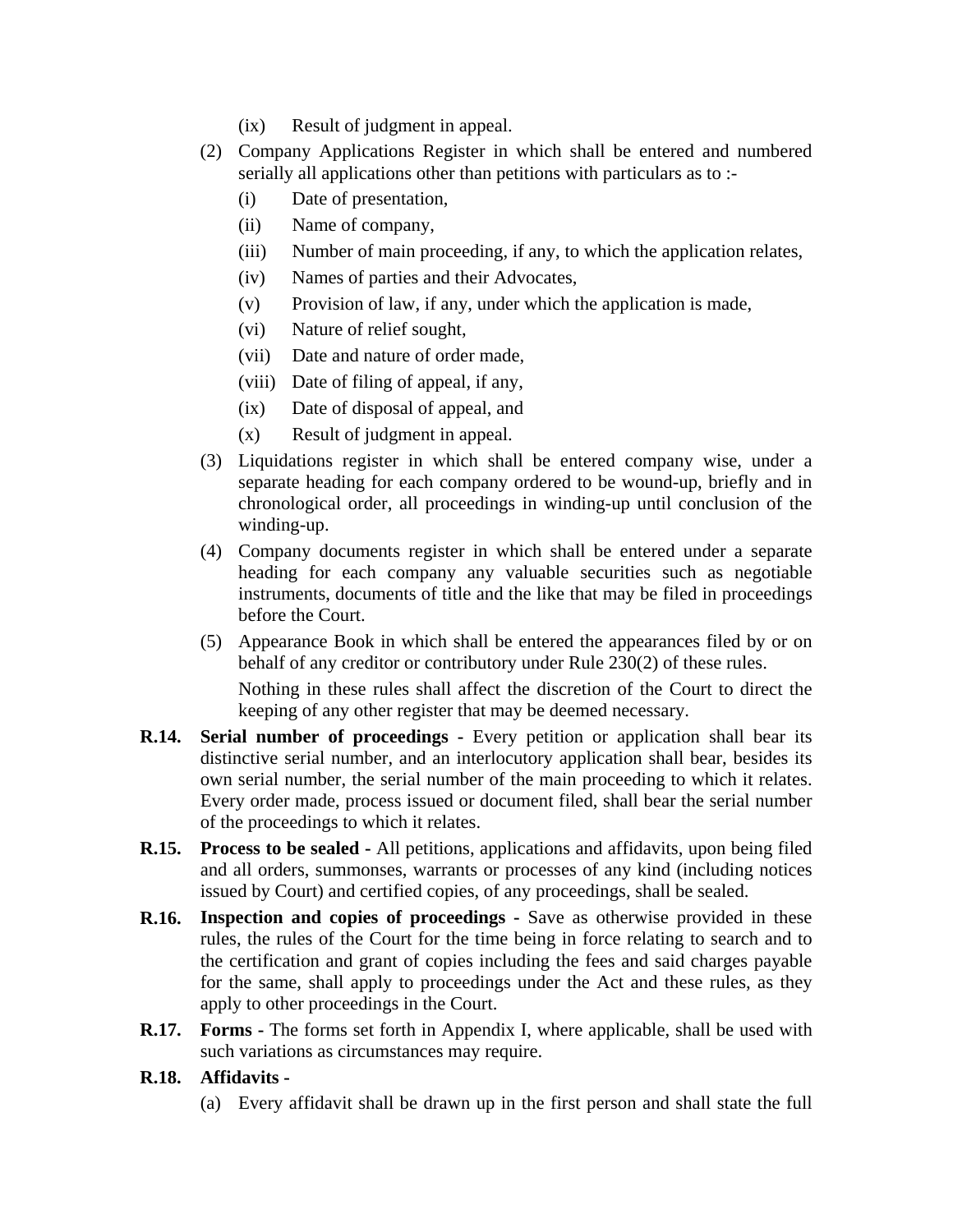name, age, occupation and the place of abode of the deponent. It shall be signed by the deponent and sworn to in the manner prescribed by the Code or by the rules and practice of the Court.

- (b) Every exhibit annexed to an affidavit shall be marked with the number of the proceedings to which it relates, and shall be initialled and dated by the authority before whom it is sworn.
- (c) Except with the leave of the Judge, no affidavit having inter-lineation, alteration or erasure, shall be filed in Court unless such inter-lineation or alteration is initialled by the authority before whom it is sworn, or, in the case of an erasure the words and figures written on the erasure are rewritten in the margin and initialled by such authority.

### **R.19. Form of Judge's summons and service thereof -**

- (1) A Judge's summons shall be in Form No. 2 and shall, unless otherwise provided by these rules or permitted by the Judge, be supported by an affidavit.
- (2) The summons, together with a copy of the affidavit, shall be served upon every person against whom an order is sought and such other person as the Judge may direct, in person or by prepaid registered post, or upon his advocate, where he appears by advocate, or in such other manner as the Judge may direct.
- (3) Unless otherwise provided by these rules or by an order of Court, a summons which is an interlocutory application in a proceeding, shall be served not less than 4 clear days before the day named in the summons for the hearing thereof, and where the summons is other than interlocutory, it shall be served not less than fourteen days before the date fixed for the hearing thereof.
- **R.20. Issue of summons -** Every summons, together with duplicates of the same for service thereof, shall be prepared by the applicant or his advocate and issued from the office of the Registrar.
- **R.21**. **Affidavit verifying petition -** Every petition shall be verified by an affidavit made by the petitioner or by one of the petitioners, where there are more than one, and in the case the petition is presented by a body corporate, by a director, secretary or other principal officer thereof ; such affidavit shall be filed along with the petition and shall be in Form No. 3 :

Provided that the Judge or Registrar may, for sufficient reason, grant leave to any other person duly authorised by the petitioner to make and file the affidavit.

**R.22. Enclosures to petition -** Unless dispensed with by the Judge or Registrar, every petition and application mentioned in Appendix II hereof, shall be accompanied by the documents set opposite thereto in column (4) of the said Appendix.

#### **R.23. Summons for direction -**

(a) Where a petition is presented under paragraphs  $(1)$ ,  $(3)$ ,  $(4)$ ,  $(22)$  and  $(23)$  of Rule 11, an application shall, in every case, be made by summons to the Judge in Chambers for directions as to the advertisement of the petition, the notices to be served and the proceedings to be taken. Except where, in any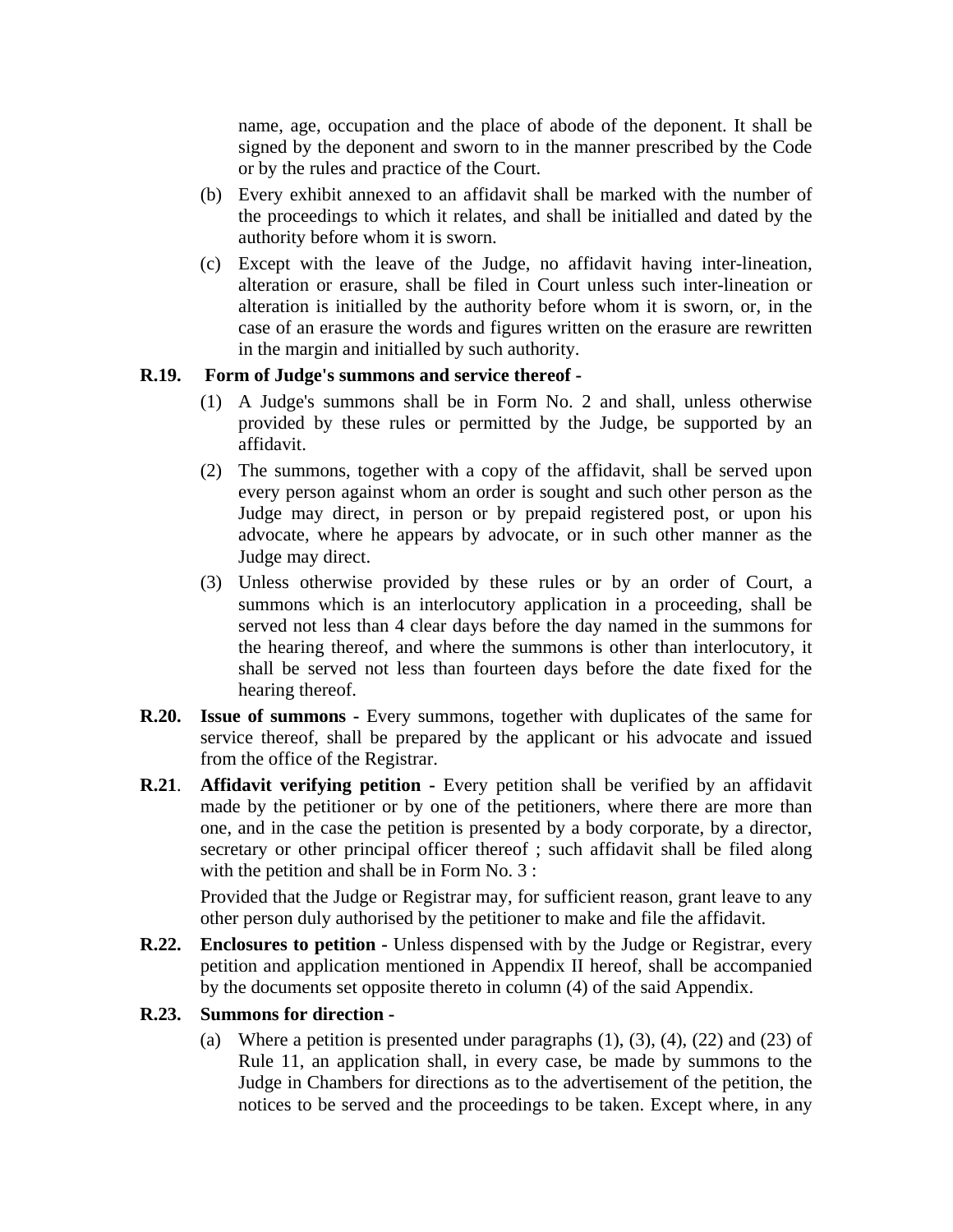particular case, a different form is prescribed by these rules, such summons shall be in Form No. 4.

- (b) The summons shall be posted for hearing before the Judge in Chambers at the next Chamber sittings, and the Judge may make such orders thereon and may give such directions as may seem to him appropriate.
- (c) No summons for directions shall be necessary in the case of other petitions, but the petition shall, upon admission, be placed before the Judge in Chambers for fixing the date of hearing and directions as to the advertisement of the petition and the notices to be served, and such other directions as may be necessary.

#### **R.24. Advertisement of petition -**

- (1) Where any petition is required to be advertised, it shall, unless the Judge otherwise orders, or these rules otherwise provide, be advertised not less than fourteen days before the date fixed for hearing, in one issue of the Official Gazette of the State or the Union Territory concerned, and in one issue each of a daily newspaper in the English language and a daily newspaper in the regional language circulating in the State or the Union Territory concerned, as may be fixed by the Judge.
- (2) Except in the case of a petition to wind-up a company the Judge may, if he thinks fit, dispense with any advertisement required by these rules.
- **R.25. Contents of advertisement -**Except as otherwise provided in these rules, such advertisement shall be in Form No. 5, and shall state the date on which the petition was presented, the name and address of the petitioner and his advocate, the nature of the petition and the date fixed for hearing. It shall, unless otherwise ordered, further state that any person who intends either to oppose or support the petition at the hearing should send notice of his intention to the petitioner or his advocate so as to reach him not later than two days previous to the day fixed for the hearing, and in the case of a petition for a winding-up, not later than 5 days previous to the day fixed for the hearing of the petition.
- **R. 26. Service of petition -** Every petition shall be served on the respondent, if any, named in the petition and on such other persons as the Act or these rules may require or as the Judge or the Registrar may direct. Unless otherwise ordered, a copy of the petition shall be served along with the notice of the petition.
- **R.27. Notice of petition and time of service -**Notice of every petition required to be served upon any person shall be in Form No. 6, and shall, unless otherwise ordered by Court or provided by these rules, be served not less than 14 days before the date of hearing.

"Provided always that such notice when by the Act or under these Rules is required to be served on the Central Government, the same shall, unless otherwise ordered by the Court, be served not less than 28 clear days before the date of hearing".

### **R. 28. Service on company -**

(1) Where a petition is presented against a company, it shall be accompanied by a notice of the petition in the prescribed form together with a copy of the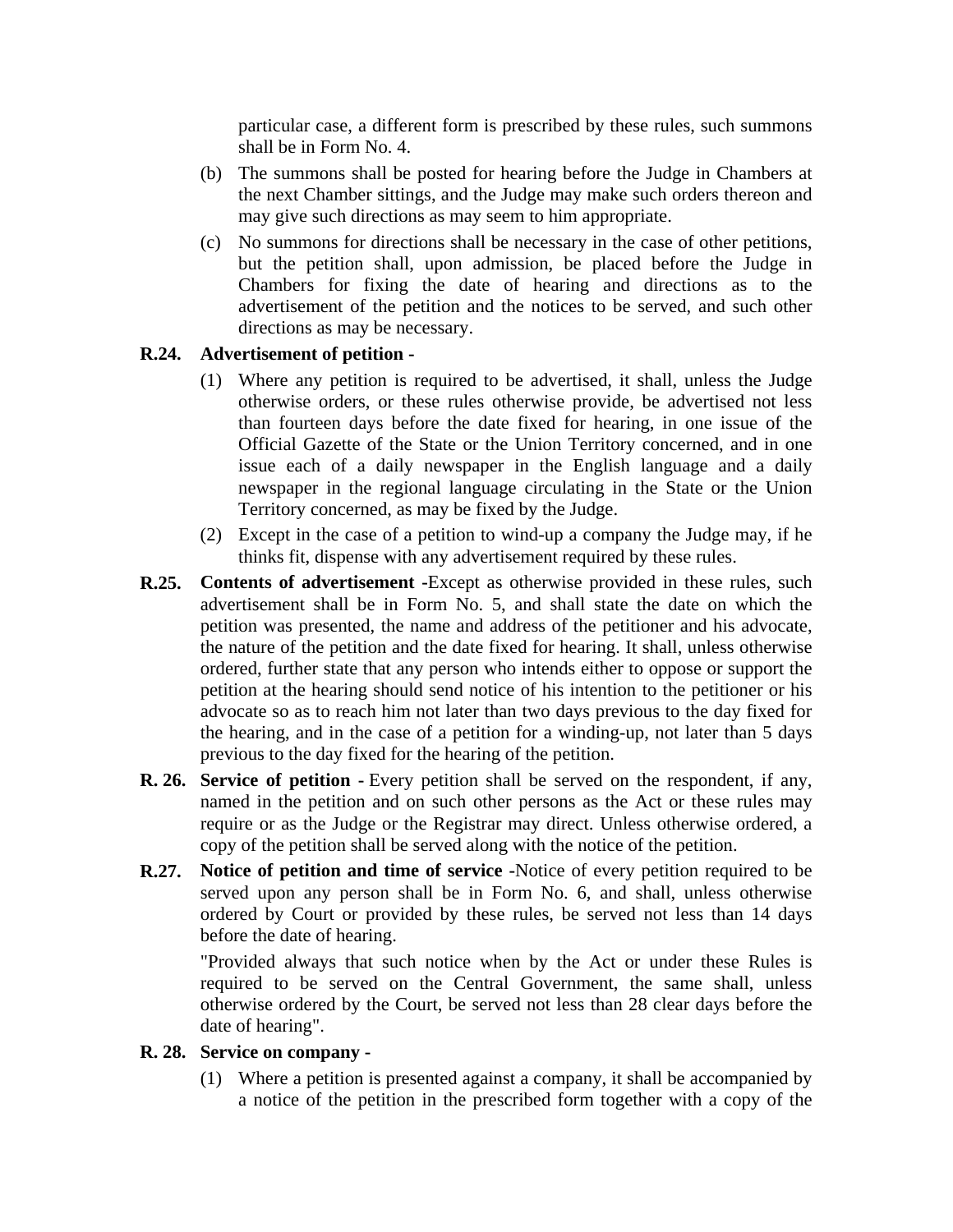petition for service on the company and an envelope addressed to the company at its registered office or its principal place of business and sufficiently stamped for being sent by registered post for acknowledgment. The Registrar shall immediately on the admission of the petition send the notice together with the copy of the petition to the company by registered post.

(2) Every petition and, save as otherwise provided by these rules or by an order of Court, every application, shall unless presented by the company, be served on the company at its registered office, or if there is no registered office, at its principal or last known principal place of business, by leaving a copy thereof with an officer or employee of the company, and in case no such person is available, in such manner, as the Judge or Registrar may direct, or, by sending a copy thereof by prepaid registered post addressed to the company at its registered office, or, if there is no registered office, at its principal or last known principal place of business, or to such person and at such address as the Judge Registrar may direct.

Where the company is being wound-up the petition or application shall also be served on the liquidator, if any, appointed for the purpose of winding-up the affairs of the company.

**R. 29. Petitioner to effect service -**Save as otherwise provided by these rules and subject to any directions of the Judge or Registrar, the petitioner, applicant or any other person having the conduct of proceedings in Court, shall be responsible for the service of all notices, summons and other processes and for the advertisement and publication of notices, required to be effected by these rules or by order of Court.

#### **R. 30. Affidavit of service -**

- (1) An affidavit or affidavits stating whether the petition has been advertised as prescribed by Rule 24 and whether the notices, if any, have been duly served upon the persons required to be served shall be filed not less than 3 days before the date fixed for hearing. Such proof of the advertisement or of the service, as may be available shall be filed along with the affidavit.
- (2) An affidavit of service on a company or its liquidator shall be in Form No. 7 or 8 as the case may be.
- **R. 31. Procedure on default of compliance as regards advertisement and service of notice -**In default of compliance with the requirements of the rules or the directions of the Judge or Registrar, as regards the advertisement and service of the petition, the petition shall, on the date fixed for hearing be posted for orders of the Judge and the Judge may either dismiss the petition or give such further directions as he thinks fit.

#### **R. 32. Mode of service and service when deemed to be effected -**

(1) Save as otherwise provided by these rules or by an order of Court, all notices, summonses, and other documents required to be served on any person, may be served either personally by delivering a copy thereof to such person or upon his advocate where he appears by advocate or, except where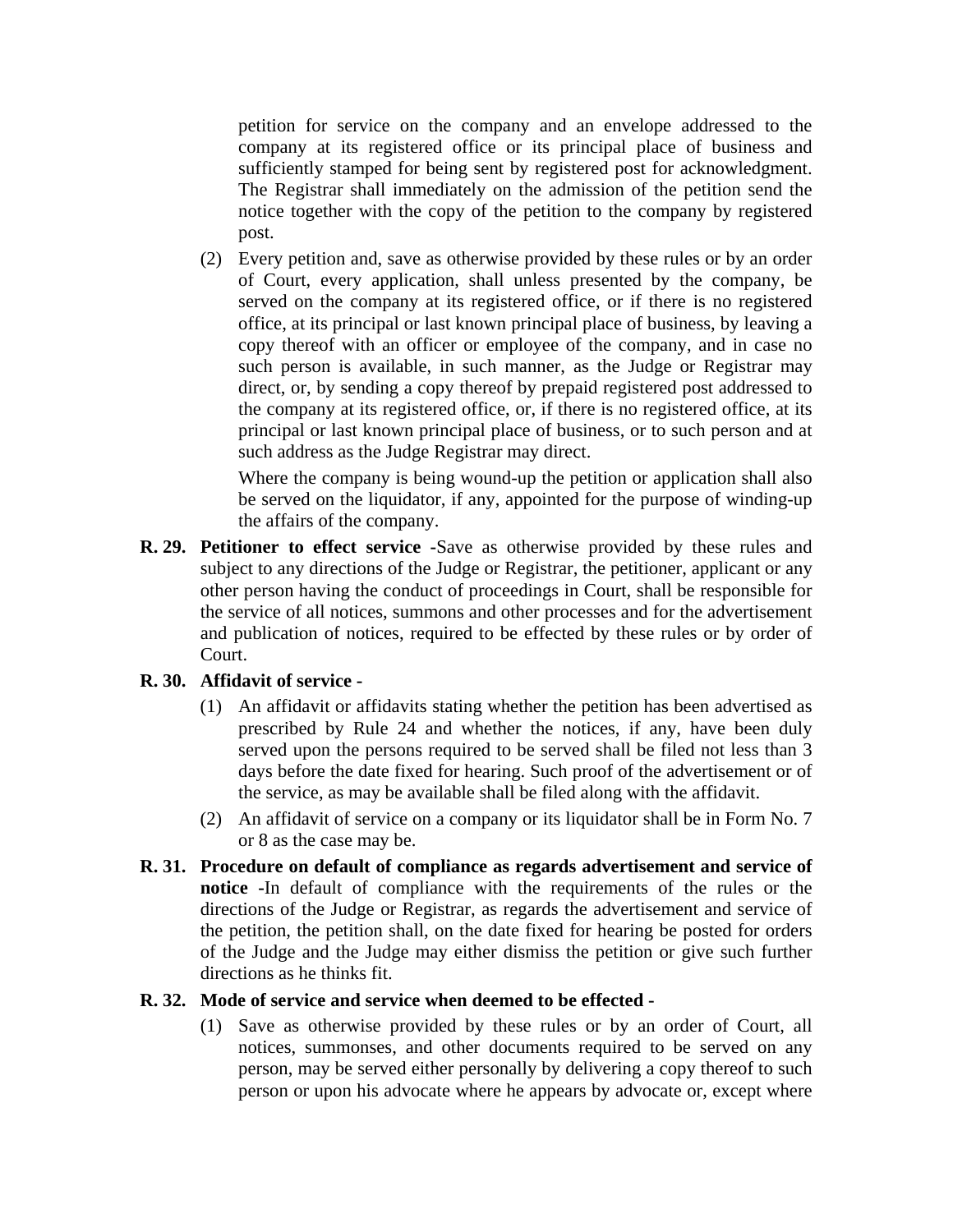personal service is required by prepaid registered post for acknowledgment due addressed to the last known address of such person. In the case of service by registered post where no acknowledgment signed by the addressee or his duly authorised agent is received, orders of Court shall be obtained as to the sufficiency of service or as to the further steps to be taken for service as the Court may direct :

Provided that where a notice, summons or other document has to be served on any class of persons such as shareholders, debenture-holders, creditors and the like, the same may be sent by prepaid registered post or by ordinary post under certificate of posting, as may be provided by these rules or by an order of Court, and unless otherwise ordered by the Court, the service shall be deemed to be effected at the time when the said notice, summons or other document ought to be delivered in the ordinary course of post by the post office, and notwithstanding the same is returned undelivered by the post office.

- (2) Where notice of any petition, application, summons or other proceeding has to be given to the Central Government under these rules, it shall be addressed to and served on the Secretary to Government of India, Department of Company Law Administration, New Delhi, or such other officer at the Central Government may authorise to receive notices on its behalf.
- (3) Where any person has to be served at an address outside India, the notice or other process to be served on him shall, subject to orders of the Court, be sent to such address by prepaid airmail registered post for acknowledgment due.
- **R. 33. Validity of service and of proceedings -**No service under these rules shall be deemed invalid by reason of any defect in the name or description of a person in the list of contributories or in the petition, summons, notice or other proceeding, provided that the Court is satisfied that such service is in other respects sufficient ; and no proceedings under the Act or these rules shall be invalidated by reason of any formal defect or irregularity ; unless the Judge before whom the objection is taken is of the opinion that substantial injustice has been caused by such defect or irregularity and that the injustice cannot be remedied by an order of Court.
- **R. 34. Notice to be given by persons intending to appear at the hearing of petition -** Every person, who intends to appear at the hearing of a petition, whether to support or oppose the petition, shall serve on the petitioner or his advocate, notice of his intention at the address given in the advertisement. The notice shall contain the address of such person, and be signed by him or his advocate, and save as otherwise provided by these rules shall be served (or if sent by post, shall be posted in such time as to reach the addressee) not later than two days previous to the day of hearing, and in the case of a petition for winding-up not later than five days previous to the day of hearing. Such notice shall be in Form No. 9, with such variations as the circumstances may require, and where such person intends to oppose the petition, the grounds of his opposition, or a copy of his affidavit, if any, shall be furnished along with the notice. Any person who has failed to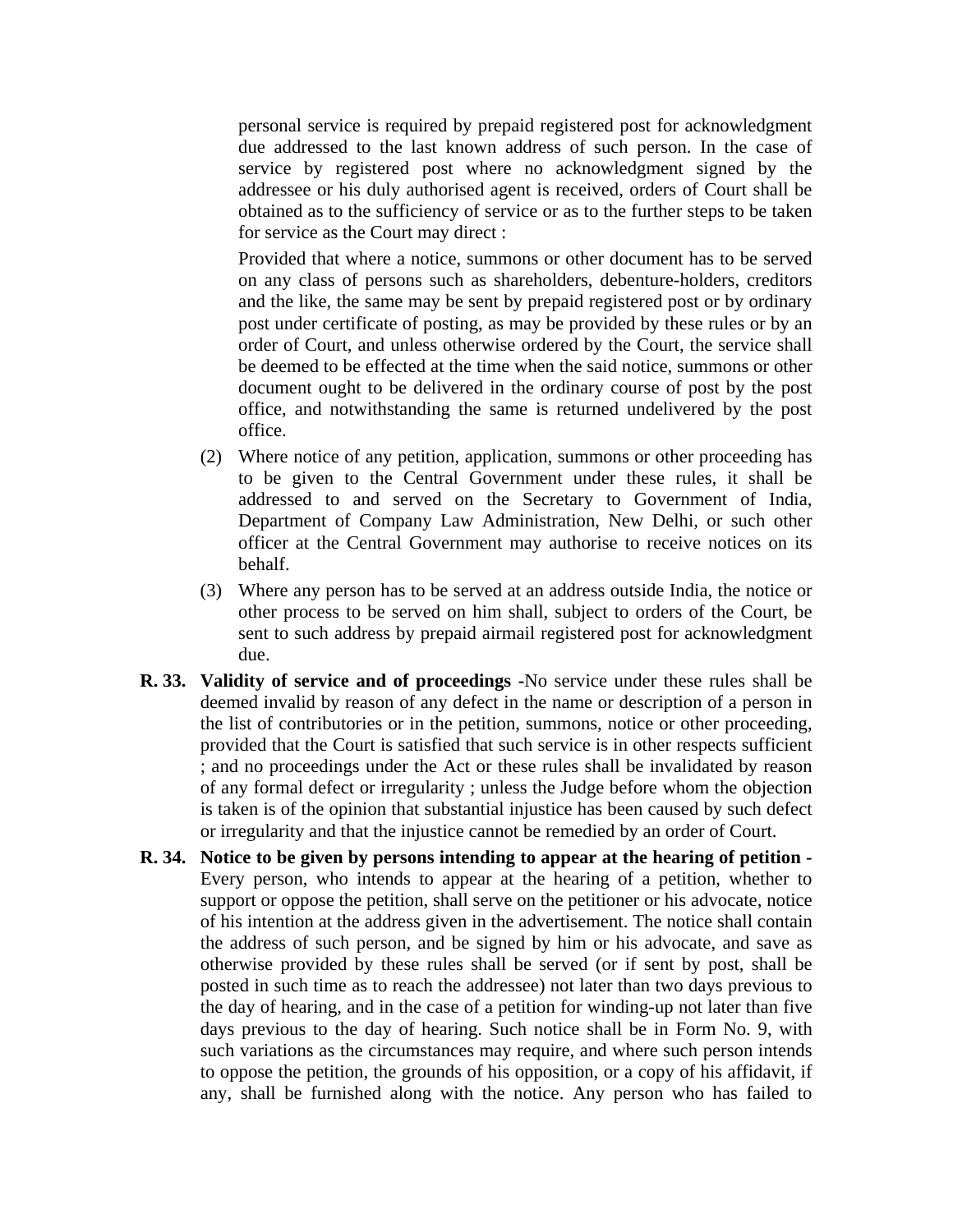comply with this rule shall not except with the leave of the Judge, be allowed to appear at the hearing of the petition.

- **R. 35. List of persons, intending to appear, to be filed -**The petitioner or his advocate shall prepare a list of the names and addresses of the persons who have given notice of their intention to appear at the hearing of the petition. Such list shall be in Form No. 10, and shall be filed in Court before the hearing of the petition.
- **R. 36. Procedure at hearing of petition -**At the hearing of the petition, the Judge may either dispose of the petition finally, or give such directions as may be deemed necessary for the filing of counter-affidavit and reply affidavits, if any, and for service of notice on any person who, in his opinion, has been omitted to be served or has not been properly served with the notice of the petition and may adjourn the petition to enable the parties to comply with his directions. Except as otherwise ordered by the Judge, it shall not be necessary to give notice of the adjourned hearing to any person.

### **R. 37. Order to be drawn up -**

- (1) Every order, whether made in Court or in Chambers, shall be drawn up by the Registrar, unless in any proceeding or class of proceedings the Judge or the Registrar, shall direct that the order need not be drawn up. Where a direction is given that no order need be drawn up, the note or memorandum of the order signed or initialled by the Judge making the order or by the Registrar shall be sufficient evidence of the order having been made. The date of every order shall be the date on which it was actually made, notwithstanding that it is drawn up and issued on a later date.
- (2) Where costs are awarded to a party in any proceeding and such costs have to be taxed, the order shall direct that the party liable to pay the costs shall pay the same when taxed, and where the costs have been fixed by the Court or ascertained by taxation prior to the drawing up of the order, the order shall direct the payment of the amount of such costs by the party liable to pay the same.

## **PART II**

#### **PROCEEDINGS IN MATTERS OTHER THAN WINDING-UP**

*Confirmation of alteration of memorandum of a company.* [Sections 17 to 19]

#### **R. 38. Form of petition under section 17 and summons for directions -**A petition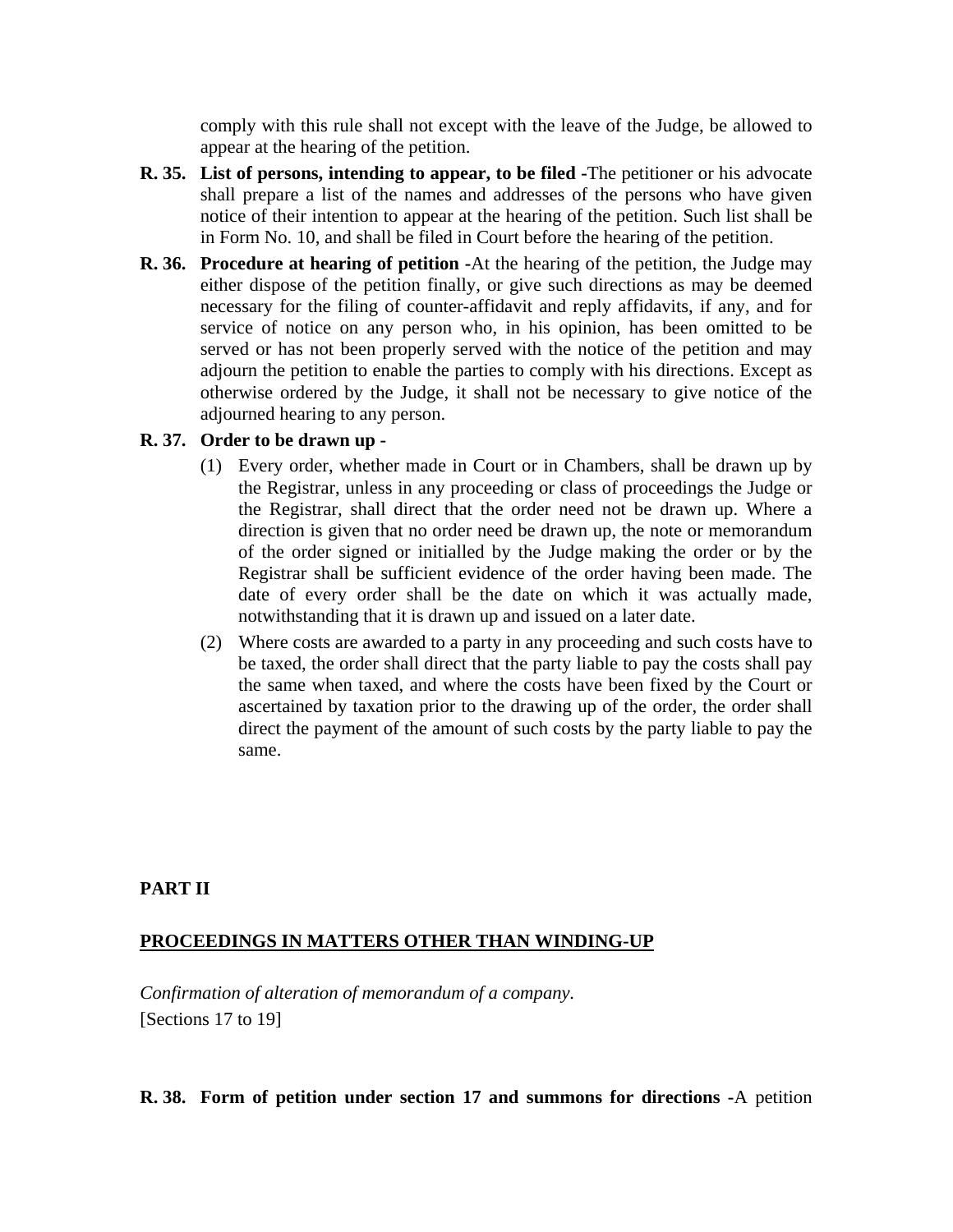under section 17 to confirm an alteration of the memorandum of a company shall set out succinctly particulars of its registration, its share capital where it has a share capital, the original object and the alterations proposed to be effected, the passing of the special resolution and the reasons for the alteration, the debentures, if any, issued by the company and its present financial position. The petition shall be in Form No. 11. It shall be accompanied by a summons for directions and shall be supported by an affidavit in Form No. 12.

**R. 39. Direction at hearing of summons -**Upon the hearing of the summons for directions, the Court shall give such directions as it may think fit for the advertisement of the petition ; and the service of notices on the debenture-holders and creditors of the company, if any, and such other persons whose interest will, in the opinion of the Court, be affected by the alteration. The order on the summons shall be in Form No. 13. The notice shall be in Form No. 14.

Where the Court thinks fit to dispense with the notice required by section 17(3)(a) in the case of any person or class of persons, it shall record its reasons for doing so.

- **R. 40. Notice to Registrar of Companies and Central Government -**Notice of the petition and the date of the hearing thereof shall in every case be given to the Registrar of Companies, and where the petitioner is a limited company, registered without the word 'limited' under section 25, such notice shall also be given to the Central Government.
- **R. 41. Procedure where creditors are entitled to object -**Where the Court is of the opinion that the creditors or any class of them are entitled to object to the proposed alteration, the Court may give such directions as it may think fit with respect to the settlement of the list of creditors, service and publication of notices, hearing of objection and the adjudication of claims, etc., and provisions of Rr. 49 to 61 of these rules applicable in respect of a petition for confirming the reduction of share capital, shall, if the Court so directs, and to the extent specified in such direction, apply with such variations as may be necessary.
- **R. 42. Order confirming alteration -**An order confirming an alteration in the memorandum of association shall be in Form No. 15 with such variations as may be necessary.

Confirmation of alteration in the constitution of a company

**R.43.** Petition under section 579 - A petition under section 579 to confirm an alteration in the constitution of a company by substituting a memorandum and articles for a deed of settlement shall be in Form No. 16, and Rules 38 to 42 relating to a petition under section 17 shall apply mutatis mutandis to petition under section 579.

#### **ISSUE OF SHARES AT A DISCOUNT [Section 79]**

**R.44. Petition for sanctioning the issue of shares at a discount -**A petition under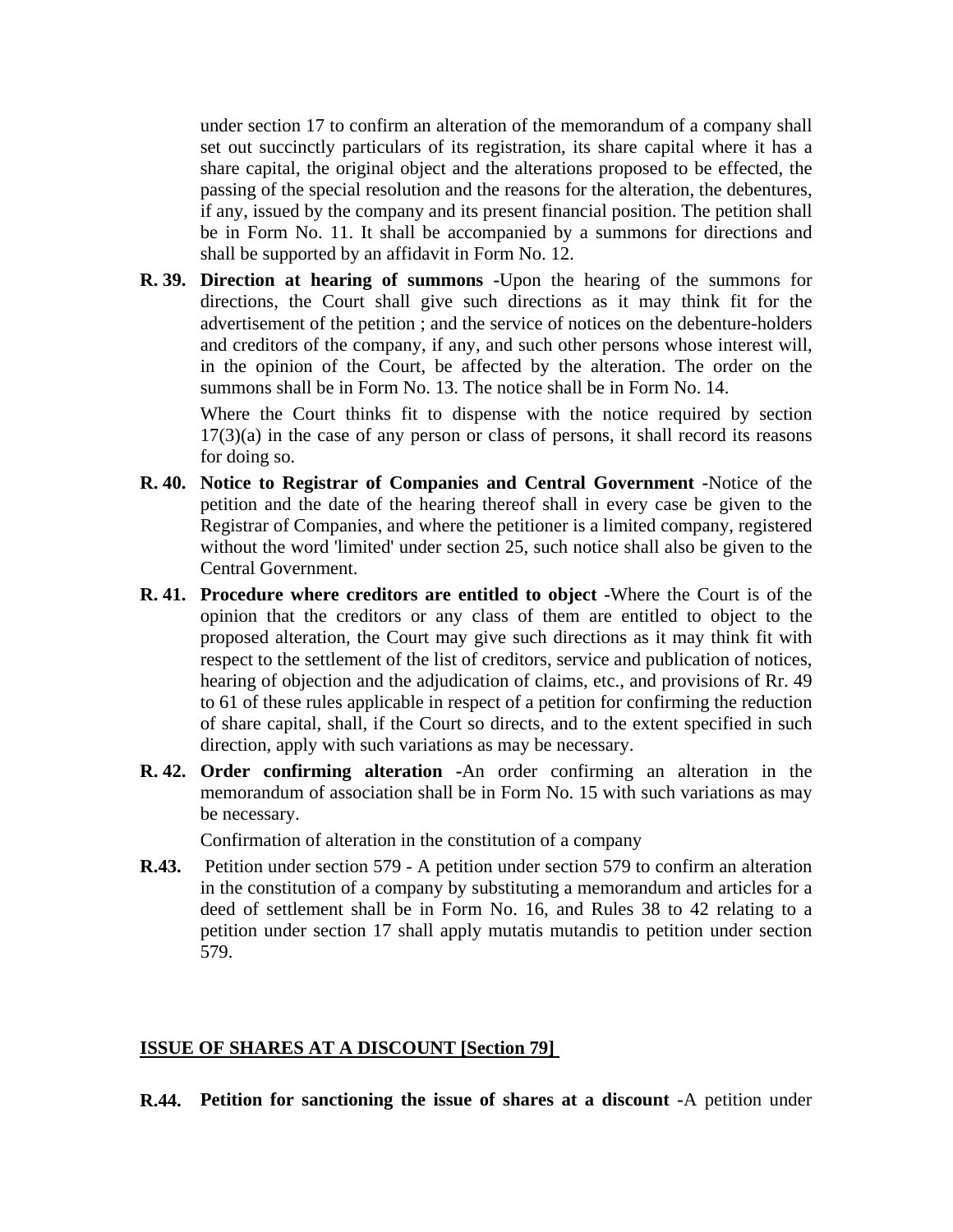section 79 to sanction the issue of shares at a discount, shall be in Form No. 17, and where the rate of discount proposed is higher than ten per cent, it shall be accompanied by the order of the Central Government sanctioning the higher rate, in addition to the documents set out in Appendix II.

**R. 45. Order sanctioning issue to be delivered to Registrar of Companies -**Unless in any particular case the Court shall otherwise direct, every order sanctioning the issue of shares at a discount shall contain a direction that a certified copy of such order be delivered to the Registrar of Companies for registration within one month from the date of order and that the order shall not take effect until such certified copy has been so delivered.

#### **REDUCTION OF SHARE CAPITAL [Sections 100 to 105]**

- **R.46. Form of petition for reduction of share capital and summons for directions -** A petition to confirm a reduction of the share capital of a company shall be in Form No. 18, and shall be accompanied by a summons for directions in Form in 19.
- **R. 47. Procedure on hearing of summons -**Upon the hearing of the summons, if the Judge is satisfied that the proposed reduction does not involve either diminution of liability in respect of unpaid share capital or payment to any shareholder of any paid-up share capital and does not think fit to direct that the procedure prescribed in section 101(2) shall apply, he shall fix a date for hearing of the petition and give such directions as he may think fit as to the advertisement of the petition. The petition shall be posted for hearing on the date fixed, and upon the hearing thereof, the Judge may confirm the reduction on such terms and conditions as he may think fit.
- **R.48. Directions at the hearing of summons -** Where the proposed reduction involves either diminution of liability in respect of unpaid share capital or the payment to any shareholder of any paid-up share capital and, in any other case, if the Judge thinks fit to direct that the procedure prescribed in section 101(2) shall apply, the Judge may, upon the hearing of the summons or upon any adjourned hearing thereof, or upon the hearing of any subsequent application, give such directions as he may think fit as to the proceedings to be taken, and more particularly with respect to the following matters, that is to say -
	- (a) the proceedings to be taken for settling the list of Creditors entitled to object, including the dispensing with the observance of the provisions of section 101(2) as regards any class or classes of creditors;
	- (b) fixing the date with reference to which the list of such creditors is to be made out,
	- (c) the publications of notices ; and
	- (d) generally fixing the time for and giving directions as to all other necessary or proper steps in the matter.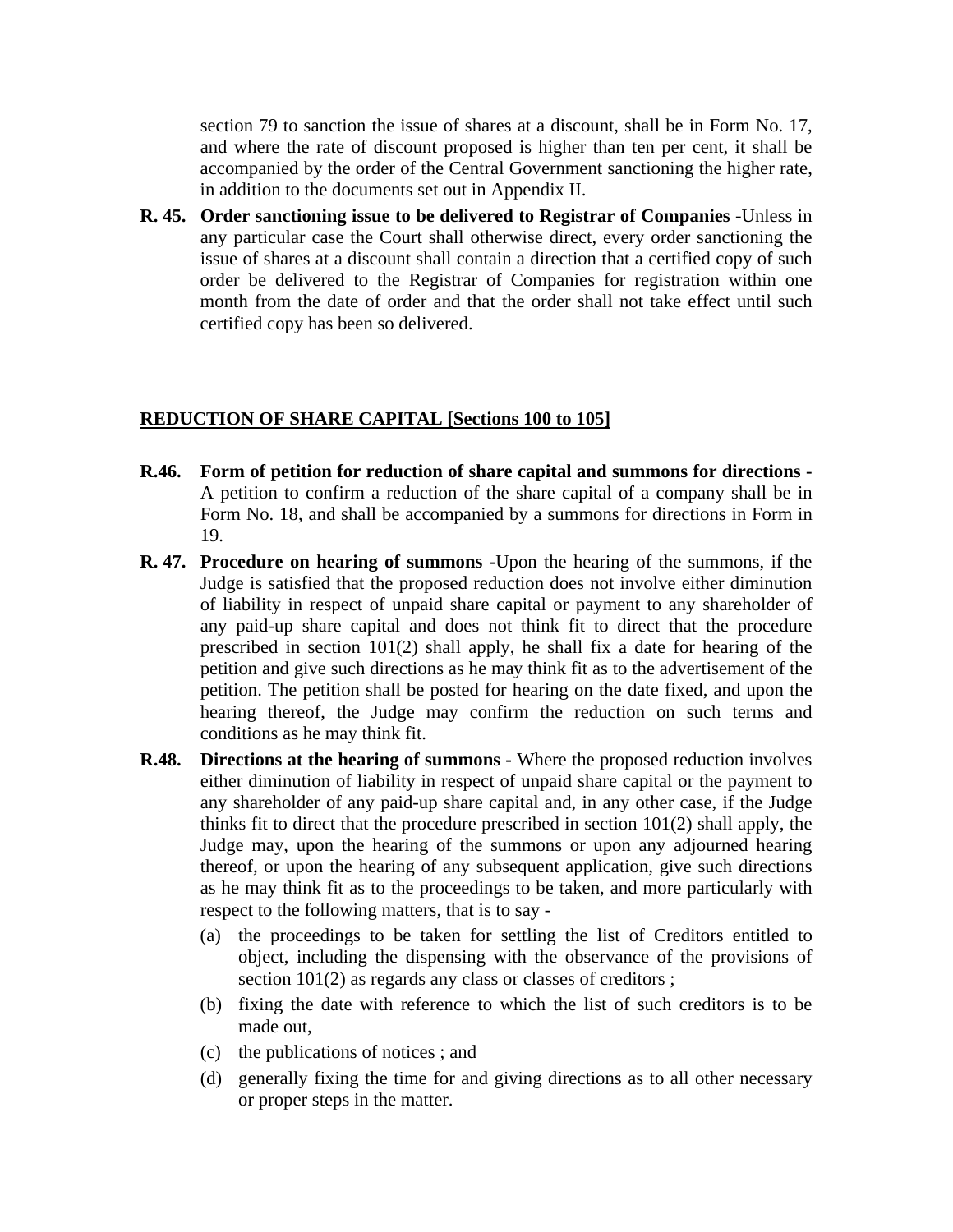The order made upon the summons under this rule shall be in Form No. 20, with such variations as the circumstances may require

- **R.49. List of creditors** The company shall, within the time allowed by the Judge, file a list in Form No. 21 made out by an officer of the company competent to make the same, containing the names and addresses of the creditors of the company to whom the enquiry extends as on the date fixed by the Judge under the last preceding rule, and the respective amounts due to them in respect of debts, claims or liabilities to which the enquiry extends or in case of any such debt payable on a contingency or not ascertained, or any such claim admissible to proof in a winding-up of the company, the value, so far as can be justly estimated, of such debt, or claim.
- **R. 50. Affidavit verifying list of creditors -**Such list shall be verified by an affidavit made by an officer of the company competent to make the same, who, in such affidavit, shall state his belief that the list verified by such affidavit is correct, that the estimated values, as given in the list, of the debts payable on a contingency or not ascertained, or of any claims admissible to proof in a winding-up, are just and proper estimates of the values of such debts and claims respectively, and that there was not, at the date fixed by the Judge under rule 48, any debt, claim or liability which if that date were commencement of the winding-up of the company, would be admissible in proof against the company, except the debts, claims and liabilities set forth in such list and any debts, claims or liabilities to which the enquiry does not extend, and shall state the source of his knowledge or information and the grounds of his belief regarding the matters deposed to in such affidavit. Such affidavit shall be in Form No. 22, with such variations as the circumstances of the case may require.
- **R. 51. Inspection of list of creditors -** Copies of such list shall be kept at the registered office of the company and at the office of the advocate for the company, and any person desirous of inspecting the same may, at any time during the ordinary hours of business, inspect and take extracts from the same on payment of the sum of one rupee.
- **R. 52. Notice to creditors -** The company shall, within seven days after the filing of the list of creditors referred to in rule 49 or such further or other time as the Judge may allow, send to each creditor whose name is entered in the said list, a notice of presentation of the petition and of the said list, stating the amount of the proposed reduction of capital and the amount or estimated value of the debt or the contingent debt or claim or both for which such creditor's name is entered in the said list, and the time, as fixed by the Judge, within which if he claims to be entitled to be entered on such list as a creditor for a larger amount, he must send in his name and address, and the particulars of his debt or claim, and the name and address of his advocate if any, to the advocate of the company. Such notice shall be in Form No. 23 ; and shall, unless the Judge otherwise directs, be sent by prepaid registered post for acknowledgment addressed to each creditor at his last known address or place of abode : Provided that where his address is not known to the company, the Judge may direct notice to be given to such creditor in such manner as he may think fit.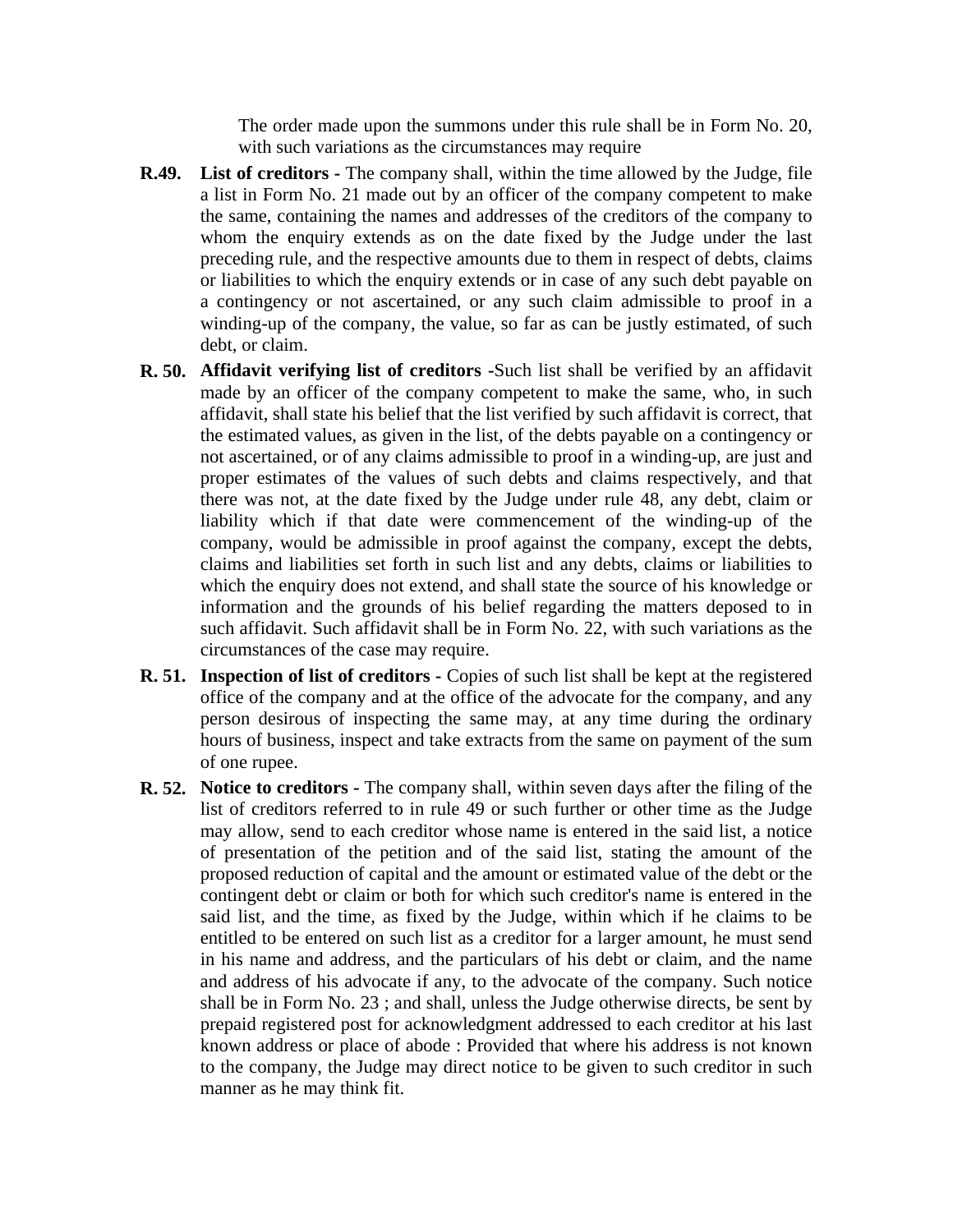- **R. 53. Advertisement of petition and list of creditors -** Notice of the presentation of the petition and of the list of creditors under rule 49, shall, within seven days after the filing of the said list or such further or other times as the Judge may allow, be advertised by the company in such manner as the Judge shall direct. Such notice shall state the amount of the proposed reduction of capital, and the places, where the aforesaid list of creditors may be inspected, and the time as fixed by the Judge within which creditors of the company who are not entered but claim to be entitled to be entered on the said list, must send in their names and addresses and the particulars of the debts or claims and the names and addresses of their advocates, if any, to the advocate of the company. Such notice shall be in Form No. 24.
- **R. 54. Affidavit of service -** The company shall, as soon as may be, file an affidavit proving the despatch and publication of the notices referred to in rules 52 and 53. Such affidavit shall be in Form No. 25.
- **R. 55. Affidavit by company as to the result of rules 52 and 53.-**The company shall within the time fixed by the Judge, file a statement signed and verified by the advocate of the company stating the result of the notices mentioned in rules 52 and 53 respectively and verifying a list containing the names and addresses of the persons, if any, who shall have sent in the particulars of their debts or claims in pursuance of such notices respectively and the amounts of such debts or claims. Such statement shall be accompanied by an affidavit made by a competent officer or officers of the company who shall, in such list, distinguish which (if any) of such debts and claims are wholly, or as to any and what part thereof, admitted by the company, and which (if any) of such debts and claims are wholly or as to any and what part thereof, disputed by the company, and which (if any) of such debts and claims are alleged by the company to be wholly, or as to any and what part thereof not included in the enquiry. Such affidavit shall also state which of the persons, who are entered in the list as creditors and which of the persons, who have sent in particulars of their debts or claims in pursuance of such notices as aforesaid, have been paid or have consented to the proposed reduction. Such statement and affidavit shall be in Form No. 26.
- **R. 56. Procedure where claim is not admitted, and proof of debt.-**If the company contends that a person is not entitled to be entered in the list of creditors in respect of any debts or claim, whether admitted or not, or if any debt or claim, the particulars of which are so sent in, shall not be admitted by the company at its full amount, then, and in every such case, unless the company is willing to set apart and appropriate in such manner as the Judge shall direct, the full amount of such debt or claim, the company shall, if the Judge thinks fit so to direct, sent to the creditor a notice in Form No. 27, that he is required to come in and establish his title to be entered on the list, or as the case may be, to come in and prove such debts or claim or such part thereof as is not admitted by the company on the day fixed by the Judge. Such notice shall be served not less than four clear days before the date fixed by the Judge.

An affidavit by a creditor in proof of his debt shall be in Form No. 28. Where the creditor is for good reason personally unable to make the affidavit, his authorised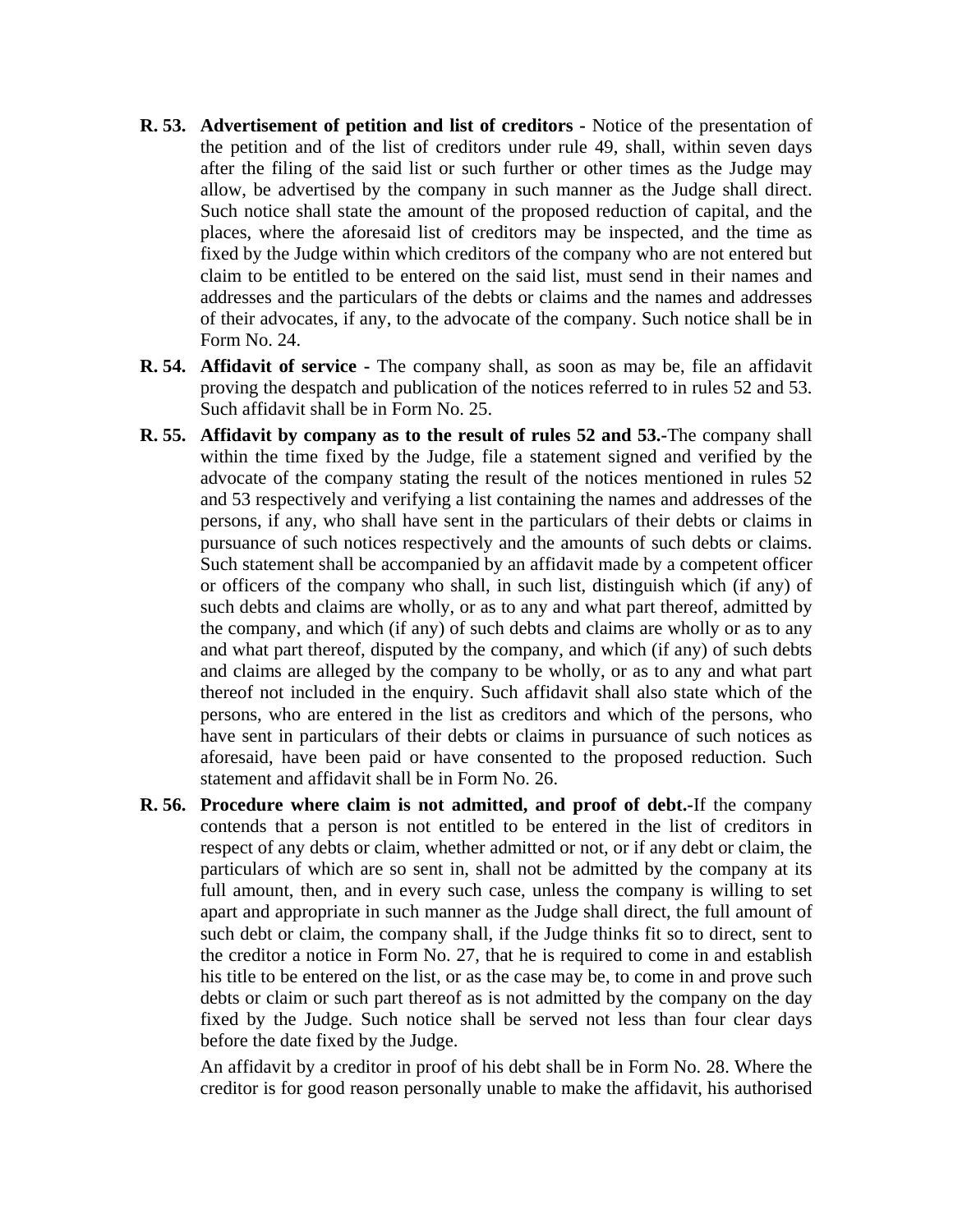agent may make the same.

- **R.57. Costs of proof -** The costs of proof of a debt or claim or any enquiry under the preceding rules shall be in the discretion of the Judge.
- **R. 58. Certificate by the Judge as to creditors -** The result of the settlement of the list of creditors shall be stated in a certificate which shall be prepared by the advocate of the company and signed by the Judge. Such certificate shall -
	- (1) specify the debts or claims (if any) which have been disallowed ;
	- (2) distinguish (a) the debts or claims, the full amount of which the company is willing to set apart and appropriate ; (b) the debts or claims (if any) the amount of which has been fixed by enquiry and adjudication in the manner provided by section 101(2) and these rules ; and (c) the debts or claims (if any) the full amount of which the company does not admit or is not willing to set apart and appropriate or the amount of which has not been fixed by enquiry and adjudication as aforesaid ; and
	- (3) show (a) which of the creditors have consented to the proposed reduction, and the total amount of the debts due to them ; and (b) the total amount of the debts or claim the payment of which has been secured in the manner provided by section 101(2) and the persons to or by whom the same are due or claimed.

The said certificate shall also state what creditors have under rule 56 come in and sought to establish their title to be entered on the list and whether such claims have been allowed or not, but it shall not be necessary to make in such certificate any further or other reference to any creditors who are not entitled to be entered in the list or to any debts or claims to which the enquiry does not extend or to show therein the several amounts of the debts or claims of any persons who have consented to the proposed reduction or the payment of whose debts or claims has been secured as aforesaid.

- **R. 59. Hearing of petition -** After the expiry of not less than fourteen days from the filing of the certificate mentioned in the preceding rule, the petition shall be set down for hearing. Notice of the date fixed for the hearing of the petition shall be advertised within such time and in such newspaper or newspapers as the Judge may direct and shall be in Form No. 29.
- **R.60. Who may appear and oppose -** Any creditor included in the certificate whose debt or claim has not, before the hearing of the petition, been discharged or determined or been secured in the manner provided by section  $101(2)(c)$  and who has not before the hearing consented in writing to the proposed reduction of capital may, if he thinks fit, upon giving two clear days' notice to the advocate for the company of his intention to do so, appear at the hearing of the petition and oppose it. The costs of his appearance shall be in the discretion of the Judge.
- **R.61. Directions at hearing -** At the hearing of the petition the Judge may, if he thinks fit, give such directions as may seem proper with reference to securing in the manner mentioned in section  $101(2)(c)$  the debts or claims of any creditors who do not consent to the proposed reduction, and the further hearing of the petition may be adjourned to enable the company to comply with such directions.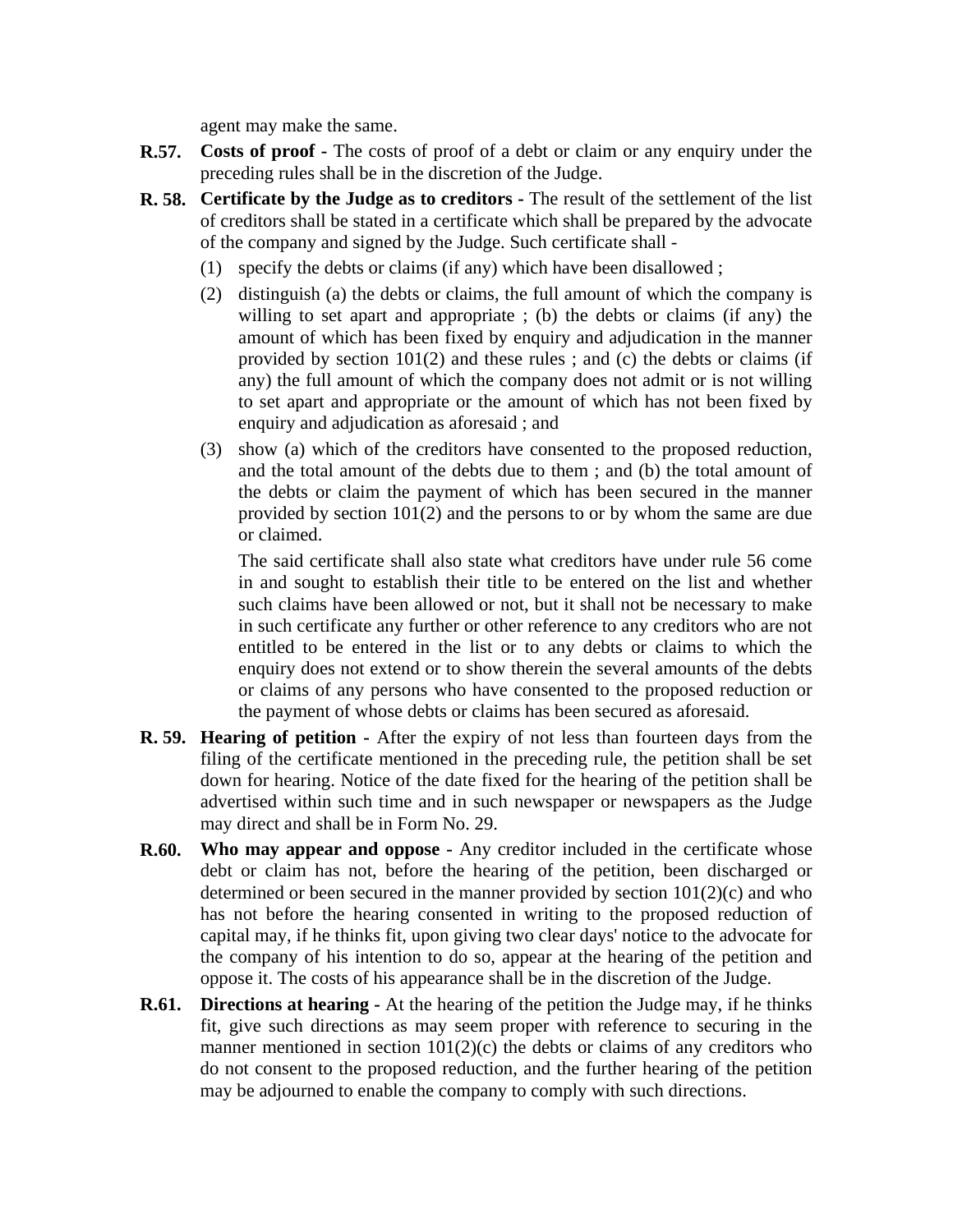- **R. 62. Order on petition -** Where the Judge makes an order confirming a reduction, such order shall include directions -
	- (a) as to the manner in which, the times at which and the newspaper or newspapers in which, notice of the registration of the order and of the minute as approved by the Judge under rule 63 shall be published,
	- (b) as to the period commencing on or after the date of the order, during which the words 'and reduced' shall be added to the name of the company as the last words thereof, in case the Court thinks fit to direct under section 102(2)(a) that the words shall be so added, and
	- (c) as to the publication, if the Judge so directs, of the reasons for reduction or the causes that led to it or such other information in relation thereto as the Judge may require to be published under section 102(2)(b).
- **R.63. Minute -** Unless the form of the minute has been approved by the Judge at the time of making the order confirming the reduction, the company shall, within seven days from the date of the said order, file for the approval of the Judge a draft of the minute containing the particulars required by section 103(1)(b), and shall take an appointment for approval of the same. The advocate for the company shall attend when the minute comes up before the Judge for approval,

The order confirming the reduction of capital and approving the minute shall be in Form No. 30 with such variations as may be necessary.

- **R.64. Advertisement of reasons for reduction of capital -** Where the Judge makes an order under section 102(2)(b) directing the company to publish the reasons for the reduction or such other information in regard thereto as the Court may direct, unless the form of the statement to be published has been approved by the Judge at the time of making the order, the company shall, within seven days of the order, file, for the approval of Judge, a draft of the statement and shall take an appointment for approval of the same. The advocate for the company shall attend when the statement comes up for approval before the Judge. The statement as approved shall be published in the same newspapers in which notice of the registration of the order and the minute had been directed to be published.
- **R.65. Form of minute and notice of registration -** The minute may be in Form No. 31, and the notice of registration of the order and the minute shall be in Form No. 32.

# **VARIATION OF RIGHTS OF ANY CLASS OF SHAREHOLDERS [Section 107]**

#### **R.66. Petition to cancel variation of rights -**

(1) Where a petition to cancel a variation of the rights attaching to any class of shares is made on behalf of the shareholders of that class entitled to apply for cancellation under section 107 by one or more of them, the letter of authority signed by the shareholders so entitled, authorising the petitioner or petitioners to present the petition on their behalf, shall be annexed to the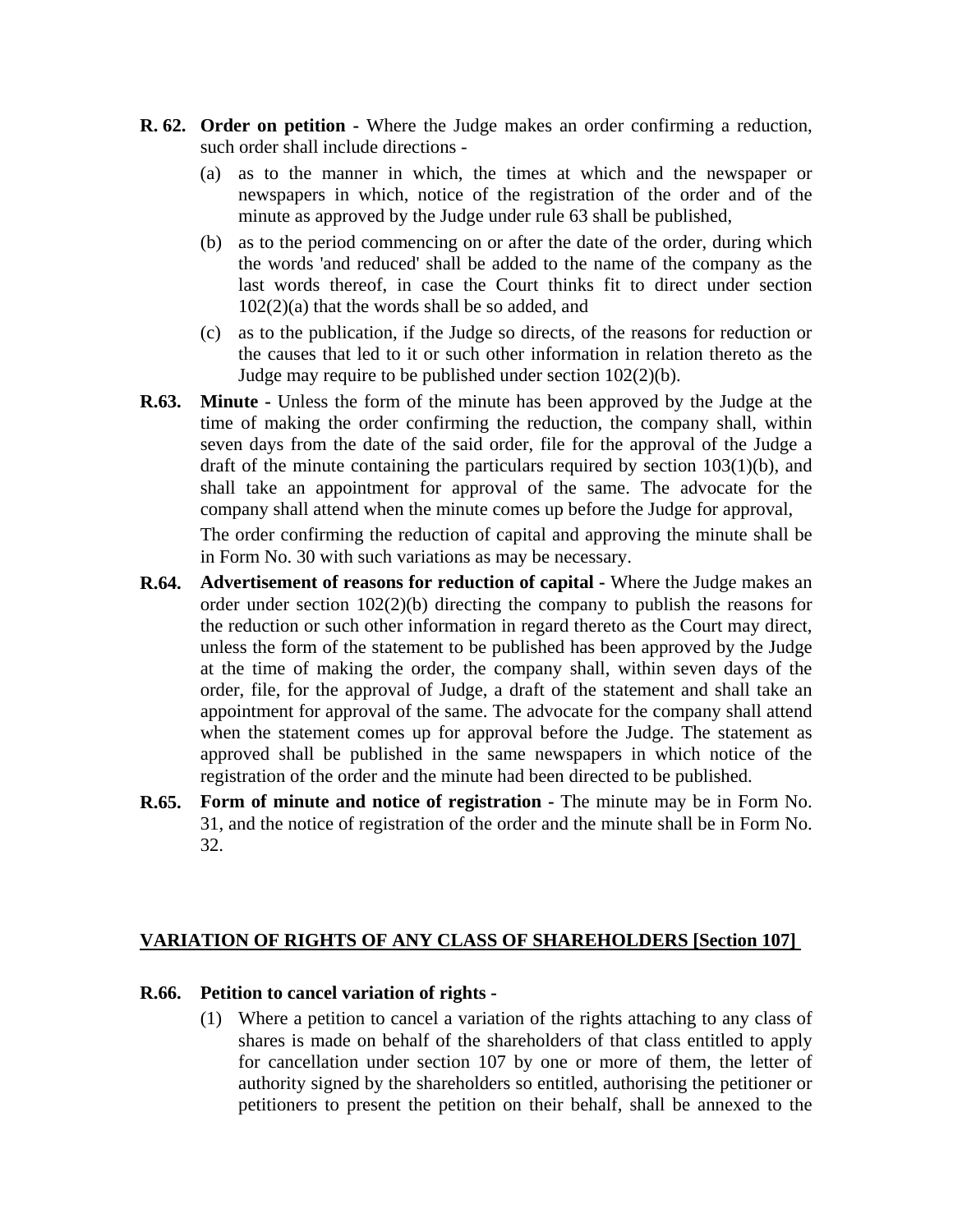petition, and the names and addresses of all the said shareholders and the number of shares held by each of them shall be set out in the schedule to the petition.

(2) The petition shall set out the particulars of registration and the share capital, the different classes of shares into which the share capital of the company is divided and the rights attached to each class of shares, the provisions of the memorandum or articles authorising the variation of the rights attached to the various classes of shares, the total number of shares of the class whose rights have been varied, the nature of the variation made, and so far as may have been ascertained by the petitioner, the number of shareholders of the class who gave their consent to the variation or voted in favour of the resolution for variation and the number of shares held by them, the number of shareholders who did not consent to the variation or who voted against the resolution, and the number of shares held by them, and the date or dates on which the consent was given or the resolution was passed, and the reasons for opposing the variation.

#### **COMPROMISE OR ARRANGEMENT UNDER SECTIONS 391 TO 394**

- **R.67. Summons for directions to convene a meeting -** An application under section 391(1) for an order convening a meeting of creditors and/or members or any class of them shall be by a Judge's summons supported by an affidavit. A copy of the proposed compromise or arrangement shall be annexed to the affidavit as an exhibit thereto. Save as provided in rule 68 hereunder, the summons shall be moved *ex parte*. The summons shall be in Form No. 33, and the affidavit in support thereof in Form No. 34.
- **R.68. Service on company -**Where the company is not the applicant, a copy of the summons and of the affidavit shall be served on the company, or, where the company is being wound up on its liquidator, not less than 14 days before the date fixed for the hearing of the summons.
- **R.69. Directions at hearing of summons -** Upon the hearing of the summons or any adjourned hearing thereof, the Judge shall, unless he thinks fit for any reason to dismiss the summons, give such directions as he may think necessary in respect of the following matters :-
	- (1) determining the class or classes of creditors and/or of members whose meeting or meetings have to be held for considering the proposed compromise or arrangement ;
	- (2) fixing the time and place of such meeting or meetings ;
	- (3) appointing a chairman or chairmen for the meeting or meetings to be held, as the case may be ;
	- (4) fixing the quorum and the procedure to be followed at the meeting or meetings, including voting by proxy ;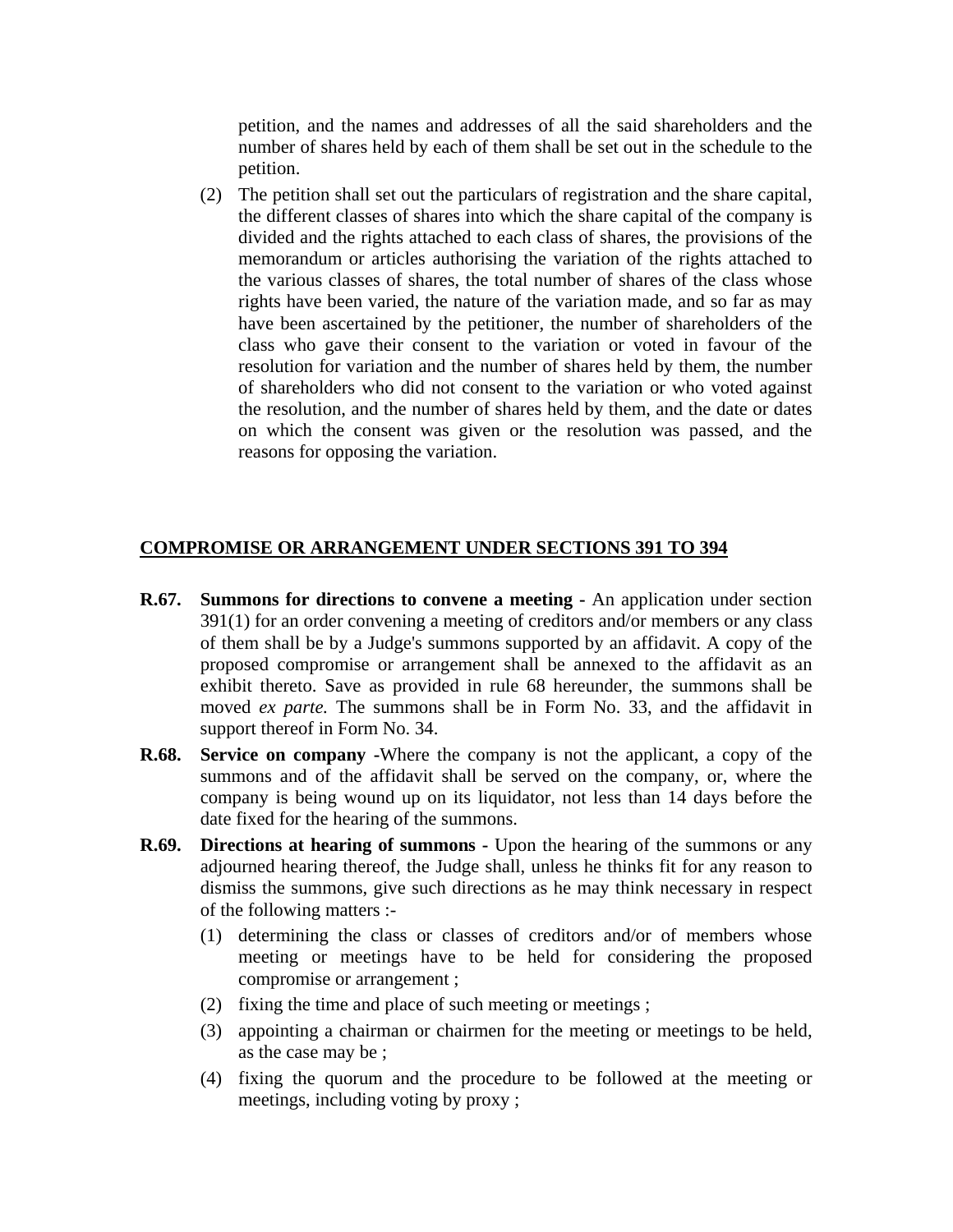- (5) determining the values of the creditors and/or the members, or the creditors or members of any class, as the case may be, whose meetings have to be held ;
- (6) notice to be given of the meeting or meetings and the advertisement of such notice ;
- (7) the time within which the chairman of the meeting is to report to the Court the result of the meeting ; and such other matters as the Court may deem necessary.

The order made on the summons shall be in Form No. 35 with such variations as may be necessary.

### **R.70. Proxies -**

- (1) Voting by proxy shall be permitted, provided a proxy in the prescribed form duly signed by the person entitled to attend and vote at the meeting is filed with the company at its registered office not later than 48 hours before the meeting.
- (2) Where a body corporate which is a member or creditor (including holder of debentures) of a company authorises any person to act as its representative at the meeting, of the members or creditors of the company, or of any class of them, as the case may be, a copy of the resolution of the Board of Directors or other governing body of such body corporate authorising such person to act as its representative at the meeting, and certified to be a true copy by a director, the manager, the secretary, or other authorised officer of such body corporate shall be lodged with the company at its registered office not later than 48 hours before the meeting.
- (3) Rules 227 to 229 of these rules relating to proxies shall also apply to proxies lodged under this rule.
- **R.71. Application for stay -** An application under sub-section (6) of section 391 for stay of the commencement or continuation of any suit or proceeding against the company may be moved by a Judge's summons *ex parte,* provided that where a petition for winding-up the company or a petition under section 397 or 398 is pending, notice of the application shall be given to the petitioner in such petition.
- **R.72. Application to vacate or vary order of stay -** Where an order has been made staying the commencement or continuation of any suit or proceeding under subsection (6) of section 391, any person aggrieved by such order may apply to the Court by a Judge's summons to vacate or vary such order. Notice of the application shall be given to the applicant at whose instance the order of stay was made and to such other persons as the Court may direct.
- **R.73. Notice of meeting -** The notice of the meeting to be given to the creditors and/or members, or to the creditors or members of any class, as the case may be, shall be in Form No. 36, and shall be sent to them individually the Chairman appointed for the meeting, or, if the Court so directs, by the company (or its liquidator), or any other person as the Court may direct, by post under certificate of posting to their last known address not less than 21 clear days before the date fixed for the meeting. It shall be accompanied by a copy of the proposed compromise or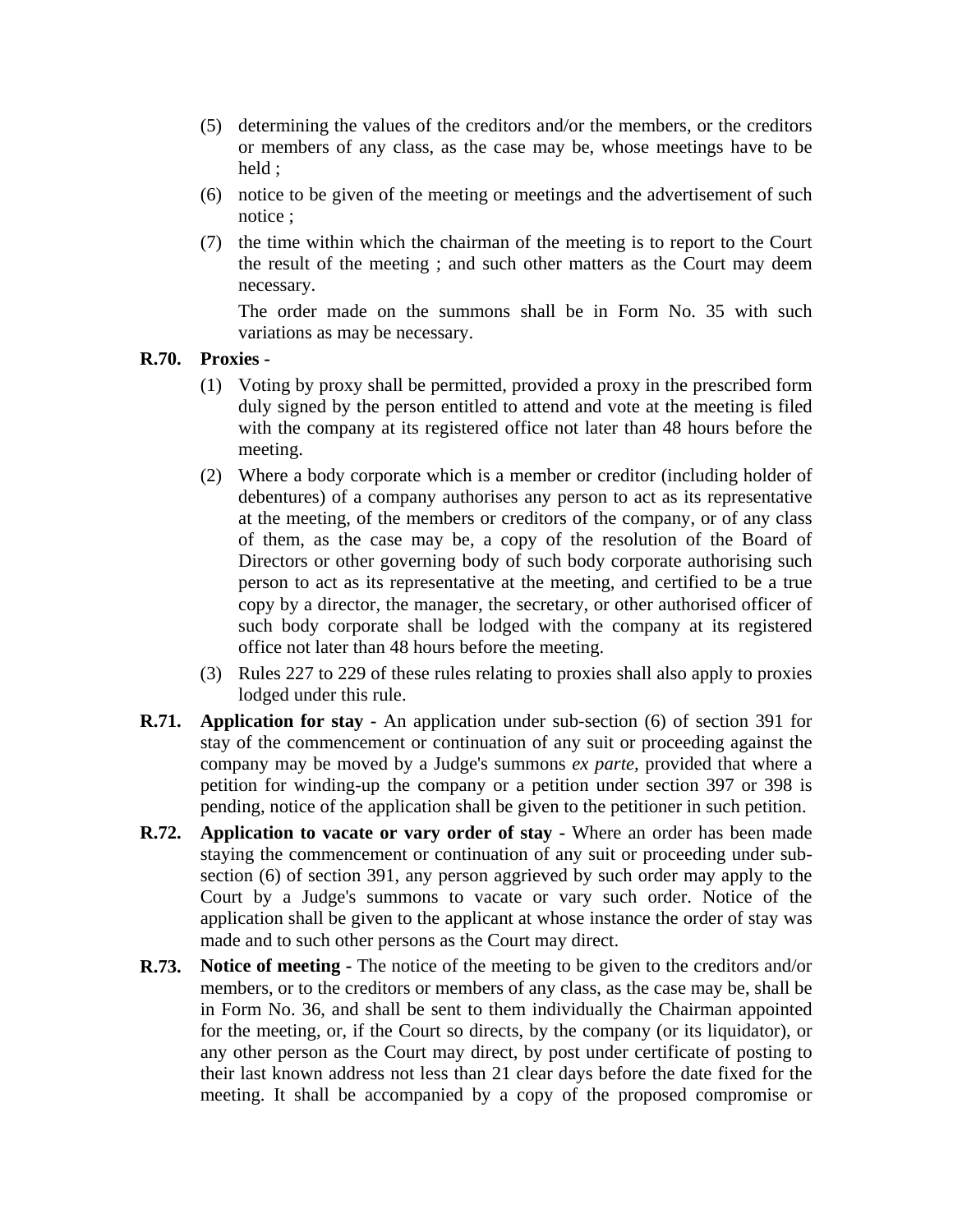arrangement and of the statement required to be furnished under section 393, and a form of proxy in Form No. 37.

- **R.74. Advertisement of the notice of meeting -** The notice of the meeting shall be advertised in such newspapers and in such manner as the Judge may direct, not less than 21 clear days before the date fixed for the meeting. The advertisement shall be in Form No. 38.
- **R.75. Copy of compromise or arrangement to be furnished by the company -** Every creditor or member entitled to attend the meeting shall be furnished by the company, free of charge and within 24 hours of a requisition being made for the same, with a copy of the proposed compromise or arrangement together with a copy of the statement required to be furnished under section 393, unless the same had been already furnished to such member or creditor.
- **R.76. Affidavit of service -** The chairman appointed for the meeting of the company or other person directed to issue the advertisement and the notices of the meeting shall file an affidavit not less than seven days before the date fixed for the holding of the meeting or the holding of the first of the meetings, as the case may be showing that the directions regarding the issue of notices and the advertisement have been duly complied with. In default thereof, the summons shall be posted before the Judge for such orders as he may think fit to make.
- **R.77. Result of the meeting to be decided by poll -** The decisions of the meeting or meetings held in pursuance of the order made under rule 69 on all resolutions shall be ascertained only by taking a poll.
- **R78. Report of the result of the meeting -** The chairman of the meeting, (or where there are separate meetings, the chairman of each meeting) shall, within the time fixed by the Judge, or where no time has been fixed, within seven days after the conclusion of the meeting, report the result thereof to the Court. The report shall state accurately the number of creditors or class of creditors or the number of members or class of members, as the case may be, who were present and who voted at the meeting either in person or by proxy, their individual values and the way they voted. The report shall be in Form No. 39.
- **R.79. Petition for confirming compromise or arrangement -** Where the proposed compromise or arrangement is agreed to, with or without modification, as provided by sub-section (2) of section 391, the company, (or its liquidator, as the case may be), shall, within seven days of the filing of the report by the chairman, present a petition to the Court for confirmation of the compromise or arrangement. The petition shall be in Form No. 40.

Where a compromise or arrangement is proposed for the purposes of or in connection with scheme for the reconstruction of any company or companies, or for the amalgamation of any two or more companies, the petition shall pray for appropriate orders and directions under section 394.

Where the company fails to present the petition for confirmation of the Compromise or arrangement as aforesaid, it shall be open to any creditor or contributory as the case may be, with the leave of the Court, to present the petition and the company shall be liable for the cost thereof.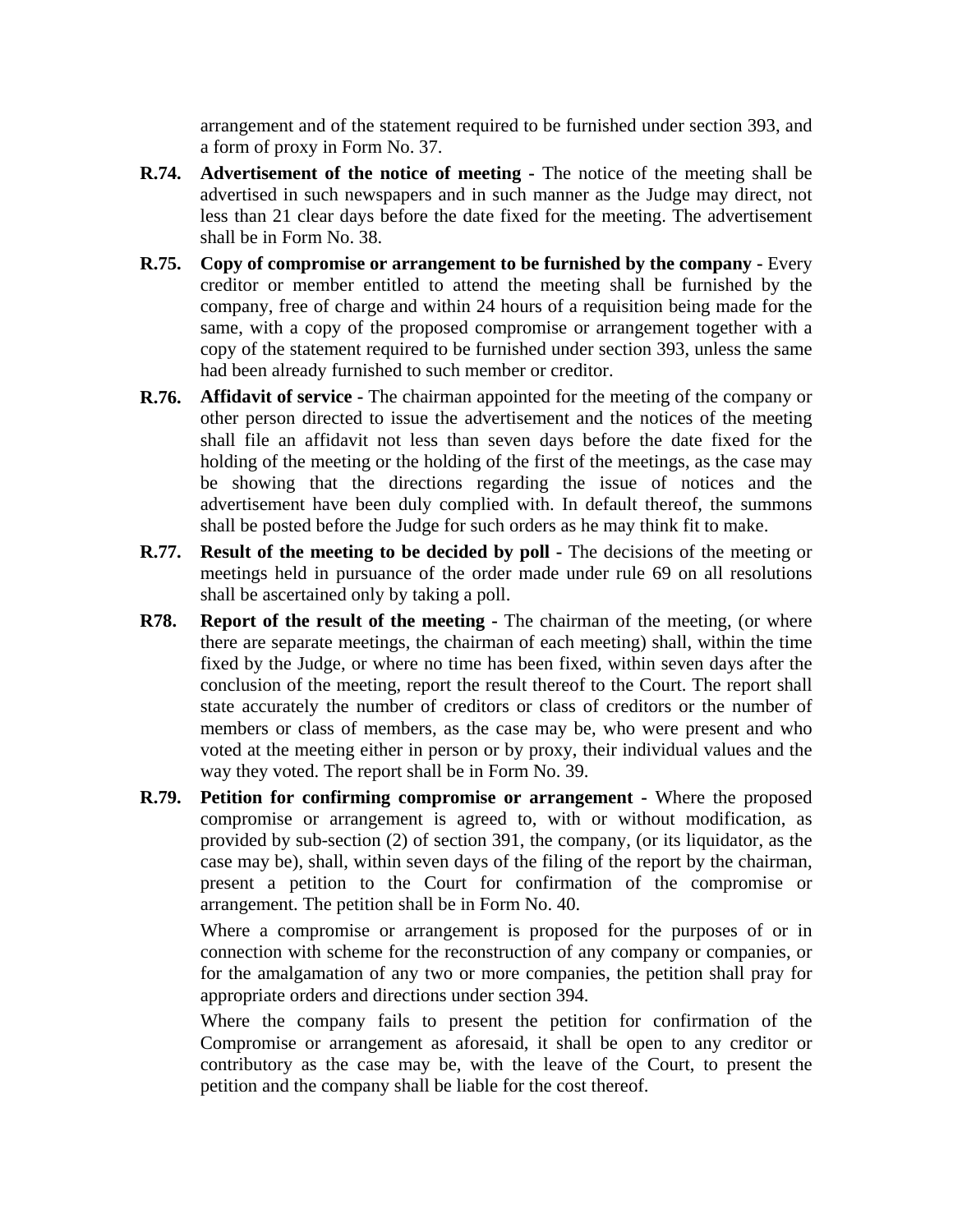Where no petition for confirmation of the compromise or arrangement is presented, or where the compromise or arrangement has not been approved by the requisite majority under section 391(2) and consequently no petition for confirmation could be presented, the report of the chairman as to the result of the meeting made under the preceding rule shall be placed for consideration before the Judge for such orders as may be necessary.

- **R.80. Date and notice of hearing -** The Court shall fix a date for the hearing of the petition, and notice of the hearing shall be advertised in the same papers in which the notice of the meeting was advertised, or in such other papers as the Court may direct, not less than 10 days before the date fixed for the hearing.
- **R.81. Order on petition -** Where the Court sanctions the compromise or arrangement, the order shall include such directions in regard to any matter and such modifications in the compromise or arrangement as the Judge may think fit to make for the proper working of the compromise or arrangement. The order shall direct that a certified copy of the same shall be filed with the Registrar of Companies within 14 days from the date of the order, or such other time as may be fixed by the Court. The order shall be in Form No. 41, with such variations as may be necessary.
- **R.82. Application for directions under section 394 -** Where the compromise or arrangement has been proposed for the purposes of or in connection with a scheme for the reconstruction of any company or companies or the amalgamation of any two or more companies, and the matters involved cannot be dealt with or dealt with adequately on the petition for sanction of the compromise or arrangement, an application shall be made to the Court under section 394, by a summons supported by affidavit, for directions of the Court as to the proceedings to be taken. Notice of the summons shall be given in such manner and to such persons as the Court may direct.
- **R.83. Directions at hearing of application -** Upon the hearing of the summons or upon any adjourned hearing thereof the Court may make such order or give such directions as it may think fit, as to the proceedings to be taken for the purpose of reconstruction or amalgamation, as the case may be, including, where necessary, an inquiry as to the creditors of the transferor company and the securing of the debts and claims of any of the dissenting creditors in such manner as to the Court may seem just.
- **R.84. Order under section 394 -** An order made under section 394 shall be in Form No. 42 with such variation as the circumstances may require.
- **R.85. Compromise or arrangement involving reduction of capital -** Where a proposed compromise or arrangement involves a reduction of capital of the company, the procedure prescribed by the Act and these rules relating to the reduction of capital, and the requirements of the Act and these rules in relation thereto, shall be complied with, before the compromise or arrangement so far as it relates to reduction of capital, is sanctioned.
- **R.86. Report on working of compromise or arrangement -** At any time after the passing of the order sanctioning the compromise or arrangement, the Court may, either of its own motion or on the application of any person interested, make an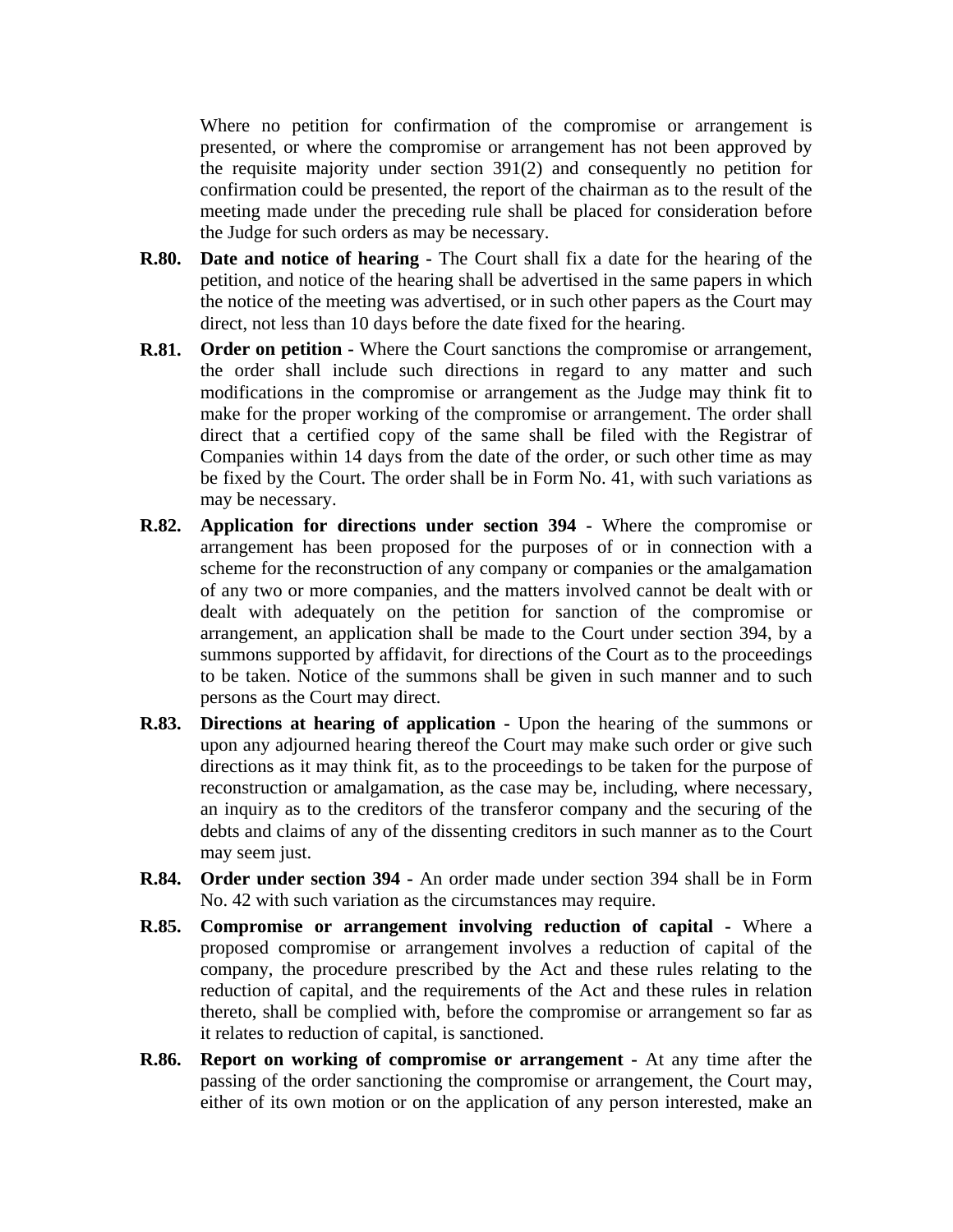order directing the company, or, where the company is being wound-up, the liquidator, to submit to the Court within such time as the Court may, fix, a report on the working of the said compromise or arrangement. On a consideration of the report, the Court may pass such orders or give such directions as it may think fit.

## **R.87. Liberty to apply -**

- (1) The company, or any creditor or member thereof, or in case of a company which is being wound-up, the liquidator, may, at any time after the passing of the order sanctioning the compromise or arrangement, apply to the Court for the determination of any question relating to the working of the compromise or arrangement.
- (2) The application shall in the first instance be posted before the Court for directions as to the notices and the advertisement, if any, to issue, as the Court may direct.
- (3) The Court may, on such application, pass such orders and give such directions as it may think fit in regard to the matter, and may make such modifications in the compromise or arrangement as it may consider necessary for the proper working thereof, or pass such orders as it may think fit in the circumstances of the case.

# **RELIEF IN CASE OF OPPRESSION OR MISMANAGEMENT [Sections 397 to 407]**

### **R.88. Petition under section 397 or 398 -**

- (1) Where a petition is presented under section 397 or 398 on behalf of any members of a company entitled to apply under section 399(1), by any one or more of them, the letter of consent signed by the rest of the members so entitled authorising the petitioner or petitioners to present the petition on their behalf, shall be annexed to the petition, and the names and addresses of all the members on whose behalf the petition is presented shall be set out in a schedule to the petition, and where the company has a share capital, the petition shall state whether the petitioners have paid all calls and other sums due on their respective shares. Where the petition is presented by any member or members authorised by the Central Government under section 399(4), the order of the Central Government authorising such member or members to present the petition shall be similarly annexed to the petition. A petition under section 397 shall be in Form No. 43, and a petition under section 398 shall be in Form No. 44.
- (2) A petition under section 397 or 398 shall not be withdrawn without leave of the Court, and where the petition has been presented by a member or members authorised by the Central Government under subsection (4) of section 399, notice of the application for leave to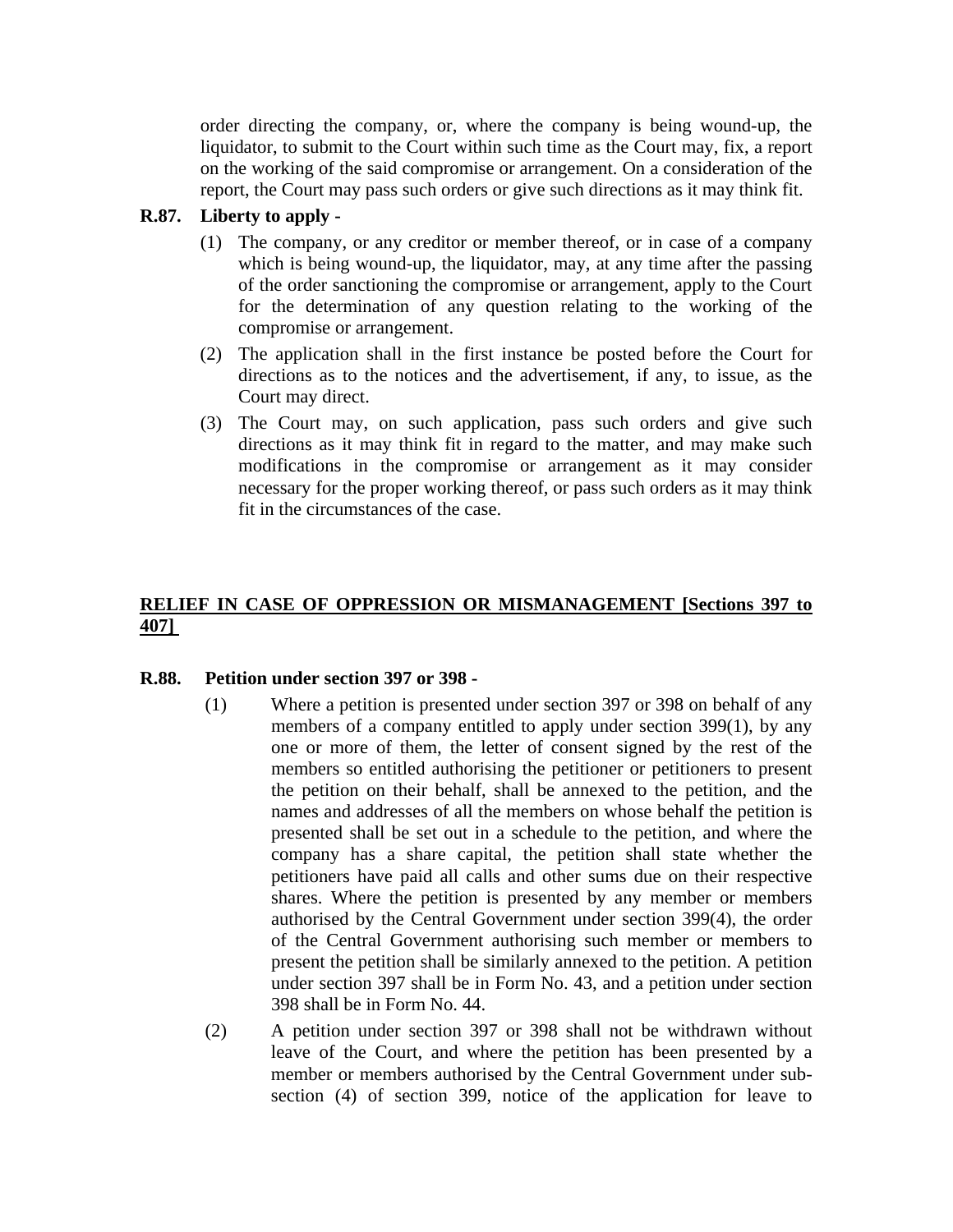withdraw shall be given to the Central Government.

- **R.89. Notice to Central Government** Save where a petition is presented by or on behalf of the Central Government under section 401, notice shall be given to the Central Government of every petition under section 397 or 398, and a copy of the petition shall be served on the Central Government along with the notice of the date of hearing, not less than 14 clear days before the date fixed for the hearing of the petition.
- **R.90. Order involving reduction of capital or alteration of memorandum -** Where an order under section 397 or 398 involves a reduction of capital or alteration of the memorandum of association, the provisions of the Act and these rules relating to such matters shall apply as the Court may direct.
- **R.91. Application under section 407(1)(b) for leave to act as managing director, etc. -** An application under clause (b) of sub-section (1) of section 407 for leave to any of the persons mentioned therein, to be appointed, or to act, as the managing or other director, or manager of the company, shall state whether notice of the intention to apply for such leave has been given to the Central Government and shall be accompanied by a copy of such notice. Notice of the date of hearing of the petition together with a copy of the petition shall be served on the Central Government not less than 14 clear days before the date fixed for the hearing.

# **RESTORATION OF THE NAME OF A COMPANY TO THE REGISTER OF COMPANIES [Section 560(6)]**

- **R.92. Notice to Registrar of Companies -** A petition under section 560(6) to restore the name of a company to the Register of Companies shall be served on the Registrar of Companies and on such other persons as the Court may direct, not less than 14 days before the date fixed for the hearing of the petition.
- **R.93. Delivery of order and advertisement thereof -** Where the Court makes an order restoring the name of a company to the Registrar of Companies, the order shall direct that the petitioner to deliver to the Registrar of Companies a certified copy thereof within 14 days from the date of the order, and that on such delivery, the Registrar of Companies do, in his official name, advertise the order in the Gazette of the State or Union Territory concerned.
- **R.94. Registrar's costs of petition -** Unless for any special reasons the Court shall otherwise order, the order shall direct that the petitioners do pay to the Registrar of Companies his costs of, and occasioned by, the petition.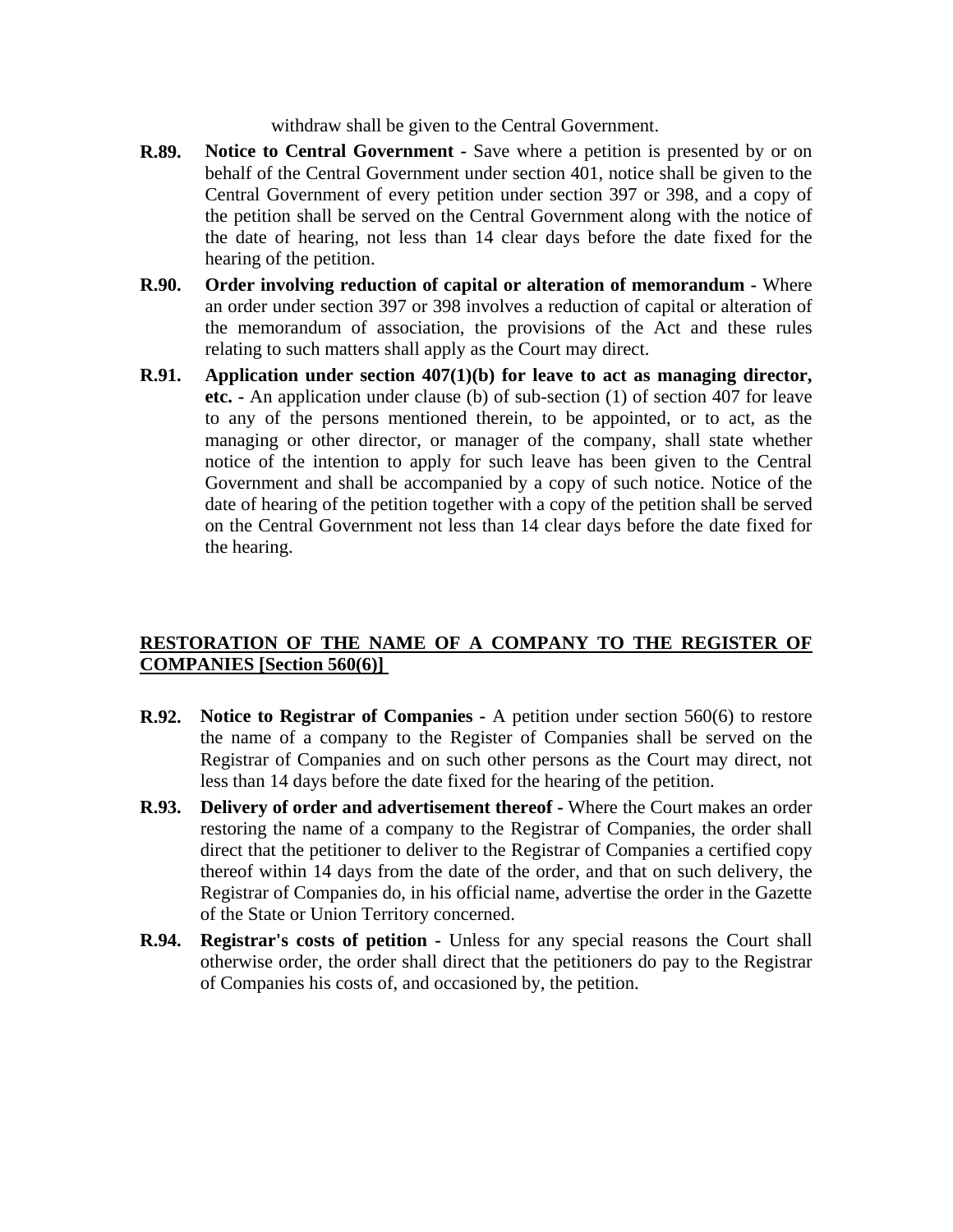## **PART III**

### **WINDING-UP**

*Winding-up by Court:*

#### **Winding-up petition and its hearing :**

- **R.95. Petition for winding-up -** A petition for winding-up a company shall be in Form No.45, 46 or 47, as the case may be, with such variations as the circumstances may require, and shall be presented in duplicate. The Registrar shall note on the petition the date of its presentation.
- **R.96. Admission of petition and directions as to advertisement -** Upon the filing of the petition, it shall be posted before the Judge in Chambers for admission of the petition and fixing a date for the hearing thereof and for directions as to the advertisements to be published and the persons, if any, upon whom copies of the petition are to be served. The Judge may, if he thinks fit, direct notice to be given to the company before giving directions as to the advertisement of the petition.
- **R.97. Petition by a contingent or prospective creditor -** A petition for the winding-up of a company presented by a contingent or prospective creditor shall be accompanied by an application under section 439(8) for the leave of the Court for the admission of the petition. No advertisement of the petition shall be made unless the leave has been granted, or where the leave has been granted subject to any conditions precedent to the admission of the petition, unless such conditions have been satisfied.
- **R.98. Copy of petition to be furnished -** Every contributory or creditor of the company shall be entitled to be furnished by the petitioner or by his advocate with a copy of the petition within 24 hours of his requiring the same on payment of the prescribed charges.
- **R.99. Advertisement of petition -** Subject to any directions of the Court, the petition shall be advertised within the time and in the manner provided by rule 24 of these rules. The advertisement shall be in Form No. 48.
- **R.100. Application for leave to withdraw petition -**
	- (1) A petition for winding-up shall not be withdrawn after presentation without the leave of the Court.
	- (2) An application for leave to withdraw a petition for winding-up which has been advertised in accordance with the provisions of Rule 99 shall not be heard at any time before the date fixed in the advertisement for the hearing of the petition.
- **R.101. Substitution of creditor or contributory for original petitioner** Where a petitioner -
	- (1) is not entitled to present a petition, or
	- (2) fails to advertise his petition within the time prescribed by these rules or by order of Court or such extended time as the Court may allow, or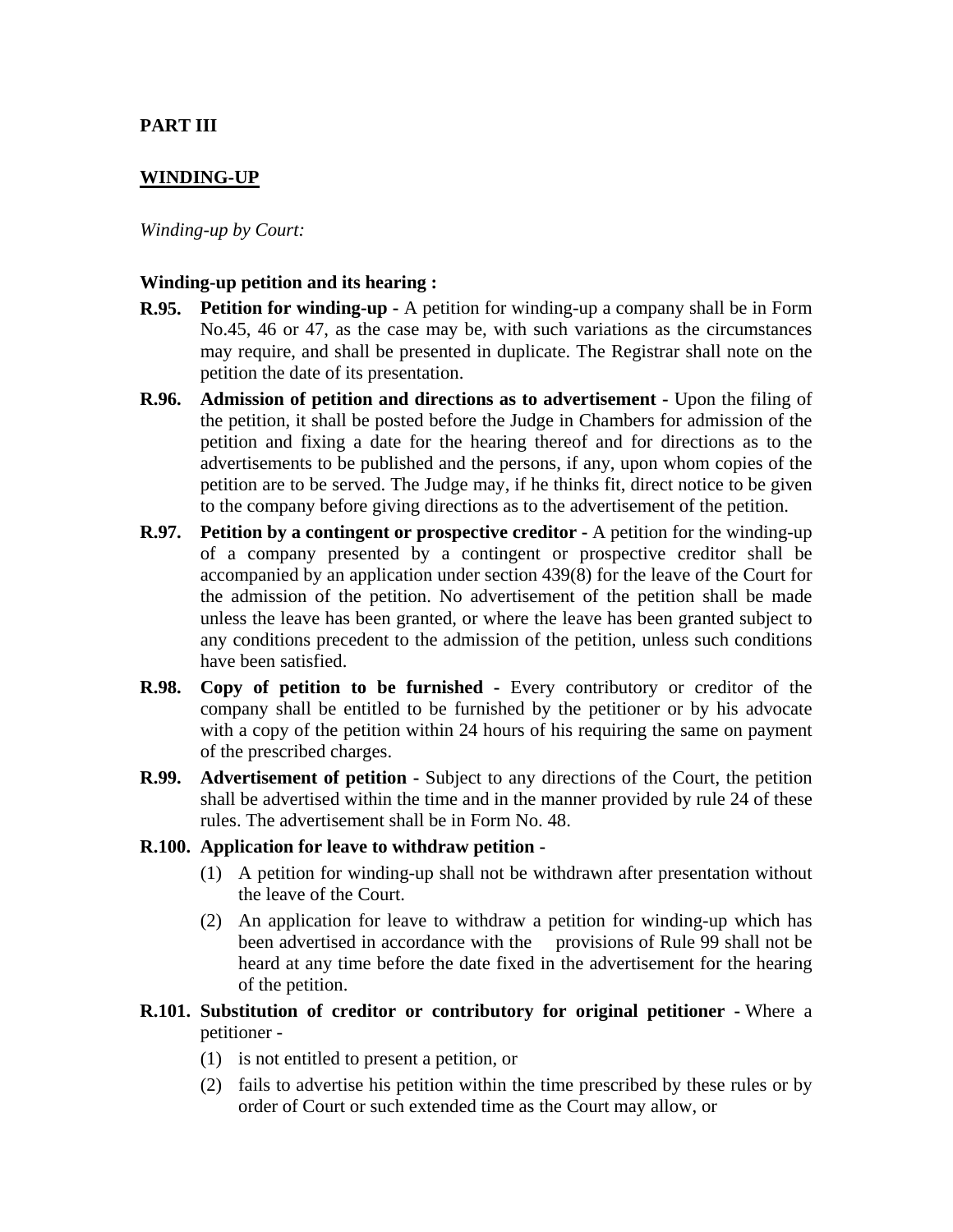- (3) consents to withdraw the petition, or to allow it to be dismissed, or the hearing to be adjourned or fails to appear in support of his petition when it is called on in Court on the day originally fixed for the hearing thereof, or any day to which the hearing has been adjourned, or
- (4) if appearing, does not apply for an order in terms of the prayer of his petition, or,

where in the opinion of the Court there is other sufficient cause for an order being made under this rule, the Court may, upon such terms as it may think just, substitute as petitioner any creditor or contributory who, in the opinion of the Court, would have a right to present a petition, and who is desirous of prosecuting the petition.

- **R.102. Procedure on substitution** Where the Judge makes an order substituting a creditor or contributory as petitioner in a winding-up petition, he shall adjourn the hearing of the petition to a date to be fixed by him and direct such amendments of the petition as may be necessary. Such creditor or contributory shall, within seven days from the making of the order, amend the petition accordingly, and file two clean copies thereof together with an affidavit in duplicate setting out the grounds, on which he supports the petition. The amended petition shall be treated as the petition for the winding-up of the company and shall be deemed to have been presented on the date on which the original petition was presented.
- **R.103. Affidavit-in-opposition -** Any affidavit intended to be used in opposition to the petition shall be filed not less than five days before the date fixed for the hearing of the petition, and a copy of the affidavit shall be served on the petitioner or his advocate forthwith.

Copies of the affidavit shall also be given to any creditor or contributory appearing in support of the petition who may require the same, on payment of the prescribed charges.

- **R.104. Affidavit in reply -** An affidavit intended to be used in reply to the affidavit filed in opposition to the petition shall be filed not less than two days before the day fixed for the hearing of the petition, and a copy of the affidavit in reply shall be served on the day of the filing thereof on the person by whom the affidavit in opposition was filed or his advocate.
- **R.105. Stay of suit or proceeding pending petition -** An application under section 442 for stay of any suit or proceeding shall be made upon notice to all the parties to the suit or proceeding sought to be stayed.

### **PROVISIONAL LIQUIDATOR**

#### **R.106. Appointment of Provisional Liquidator -**

(1) After the admission of a petition for the winding-up of a company by the Court, upon the application of a creditor, or a contributory, or of the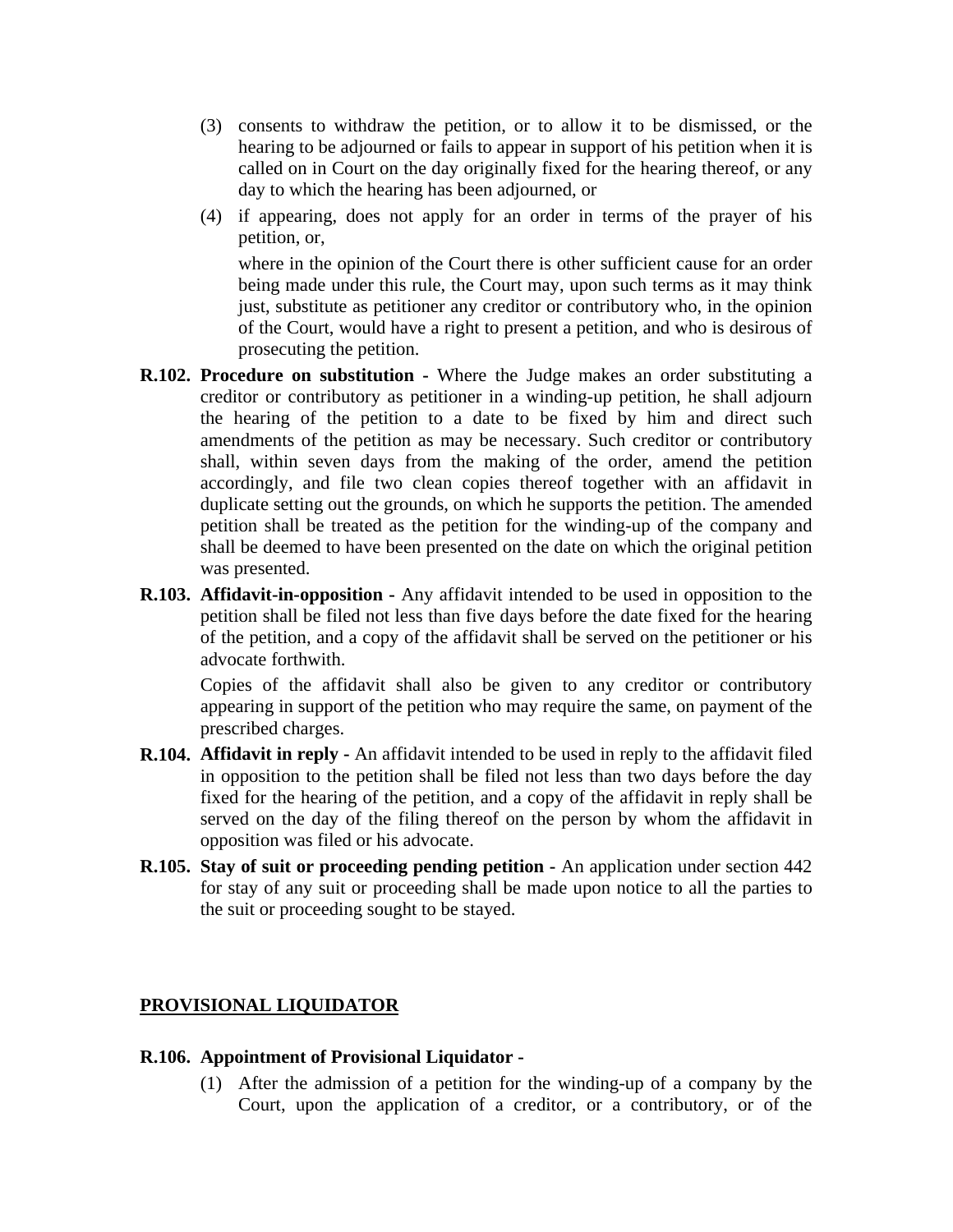company, and upon proof by affidavit of sufficient ground for the appointment of a Provisional Liquidator, the Court, if it thinks fit, and upon such terms as in the opinion of the Court shall be just and necessary, may appoint the Official Liquidator to be Provisional Liquidator of the company pending final orders on the winding-up petition. Where the company is not the applicant, notice of the application for appointment of Provisional Liquidator shall be given to the company unless the Court, for special reasons to be recorded (in writing), dispenses with the notice.

- (2) The order appointing the Provisional Liquidator shall set out the restrictions and limitations, if any, on his powers imposed by the Court. The order shall be in Form No. 49, with such variations as may be necessary.
- **R.107. Rules applicable to Provisional Liquidator -** The rules relating to Official Liquidators shall apply to Provisional Liquidators, so far as applicable, subject to such directions as the Court may give in each case.
- **R.108. Costs, etc., of Provisional Liquidator -** Subject to any order of the Court, all the costs, charges and expenses properly incurred by the Official Liquidator, as Provisional Liquidator, including such sum as is or would be payable to the Central Government under the scale of fees for the time being in force applicable where the Official Liquidator acts as liquidator of the company, shall be paid out of the assets of the company.

#### **WINDING-UP ORDER**

- **R.109. Notice to Official of order -** Where an order for the winding-up of a company or for the appointment of a Provisiorial Liquidator has been made, the Registrar shall forthwith send to the Official Liquidator of the Court notice of the order under the seal of the Court in duplicate in Form No. 50 or 51, as case may be, together with a copy of the petition and the affidavit, if any, filed in support thereof.
- **R.110. Contents of winding-up order and order appointing Provisional Liquidator -** An order to winding-up a company or for the appointment of a Provisional Liquidator shall contain at the foot thereof a note stating that it will be the duty of such of the persons as are liable to make out or concur in making out the company's statement of affairs under section 454, to attend on the Official Liquidator at such time and place as he may appoint and to give him all information he may require.

#### **R.111. Order to be sent to Official Liquidator and form of order -**

- (1) The order for winding-up shall be drawn up by the Registrar as soon as possible, and after it is signed and sealed two certified copies thereof duly sealed shall be sent to the Official Liquidator. The order shall be in Form No. 52 with such variations as may be necessary.
- (2) Except where the company is the petitioner, the Official Liquidator shall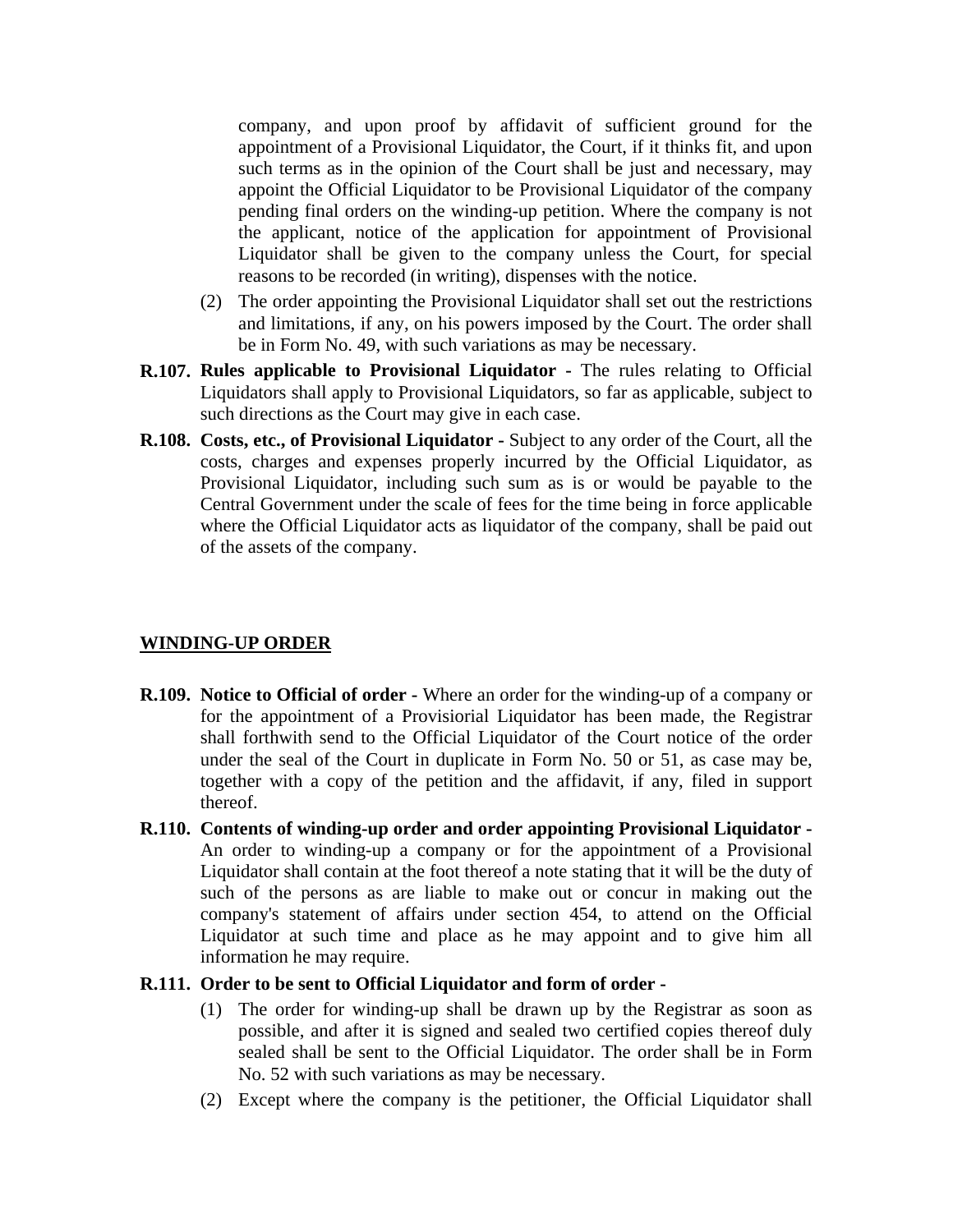cause a sealed copy of the order to be served upon the company by pre-paid registered post addressed at its registered office (if any), or, if there is no registered office, and its principal or last known principal place of business, or upon such other person or persons or in such manner as the Court may direct.

- **R.112. Directions on making the winding-up order -** At the time of making the winding-up order, or at any time thereafter, the Court shall give directions as to the advertisement of the order and the persons, if any, on whom the order shall be served and the persons, if any, to whom notice shall be given of the further proceedings, in the liquidation, and such further directions as may be necessary.
- **R.113. Advertisement of the order -** Save as otherwise ordered by the Court, every order for the winding-up of a company by the Court, shall within 14 days of the date of making the order, be advertised by the petitioner in one issue each of a newspaper in the English language and a newspaper in the regional language circulating in the State or the Union Territory concerned and shall be served by the petitioner upon such person, if any, and in such manner as the Judge may direct. The advertisement shall be in Form No. 53.
- **R.114. Official Liquidator to take charge of assets and books and papers of company -** On a winding-up order being made, the Official Liquidator attached to the Court shall forthwith take into his custody or under his control all the property and effects and the books and papers of the company, and it shall be the duty of all persons having custody of any of the properties, books and papers of the company, to deliver possession thereof to the Official Liquidator.
- **R.115. Form of proceedings after winding-up order is made -** After a winding-up order is made, every subsequent proceeding in the winding-up shall bear the original number of the winding-up petition besides its own distinctive number, but against the name of the company in the cause-title, the words 'in liquidation' shall appear in brackets.
- **R.116. Application for stay of winding-up proceedings -** An application under section 466 for stay of proceedings in the winding-up shall be made upon notice to the parties to the winding-up petition and to such other persons as the Court may direct, and where the application is made by any person other than the Official Liquidator, notice shall be given to the Official Liquidator. Where an order is made staying proceedings, the order shall direct that the applicant shall forthwith file a certified copy thereof with the Registrar of Companies.

### **APPLICATIONS UNDER SECTION 446**

**R.117. Application for leave to commence or continue suit or proceeding -** An application under section 446(1) for leave of the Court to commence or continue any suit or proceeding against the company shall be made upon notice to the Official Liquidator and the parties to the suit or proceeding sought to be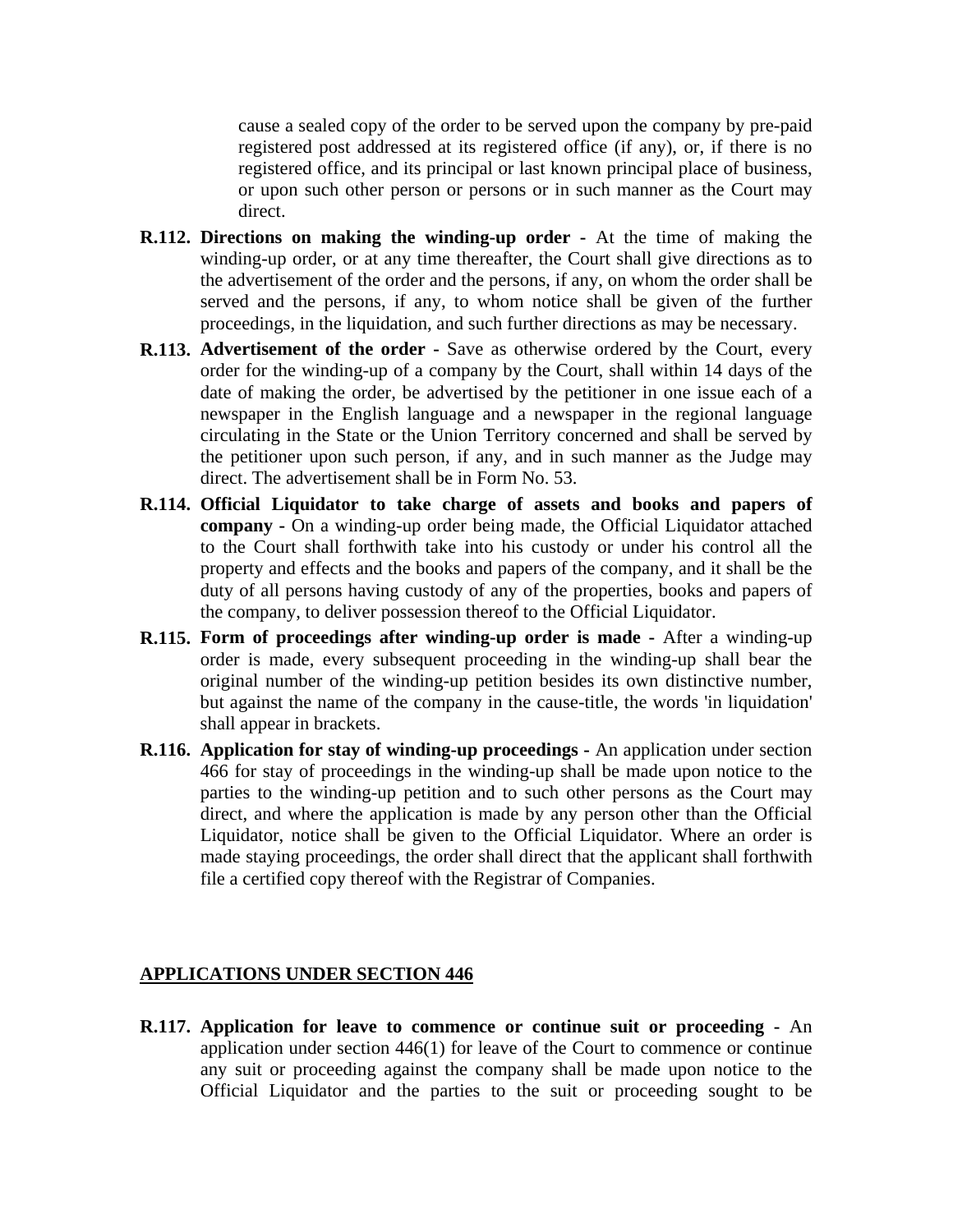commenced or continued.

### **R.118. Application for transfer of suit or proceeding -**

- (1) An application under section 446(3) for the transfer to the Court of any suit or proceeding by or against the company pending in any other Court shall be made on notice to the Official Liquidator where he is not the applicant and to the parties to the suit or proceeding sought to be transferred.
- (2) Where an order is made for the transfer of a suits and proceeding pending in any other Court to the Court, the Registrar of the Court shall transmit without delay a certified copy of the order to the Court in which such suit or proceeding is pending, and that Court shall, on receipt of the order, transmit the records of the suit or proceeding to the Court.
- (3) Upon the making of an order for winding-up, all suits and proceedings by or against the company then pending or thereafter instituted in the Court or transferred to the Court, shall be assigned to and placed in the list of the Judge for the time being exercising jurisdiction under the Act.

# **TRANSFER OF WINDING-UP PROCEEDINGS**

### **R.119. Application for transfer -**

- (1) Where a winding-up order has been made by a High Court, and application for a direction that all subsequent proceedings in the winding-up be had in a District Court subordinate to the High Court or in any other High Court or in a District Court (subordinate thereto), shall be made to the High Court that made the winding-up order by the Official Liquidator of that Court, or by the Official Liquidator of the Court to which proceedings are sought to be transferred, or by a creditor or contributory of the company.
- (2) An application for the transfer of winding-up proceedings from a District Court to the High Court or to another District Court shall be made to the High Court by the Official Liquidator attached to the first mentioned District Court, or by the Official Liquidator attached to the High Court, or by a creditor or contributory of the company.
- (3) Notice of every application for transfer of winding-up proceedings shall be given to the Official Liquidators of both the Court from which and the Court to which the proceedings are sought to be transferred, and to the parties to the winding-up petition, and if so ordered by the Court, by advertisement in such newspapers as the Court may direct.
- (4) An order transferring winding-up proceedings from the High Court to a District Court or from one District Court to another shall be in Form No. 54.

### **R.120. Transmission of records upon transfer of proceeding -**

(1) Where an order is made transferring the winding-up proceedings in a High Court to another Court, the Registrar of the High Court shall, without delay,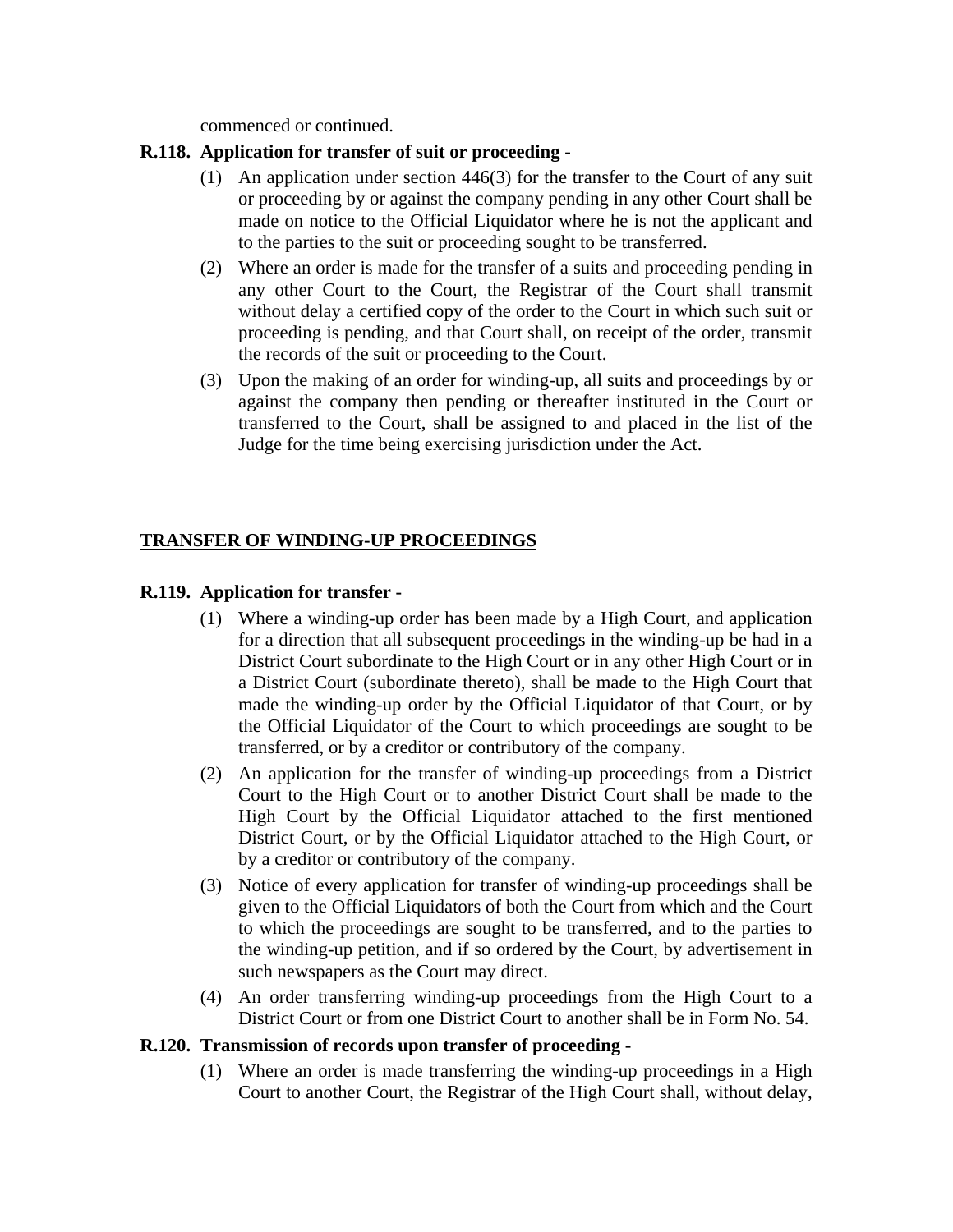transmit the records of the proceedings together with a certified copy of the order of transfer to the Court to which the proceedings are transferred.

- (2) Where the High Court makes an order withdrawing to its own file the winding-up proceedings in a District Court, the Registrar of the High Court shall forthwith forward a certified copy of the order to the said District Court, and that Court shall, on receipt of the order, despatch without delay the records of the proceedings to the High Court.
- (3) Where the High Court makes an order transferring the winding-up proceedings in a district Court to another District Court, the Registrar of the High Court shall forthwith forward a certified copy of the order to each of the said District Courts, and the Court whose proceedings are transferred shall, on receipt of the order, despatch without delay the records of the proceedings to the District Court to which they are transferred.
- **R.121. Proceedings to be re-numbered -** Where proceedings are transferred, they shall receive a new distinctive number in the Court to which they are transferred, but below the new number in the cause-title, the previous number shall be shown in brackets as follows :

(Transferred petition No................ of 19..... of the High Court/District Court of................)

**R.122. Notice to Official Liquidator -** The Registrar of the Court to which the proceedings are transferred shall, on receipt of the order of transfer, give notice thereof to the Official Liquidator attached to the Court, and the said Official Liquidator shall thereupon give notice of the transfer to the Registrar of Companies.

#### **R.123. Official Liquidator of Transferee Court to be Liquidator -**

- (1) Upon an order being made by the High Court, either of its own motion or upon application made to it as aforesaid, transferring the winding-up proceedings, the Official Liquidator attached to the Court to which the proceedings are transferred shall become the Liquidator of the Company in the place of the Official Liquidator of the Court which made the winding-up order, and the winding-up proceedings shall be continued in the Court to which the proceedings are transferred in the same manner as if the Court had passed the order for winding-up.
- (2) Upon the order for transfer being made, the Official Liquidator of the Court whose proceedings are transferred shall forthwith hand over and transfer to the Official Liquidator of the Court to which they are transferred, all the property and assets and the books and papers of the company in liquidation in his hands, subject to the retention out of the assets of the costs or expenses incurred by him prior to the transfer.

#### **STATEMENT OF AFFAIRS**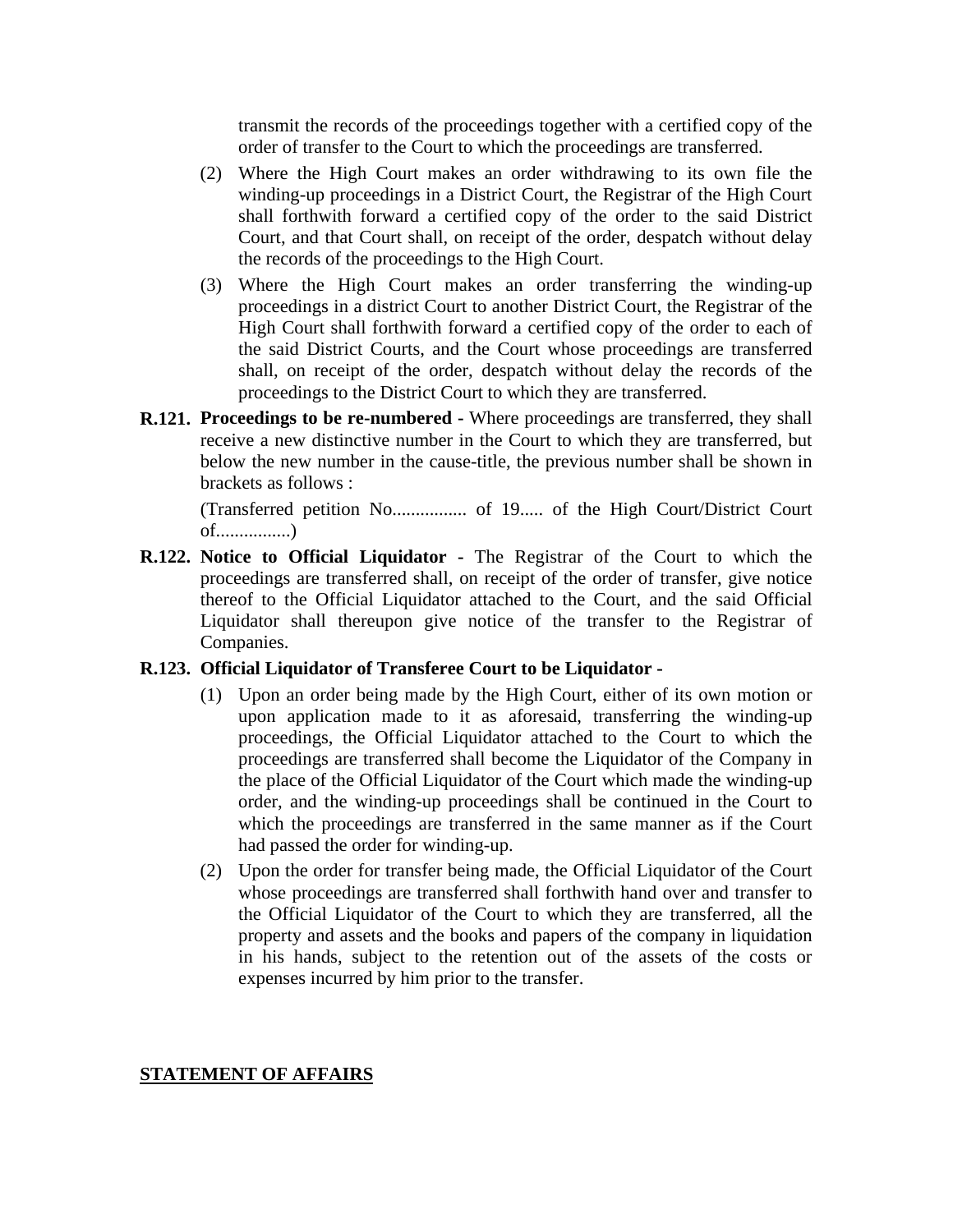- **R.124. Notice to submit statement -** A notice by the Official Liquidator requiring any of the persons mentioned in sub-section (2) of section 454 to submit and verify a statement of affairs of the company shall be in Form No. 55 and shall be served by the Official Liquidator as soon as may be after the order for winding-up or the order appointing the Official Liquidator as Provisional Liquidator is made.
- **R.125. Application by Official Liquidator under section 454(2) -** The Official Liquidator may apply by summons to the Court for an order directing any person who, in his opinion, is liable to furnish a statement of affairs under section 454, to prepare and submit such a statement or concur in making the same. Notice of the application shall be served on the person against whom the order is sought. Where the Court makes the order, such order shall be in Form No. 56 with such variations as may be necessary.
- **R.126. Preparation of statement of affairs -** Any person who under section 454 is required to submit and verify a statement as to the affairs of the company shall be furnished by the Official Liquidator with the necessary forms and shall be given such instructions and afforded such reasonable facilities for preparing the statement as the Official Liquidator may in his discretion consider necessary.
- **R.127. Form of the statement -** The statement as to the affairs of the company to be submitted under section 454 shall be in Form No. 57 and shall be made out in duplicate, one copy of which shall be verified by affidavit. An affidavit of concurrence in the statement of affairs shall be in Form No. 58. The verified statement and the affidavit of concurrence, if any, shall be submitted to the Official Liquidator within the time prescribed by the section, or, within such extended time not exceeding three months from the "relevant date", as defined in the section as the Official Liquidator or the Court may, for special reasons, appoint. The Official Liquidator shall cause the verified statement of affairs and the affidavit of concurrence, if any, to be filed in the Court and shall retain the duplicate thereof for his records.

### **R.128. Extension of time for submitting statement -**

- (1) Where any person required to submit a statement of affairs under section 454 requires an extension of time for submitting the same, he shall apply in the first instance to the Official Liquidator who may, if he thinks fit, give a written certificate extending the time, which certificate shall be filed with the proceedings. The certificate shall be in Form No. 59.
- (2) Where the Official Liquidator refuses to grant an extension of time for submitting the statement of affairs the person required to submit the statement may apply to the Judge in Chambers for extension of time on notice to the Official Liquidator.

### **129. Expenses of preparing the statement -**

(1) Any person required to make or concur in making any statement of affairs of the company, shall submit to the Official Liquidator for his sanction, a statement, of the estimated costs and expenses of the preparation and making of the statement and shall, after the submission of the statement of affairs, submit his bill of actual expenses.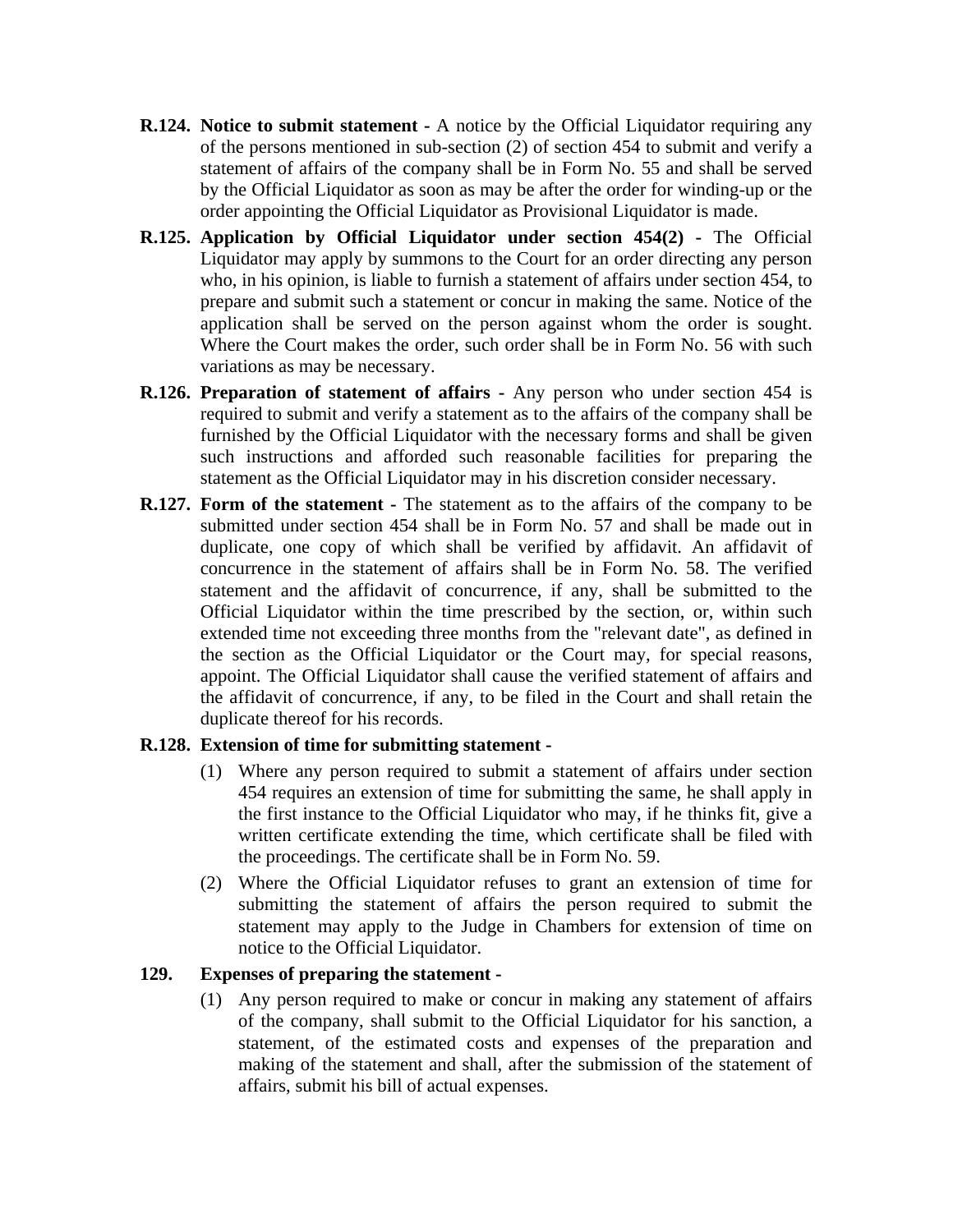- (2) Except by order of the Court, no person shall be paid out of the assets of the company any costs or expenses which have not been sanctioned by the Official Liquidator, nor shall such costs and expenses be paid until the statement of affairs verified by affidavit has been submitted to the Official Liquidator.
- (3) Any person who has made or concurred in making the said statement and affidavit and whose bill or costs and expenses has not been allowed in full by the Official Liquidator, may, within 14 days of the notice of the order of the Official Liquidator disallowing any part of his bill, apply by summons to the Judge in Chambers upon notice to the Official Liquidator for sanction of the amount disallowed or any part thereof and the Judge may pass such order thereon as may seem just.
- **R.130. Officers of company to attend and give information -** The Official Liquidator may from time to time hold personal interviews with any such person, as is mentioned in sub-section (2) of section 454 for the purpose of investigating the company's affairs, and it shall be the duty of every such person to attend on the Official Liquidator at such time and place as the Official Liquidator may appoint and give the Official Liquidator all information that he may require and answer all such questions as may be put to him by the Official Liquidator. The Official Liquidator shall maintain minutes of the interview held by him or memoranda containing the substance of such interviews.
- **R.131. Duty of person making or concurring in statement -** After the statement of affairs of the company has been submitted to the Official Liquidator it shall be the duty of every person who has made or concurred in making it, if and when required, to attend on the Official Liquidator and answer all such questions as may be put to him, and give all such further information as may be required of him by the Official Liquidator in relation to the statement of affairs.
- **R.132. Default in complying with section 454** Any default on the part of any person in complying with the requirements of section 454 shall be reported to the Court by the Official Liquidator, and the Court may thereupon pass such orders or give such directions as it may think fit.
- **R.133. Dispensing with statement of affairs -** An application to dispense with the requirements of section 454 shall be supported by a report of the Official Liquidator showing the special circumstances which, in his opinion, render such a course desirable. Where an order is made dispensing with the requirements the Court may give such consequential or other directions as it may think fit.
- **R.134. Liquidator involuntary winding-up or winding-up subject to supervision, to submit statement -** Where before the making of the winding-up order the company was being wound-up voluntarily or subject to the supervision of the Court, the Official Liquidator may require any liquidator or liquidators in such winding-up to furnish him, not later than 14 days of his making the requisition, or such other time as he may fix, with a statement as to the manner in which the winding-up was conducted, how the assets of the company were dealt with, and the position of the liquidation on the date of the order for winding-up by the Court ; and on the requisition being made, it shall be the duty of the liquidator or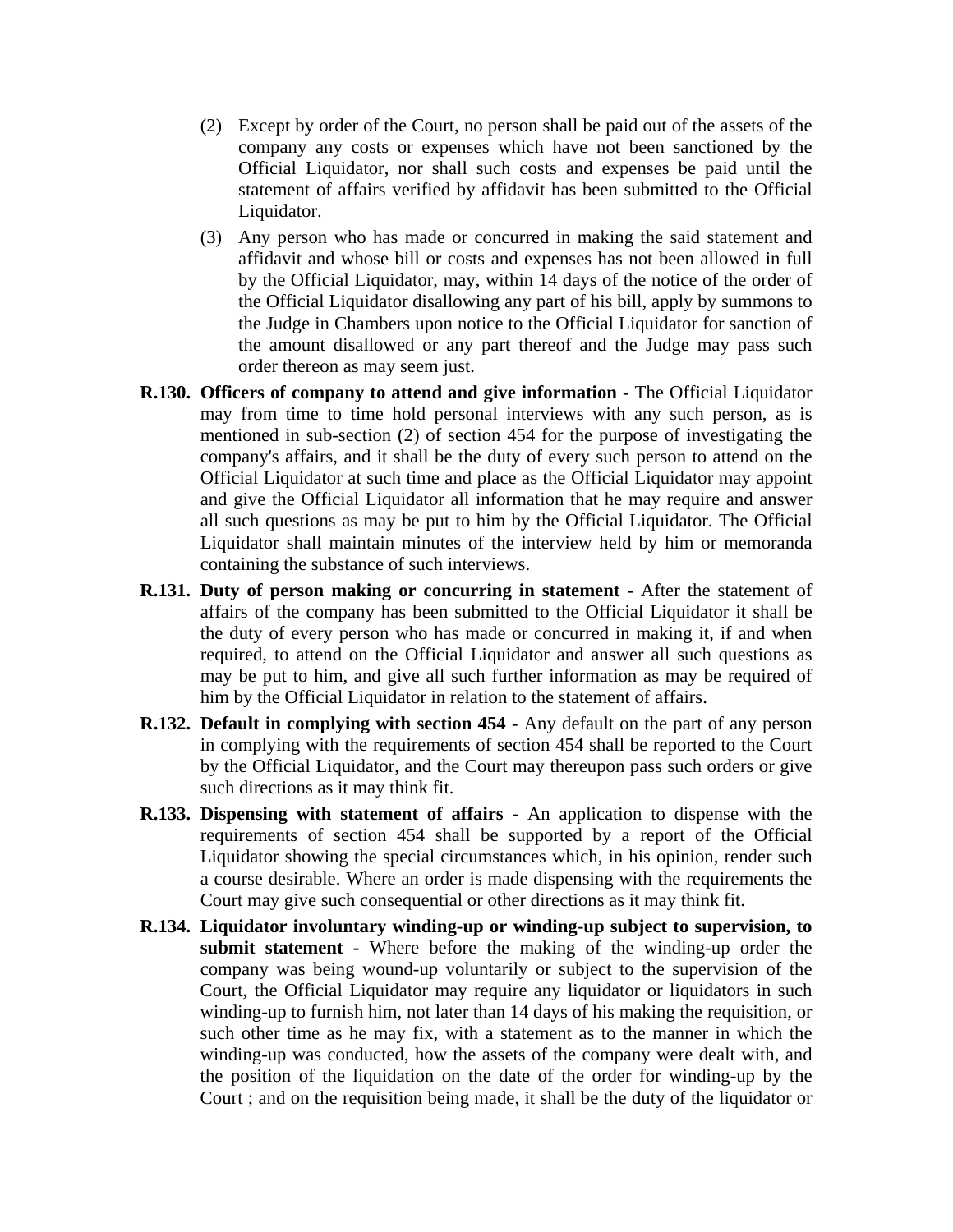liquidators so required to furnish the statement within the time limited. Where the liquidator or liquidators fail to furnish the statement as required, the Official Liquidator may apply to the Court for such directions as may be necessary.

### **REPORTS BY OFFICIAL LIQUIDATOR UNDER SECTION 455 AND SUMMONS FOR DIRECTIONS**

- **R.135. Preliminary report by Official Liquidator -** The preliminary report to be submitted by the Official Liquidator under sub-section (1) of section 455 shall be in Form No. 60 with such variations as may be necessary.
- **R.136. Inspection of statement and preliminary report -** Every creditor or contributory, by himself, or by his agent, shall be entitled to inspect the statement of affairs submitted under section 454 or the statement submitted by a liquidator under rule 134 of these Rules, and the preliminary report of the Official Liquidator submitted under section 455(1), on payment of a fee of Re. 1 and to obtain copies thereof or extracts therefrom on payment of the prescribed charges.

### **R.137. Further report by Official Liquidator -**

- (1) Where the Official Liquidator makes a further report under sub-section (2) of section 455, such report shall state whether in the opinion of the liquidator, any fraud has been committed by any person in the promotion or formation of the company or by any officer in relation to the company since its formation, and shall set out the names of the persons by whom the fraud, in his opinion, was committed and the facts on which such opinion is based. The report shall set out in a narrative form the facts and matters which the liquidator desires to bring to the notice of the Court.
- (2) Where the Official Liquidator makes a further report under sub-section (2) of section 455, the Registrar shall fix a date for the consideration thereof by the Judge and notify the date on the notice board of the Court and to the Official Liquidator.
- **R.138. Consideration of report by Court -** The consideration of the report (or reports) made by the Official Liquidator pursuant to sub-section (2) of section 455, shall be before the Judge in Chambers, and the Official Liquidator shall personally or by counsel attend the consideration thereof and give the Court any further information or explanation with reference to the matters contained therein which the Court may require. On a consideration of the report (or reports) the Court may pass such orders and give such directions as it may think fit including directions under section 478.

#### **R.139. Summons for directions to be taken out by Official Liquidator -**

(1) As soon as practicable after the winding-up order is made and, in any event, not later than seven days after the filing of his preliminary report under subsection (1) of section 455, the Official Liquidator shall take out a summons for directions with regard to the settlement of the list of contributories and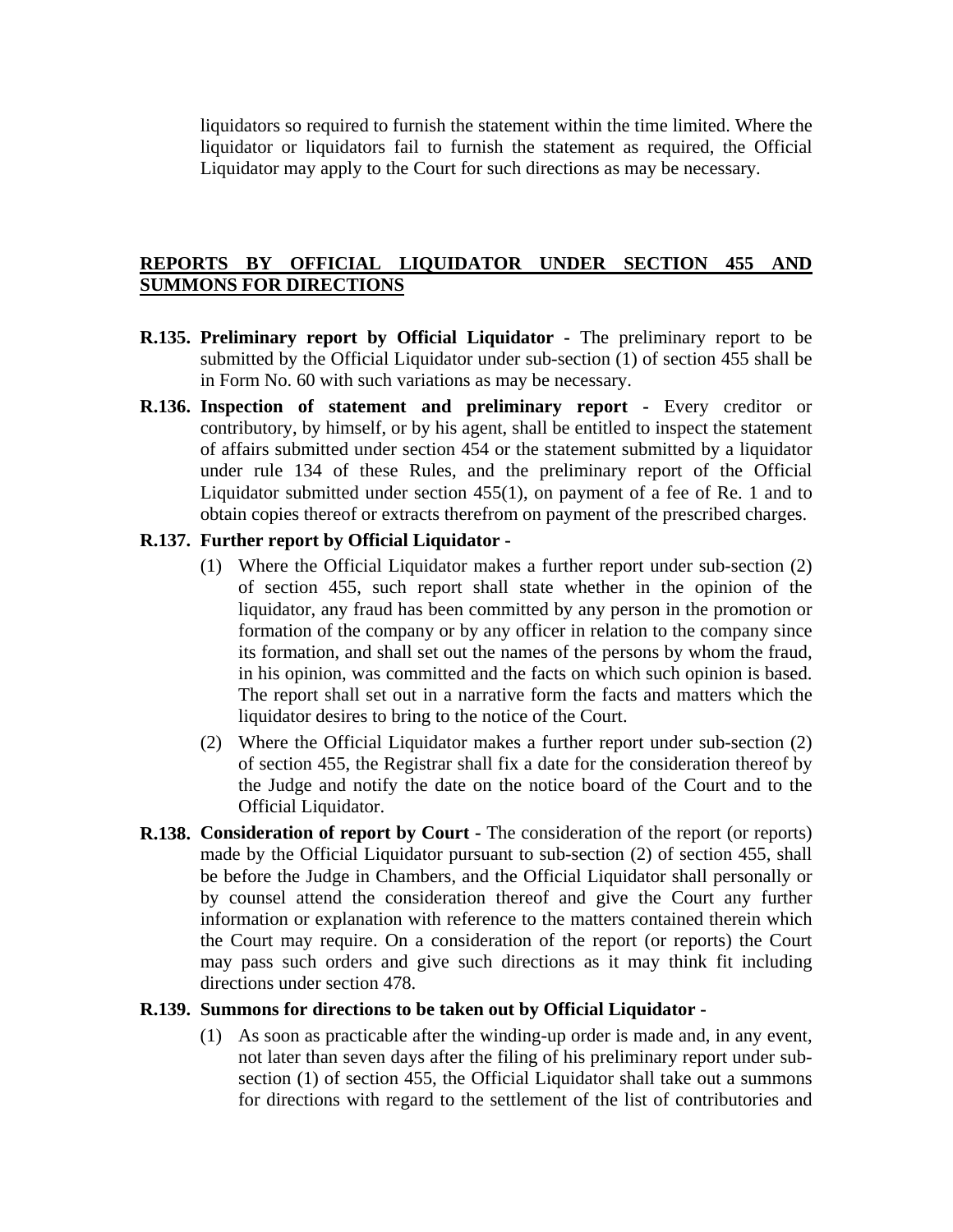the list of creditors and the exercise by the Official Liquidator of all or any of the powers under section  $457(1)$  and any other matters requiring directions of the Court. Notice of the summons shall be given to the petitioner on whose petition the order for winding-up was made. Upon the hearing of the summons, the Court, after hearing the Official Liquidator and any other person appearing on notice or otherwise, may give such directions as it shall think fit in regard to the said matters, including the fixing of dates for the settlement of the list of contributories and for the filing of proofs by the creditors of the company in respect of their debts and their claims for priority, if any, under section 530.

(2) Where the preliminary report of the Official liquidator is not filed prior to the hearing of the summons and any of the matters in the summons cannot be properly or fully dealt with, without a perusal of such report, the Court may adjourn the hearing of any such matter or matters on the summons until after the submission of the preliminary report.

### **COMMITTEE OF INSPECTION**

**R.140. First meeting of creditors and contributories -** The meetings of the creditors and contributories under section 464 for the purpose of determining whether there shall be a Committee of Inspection ; and if so, what shall be its composition, shall be convened, held and conducted in the manner hereinafter provided by these rules for the holding and conducting of meetings of creditors and contributories.

#### **R.141. Official Liquidator to report result of meeting and apply for directions -**

- (1) As soon as possible after the holding of the said meetings, the Official Liquidator shall report the result thereof to the Court. Such report shall be in Form No. 61.
- (2) Where the meeting of the contributories has accepted in its entirety the decision of the creditors' meeting as regards the constitution and composition of a Committee of Inspection and the persons who are to be members thereof, a committee shall, subject to the provisions of section 465(1), be constituted in accordance with such decision, and the Official Liquidator shall set out in his report the names of the members of the Committee so constituted.
- (3) Where the meeting of the contributories has not accepted the decision of the creditors' meeting in its entirety, the Official Liquidator shall, at the time of making his report as aforesaid, apply to the Court for directions as to whether there shall be a Committee of Inspection, and if so, what shall be its composition, and who shall be the members thereof, and the Court shall thereupon fix a date for the consideration of the resolutions and determination of the meetings of the creditors and contributories. Notice of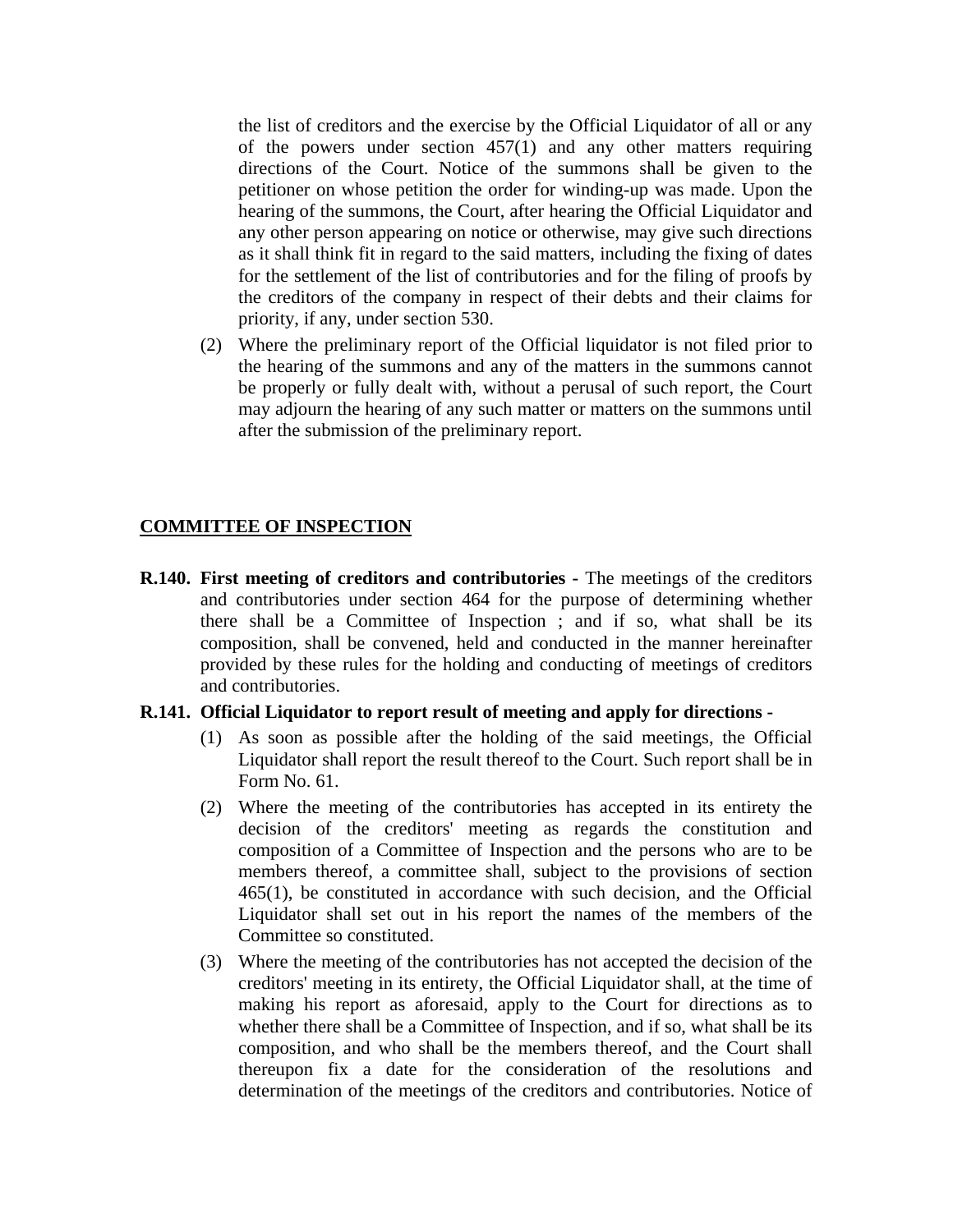the date so fixed shall be advertised by the Official Liquidator in such manner as the Court shall direct not less than seven days before the date fixed. The advertisement shall be in Form No. 62.

- (4) On the date fixed for hearing of the said application for directions, the Court may, after hearing the Official Liquidator and any creditor or contributory who may appear, appoint a Committee of Inspection, or dispense with the appointment of a Committee of Inspection, or pass such orders or give such directions in the matters, as the Court may think fit.
- **R.142. Application for order not to fill vacancy in Committee -** An application by the Official Liquidator under the proviso to sub-section (9) of section 465 for an order that a vacancy occurring in the Committee of Inspection shall not be filled, shall be made upon notice to the remaining members of the Committee of Inspection and such other persons as the Court may direct.
- **R.143. Liquidator and members of the Committee dealing with company's assets -** Neither the Liquidator nor any member of the Committee of Inspection shall, while acting as liquidator or member of such committee in any winding-up, either directly or indirectly, by himself or any employer, partner, clerk, agent, servant, or relative, become purchaser of any part of the company's assets, except by leave of the Court. Any such purchase made contrary to the provisions of this rule may be set aside by the Court on the application of the liquidator or of a creditor or contributory, as the case may be, and the Court may make such order as to costs as it may think fit.
- **R.144. Committee of Inspection not to make profit -** No member of the Committee of Inspection shall, except under and with the sanction of the Court, directly or indirectly, by himself or any employer, partner, clerk, agent, servant or relative, be entitled to derive any profit from any transaction arising out of the winding-up or to receive out of the assets any payment for services rendered by him in connection with the administration of the assets, or for any goods supplied by him to the liquidator for or on account of the company. Where any profit or payment has been made contrary to the provisions of this rule, such payment shall be disallowed or the profit shall be recovered, as the case may be, on the audit of the liquidator's accounts or otherwise.
- **R.145. Cost of obtaining sanction of Court -** In any case in which sanction of the Court is obtained under the last two preceding rules, the costs of obtaining such sanction shall be borne by the person in whose interest such sanction is obtained and shall not be payable out of the companies' assets.
- **R.146. Order sanctioning payment to Committee -** Where the sanction of the Court to payment to a member of the Committee of Inspection for services rendered by him in connection with the administration of the company's assets is obtained, the order of the Court shall specify the nature of the services, and such sanction shall only be given where the service performed is of a special nature. Except by the express sanction of the Court, no remuneration shall be paid to a member of the Committee for services rendered by him in the discharge of the duties attaching to his office as a member of such committee.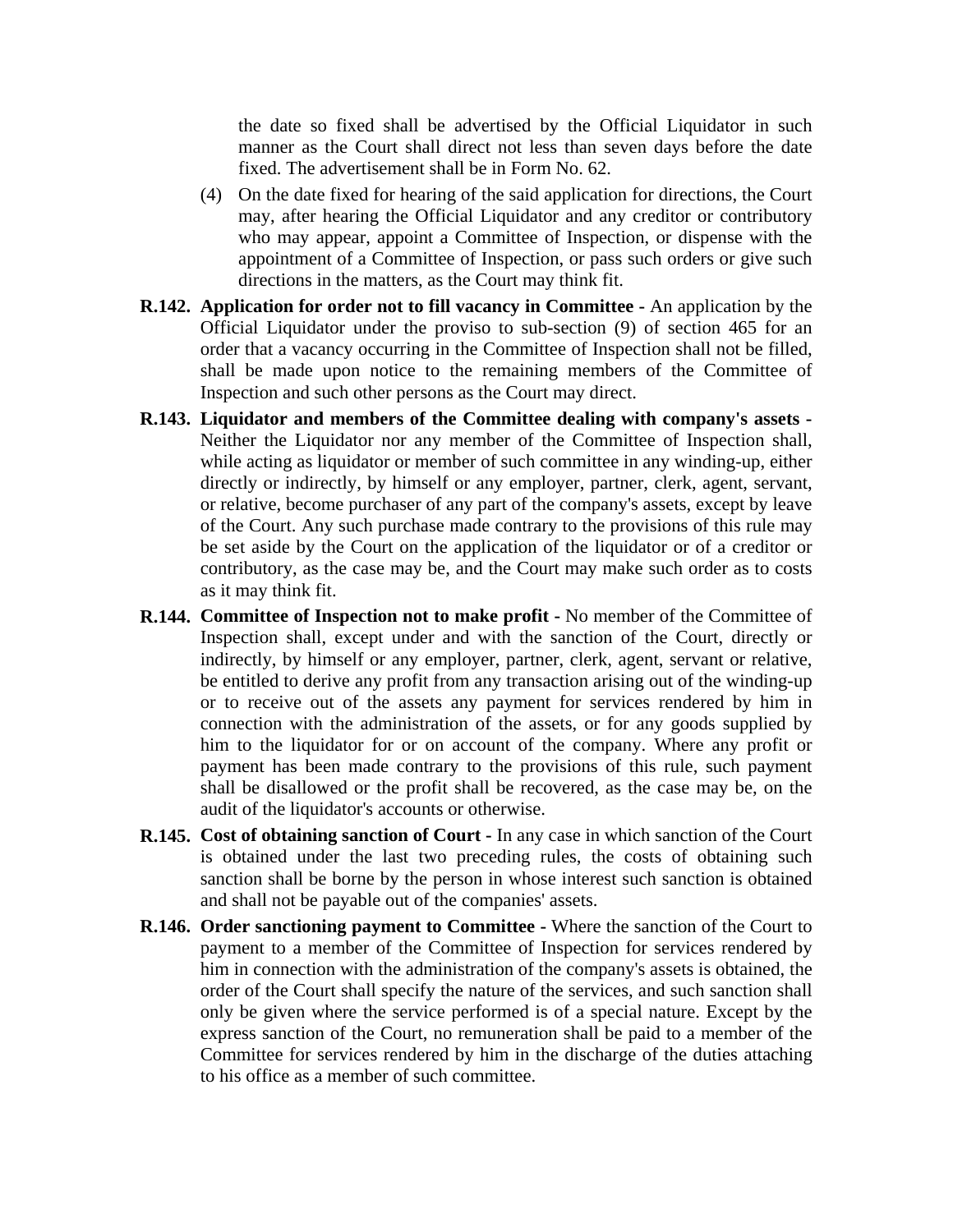## **DEBTS AND CLAIMS AGAINST COMPANY**

**R.147. Fixing a date for proving debts -** Subject to the provisions of the Act, and in a winding-up by the Court, subject to the directions of the Court, the Official Liquidator in a winding-up by the Court shall, and the Liquidator in any other winding-up may, fix a certain day, which shall be not less than 14 days from the date of the notice to be given under the next succeeding Rule, on or before which the creditors of the company are to prove their debts or claims and to establish any title they may have to priority under section 530, or to be excluded from the benefit of any distribution made before such debts or claims are proved, or, as the case may be, from objecting to such distribution.

## **R.148. Notice to creditors -**

- (1) The liquidator shall give not less than 14 days' notice of the date so fixed by advertisement in one issue of a daily newspaper in the English language and one issue of a daily newspaper in the regional language circulating in the State or Union Territory concerned, as he shall consider suitable. Such advertisements shall be in Form No. 63.
- (2) The Liquidator shall also give not less than 14 days' notice of the date fixed, in a winding-up by the Court, to every person mentioned in the statement of affairs, as a creditor, who has not proved his debt and to every person mentioned in the statement of affairs as a preferential creditor, whose claim to be a preferential creditor has not been established or is not admitted, or where there is no statement of affairs, to the creditors as ascertained from the books of the company and, in any other winding-up, to each person who, to the knowledge of the Liquidator, claims to be a creditor or preferential creditor of the company and whose claim has not been admitted, to the last known address or place of abode of such person. Such notice shall be in Form No. 64 or 65 as the case may be, and shall be sent to each creditor by pre-paid letter post under certificate of posting.
- (3) All the rules hereinafter set out as to the admission or rejection of proofs shall apply with necessary variations to any claim to priority as a preferential creditor.

# **R.149. Proof of debt -**

- (1) In a winding-up by the Court, every creditor shall, subject as hereinafter provided, prove his debt, unless the Judge in any particular case directs that any creditors or class of creditors shall be admitted without proof.
- (2) Formal proof of the debts mentioned in paragraph (d) of sub-section (1), of section 530 shall not be required, unless the Official Liquidator shall in any special case otherwise direct, in a winding-up by the Court.
- **R.150. Mode of proof and verification thereof -** A debt may be proved by delivering or sending by post to the Liquidator, an affidavit verifying the debt made by the creditor or by some person authorised by him. If the affidavit is made by a person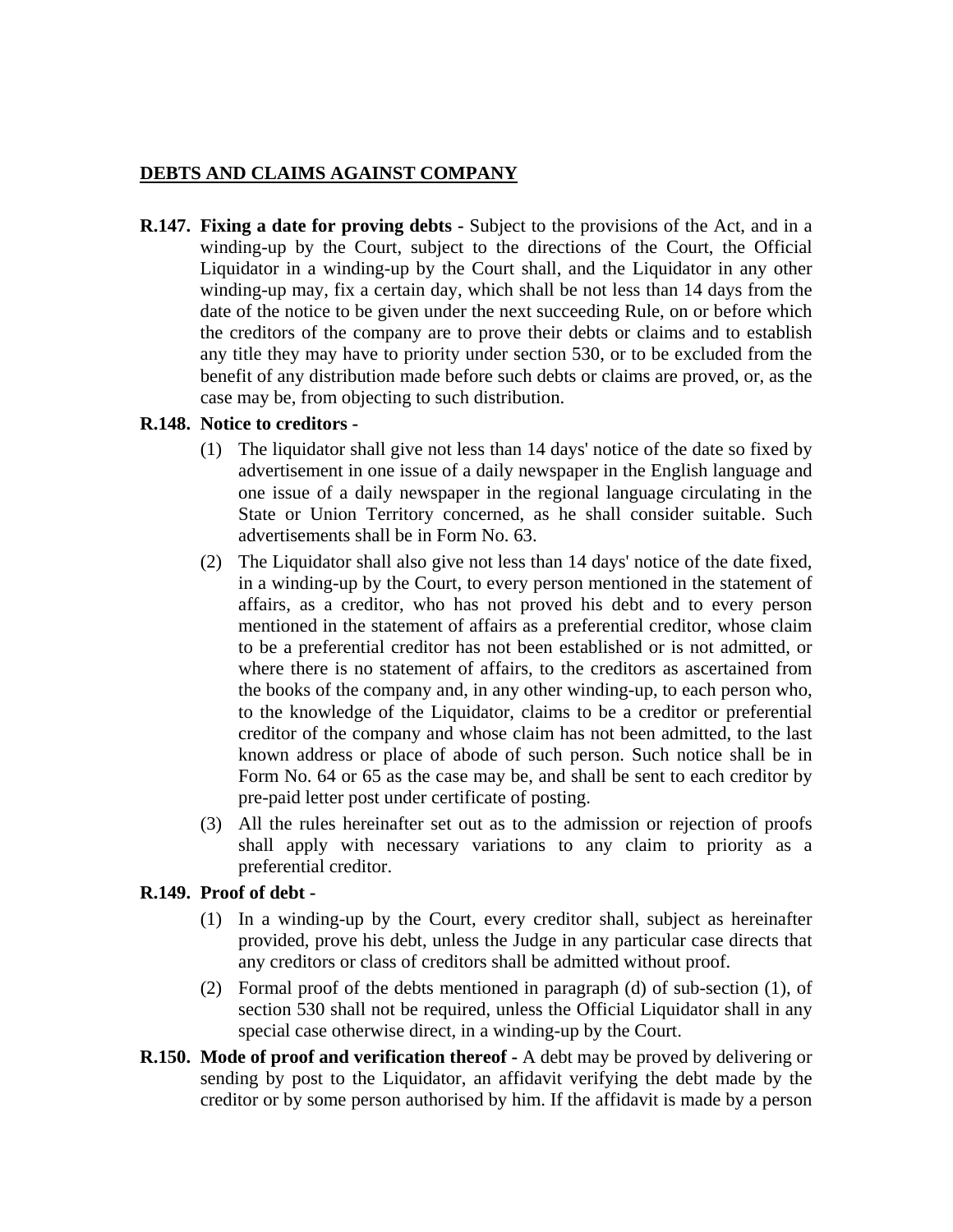authorised by the creditor, it shall state the authority and means of knowledge of the deponent. A creditor need not attend upon the investigation unless required to do so by the Liquidator.

- **R.151. Contents of proof -** An affidavit proving a debt shall contain or refer to a statement of account showing the particulars of the debt, and shall specify the vouchers, if any, by which the same can be substantiated. The affidavit shall state whether the creditor is a secured creditor, or a preferential creditor, and if so, shall set out the particulars of the security or of the preferential claims. The affidavit shall be in Form No. 66.
- **R.152. Workmen's wages -** In any case where there are numerous claims for wages or accrued holiday remuneration by workmen and other employed by the company, it shall be sufficient if one proof in Form No. 67 for all such claims is made either by a foreman or some other person on behalf of all such creditors. Such proof shall have annexed thereto as forming part thereof, a schedule setting forth the names of the workmen and others and the amounts severally due to them. Any proof made in compliance with this Rule shall have the same effect as if separate proofs had been made by each of the said workmen and others.
- **R.153. Production of bills of exchange and promissory notes -** Where a creditor seeks to prove in respect of a bill of exchange, promissory note or other negotiable instrument or security of a like nature on which the company is liable, such bill of exchange, note, instrument or security shall be produced before the Liquidator and be marked by him before the proof is admitted.
- **R.154. Value of debts -** The value of all debts and claims against the company shall, as far as is possible, be estimated according to the value thereof at the date of the order of the winding-up of the company or where before the presentation of the petition for winding-up, a resolution has been passed by the company for voluntary winding-up, at the date of the passing of such resolution.
- **R.155. Discount -** A creditor proving his debt shall deduct therefrom all trade discounts, if any.
- **R.156. Interest -** On any debt or certain sum payable at a certain time or otherwise, whereon interest is not reserved or agreed for, and which is overdue at the date of the winding-up order, or the resolution as the case may be, the creditor may prove for interest at a rate not exceeding four per cent per annum up to that date from the time when the debt or sum was payable, if the debt or sum is payable by virtue of a written instrument at a certain time, and if payable otherwise, then from the time when a demand in writing has been made, giving notice that interest will be claimed from the date of demand until the time of payment.
- **R.157. Periodical payments -** When any rent or other payment falls due at stated period, and the order or resolution to wind-up is made at any time other than one of those periods, the persons entitled to the rent for a proportionate part thereof up to the date of winding-up order or resolutions accrued due from day to day. Provided that where the Liquidator remains in occupation of the premises demised to a company which is being wound-up, nothing herein contained shall prejudice or affect the right of the landlord of such premises to claim payment by the company, or the liquidator, of rent during the period of the company's or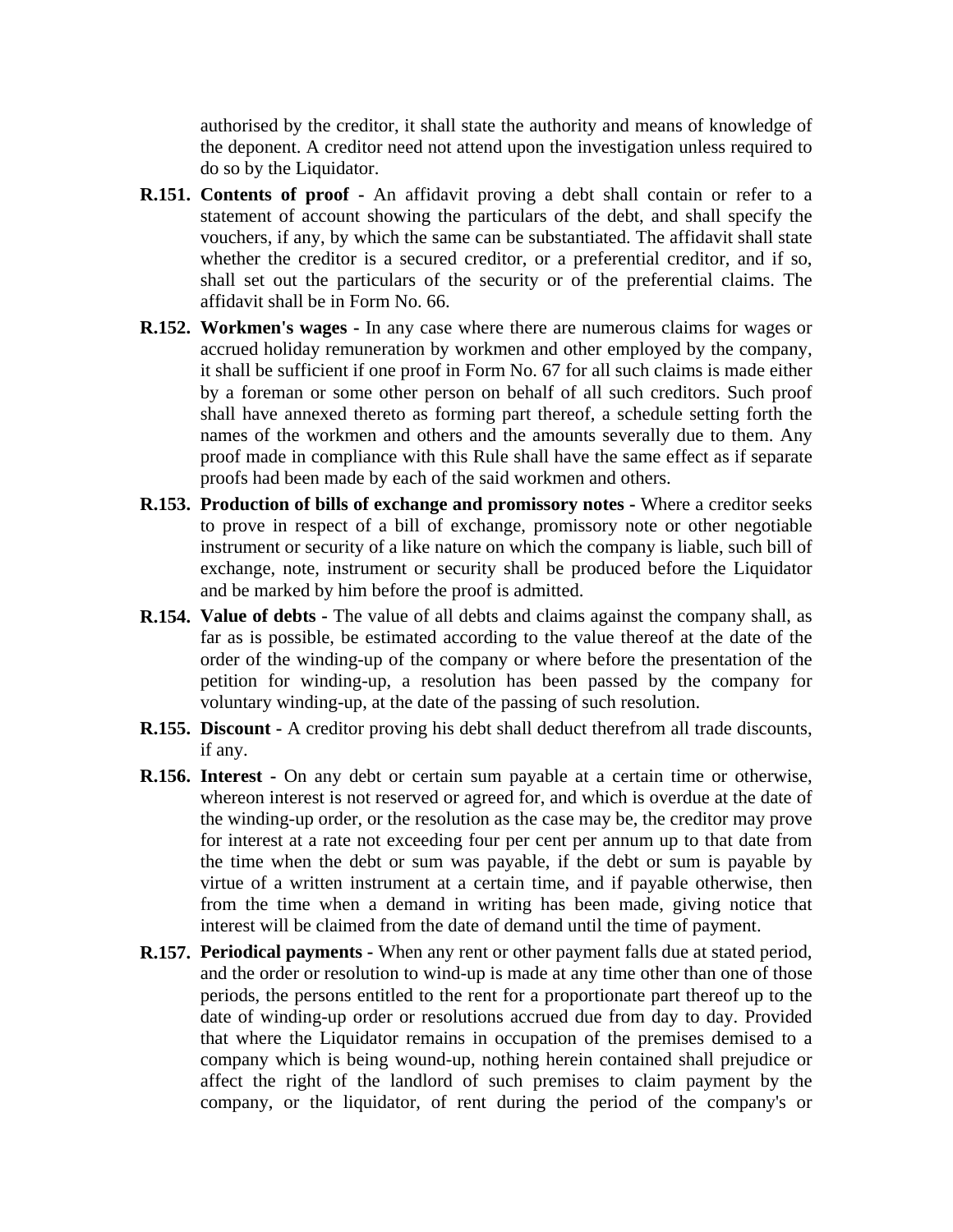liquidator's occupation.

- **R.158. Proof of debt payable at a future time -** A creditor may prove for a debt not payable at the date of the winding-up order or resolution, as if it were payable presently, and may receive dividends equally with the other creditors, deducting only thereout a rebate of interest at the rate of four per cent per annum computed from the date of declaration of the dividend to the time when the debt would have become payable according to the terms on which it was contracted.
- **R.159. Examination of proof -** The Liquidator shall, with all convenient speed, examine every proof of debt lodged with him and the grounds of the debt. He may call for the production of the vouchers if any referred to in the affidavit of proof or require further evidence in support of the debt. If he requires further evidence, or requires that the creditor should attend the investigation in person, he shall fix a day and time at which the creditor is required to attend or to produce further evidence and send a notice to such creditor in Form No. 68 by pre-paid registered post so as to reach him not later than 7 days before the date fixed.
- **R.160. Official Liquidator's right to summon any person in connection with the investigation -** The Official Liquidator in winding-up by the Court may summon any person whom he may deem capable of giving information respecting the debts to be proved in liquidation and may require such person to produce any documents in his custody or power relating to such debts and shall tender with the summons such sum as appears to the Official Liquidator sufficient to defray the traveling and other expenses of the person summoned for one day's attendance. Where the person so summoned fails without lawful excuse to attend or produce any documents in compliance with the summons or avoids or evades service, the Official Liquidator may apply to the Court for the issue of a warrant for the apprehension of such person and the production before him of such documents as may be required, or for other appropriate orders.
- **R.161. Oaths -** For the purpose of his duties in relation to the admission of proof of debts the Official Liquidator may administer oaths and take affidavits.
- **R.162. Costs of proof -** Unless otherwise ordered by the Judge, a creditor shall bear the costs of proving his debt.
- **R.163. Acceptance or rejection of proof to be communicated -** After such investigation as he may think necessary, the liquidator shall in writing admit or reject the proof in whole or in part. Every decision of the Liquidator accepting or rejecting a proof, either wholly or in part, shall be communicated to the creditor concerned by post under certificate of posting where the proof is admitted and by registered post for acknowledgment where proof is rejected wholly or in part, provided that it shall not be necessary to give notice of the admission of a claim to a creditor who has appeared before the Liquidator and the acceptance of whose claim has been communicated to him or his agent in writing at the time of acceptance. Where the Liquidator rejects a proof, wholly or in part, he shall state the grounds of the rejection to the creditor in Form No. 69. Notice of admission of proof shall be in Form No. 70
- **R.164. Appeal by creditor -** If a creditor is dissatisfied with the decision of the Liquidator in respect of his proof, the creditor may, not later than 21 days from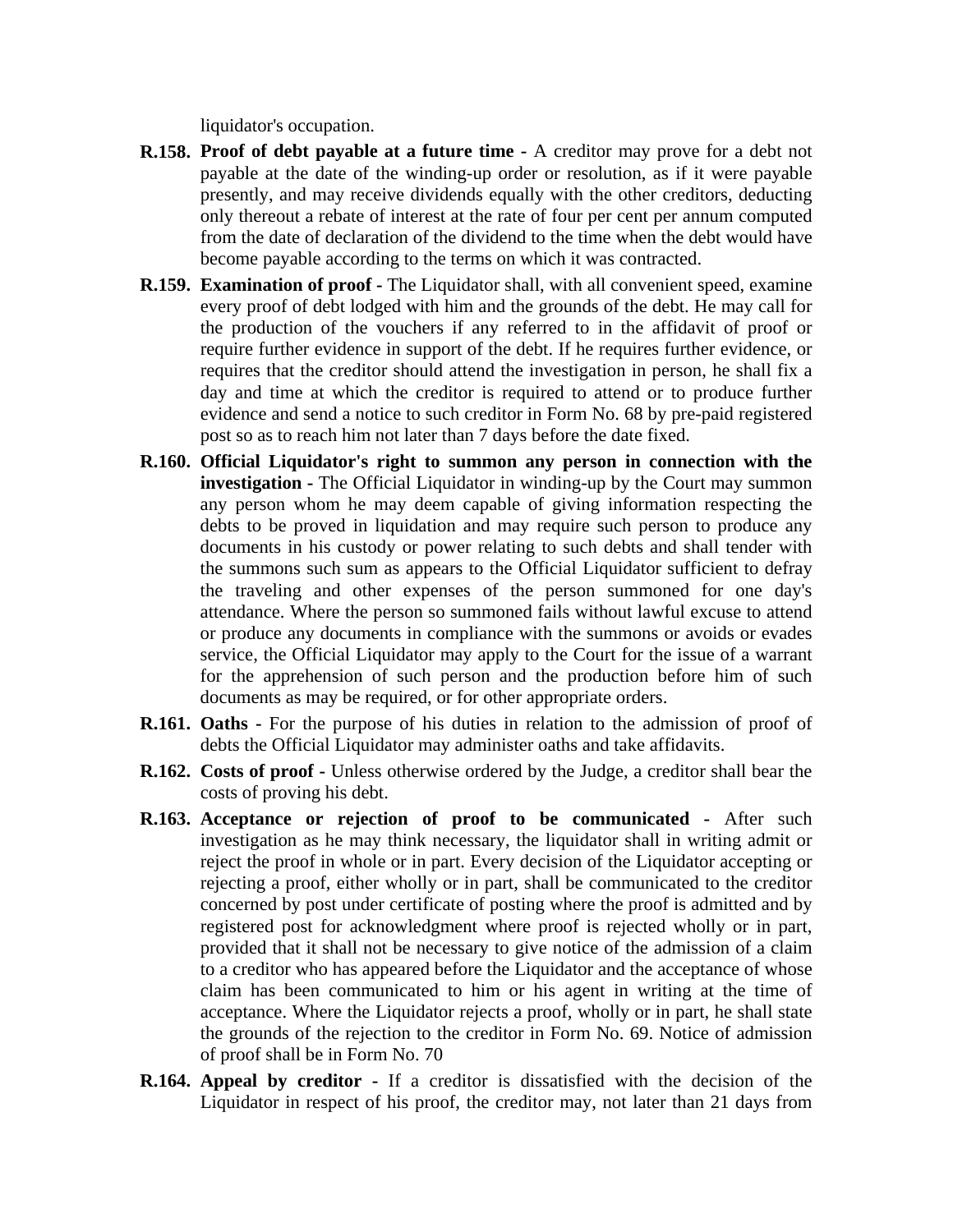the date of service of the notice upon him of the decision of the Liquidator, appeal to the Court against the decision. The appeal shall be made by a Judge's summons, supported by an affidavit which shall set out the grounds of such appeal, and notice of the appeal shall be given to the Liquidator. On such appeal, the Court shall have all the powers of an appellate Court under the Code.

#### **R.165. Procedure where creditor appeals -**

- (1) The liquidator shall, upon receiving notice of the appeal against a decision rejecting a proof wholly or in part, file with the Registrar such proof with the order containing the grounds of rejection.
- (2) It shall be open to any creditor or contributory to apply to the Court for leave to intervene in the appeal, and the Court may, if it thinks fit, grant the leave subject to such terms and conditions as may be just. Where such leave has been granted notice of the hearing of the appeal shall be given to such creditor or contributory.
- **R.166. Official Liquidator not to be personally liable for costs -** The Official Liquidator shall in no case be personally liable for costs in relation to an appeal from his decision rejecting any proof wholly or in part.
- **R.167. Proofs and list of creditors to be filed in Court -** In a winding-up by the Court, the Official Liquidator shall, within three months from the date fixed for the submission of proofs, under Rule 147 of these Rules or such further time as the Court may allow, file in Court a certificate in Form No. 71 containing a list of the creditors who submitted to him proofs of their claims in pursuance of the advertisement and the notices referred to in Rule 148, the amounts of debt for which they claimed to be creditors, distinguishing in such list the proofs admitted wholly, the proofs admitted or rejected in part, and the proofs wholly rejected. The proofs, with the memorandum of admission or rejection of the same in whole or in part, as the case may be, endorsed thereon, shall be filed in Court along with the certificate.
- **R.168. List of creditors not to be varied -** The list as certified by the Official Liquidator and filed in Court shall be the list of the creditors of the company, and shall not be added to or varied except under orders of Court and in accordance with such orders. Where an order is made adding to or varying the list of creditors, the Official Liquidator shall amend the list in accordance with such order.
- **R.169. Notice of filling the list and inspection of the same -** Upon the filing of the certificate containing the list of creditors as settled by the Official Liquidator, the Registrar shall notify the filing thereof on the Court notice board, and the certificate and the list of creditors as settled and the proofs relating thereto shall be open to the inspection of every Creditor or contributory on payment of a fee of one rupee.
- **R.170. Procedure in the District Court regarding proof of claims -** Rules 163 to 169 of these Rules shall not apply to proceedings in a winding-up in the District Court and in lieu thereof Rules 171 to 175 of these Rules shall apply.
- **R.171. List of proofs and summons for directions -** Where the winding-up is in a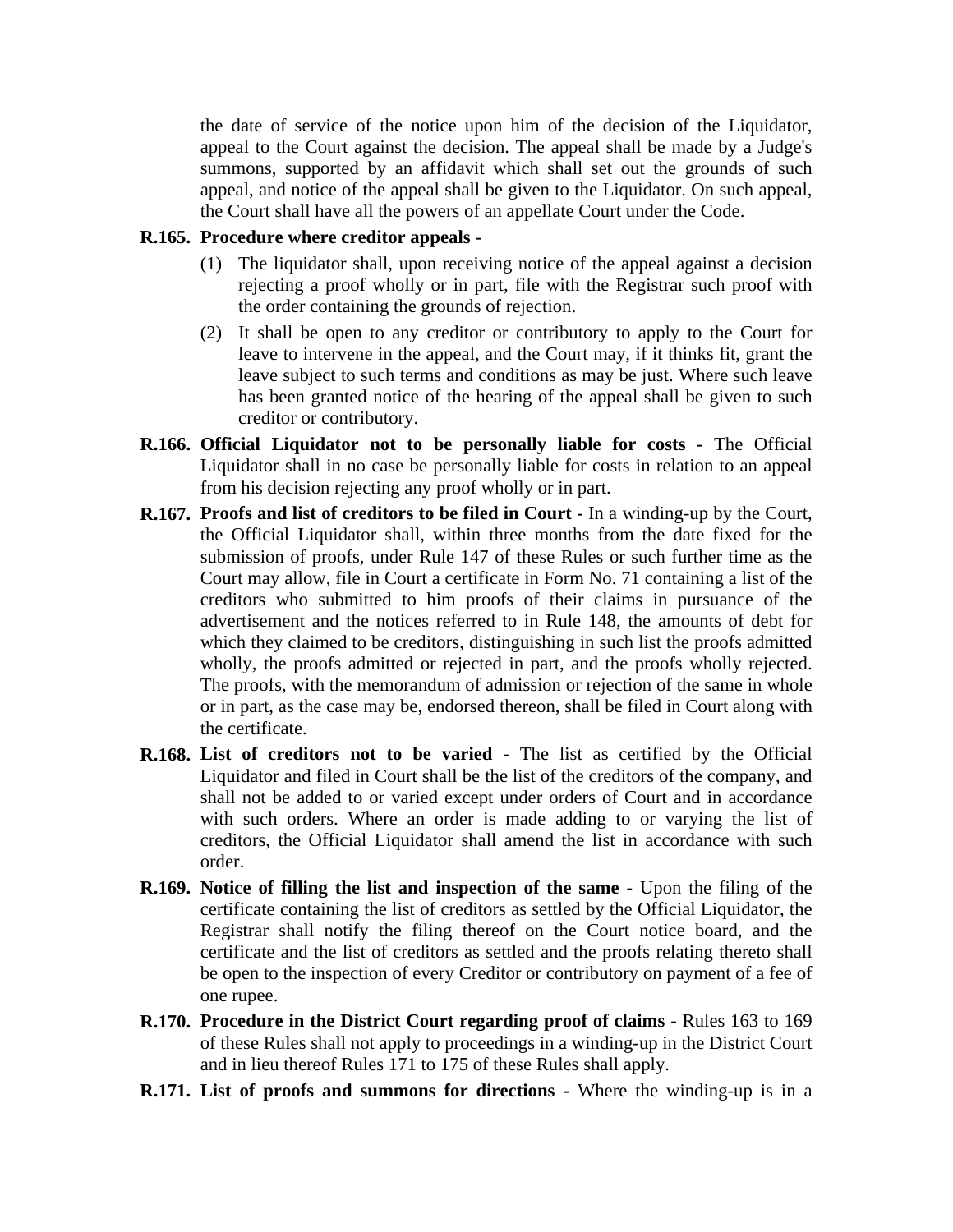District Court, the Official Liquidator attached to the Court shall, after such investigation as he may think necessary, make out and file in the Court, within two months of the date fixed for submissions of proofs under Rules 147 of these Rules, or within such extended time as the Court may allow, a list verified by his affidavit of all the debts and claims sent to him, distinguishing in such list which of the debts and claims or parts thereof are in his belief justly due and proper to be allowed without further evidence, with the reasons for his belief, and which of them ought to be proved by the creditors, and shall also file with the list all the proofs and the evidence received by him from the several creditors in connection with their claims. He shall at the same time take out a summons for the settlement of the list of creditors by the Court. The affidavit verifying the list shall be in Form 72 and the summons shall be in Form No. 73.

- **R.172. Direction at hearing of summons -** It shall not be necessary to issue notice of the summons in the first instance and the summons shall be posted before the Court for directions together with the list of creditors and the affidavit verifying the same, filed by the Official Liquidator. Upon the hearing thereof, the Court may allow such of the debts and claims or such parts thereof as in the opinion of the Court do not require further proof, and shall require further proof of such of the debts and claims or part thereof as in the opinion of the Court require to be proved by the claimants. The Court shall fix a date for the adjudication of the claims which are to be proved, and shall adjourn the summons to the date so fixed.
- **R.173. Notice to be given to creditors -** Not less than 14 days before the date fixed for the proof of claims under the last preceding Rule, the Official Liquidator shall give notice by registered post individually to each of the creditors who are required to prove their debts or claims or parts thereof, as the case may be, to come in and prove before the Court on the date fixed. Such notice shall be in Form No. 74. The Official Liquidator shall also give notice of the admission of their claims by post individually to the creditors whose claims have been admitted.
- **R.174. Settlement of list of creditors -** On the date fixed or on any adjourned date, the Court shall, after hearing such evidence as may be tendered, adjudicate upon the claims and settle the list of creditors. The settlement of the list of creditors shall be recorded in a certificate signed by the Judge in Form No. 75.
- **R.175. Inspection of the list of creditors and the proofs filed -** The list of creditors as settled and the proofs filed shall be open to the inspection of every creditor and contributory on payment of a fee of one rupee.
- **R.176. Expunging of proof -**
	- (1) If after the admission of a proof, the Liquidator has reason to think that the proof has been improperly admitted or admitted by a mistake, he may apply to the Court upon notice to the creditor who made the proof, to expunge the proof or reduce its amount, as the case may be.
	- (2) Any creditor or contributory may also apply to the Court to expunge a proof or reduce the amount thereof, if the Liquidator declines to move in the matter, and on such application, the Court may pass such orders as it may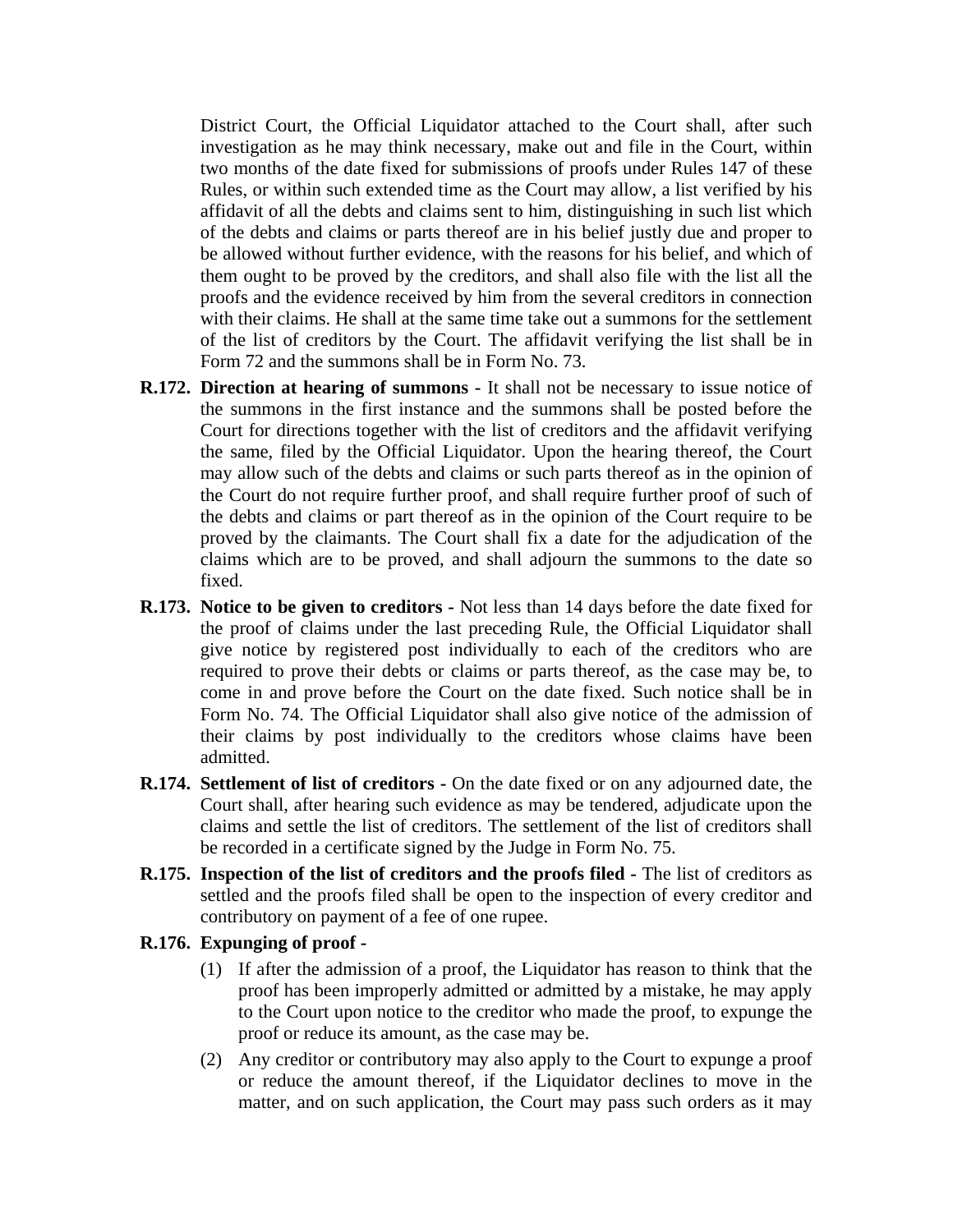think just.

- **R.177. Procedure on failure to prove the debt within the time fixed -** If any creditor fails to file proof of his debt with the Liquidator within the time specified in the advertisement referred to in Rule 148, such creditor may apply to the Court for relief, and the Court may, thereupon, adjudicate upon the debt or direct the Liquidator to do so.
- **R.178. Right of creditor who has not proved debt before declaration of dividend -** Any creditor who has not proved his debt before the declaration of any dividend or dividends shall be entitled to be paid out of any money for the time being in the hands of the Liquidator available for distribution of dividend, any dividend or dividends which he may have failed to receive before that money is applied to the payment of any future dividend or dividends, but he shall not be entitled to disturb the distribution of any dividend declared before his debt was proved by reason that he has not participated therein.
- **R. 179. Payment of subsequent interest -** In the event of there being a surplus after payment in full of all the claims admitted to proof, creditors whose proofs have been admitted shall be paid interest from the date of the winding-up order or of the resolution as the case may be, up to the date of the declaration of the final dividend, at a rate not exceeding 4 per cent per annum, on the admitted amount of the claim, after adjusting against the said amount the dividends declared as on the date of the declaration of each dividend.

## **SETTLEMENT OF THE LIST OF CONTRIBUTORIES IN A WINDING-UP BY THE COURT**

## **R.180. Provisional list of contributories -**

- (1) Unless the Court dispenses with the settlement of a list of contributories, the Official Liquidator shall prepare and file in the Court not later than 21 days after the date of the order on the application for directions referred to in Rule 139 of these Rules, a provisional list of contributories of the company with their names and addresses, the number of shares or the extent of interest to be attributed to each contributory, the amount called up and the amount paid up in respect of such shares or interest, and distinguishing in such list the several classes of contributories.
- (2) The list shall consist of every person who was a member of the company at the commencement of the winding-up or his representative, and shall be divided into two parts, the first part consisting of those who are contributories in their own right, and the second part, of those who are contributories as being representatives of, or liable for the debts of, others. The lists shall be in Form No. 76.

## **R.181. Notice to be given of date of settlement of list -**

(1) Upon the filing of the provisional list, the Official Liquidator shall, subject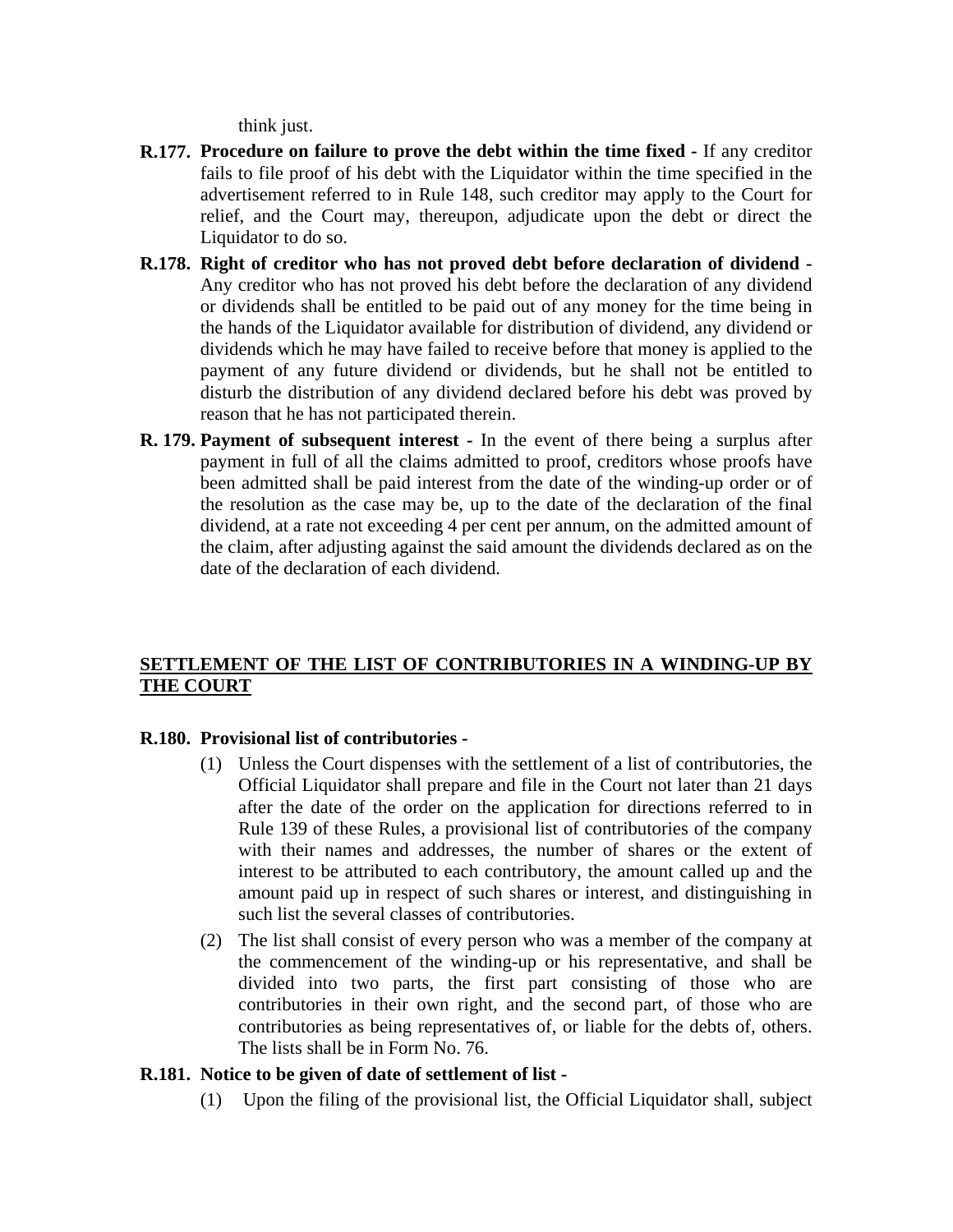to any directions of the Judge on the application for directions referred to in Rule 189 of these Rules, fix a date not later than one month from the date of the filing of the provisional list for the settlement of the list before him, and shall give notice thereof to every person included in such list, stating in such notice in what character and for what number of shares or extent of interest such person is included in the list, the amount called up and the amount paid up in respect of shares or interest. Such notice shall be in Form No. 77 and shall be sent by pre-paid letter post under certificate of posting to every person included in the list at the address mentioned therein so as to reach him in the ordinary course of post not later than 14 days before the date fixed for the settlement.

- (2) The person who posted the notices shall swear to an affidavit in Form No. 78 relating to the despatch thereof and the affidavit shall be filed with the proceedings.
- **R.182. Settlement of the list -** On the date fixed for the settlement of the list, the Official Liquidator shall hear any person who objects to being settled as a contributory or to being settled as a contributory in such character or for such number of shares or extent of interest as is mentioned in the provisional list, and after such hearing, shall finally settle the list. The list when so settled shall be the list of contributories of the company.
- **R.183. Certificate of final settlement to be filed in Court -** Within 7 days after the settlement of the list the Official Liquidator shall file in Court a certificate of the list of contributories as finally settled by him. Such certificate shall be in Form No. 79.

## **R.184. Notice of settlement to contributories -**

- (1) Upon the filing of the certificate, the Official Liquidator shall forthwith give notice to every person placed on the list of contributories as finally settled, stating in what character and for what number of shares or interest he has been placed on the list, what amount has been called up and what amount paid up in respect of such shares or interest and in the notice he shall inform such person that any application for the removal of his name from the list or for a variation of the list, must be made to the Court within 21 days from the date of service on the contributory of such notice. Such notice shall be in Form No. 80, and shall be sent to each person settled on the list by pre-paid registered post for acknowledgment at the address mentioned in the list as settled.
- (2) An affidavit of service relating to the despatch of the notices to the contributories under this Rule shall be sworn to by the persons who despatched the said notices and shall be filed in Court within 14 days of the filing by the Official Liquidator of his certificate of the list of contributories under Rule 183 of these rules. Such affidavit shall be in Form No. 81.
- **R.185. Supplemental list of contributories.-**The Official Liquidator may from time to time add to the list of contributories by a supplemental list or lists and any such addition shall be made in the same manner in all respects as the settlement of the original list. A supplemental list shall be in Form No. 82.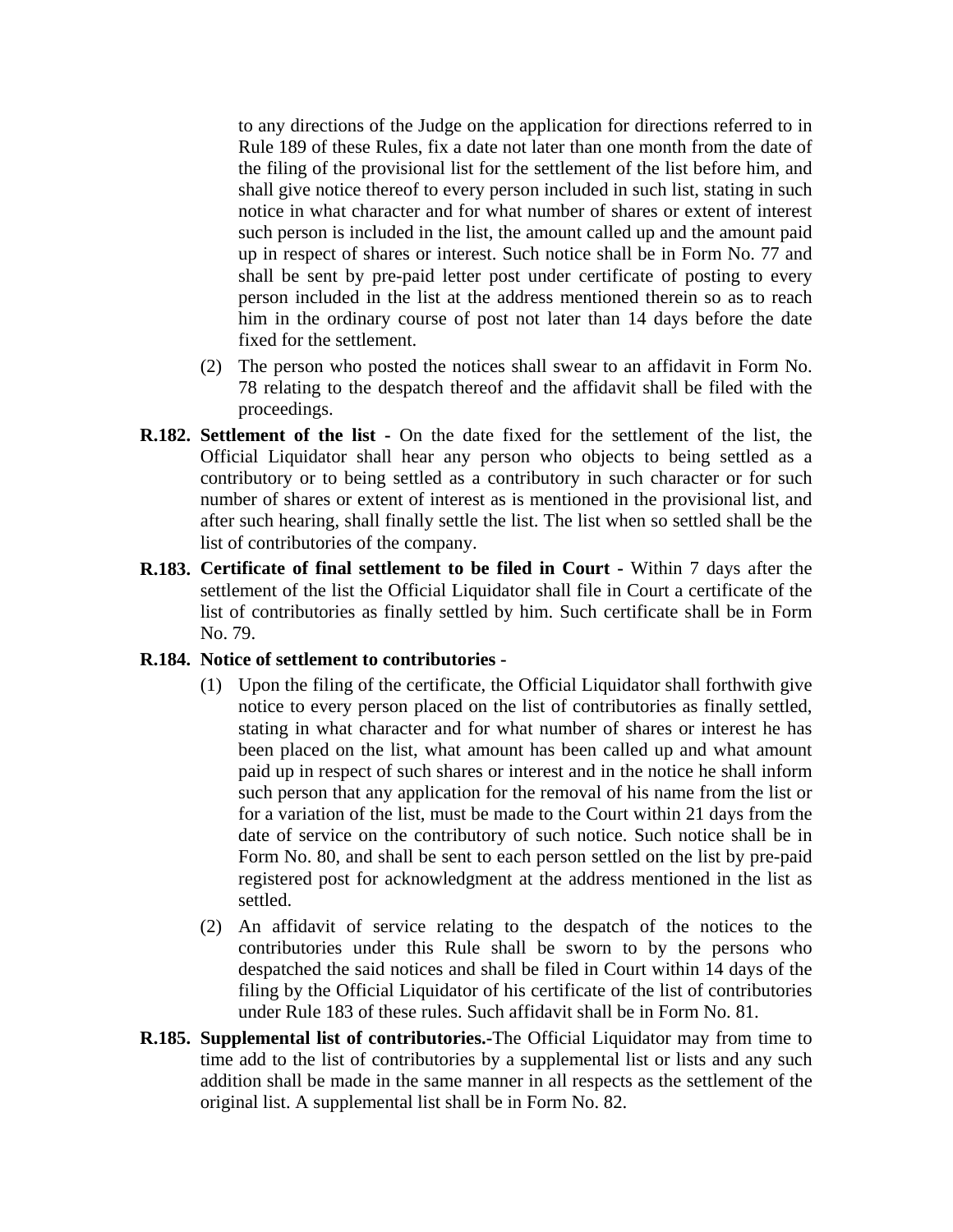## **R.186. Variation of list -**

- (1) Save as provided in the last preceding Rule, the certificate of the list of contributories shall not be varied, and no person settled on the list as a contributory shall be removed from the list, or his liability in any way varied, except by order of Court and in accordance with such orders.
- (2) Where the Court makes an order varying the list of contributories, the Official Liquidator shall amend the list in accordance with the order of the Court.
- **R.187. Application by Official Liquidator for rectification of list -** If after the settlement of the list of contributories the Official Liquidator has reason to think that a contributory who had been included in the provisional list has been improperly or by mistake excluded or omitted from the list of contributories as finally settled or that the character in which or the number of shares or extent of interest for which he has been included in the list as finally settled or any other particular contained therein requires rectification in any respect, he may, upon notice to the contributory concerned, apply to the Court for such rectification of the list as may be necessary and the Court may, on such application, rectify or vary the list as it may think fit.
- **R.188. Application by contributory to vary the list -** Subject to the power of the Court to extend the time or to allow an application to be made notwithstanding the expiration of the time limited for that purpose, no application to the Court by any person who objects to his being settled on the list of contributories as finally settled by the Official Liquidator shall be entertained after the expiration of 21 days from the date of service on such person of the notice of the settlement of the list. An order varying a list of contributories shall be in Form No. 83, and an order rectifying the Register of Members and the list of contributories shall be in Form No. 84.
- **R.189. Official Liquidator not to be personally liable for costs -** The Official Liquidator shall not in any case be personally liable to pay any costs of, or in relation to, an application to set aside or vary his act or decision settling the name of a person on the list of contributories of a company.
- **R.190. Settlement of the list of contributories in District Courts -** Where winding-up proceedings are heard in a District Court, the Court shall settle the list of contributories and Rules 181 to 189 of these Rules shall not apply and in lieu thereof Rules 191 to 194 of these Rules shall apply to proceedings in a District Court.

## **R.191. Notice to be given of date of settlement -**

(1) In a District Court, upon the filing of the provisional list of contributories mentioned in Rule 180, the Official Liquidator shall obtain an appointment from the Judge to settle the list, and shall give notice of the date appointed to every person included in such list, stating in such notice in what character and for what number of shares or extent of interest such person is included in the list, the amount called up and the amount paid up in respect of such shares or interest, and informing such person by such notice that if he intends to object to his being settled as a contributory in such character and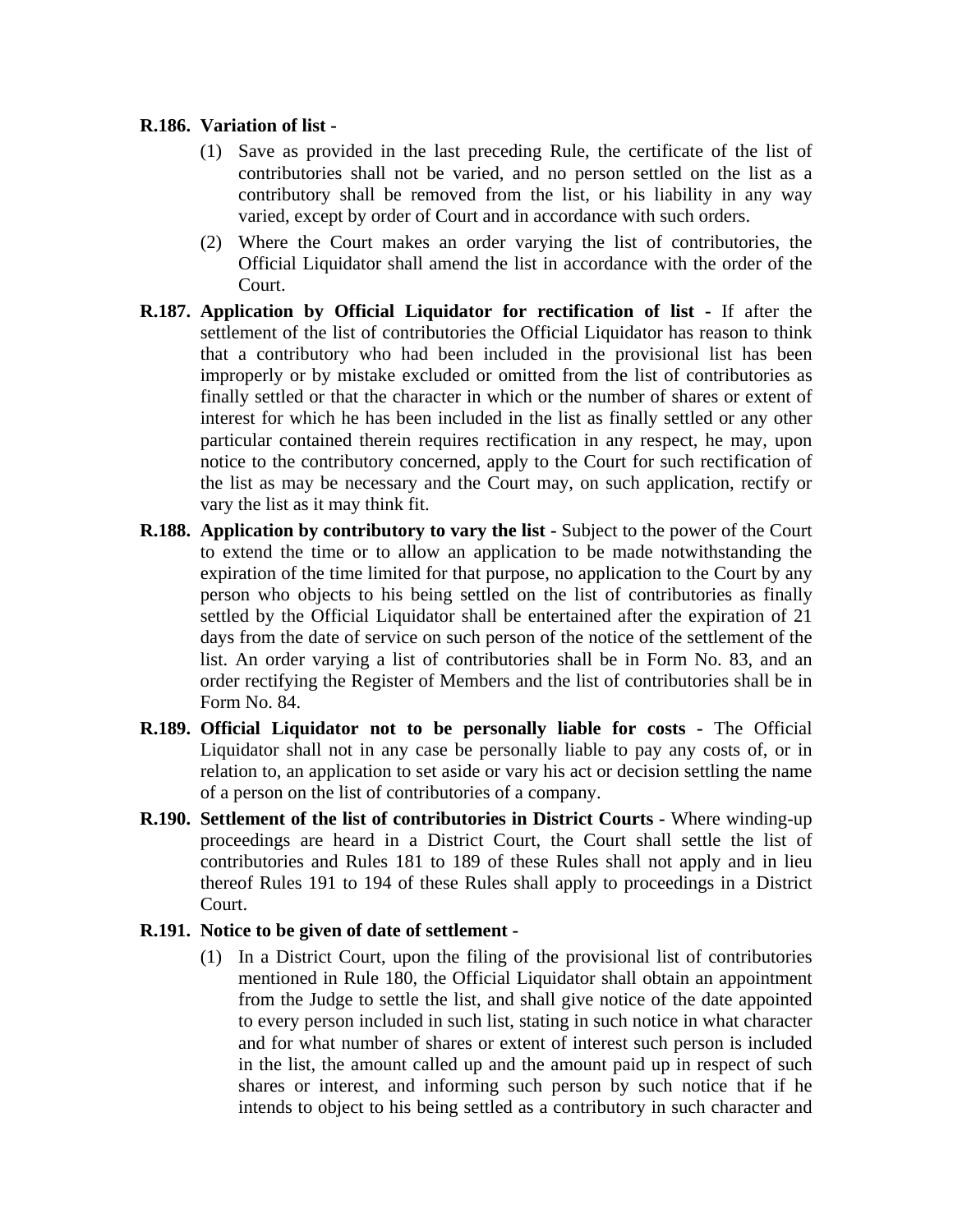for such number of shares or interest as mentioned in the list, he should file in Court his affidavit if any in support of his contention and serve a copy of the same on the Official Liquidator not less than 2 days before the date fixed for the settlement, and appear before Court on the date appointed for the settlement in person or by advocate. Such notice shall be in Form No. 85, and shall be sent by registered post for acknowledgment to every person included in the list so as to reach him in the ordinary course of post not less than 14 days before the date fixed for the settlement.

- (2) The person who posted the notices shall swear to an affidavit in Form No. 78 relating to the despatch thereof, and file the same in Court not later than 2 days before the date fixed for the settlement of the list.
- **R.192. Settlement of the list -** On the date appointed for the settlement of the list, the Court shall hear any person who objects to being settled as a contributory or as a contributory in such character or for such number of shares or extent of interest as is mentioned in the list, and after such hearing, shall finally settle the list. The list when settled shall be certified by the Judge under his signature and shall be in Form No. 86.
- **R.193. Supplemental list of contributories -** The Court may from time to time add to the list of contributories by a supplemental list or lists and any such addition shall be made in the same manner in all respects as the settlement of the original list.
- **R.194. Application for rectification of list -** If after the settlement of the list of contributories the Official Liquidator has reason to think that a contributory who had been included in the provisional list has been improperly or by mistake excluded or omitted from the list of contributories as finally settled or that the character in which or the number of shares or extent of interest for which he has been included in the list as finally settled or any other particular contained therein, requires rectification in any respect, he may, upon notice to the contributory concerned, apply to the Court for such rectification of the list as may be necessary, and the Court may on such application, rectify or vary the list as it may think fit.
- **R.195. List of contributories consisting of past members -** It shall not be necessary to settle a list of contributories consisting of the past members of a company, unless so ordered by the Court. Where an order is made for settling a list of contributories consisting of the past members of a company, the provisions of these Rules shall apply to the settlement of such list in the same manner as they apply to the settlement of the list of contributories consisting of the present members.
- **R.196. List of contributories under section 104(1)(b) -** Where, on the application of a creditor made under section 104(1)(b) the Court thinks fit to direct that a list of persons liable to contribute to his debt or claim be settled, such lists shall be settled in the same manner as a list of ordinary contributories of a company in a winding-up.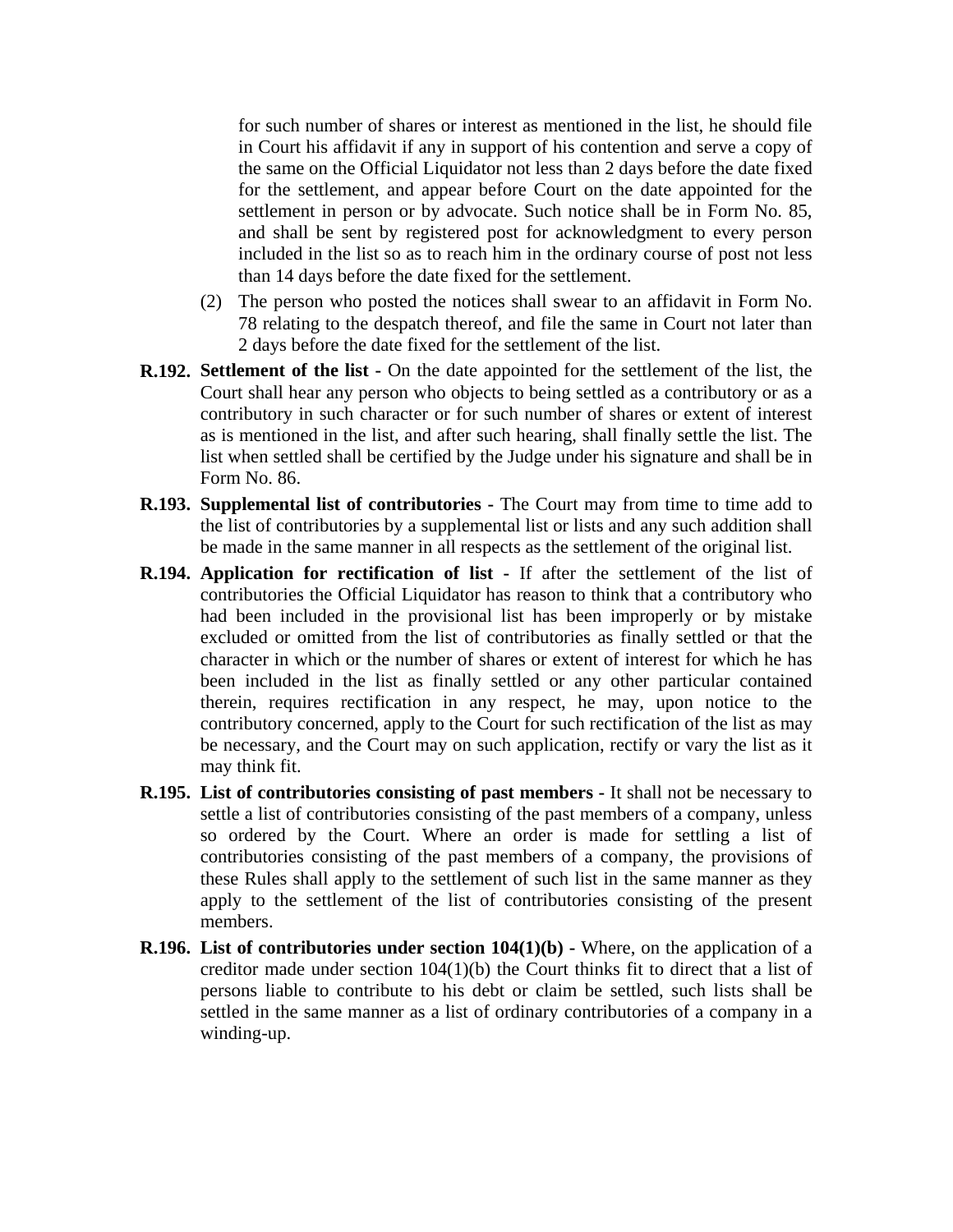## GENERAL MEETINGS OF CREDITORS AND CONTRIBUTORIES IN **WINDING-UP BY COURT AND OF CREDITORS IN A CREDITOR'S VOLUNTARY WINDING-UP**

## **R.197. 'Court meetings', 'Liquidators' meetings' and 'Voluntary Liquidation meetings' -**

- (1) In addition to the meeting of creditors and contributories which may be directed to be held by the Court under section 557, hereinafter referred to as Court meetings of creditors and contributories, the Official Liquidator may, in a winding-up by the Court, as and when he thinks fit, summon and hold meetings of the creditors and contributories, hereinafter referred to as Liquidator's meetings of creditors and contributories, for the purpose of ascertaining their wishes in all matters relating to the winding-up and such meetings shall be summoned, held and conducted in the manner provided by these Rules and subject to the control of the Court.
- (2) In a creditor's voluntary winding-up, the liquidator may himself from time to time summon, hold and conduct meetings of creditors for the purpose of ascertaining their wishes in all matters relating to the winding-up - (Such meetings and all meetings of creditors which a liquidator of a company is by the Act required to convene in or immediately before such a voluntary winding-up and all meetings convened by a creditor in a voluntary windingup under these Rules are hereinafter called voluntary liquidation meetings.)
- **R.198. Application of Rules to meetings -** Except where and so far as the nature of the subject-matter or the context may otherwise require, the Rules as to meetings as hereinafter set out shall apply to Court meetings, Liquidator's meetings of creditors and contributories and voluntary liquidation meetings, provided that in the case of Court meetings, the Rules shall apply only subject to any directions given by the Court.

## **R.199. Notice of meeting -**

- (1) The liquidator shall summon all meetings of creditors and contributories by giving not less than 14 days notice of the time and place appointed for the meeting by advertisement in one daily newspaper in the English language and one daily newspaper in the regional language circulating in the State or Union Territory concerned as the liquidator may consider suitable, and by sending individually to every creditor of the company notice of the meeting of creditors, and to every contributory of the company notice of the meeting of contributories, by prepaid letter post under certificate of posting so as to reach such person in the ordinary course of post not less than 14 days before the date fixed for the meeting.
- (2) The notice to each creditor shall be sent to the address given in his proof or, if he has not proved, to the address given in the statement of affairs, or, if there is no statement of affairs, to the address given in the books of the company, or to such other address as may be known to the person summoning the meeting. The notice to each contributory shall be sent to the address mentioned in the books of the company as the address of such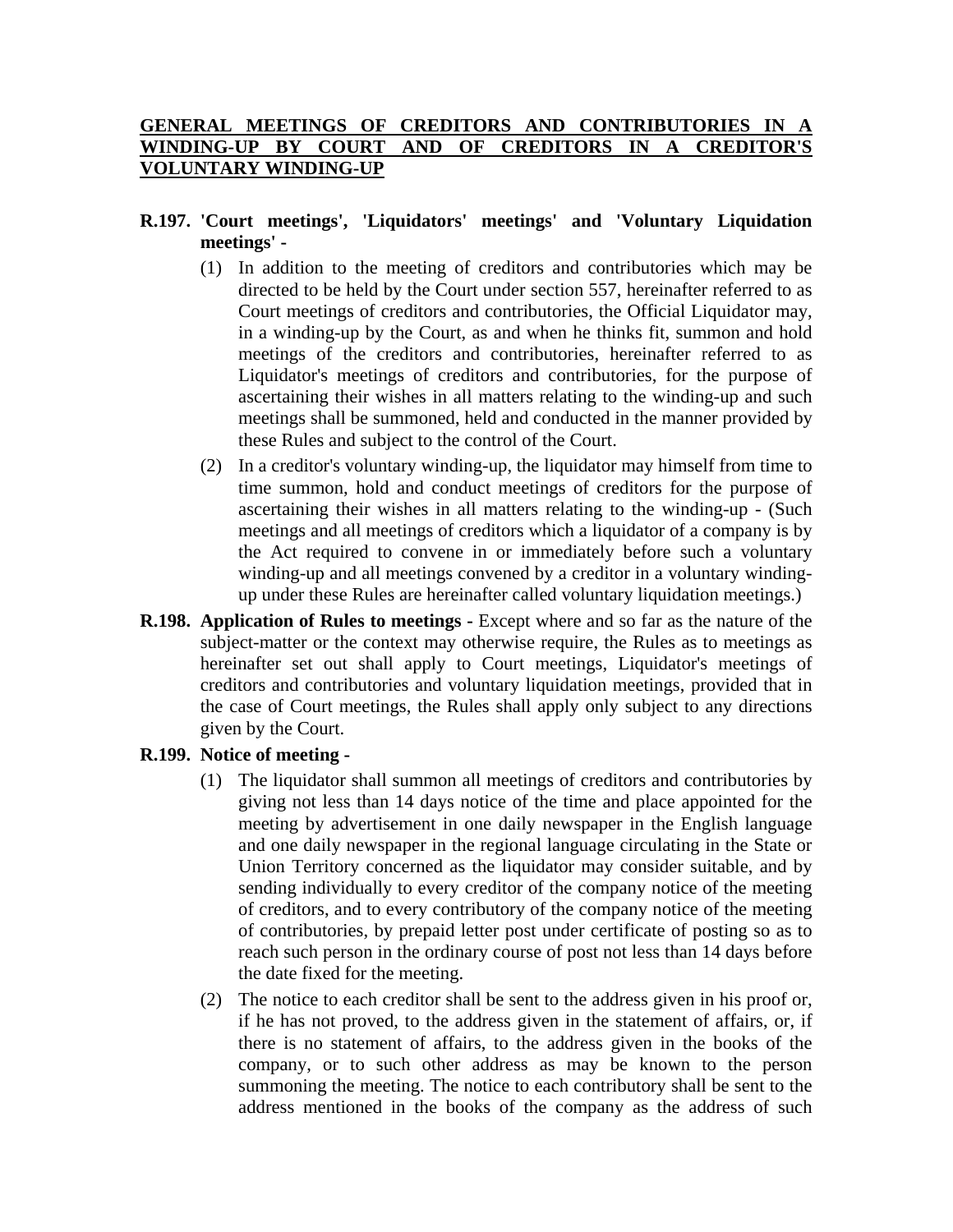contributory or to such other address as may be known to the person summoning the meeting.

- (3) In the case of meetings under section 506, the continuing liquidator, or if there is no continuing liquidator, any creditor may summon the meeting.
- (4) The notices shall be in such of the Forms Nos. 87 to 91 as may be appropriate, and forms Nos. 90 and 91 may be used suitably altered in the case of voluntary liquidation meetings.
- (5) This Rules shall not apply to meetings under section 500 or 509.
- **R.200. Place and time of meeting.-**Every meeting shall be held at such place and time as the person convening the same considers most convenient for the majority of the creditors or contributories or both. Different times or places or both may, if thought fit, be appointed for the meetings of creditors and the meetings of contributories.

### **R.201. Notice of first or other meeting to officers of company.-**

- (1) In a winding-up by the Court, the Official liquidator shall also give to each of the officers of the company, who in his opinion ought to attend the first or any other meeting of creditors or contributories, fourteen days' notice of the time and place appointed for such meeting. The notice may either be delivered personally or sent by registered post for acknowledgment as may be convenient. It shall be the duty of every Officer who receives notice of such meeting to attend if so required by the Liquidator, and if any such officer fails to attend the Liquidator may report such failure to the Court. Such notice shall be in Form No. 92.
- (2) The Official Liquidator, if he thinks fit, may instead of requiring any of the officers of the company to attend the meeting as aforesaid, require such officer to answer any interrogatories or to furnish in writing any information that he may require for purposes of such meeting, and if such officer fails to answer the interrogatories or furnish such information, he shall report such failure to the Court.
- **R.202. Proof of notice -**An affidavit by the clerk of the Official Liquidator, or by any person who sent the notices, that such notices have been duly sent, shall be sufficient evidence of the notices having been sent to the persons to whom the same were addressed. In the case of Court meetings, the affidavit shall be filed in Court and in the case of Liquidator's meetings, the affidavit shall be filed with the Official Liquidator. Such affidavit shall be in Form No. 93
- **R.203. Costs of calling meetings at the instance of creditor or contributory.-**Where a creditor or contributory desires the liquidator to convene a meeting the liquidator may require such creditor or contributory to deposit as a condition precedent thereto a sum sufficient for the costs thereof, to be computed as hereinafter provided ; and on any application to the Court by a creditor or contributory to direct the Liquidator to convene a meeting the Judge may, if he thinks fit, require the applicant to deposit a similar sum for such costs. Such sum shall include all disbursements necessary to be made for printing, stationery postage and hire of room, to be calculated at the rate of Re. 1 for each creditor or contributory up to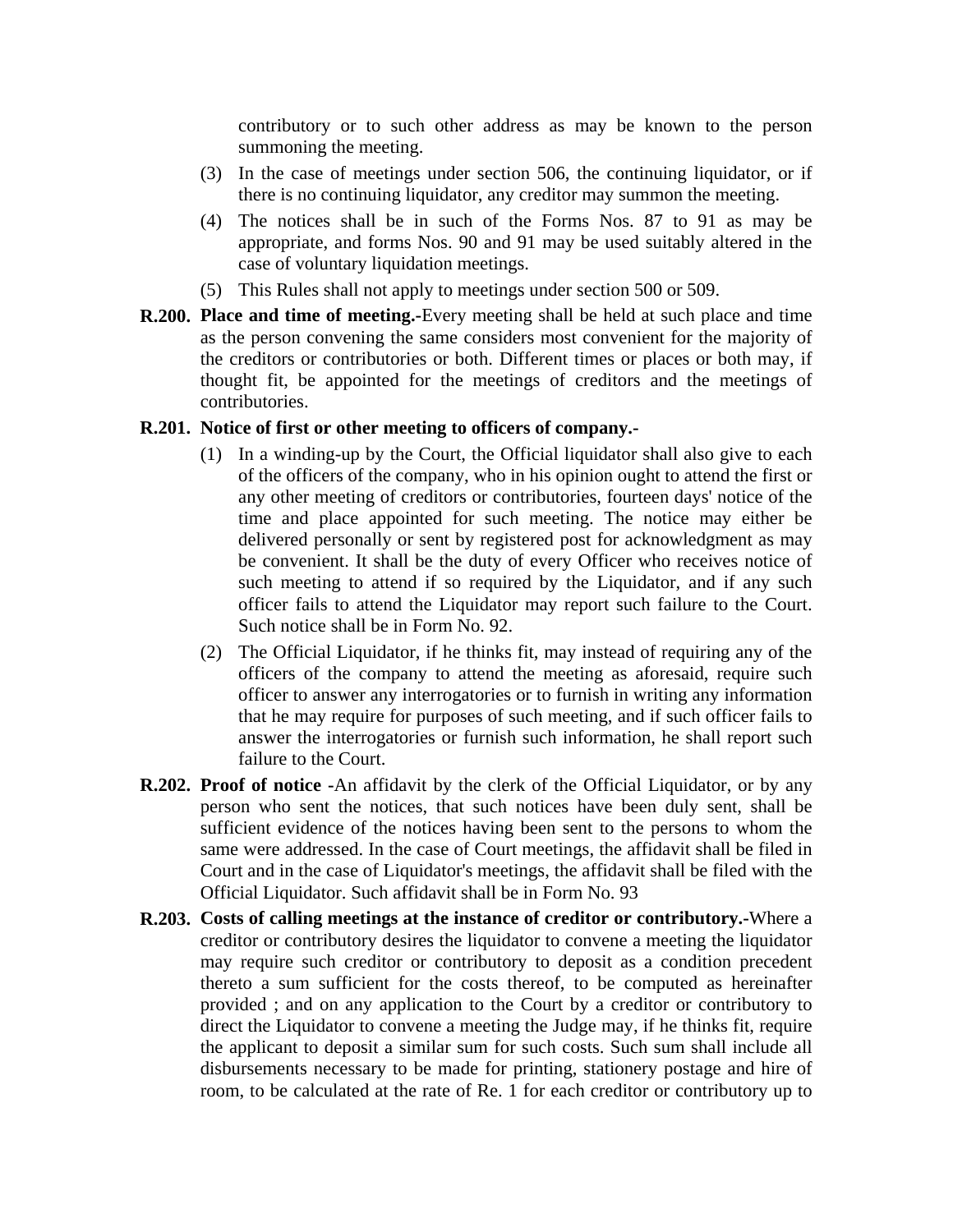the first 25 creditors or contributories, 50 Paise for each creditor or contributory for the next 75 creditors or contributories, 25 Paise for each creditor or contributory above the first 100 creditors or contributories. The sum so deposited shall be repaid to the person depositing the same out of the assets of the company, if the Court shall by order, or if the creditors shall by resolution, so direct.

This Rule shall not apply to meetings to be summoned by the Official Liquidator under section 460(3)(b) or to a meeting summoned at the instance of a creditor under section 506.

- **R.204. Chairman of meeting -** Where a meeting is summoned by the liquidator, the liquidator or some person nominated by him, shall be the chairman of the meeting. The nomination shall be in Form No. 94. At every other meeting of creditors or contributories, not being Court meetings of creditors and contributories, the chairman shall be such person as the meeting by resolution shall appoint. This Rule shall not apply to meetings under section 500.
- **R.205. Resolution at creditors' meeting -** At a meeting of creditors, a resolution shall be deemed to be passed, when a majority in number and value of the creditors present personally or by proxy and voting on the resolution have voted in favour of the resolution. In a winding-up by the Court, the value of a creditor, shall, for the purposes of a first meeting of the creditors or of a meeting held under section 464, be deemed to be the value as shown in the books of the company, or the amount mentioned in his proof, whichever is less, and for the purposes of any other meeting, the value for which the creditor has proved his debt or claim.
- **R.206. Resolution of contributories' meeting -** At a meeting of the contributories, a resolution shall be deemed to be passed when a majority in number and value of the contributories present personally or by proxy and voting on the resolution have voted in favour of the resolution. The value of the contributories shall be determined according to the number of votes to which each contributory is entitled as a member of the company under the provisions of the Act, or the regulations of the company, as the case may be.
- **R.207. Copies of resolutions to be filed.-**In a winding-up by the Court, the Official Liquidator shall file in Court a copy certified by him of every resolution passed at a meeting of creditors or contributories. The Registrar shall keep in each case a file of such resolutions.
- **R.208. Non-receipt of notice by a creditor or contributory.-**Where a meeting of creditors or contributories is summoned by notice, the proceedings and resolutions at the meeting shall, unless the Court otherwise orders, be valid notwithstanding that some creditors or contributories may not have received the notice sent to him.
- **R.209. Adjournments.-**The chairman may, with the consent of the meeting, adjourn it from time to time, but the adjourned meeting shall be held at the same place as the original meeting unless in the resolution for adjournment another place is specified or unless the Court otherwise orders.
- **R.210. Quorum.-**A meeting may not act for any purpose except for adjournment thereof unless there are present or represented thereat in the case of a creditors' meeting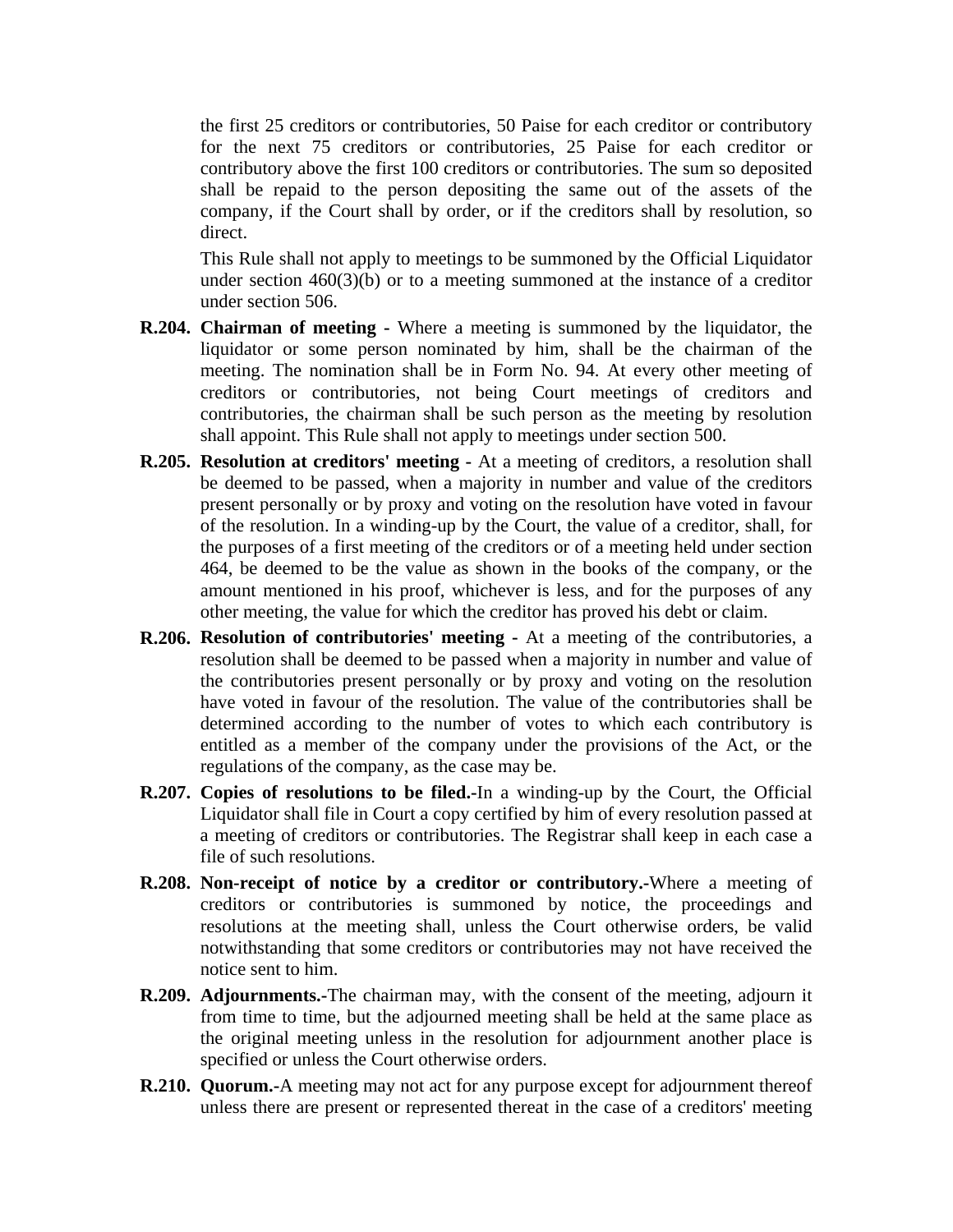at least three creditors entitled to vote or in the case of a meeting of contributories at least three contributories or all the creditors entitled to vote or all the contributories if the number of creditors entitled to vote or the number of contributories as the case may be shall not exceed three.

- **R.211. Procedure in the absence of quorum.-**If, within half an hour from the time appointed for the meeting, a quorum of creditors or contributories, as the case may be, is not present or represented, the meeting shall be adjourned to the same day in the following week at the same time and place, or to such other day, or time or place as the chairman may appoint, but the day appointed shall be not less than 7 or more than 14 days from the day from which the meeting was adjourned. If at such adjourned meeting, a quorum be not present, two creditors or contributories present in person shall form a quorum and may transact the business for which the meeting was convened.
- **R.212. When creditor can vote.-**In the case of a meeting of creditors held under section 464 or of any adjournment thereof a person shall not be entitled to vote as a creditor unless he has duly lodged with the Official Liquidator not later than the time mentioned for that purpose in the notice convening the meeting, a proof of the debt which he claims to be due to him from the company. In the case of other meetings of creditors a person shall not be entitled to vote as a creditor unless he has lodged with the Official Liquidator a proof of the debt which he claims to be due to him from the company and such proof has been admitted wholly or in part before the date on which the meeting is held :

Provided that this Rule and the next four following Rules shall not apply to a Court meeting of creditors held prior to the meeting of creditors under section 464 :

Provided further that this Rules shall not apply to any creditors or class of creditors who by virtue of these Rules or any directions given thereunder are not required to prove their debts, or to any voluntary liquidation meetings.

**R.213. Case to which creditors my not vote. -** A creditor shall not vote in respect of any unliquidated or contingent debt or any debt value of which is not ascertained, nor shall a creditor vote in respect of any debt on or secured by a current bill of exchange or promissory note held by him unless he is willing to treat liability to him thereon of every person who is liable thereon antecedently to the company, and against whom no order of adjudication has been made, as a security in his hands, and to estimate the value thereof, and for the purposes of voting, but not for purposes of dividend, to deduct it from his proof.

### **214. When secured creditor can vote. -**

- (1) For the purposes of voting at a meeting, in a winding-up by the Court, a secured creditor shall, unless he surrenders his security, state in his proof the particulars of his security, the date when it was given and the value at which he assesses it, and shall be entitled to vote only in respect of the balance due to him, if any, after deducting the value of his security.
- (2) For the purposes of voting at any voluntary liquidation meeting, a secured creditor shall, unless he surrenders his security, lodge with the liquidator, or where there is no liquidator, at the registered office of the Company, before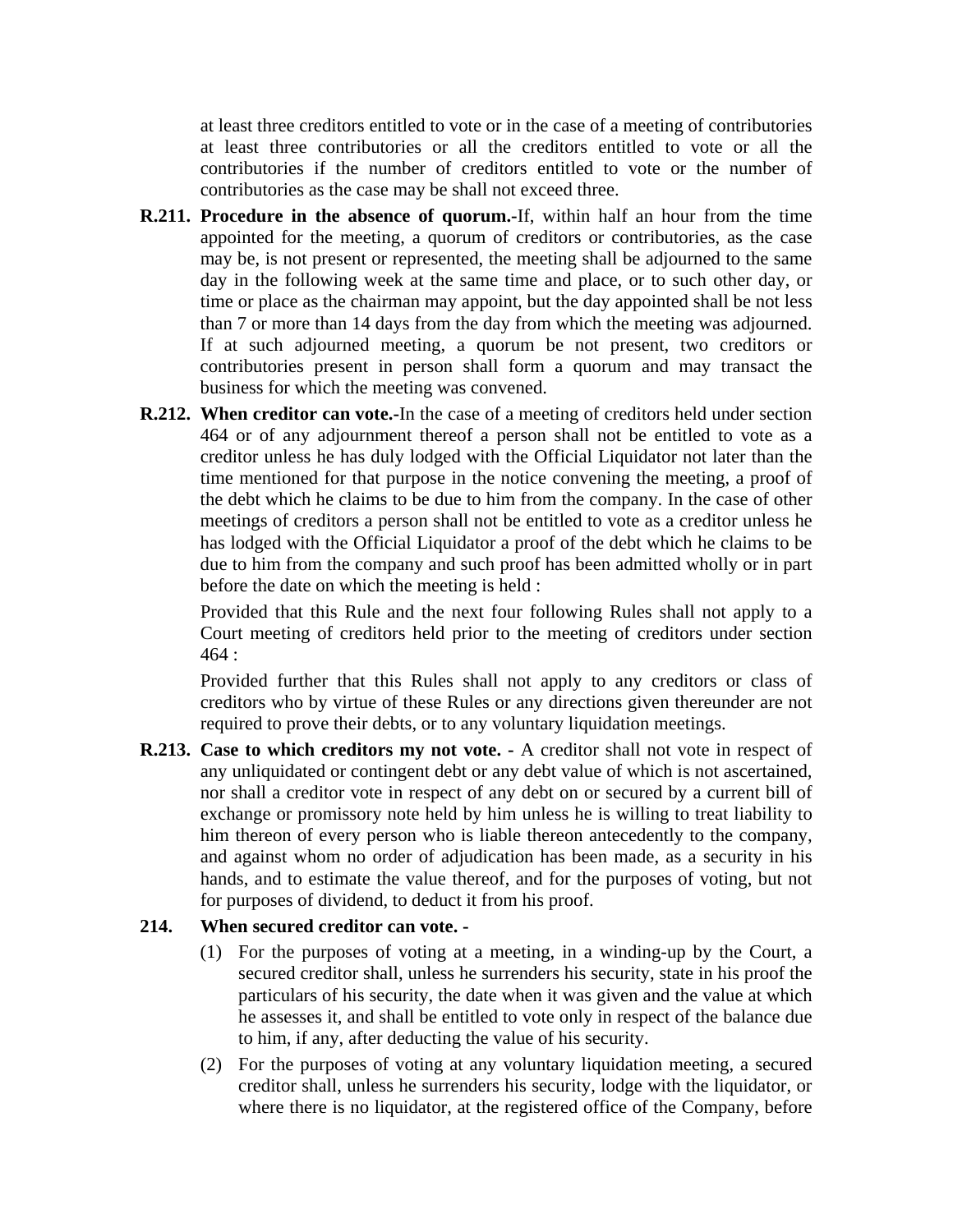the meeting, a statement giving the particulars of his security, the date when it was given and the value at which he assesses it, and shall entitled to vote only in respect of balance due to him, if any, after deducting the value of his security.

- **R.215. Effect of voting by a secured creditor.-**If a secured creditor votes in respect of his whole debt he shall be deemed to have surrendered his security, unless the Court on application is satisfied that the omission to value the security was due to inadvertence.
- **R.216. Procedure when secured creditor votes without surrendering security.-**The liquidator may within 28 days from the date of the meeting at which a secured creditor voted on the basis of his valuation of the security, require him to give up the security for the benefit of the creditors generally on payment of the value so estimated by him, and may, if necessary, apply to the Court for an order to compel such creditor to give up the security :

Provided that the Court may, for good cause shown, permit a creditor to correct his valuation before being required to give up the security, upon such terms as to costs as the Court may consider just.

**R.217. Admission or rejection of proofs for purposes of voting.-**The chairman shall have power to admit or reject a proof for the purposes of voting, but his decision shall be subject to appeal to the Court. If he is in doubt whether a proof shall be admitted or rejected, he shall mark it as objected to and allow the creditor to vote subject to the vote being declared invalid in the event of the objection being sustained.

## **R.218. Minutes of proceedings -**

- (1) The chairman shall cause minutes of the proceedings at the meeting to be drawn up and fairly entered in the Minute Book and the minutes shall be signed by him or by the chairman of the next meeting.
- (2) A list of creditors and contributories present at every meeting shall be made and kept as in Form No. 95.
- **R.219. Report of Court meetings -** Where a meeting is summoned under the direction of the Court, the chairman shall, within the time fixed by the Court, or if no time is fixed, within 7 days of the conclusion of the meeting, report the result thereof to the Court. Such report shall be in Form No. 96.

## **PROXIES IN RELATION TO A WINDING-UP BY COURT AND TO MEETINGS OF CREDITORS IN A CREDITORS' VOLUNTARY WINDING-UP**

**R.220. Voting by proxies -** A creditor or contributory may vote either in person or by proxy. Where a person is authorised in the manner provided by section 187 to represent a Corporation at any meeting of creditors or contributories, such person shall produce to the Official Liquidator or other chairman of the meeting a copy of the resolution so authorising him. Such copy must be certified to be a true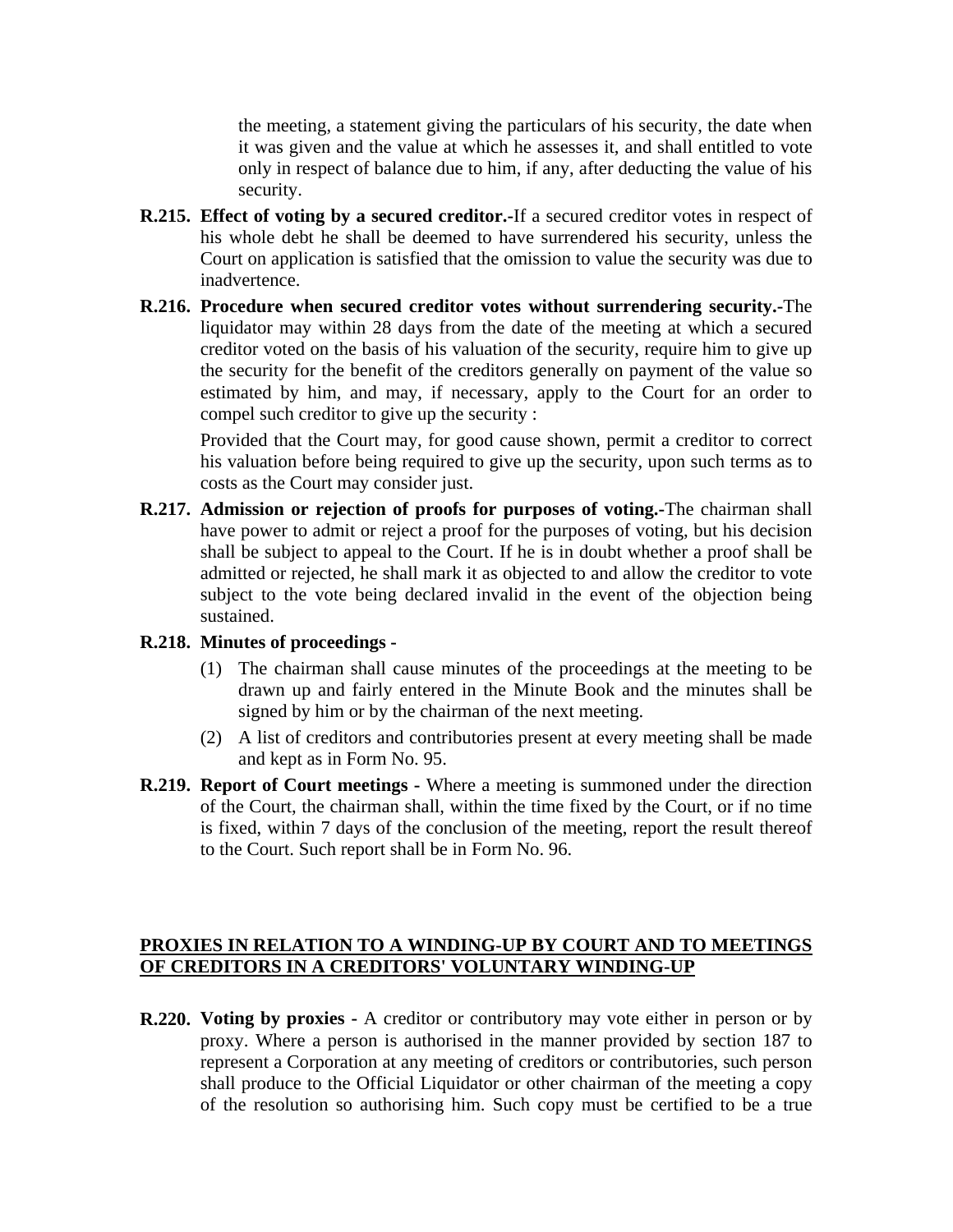copy by a director, the manager, the secretary or other officer of the company duly authorised in that behalf who shall certify that he is so authorised.

- **R.221. Form of proxies -** A creditor or contributory may give a general proxy or a special proxy to any person. A general proxy shall be in Form No. 97 and a special proxy in Form No. 98.
- **R.222. Proxies to Liquidator or chairman -** A creditor or contributory in a winding-up by the Court may appoint the Official Liquidator, and in a voluntary winding-up, the liquidator, or if there is no liquidator, the chairman of the meeting, to act as his general or special proxy.
- **R.223. Use of proxies by deputy -** Where an Official Liquidator who holds any proxies cannot attend the meeting for which they are given, he may in writing depute some person under his official control to use the proxies on his behalf and in such manner as he may direct.
- **R.224. Forms to be sent with notice -** Forms of proxies shall be sent to the creditors and contributories with the notice summoning the meeting. No name shall be inserted or printed in the form before it is sent.
- **R.225. Proxies to be lodged -** A proxy shall be lodged not later than 48 hours before the meeting at which it is to be used, with the Official liquidator in a winding-up by the Court, with the company at its registered office for a meeting under section 500, and with the liquidator, or if there is no liquidator, with the person named in the notice convening the meeting to receive the same, in a voluntary winding-up.
- **R.226. Holder of proxy not to vote on matter in which he is financially interested**-No person acting either under a general or special proxy, shall vote in favour of any resolution which would directly or indirectly place himself, his partner or employer in a position to receive any remuneration out of the assets of the company otherwise than as a creditor ratably with the other creditors of the company.
- **R.227. Minor not to be appointed proxy -** No person shall be appointed as a general or special proxy who is a minor.
- **R.228. Filling in proxy where creditor or contributory is blind or incapable -** The proxy of a creditor or a contributory blind or incapable of writing may be accepted if such creditor or contributory has attached his signature or mark thereto in the presence of a witness who shall add to his signature his description and address : provided that all insertions in the proxy are in the handwriting of the witness and such witness shall have certified at the foot of the proxy that all such insertions have been made by him at the request and in the presence of the creditor or contributory before he attached his signature or mark.
- **R.229. Proxy of person not acquainted with English -** The proxy of a creditor or contributory who does not know English may be accepted if it is executed in the manner prescribed in the last preceding Rule and the witness certifies that it was explained to the creditor or contributory in the language known to him, and gives the creditor's or contributory's name in English below the signature.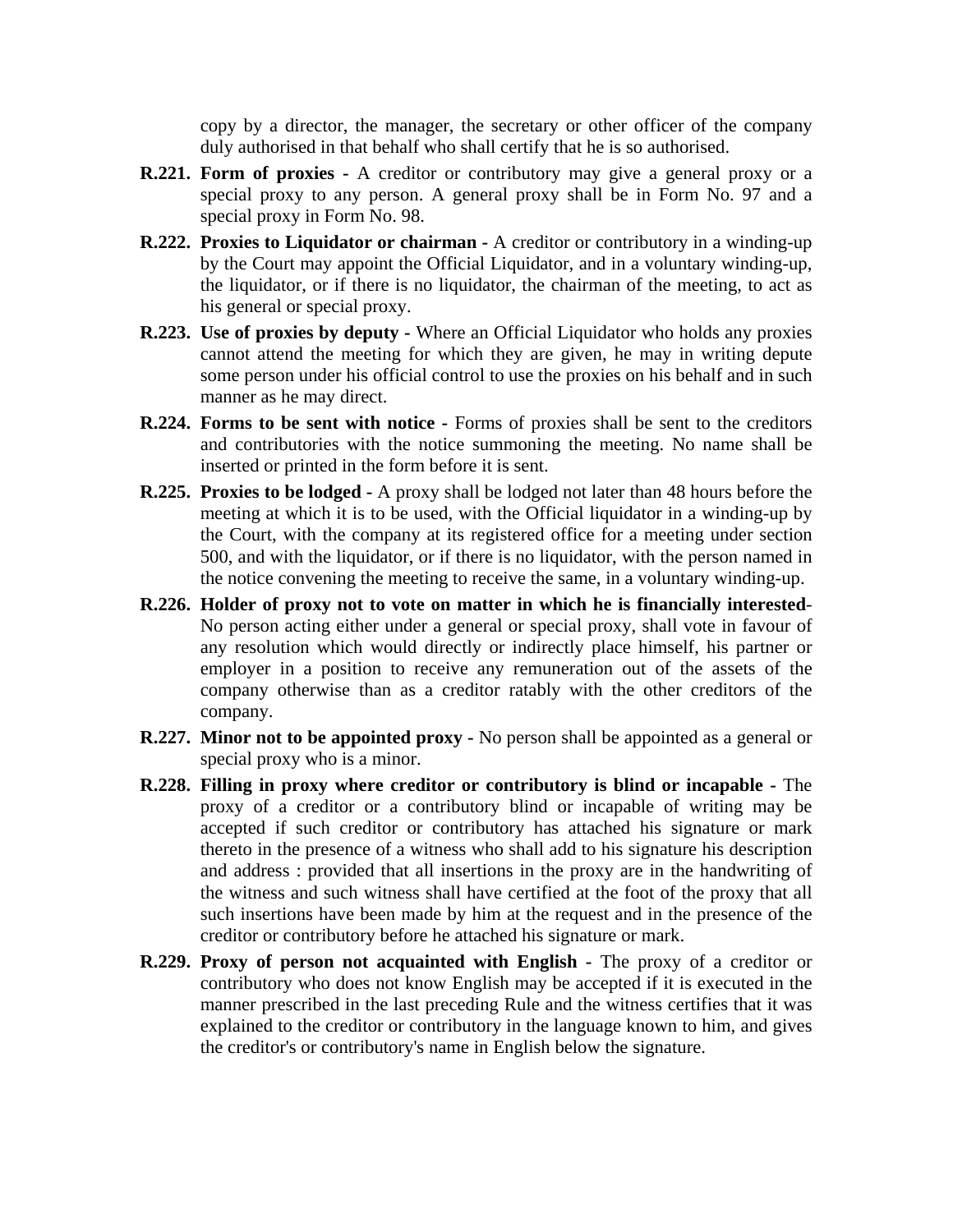## **ATTENDANCE AND APPEARANCE OF CREDITORS AND CONTRIBUTORIES**

### **R.230. Attendance at proceedings -**

- (1) Save as otherwise provided by these Rules or by an order of Court, every person for the time being on the list of contributories of the company and every creditor whose debt has been admitted by Official Liquidator wholly or in part shall be at liberty at his own expense to attend the proceedings before the Court or before the Official Liquidator and shall be entitled upon payment of the costs occasioned thereby to have notice or all such proceedings as he shall, by request in writing addressed to the Official Liquidator, desire to have notice of ; but if the Court shall be of opinion that the attendance of any such person has occasioned any additional costs which ought not to be borne by the funds of the company, it may direct such costs or a gross sum in lieu thereof to be paid by such person and such person shall not be entitled to attend any further proceedings until he had paid the same.
- (2) No contributory or creditor shall be entitled to attend any proceedings before the Judge, unless and until he or an Advocate on his behalf has filed an appearance with the Registrar. The Registrar shall keep an "Appearance Book" in which all such appearances shall be entered. Such book shall be open to the inspection of the Official Liquidator.
- **R.231. Representation of creditors and contributories before Court.-**The Court may, if it thinks fit, appoint from time to time any one or more of the creditors or contributories to represent before the Court at the expense of the company all or any class of creditors or contributories upon any question or in relation to any proceedings before the Court, and may remove any person so appointed, if more than one person is appointed under this Rule to represent one class, the persons so appointed, shall employ the same advocate to represent them, and where they fail to agree as to the advocate to be employed, the judge may nominate an advocate for them.

# **COLLECTION AND DISTRIBUTION OF ASSETS IN A WINDING-UP BY COURT**

**R.232. Powers of Official Liquidator.-**The duties imposed on the Court by sub-section (1) of section 467 with regard to the collection of the assets of the company and the application of the assets in discharge of the company's liabilities shall be discharged by the Official Liquidator as an officer of the Court subject to the control of the Court and to the proviso in section 643(2).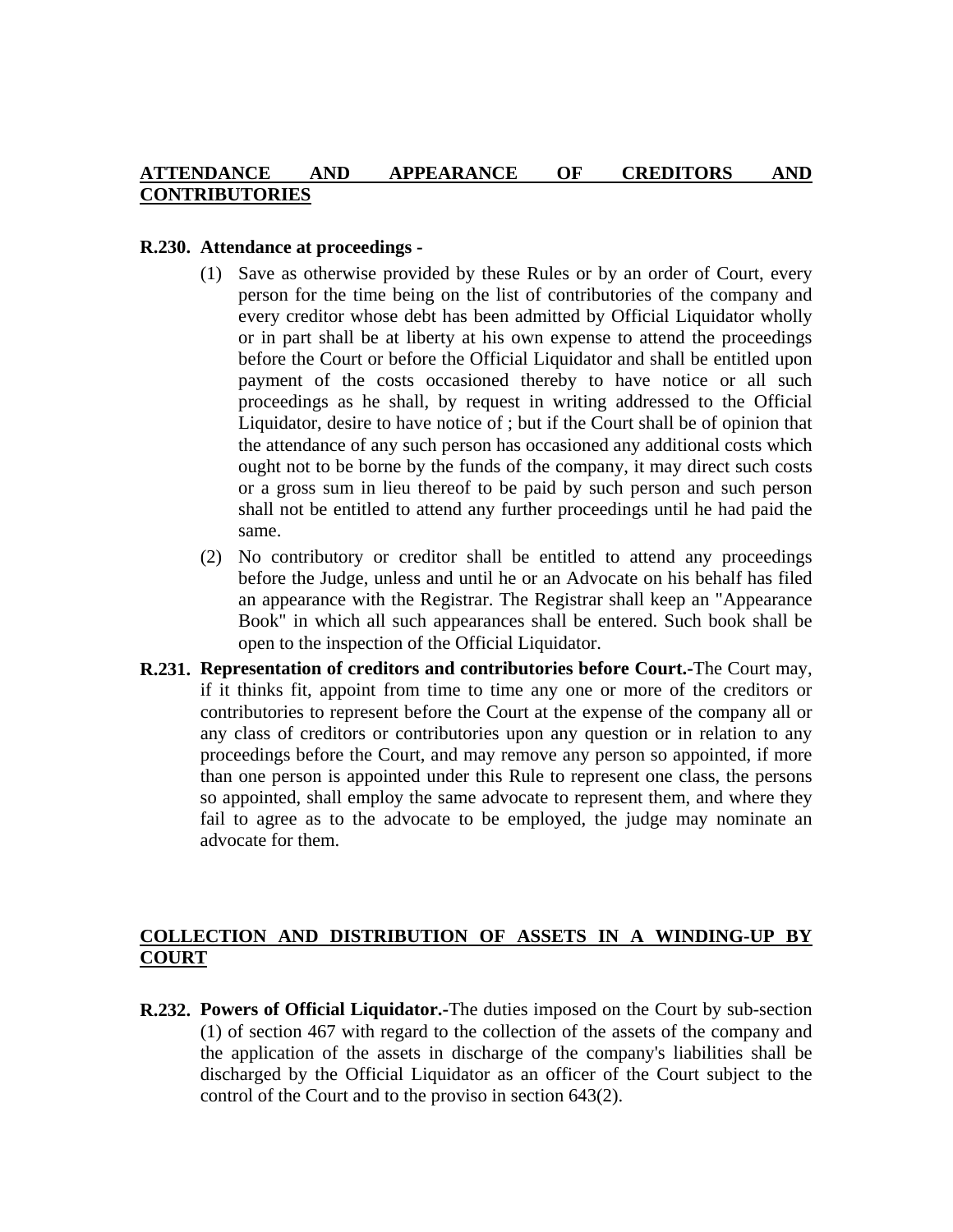- **R.233. Official Liquidator to be in the position of a receiver.-**For the discharge by the Official Liquidator of the duties imposed by sub-section (1) of section 467 and the last preceding Rule the Official Liquidator shall, for the purpose of acquiring and retaining possession of the property of the company, be in the same position as if he were a Receiver of the property appointed by the Court, and the Court may on his application enforce such acquisition or retention accordingly.
- **R.234. Company's property to be to surrendered to Official Liquidator on requisition.-**The powers conferred on the Court by section 468 may be exercised by the Official Liquidator. Any contributory for the time being on the list of contributories, trustee, receiver, banker or agent or officer of a company which is being wound-up under order of the Court, shall on notice from the Official Liquidator and within such time as he shall by notice require, pay, deliver, convey, surrender or transfer to or into the hands of the Official Liquidator any money; property or documents, books or papers which happen to be in his hands for the time being and prima facie entitled. Where the person so required fails to comply with the notice, the Official Liquidator may apply to the Court for appropriate orders. The notice shall be in Form No. 99.

### **CALLS IN A WINDING-UP BY THE COURT**

- **R.235. Calls by the Liquidator.-**Subject to the proviso to sub-section (2) of section 643, the powers and duties conferred upon the Court by section 470 in relation to making calls, may be exercised by the Official Liquidator as hereinafter provided.
- **R.236. Official Liquidator to realise uncalled capital. -** Notwithstanding any charge or encumbrance on the uncalled capital of the company, the Official Liquidator shall alone be entitled to call and realise the uncalled capital of the company and to collect the arrears if any due on calls made prior to the winding-up, but shall hold all moneys so realised subject to the rights, if any, of the holder of any such charge or encumbrance.

### **R.237. Application for leave to make call.-**

- (1) The Official Liquidator shall not make any call without obtaining the leave of the Court for the purpose.
- (2) At any time after the settlement of the list of contributories, the Official Liquidator may apply by summons to the Court for leave to make a call on the contributories. The summons shall state the proposed amount of such call and shall be in Form No. 100. It shall be supported by the affidavit of the Official Liquidator which shall be in Form No. 101.
- **R.238. Notice of application.-**Notice of an application for leave to make a call shall be served on every contributory proposed to be included in such call, by post under certificate of posting so as to reach such contributory, in the Ordinary course of post not less than 7 clear days before the date appointed for the hearing thereof,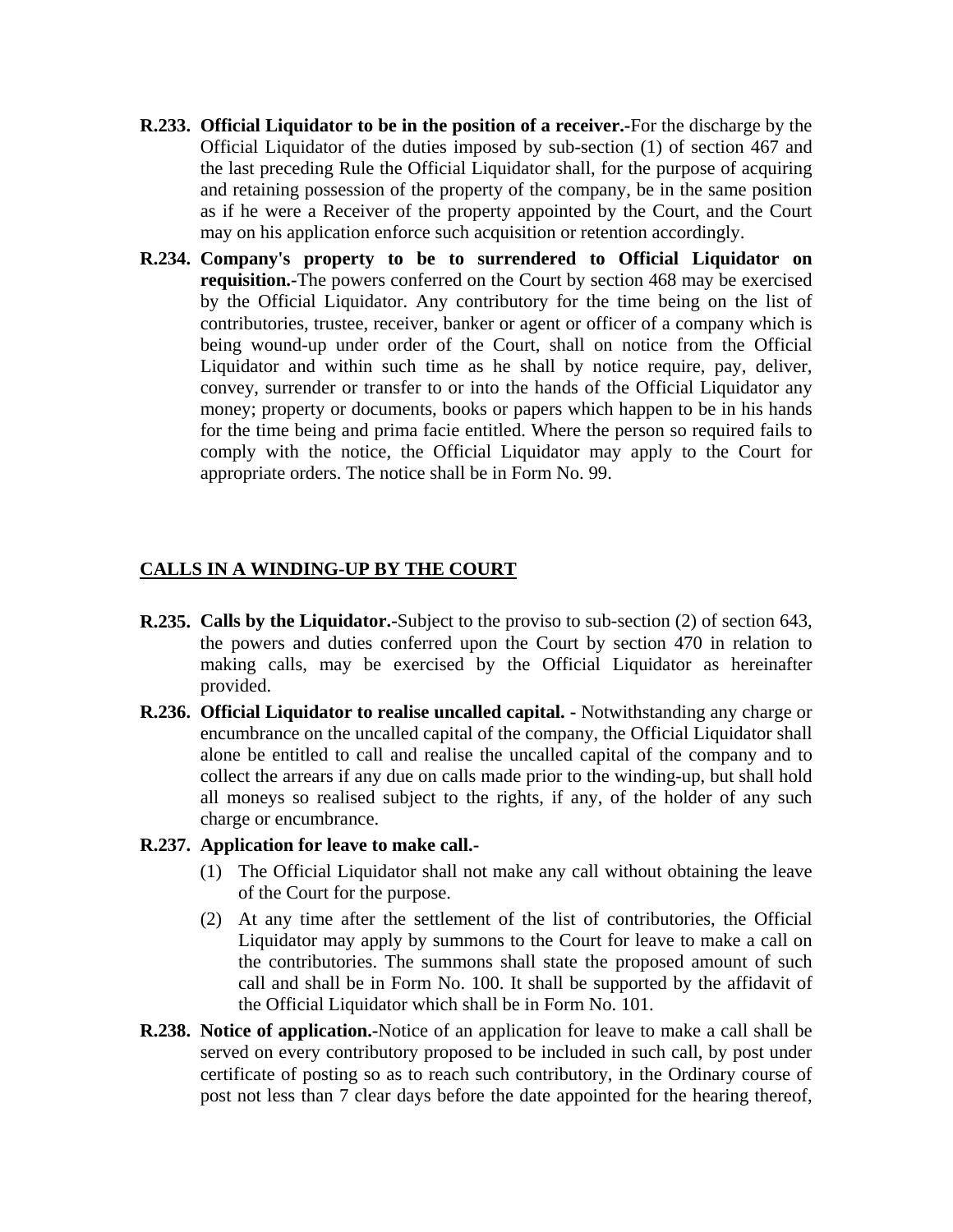or if the Court so directs, notice of the application may be given by advertisement in Form No.102, in such papers as the Court shall direct not less than 7 clear days before the date appointed for the hearing, without a separate notice to each contributory. The affidavit of service relating to the despatch of notice to each contributory, or to the advertisement, as the case may be, shall be filed three days before the date fixed for the hearing.

- **R.239. Order granting leave to make a call and document making the call.-**The order granting leave to make a call shall be in Form No. 103, and shall contain directions as to the time within which such calls shall be paid. When an order has been made granting leave to make a call the Official Liquidator shall file in Court document making the call in Form No. 104 with such variations as circumstances may require.
- **R.240. Service of notice of call.-**Soon after filing the document making the call under the last preceding Rule, the Official Liquidator shall serve by registered post a copy of the order granting leave to make the call upon each of the contributories included in such call together with a notice in Form No. 105 specifying the amount or balance due from such contributory in respect of such call. The order granting leave to make a call need not be advertised unless the Court otherwise orders for any special reason.
- **R.241. Order for payment of call.-**The Official liquidator may apply to the Court for an order against any contributory or contributories for payment of moneys due on the calls made by him. The application shall be made by summons in Form No. 106 and shall be supported by an affidavit in Form No. 107. Notice of the application together with a copy of the affidavit shall be served on the contributory by registered post for acknowledgment not less than 14 days before the date fixed for the hearing of the summons. The order for payment shall be in Form No. 108.
- **R.242. Other moneys due by contributories.-**When any money is due to the company from a contributory or from the estate of the person whom he represents, other than moneys due on calls made subsequent to the winding-up but including moneys due on calls made prior to the winding-up the Official Liquidator may make an application to the Court supported by an affidavit for an order against such contributory for the payment of such moneys. Notice of the application shall be given to such contributory by registered post not less than 14 days prior to the date fixed for the hearing of the application.

## **EXAMINATION UNDER SECTIONS 477 AND 478**

#### **R.243. Application for examination under section 477 -**

(1) An application for the examination of a person under section 477 may be made *ex-parte*, provided that where the application is made by any person other than the Official Liquidator, notice of the application shall be given to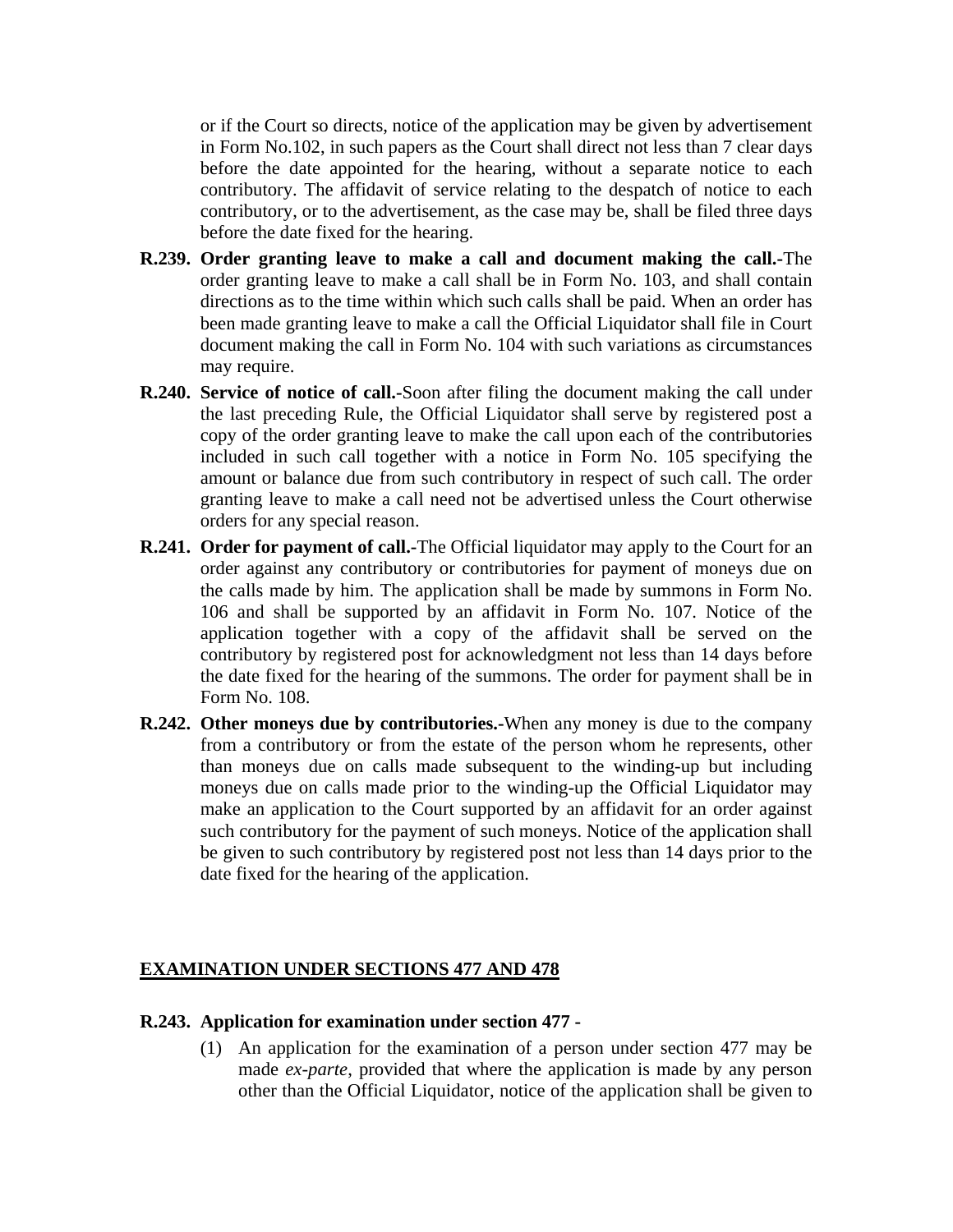the Official Liquidator.

- (2) The summons shall be in Form No. 109 and, where the application is by the Official Liquidator, it shall be accompanied by a statement signed by him setting forth the facts on which the application is based. Where the application is made by a person other than the Official Liquidator, the summons shall be supported by an affidavit of the applicant setting forth the matters in respect of which the examinations sought and the grounds, relied on in support of the summons.
- **R.244. Directions at hearing of summons.-**Upon the hearing of the summons the Judge may, if satisfied that there are grounds for making the order, make an order directing the issue of a summons against the person named in the order for his examination and/or for the production of documents. Unless the Judge otherwise directs the examination of such person shall be held in Chambers. The order shall be in Form No. 110.
- **R.245. Examination on commission or by interrogatories.-**The Court may, if it thinks fit, instead of issuing a summons to any person for his appearance before the Court for examination, issue a commission to the District Judge within whose jurisdiction such person resides for the examination of such person, or make an order for his examination by interrogatories, as the Court may think fit.
- **R.246. Service of the summons -** The summons issued in pursuance of the order shall be in Form No. 111 and shall be served on the person to be examined not less than 7 days before the date fixed for the examination. When the summons is served in person there shall be paid or tendered to the person summoned along with the summons a reasonable sum for his expenses to be fixed by the Judge or Registrar with due regard to the scale of fees in force in the Court. When the summons is served by registered post, such sum shall be sent to such person by postal money order.

## **R.247. Conduct of the examination -**

- (1) The Official Liquidator shall have the conduct of an examination under section 477, provided that the Court may, if for any reasons it thinks fit to do so, entrust the conduct of the examination to any contributory or creditors. Where the conduct of the examination is entrusted to any person other than the Official Liquidator, the Official Liquidator shall nevertheless be entitled to be present at the examination in person or by advocate, and may take notes of the examination for his own use and put such questions to the person examined as the Court may allow.
- (2) Save as aforesaid, no person shall be entitled to take part in an examination under section 477 except the Official Liquidator and his advocate, but any person examined shall be entitled to have the assistance of his advocate, who may re-examine the witness :

Provided that the Court may permit, if it thinks fit, any Creditor or contributory to attend the examination subject to such conditions as it may impose.

(3) Notes of the examination may be permitted to be taken by the witness or any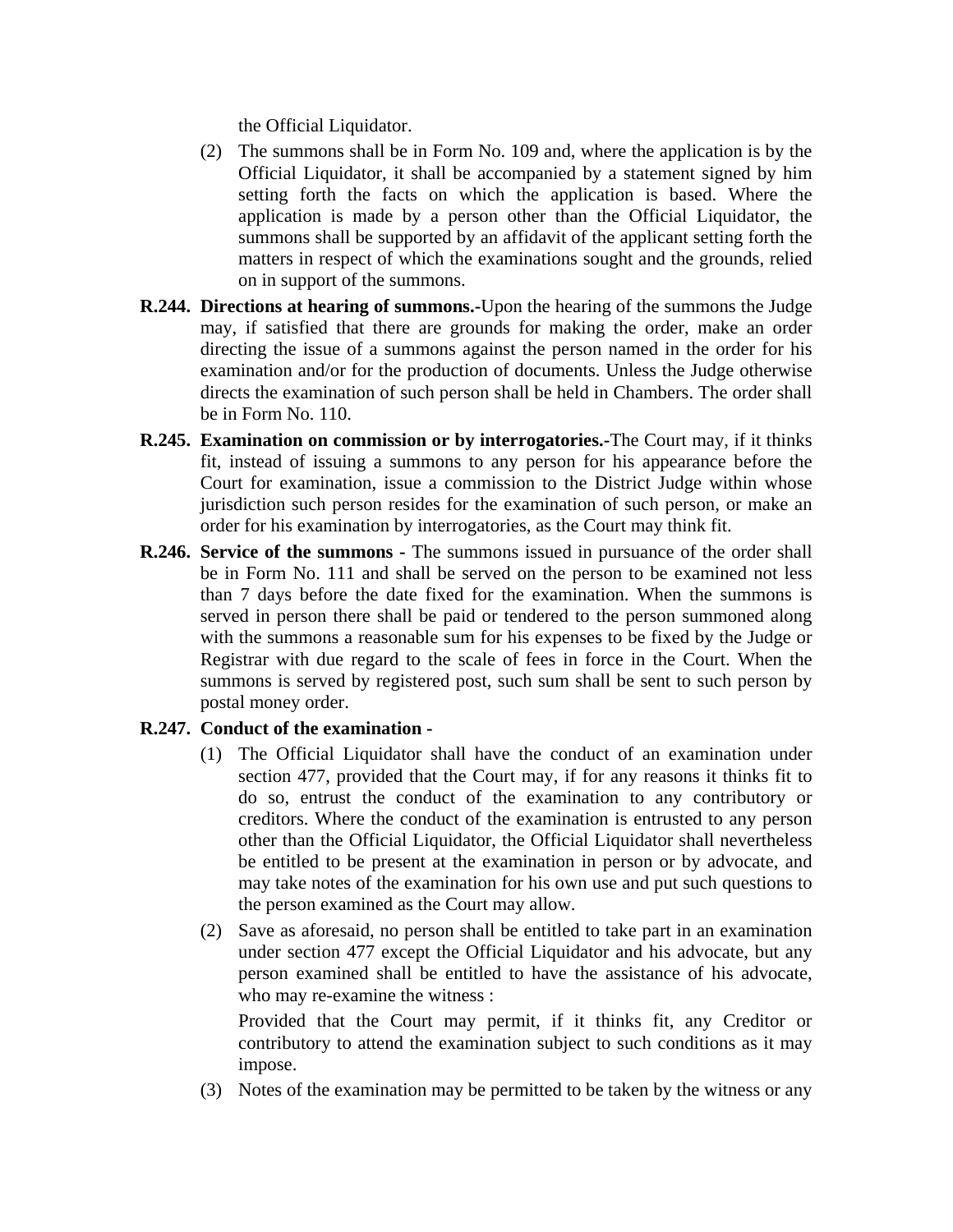person on his behalf on his giving an undertaking to the Court that such notes shall be used only for the purpose of the re-examination of the witness. On the conclusion of the examination, the notes shall, unless otherwise directed, be handed over to the Court for destruction.

## **248. Notes of the deposition.-**

- (1) The notes of the deposition of a person examined under section 477 shall be signed by such person and shall be lodged in the office of the Registrar. But the notes shall not be open to the inspection of any creditor, contributory or other person, except the Official Liquidator, nor shall a copy thereof or extract therefrom be supplied to any person other than the Official Liquidator, save upon orders of Court.
- (2) The Court may from time to time give such general or special directions as it shall think expedient as to the custody and inspection of such notes and the furnishing of copies thereof or extracts therefrom.

### **R.249. Order for public examination under section 478 -**

- (1) Where an order is made for the examination of any person or persons under section 478, the examination shall be held before the Judge : provided that in the case of a High Court, the Judge may direct that the whole or any part of the examination of any such person or persons be held before any of the officers mentioned in sub-section (10) of the said section as may be mentioned in the order. Where the date of the examination has not been fixed by the order, the Official Liquidator shall take an appointment from the Judge, or officer before whom the examination is to be held as to the date of the examination. The order directing a public examination shall be in Form No. 112.
- (2) The Judge may, if he thinks fit, either in the order for examination or by any subsequent order, give directions as to the specific matters on which such person is to be examined.
- **R.250. Notice of public examination.-**Not less than 7 clear days before the date fixed for the examination, the Official Liquidator shall give notice thereof to the creditors and contributories of the company of advertisement in Form No. 113 in such newspapers as the Judge shall direct, and shall within the same period, serve, either personally or by registered post, on the person or persons to be examined, a notice in Form No. 114 of the date and hour fixed for the examination and the officer before whom it is to be held, together with a copy of the order directing the examination. Where a public examination is adjourned, it shall not be necessary to advertise the adjournment or serve notice thereof unless otherwise ordered.
- **R.251. Adjournment of public examination to Court -** Where on an examination held before an officer appointed by the Judge under Rule 249 of these rules such officer is of the opinion that the examination is being unduly or unnecessarily protracted or, for any other sufficient cause, he is of the opinion that the examination should be held before the Judge, such officer may adjourn the examination of any person, or any part of the examination to be held before the Judge and submit his report to the Judge. The judge may thereupon hold the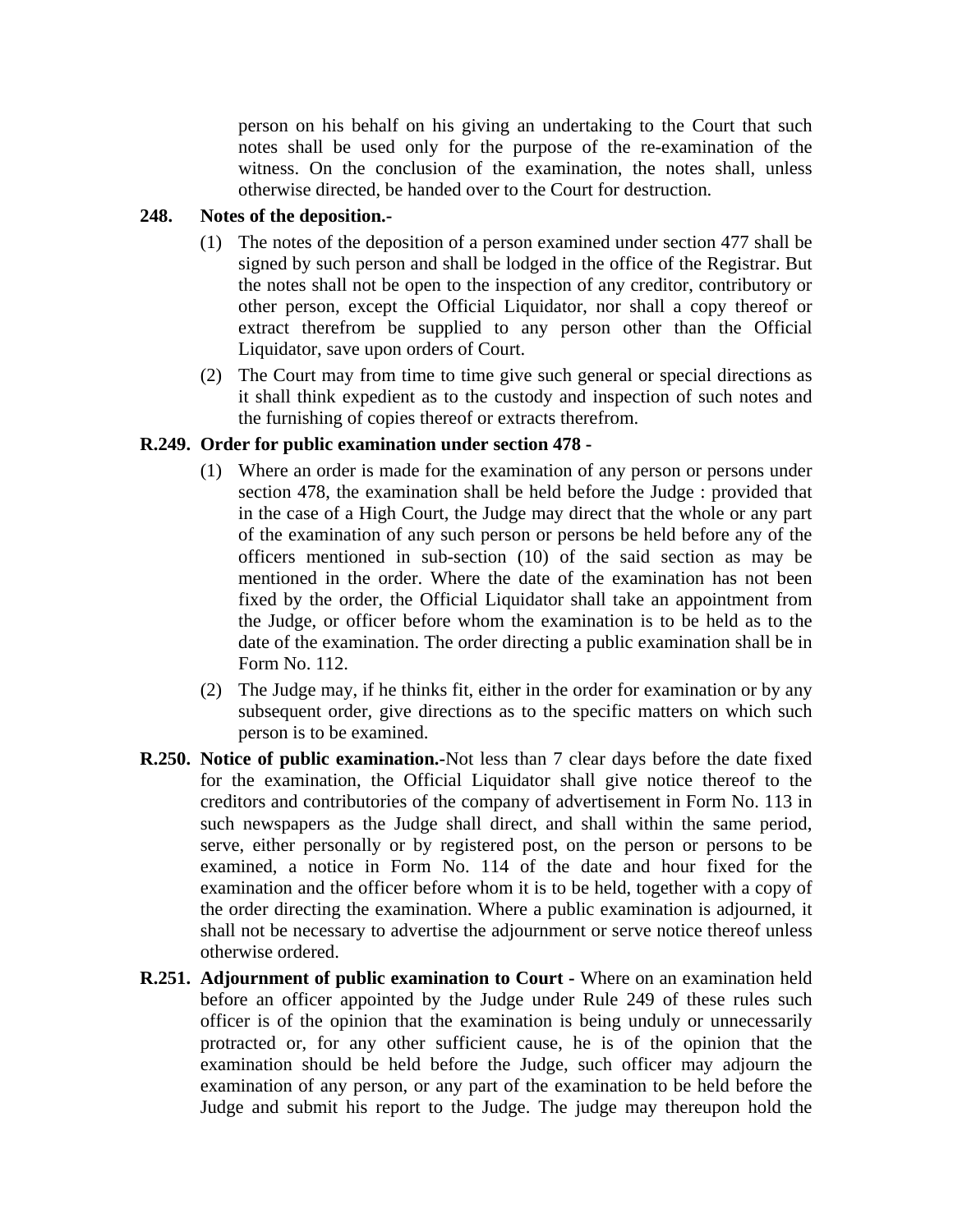examination himself or pass such orders as he may think fit.

**R.252. Procedure for contumacy -** If a person examined before an officer appointed by the Judge under Rule 249 of these rules refuses to answer to the satisfaction of such officer any question which he may put or allow to be put such officer shall report such refusal to the Judge and upon such report being made the person in default shall be in the same position and be dealt within the same manner as if he had made default in answering before the Judge.

The report shall be in writing and shall set forth the question or questions put and the answer or answers given (if any) by the person examined, and the officer shall notify the person examined of the date when he should attend before the Judge. The report shall be in Form No. 115. Upon receiving the report, the Judge may take such action thereon as he shall think fit.

- **R.253. Notes of Examination -** The notes of every public examination shall, after being signed as required by sub-section (8) of section 478, form part of the records of winding-up. The Official Liquidator, the person examined and any creditor or contributory of the company, shall be entitled to obtain a copy thereof from the Court on payment of the prescribed charges.
- **R.254. Shorthand notes of examination under sections 477 and 478 -** In respect of any examination under section 477 or 478, the Court may order that the evidence be taken down in shorthand. Where such order is made, the Judge or the officer before whom the evidence is taken shall nominate a person to take down the evidence and the costs, if any, occasioned thereby shall be paid out of the assets of the company. The shorthand note of the examination shall be transcribed and the transcript shall be read over to or by the person examined, and signed by him.
- **R.255. Application under section 478(7)(a) -** An application under sub-section (7)(a) of section 478 by any person ordered to be publicly examined to be exculpated from any charges made or suggested against him, shall be made upon notice to the Official Liquidator and to such other persons as the Court may direct.

## **R.256. Default in attending examination under section 477 or 478 -**

- (1) If any person who has been directed by the Court to attend for examination under section 477 or section 478 fails to attend at the time and place appointed for holding or proceeding with the same and no good cause is shown by him for such failure, or if before the day appointed for such examination the Official Liquidator satisfies the Court that such person has absconded or that there is reason to believe, that he is about to abscond with the view of avoiding the examination, the Court may, if satisfied that notice of the date and hour fixed for the examination was duly served on such person, issue without any further notice a warrant in Form No. 116 for the arrest of the person required to attend, or make such other order as the Court thinks just.
- (2) Every warrant of arrest of any person issued under these rules shall remain in force until it is cancelled by the Court which issued it or by the Court to which appeals ordinarily lie from the decisions of such Court, or until it is executed.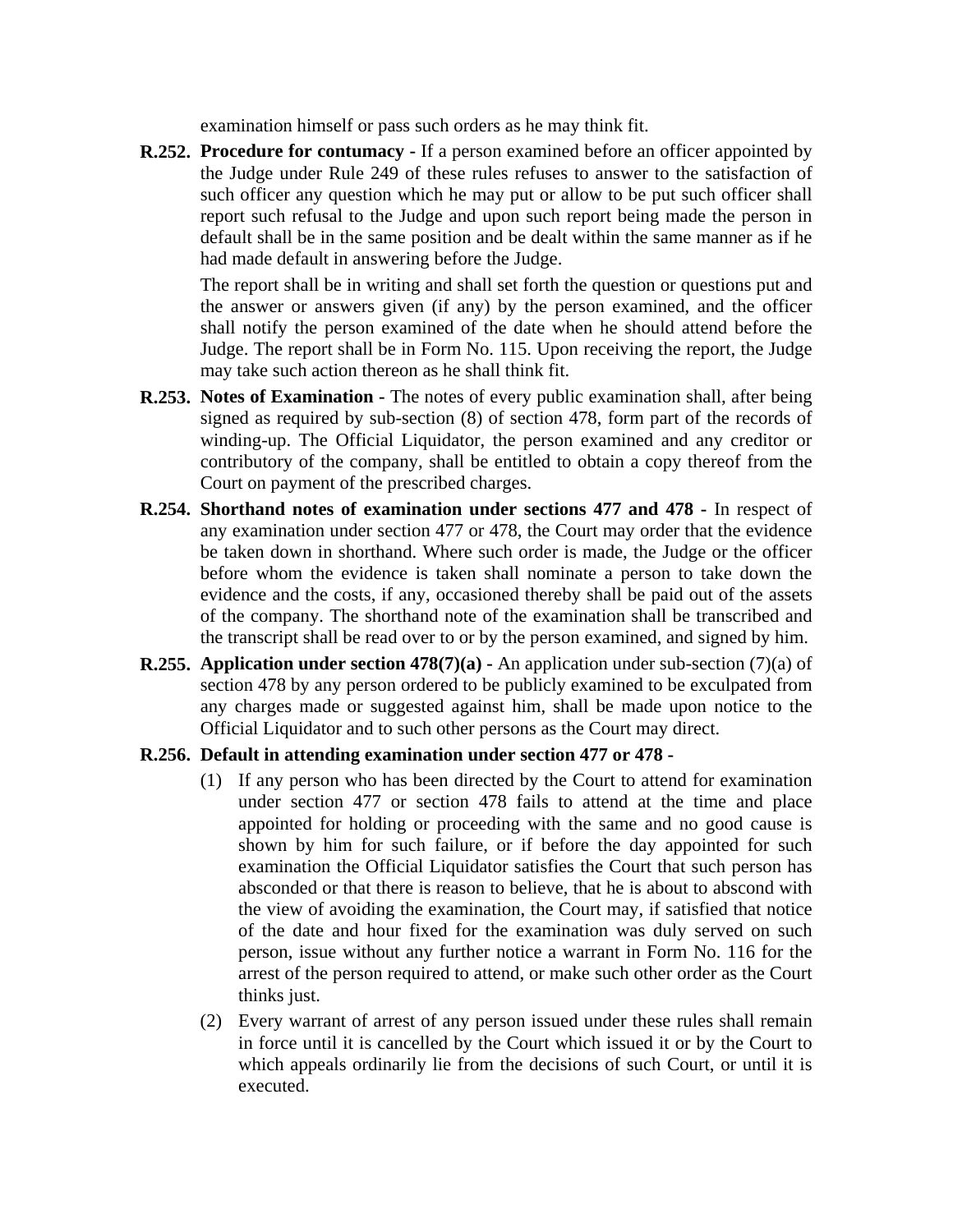**R.257. Prison to which person arrested or warrant is to be taken.-**Where the Court issues a warrant for the arrest of a person under these Rules, the prison (to be named in the warrant) to which the person shall be committed shall, unless the Court otherwise orders, be the prison to which commitments are made by the Court in the exercise of its ordinary civil jurisdiction.

A warrant committing a person to prison shall be in Form No. 117 and an order releasing him on bail in Form No. 118.

#### **R.258. Execution of warrant of arrest outside ordinary jurisdiction of court -**

- (1) Where a warrant has been issued by the Court under these Rules for the arrest of any person who is or is believed to be outside the ordinary jurisdiction of the Court, the Court issuing the warrant may send the warrant of Arrest for execution to the District Court or, to the Court of Small Causes at Bombay, Calcutta or Madras (if the warrant has to be executed in any of these places) within the ordinary jurisdiction of which such person shall then be or be believed to be, with a requisition in Form No. 119 annexed thereto under the seal of the Court requesting execution of the warrant by the Court to which it is sent and the last mentioned Court shall seal the warrant with its seal and shall cause the arrest to be made by its own officers or by a Court subordinate to itself and all police officers shall aid and assist within their respective jurisdictions in the execution of such warrant.
- (2) The Court making the arrest shall send the person arrested in proper custody to the Court by which the warrant of arrest was originally issued, unless he furnishes the required security to the satisfaction of the former Court for his appearance before the latter Court, in which case the Court shall release him on such security and inform the Court by which the warrant of arrest was originally issued accordingly.
- **R.259. Public examination under section 519 -** Where, in a voluntary winding-up, an order is made under section 519 for the public examination of any of the persons mentioned in the said section, the rules relating to a public examination under section 478 in a winding-up by the Court shall apply mutatis mutandis in respect of such examination.

## **APPLICATION AGAINST DELINQUENT DIRECTORS, PROMOTERS AND OFFICERS OF THE COMPANY**

**R.260. Applications under section 542 or 543 -** An application under sub-section (1) of section 542 or under sub-section (1) of section 543, shall be made by a summons returnable in the first instance in chambers. The summons shall state the nature of the declaration or order for which the application is made, and the grounds of the application, and shall be served on every person against whom an order is sought not less than 8 days before the day named in the summons for the hearing of the application. It shall not be necessary to file any affidavit or report before the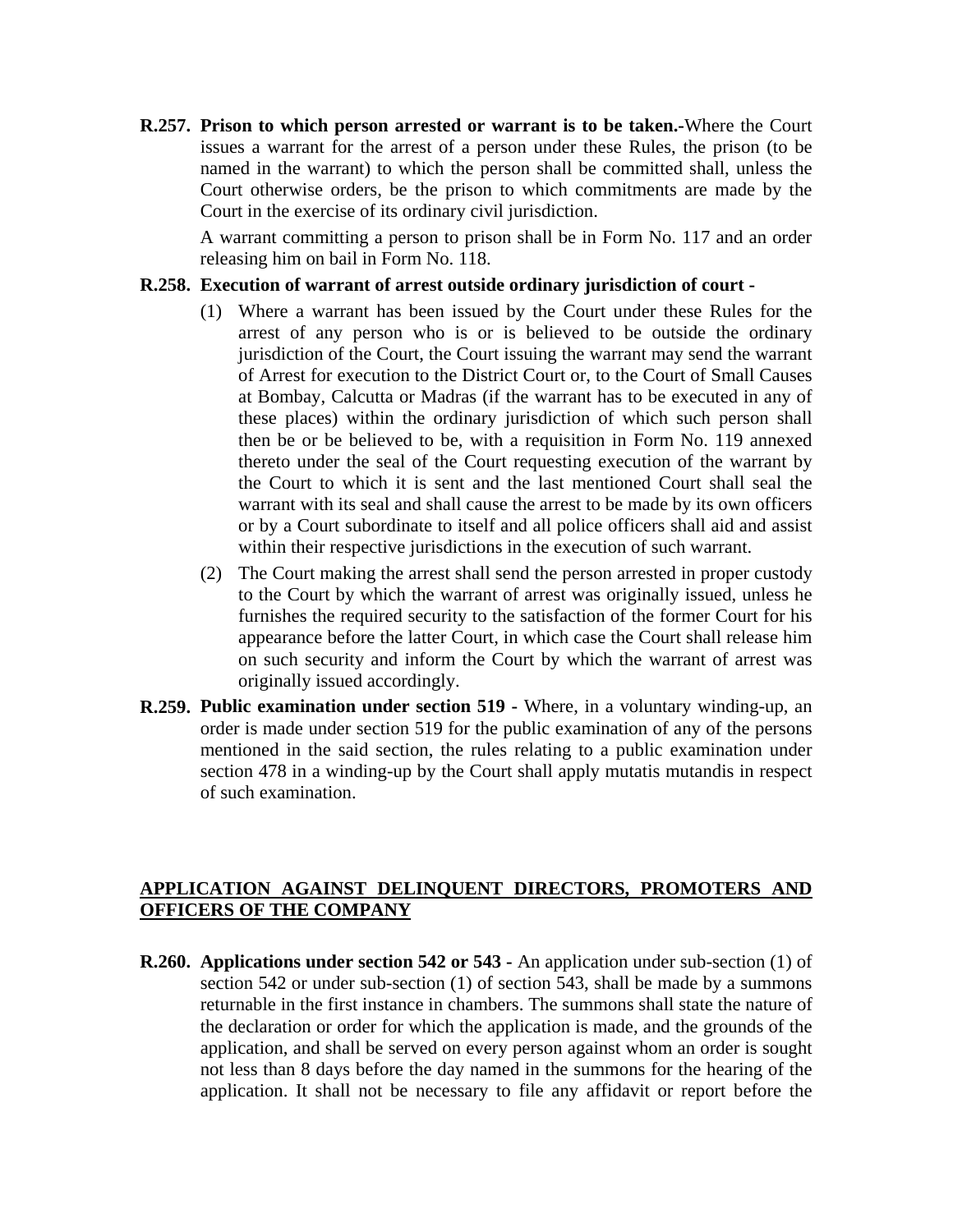return of the summons. The summons shall be in Form No. 120 or 121 with such variations as may be necessary.

- **R.261. Directions at preliminary hearing of summons -** On the return of the summons the Court may give such directions as it shall think fit as to whether points of claim and defence are to be delivered, as to the taking of evidence wholly or in part by affidavit or orally, as to the cross-examination, before the Judge on the hearing, either in Court or in Chambers, of any deponents to affidavits in support of or in opposition to the application, as to any report it may require the Liquidator to make, and generally as to the procedure on the summons and for the hearing thereof. Points of claim to be delivered shall be in Form No. 122 or 123 with such variations as may be necessary.
- **R.262. Liberty to apply for further directions -** Where the Court has directed that points of claim and defence shall be delivered, it shall be open to either party who wishes to apply for any further direction as to any interlocutory matter, to apply, by restoration, of the summons, before the summons has been set down for trial, for such direction, upon giving two clear days' notice in writing to the other party stating the grounds of the application. A copy of the notice shall be filed with the Registrar two clear days before the day fixed for the hearing of the application.

#### **DISCLAIMER**

#### **R.263. Application for disclaimer -**

- (1) An application for leave to disclaim any part of the property of a company pursuant to sub-section (1) of section 535 shall be made by a summons supported by an affidavit setting out of the full facts relating to the property and the parties interested nature of their interests, and stating whether the company is solvent any notice has been served on the liquidator by any party under sub-section (4) of the said section requiring him to elect whether or not he will disclaim.
- (2) Forms Nos. 124 to 130 shall be used in respect of the matters to which they relate with such variations as may be necessary.
- **R.264. Preliminary hearing of the summons -** The summons shall be posted before the Court ex-parte in the first instance for directions as to the persons on whom notice of the summons should be served, and the Court shall thereupon fix a date for the hearing of the summons and give such directions as may be necessary as to the persons on whom notice of the summons should be served.
- **R.265. Claimant to furnish statement of his -** Where a person claims to be interested in any part of the property of the company which the Liquidator wishes to disclaim, such person shall, if so required by the Liquidator, furnish a statement of the interest claimed by him.
- **R.266. Service of notice -** Notice of the date fixed for the hearing of the summons shall be in Form No. 131 and shall be served not less than 7 days before the date fixed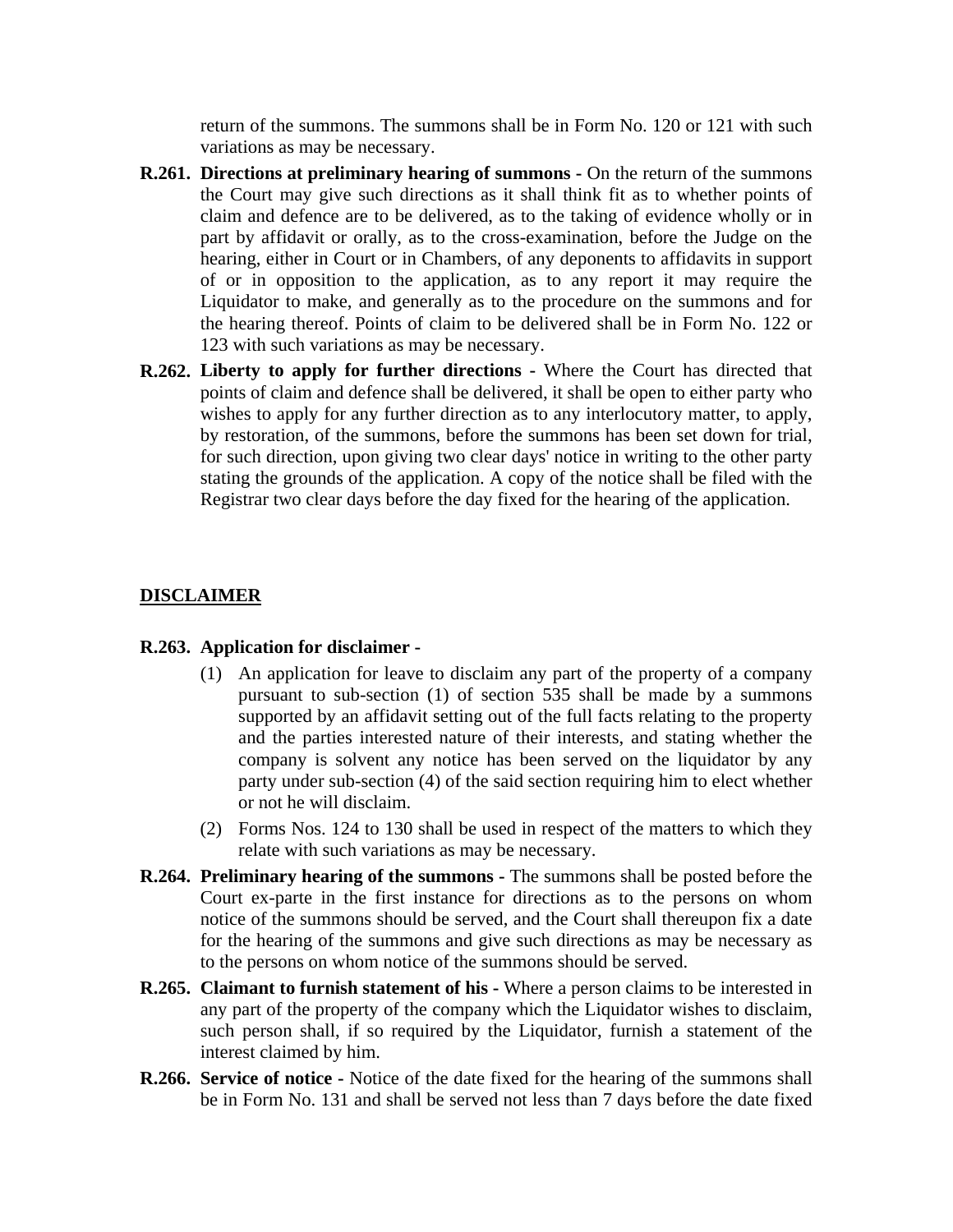for the hearing, together with a copy of the summons and of the affidavit filed in support thereof. The notice shall require that any affidavit-in-opposition to the summons shall be filed in Court and a copy thereof served on the Liquidator of the company not later than 2 days before the date fixed for the hearing.

- **R.267. Order granting leave to disclaim -** On the hearing of the summons, the Court may after hearing the Liquidator and such parties as may appear in response to the notices issued, and such other persons appearing and interested as the Court may think fit to hear, grant leave to the Liquidator and to disclaim on such terms and conditions if any, as to the Court may seem just. The order granting leave to disclaim shall be in Form No. 132.
- **R.268. Disclaimer to be filed in Court -** Every disclaimer shall be filed in Court by the Liquidator and shall not be operative until it is so filed. Where the disclaimer is in respect of a leasehold interest, it shall be filed in Court forthwith. Notice of the filing of the disclaimer shall be given to the persons interested in the property. The disclaimer shall contain particulars of the interest disclaimed and a statement of the persons to whom notice of the disclaimer has been given. A disclaimer shall be in Form No. 133, and a notice of disclaimer in Form No. 134.

Where a disclaimer has been filed in Court, the Liquidator shall file a copy thereof with the Registrar of Companies.

**R.269. Vesting of disclaimed property -** Where the disclaimed property is a leasehold interest and an application is made under sub-section (6) of section 535 for an order vesting the property in any person and it appears that there is an underlessee or mortgagee or holder of a charge by way of demise in respect of such property, claiming under the company, the Court may direct that notice shall be given to such under-lessee, mortgagee or holder of charge, that if he does not elect to accept and apply for a vesting order upon the terms required by the abovementioned sub-section and such other terms as the Court may think just, within a time to be fixed by the Court and stated in the notice, he will be excluded from all interest in and security upon the property. The Court may adjourn the application for such notice to be given and for such under-lessee, mortgagee or holder of charge, to be added as a party to and served with a copy of the application, and to make, if he sees fit, such election and application as is mentioned in the notice. If at the expiration of the time so fixed by the court, such under-lessee, mortgagee or holder of charge, fails to make such election and application, the Court, may make an order vesting the property in the applicant or other person who, in the opinion of the Court, may be entitled thereto, and excluding such under-lessee, mortgagee or holder of charge, from all interest in or security upon the property.

An order requiring parties interested in a disclaimed lease to apply for a vesting order or to be excluded from all interest in the lease shall be in Form No. 135, and an order vesting lessee and excluding persons who have not elected to apply, shall be in Form No. 136.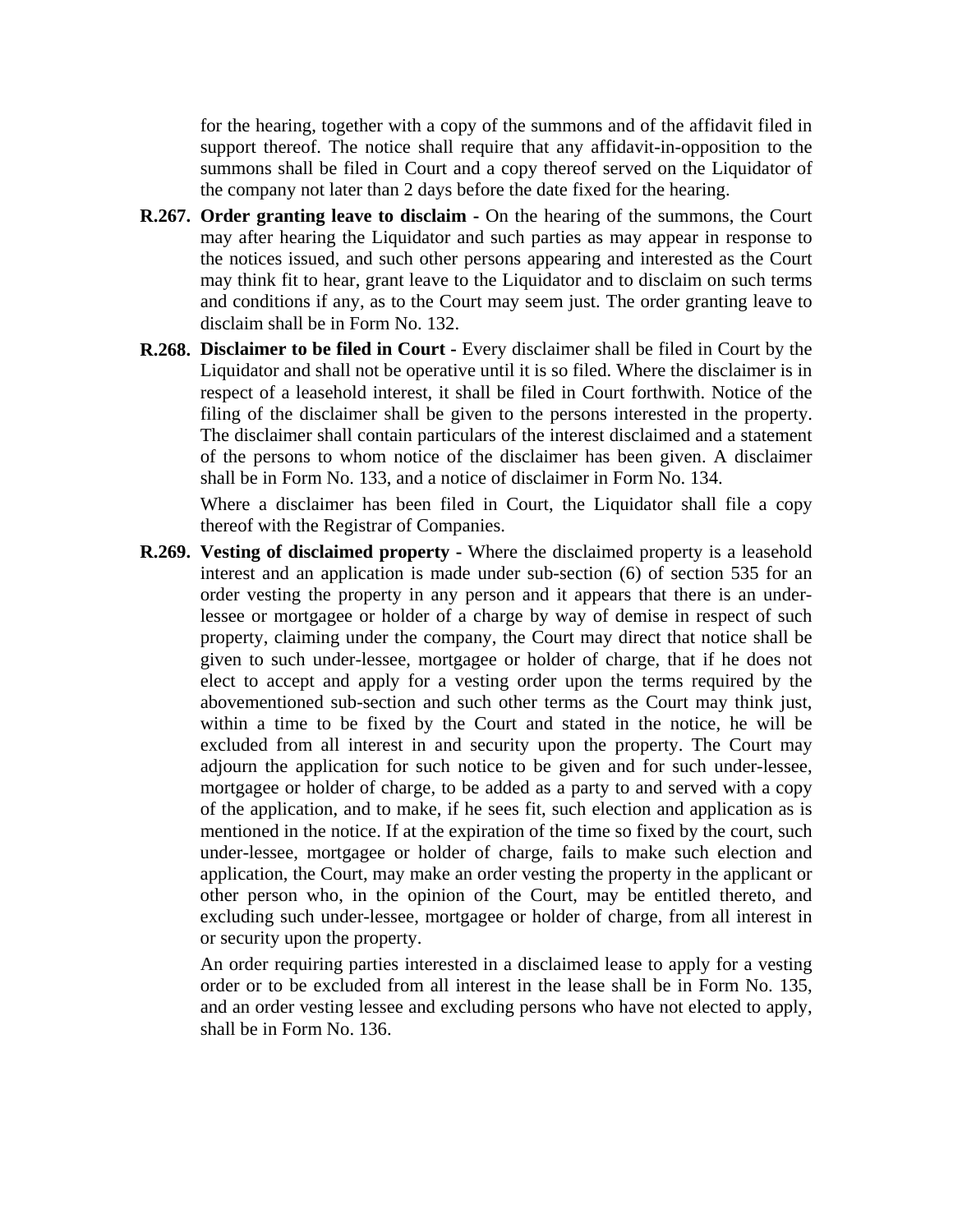## **COMPROMISE OR ABANDONMENT OF CLAIMS**

- **R.270. No claim to be compromised or abandoned without sanction of Court.-**In a winding-up by or subject to the supervision of the Court, no claim by the company against any person shall be compromised or abandoned by the Liquidator without the sanction of the Court upon notice to such person as the Court may direct.
- **R.271. Application for sanction of compromise -** Every application for sanction of a compromise or arrangement with any person under clauses (ii) and (iii) of subsection (1) of section 546 shall be accompanied by a copy of the proposed compromise or arrangement and shall be supported by an affidavit of the Liquidator stating that for the reasons set out in the affidavit he is satisfied that the proposed compromise or arrangement is beneficial to the company. The Court may, if it thinks fit, direct notice of the application to be given to the Committee of Inspection, if there is one, and to such other person as it may think fit.

## **SALES BY THE OFFICIAL LIQUIDATORS**

- **R.272. Sale to be subject to sanction and to confirmation by Court -** Unless the Court otherwise orders, no property belonging to company which is being wound-up by the Court shall be sold by the Official Liquidator without the previous sanction of the Court, and every sale shall be subject to confirmation by the Court.
- **R.273. Procedure at sale -** Every sale shall be held by the Official Liquidator, or, if the Judge shall so direct, by an agent or an auctioneer approved by the Court, and subject to such terms and conditions, if any, as may be approved by the Court. All sales shall be made by public auction or by inviting sealed tenders or in such manners as the Judge may direct.
- **R.274. Expenses of sale -** Where property forming part of a company's assets is sold by the Official Liquidator through an auctioneer or other agent, the gross proceeds of the sale shall, unless, the Court otherwise orders, be paid over to the Liquidator by such auctioneer or agent and the charges and expenses connected with the sale shall afterwards be paid to such auctioneer or agent in accordance with the scales, if any, fixed by the Court.

## **DIVIDENDS AND RETURNS OF CAPITAL IN A WINDING-UP BY COURT**

**R.275. Declaration of dividend or return of capital -** No dividend to creditors or return of capital to contributories shall be declared by the Official Liquidator without the sanction of the Court.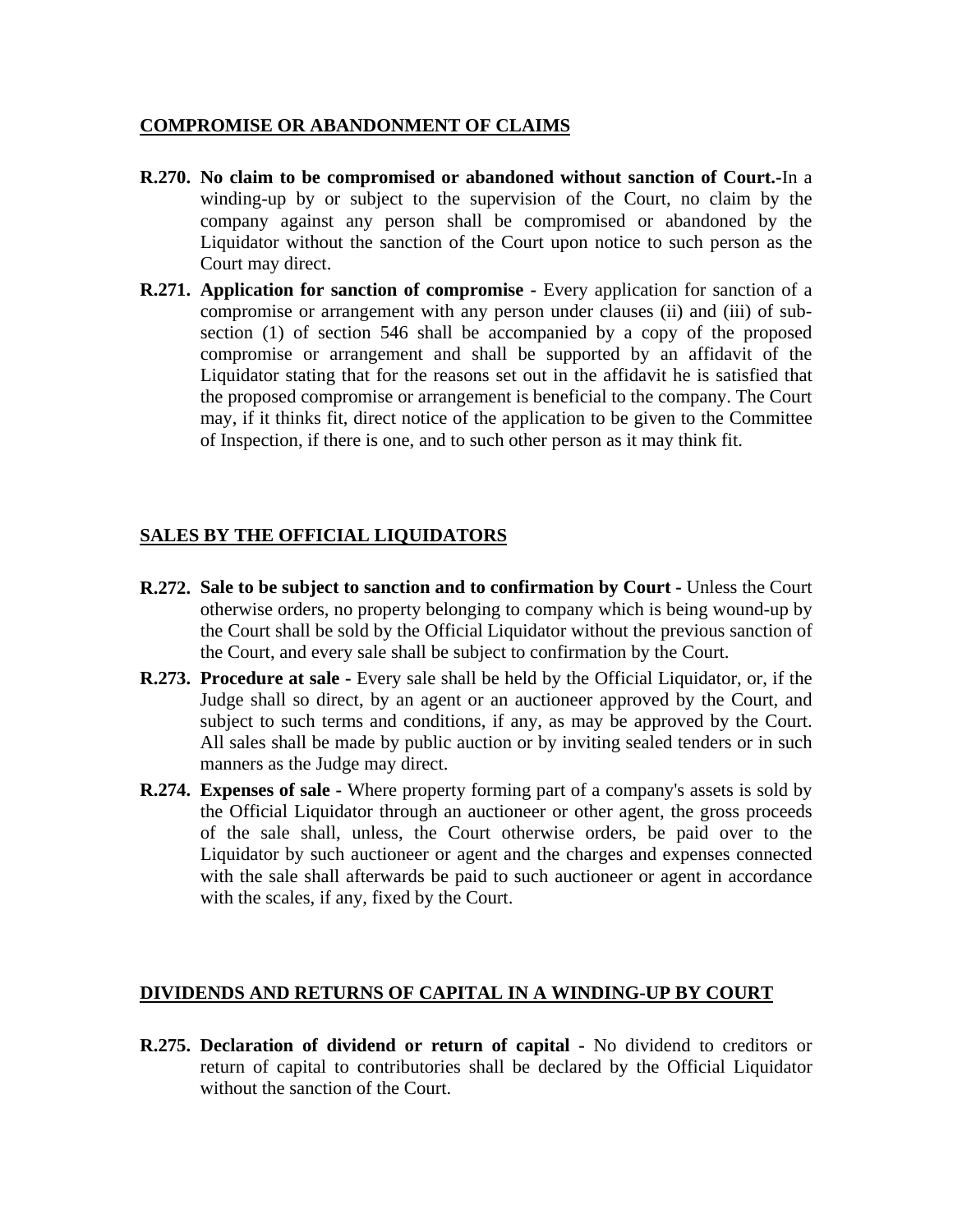- **276. Notice of declaration -** The Official Liquidator shall give notice of the declaration of dividend not less than one month prior to the date fixed for the payment thereof. Unless otherwise directed by the Judge, such notice shall be given by advertisement in such newspapers as the Judge shall direct and by sending by prepaid letter post under certificate of posting a notice to every person whose name appears in the list of creditors as on such date. The advertisement shall be in Form No. 137 and the notice to creditor in Form No. 138.
- **277. Form of authority to pay dividend -** A person to whom dividend is payable may lodge with the Official Liquidator an authority in writing to pay such dividend to another person named therein. Such authority shall be in Form No. 139.
- **R.278. Transmission of dividends by post -** Dividends and returns of capital may, at the request and risks of the person to whom they are payable, be transmitted to him by registered post or by money order, as may be appropriate.
- **R.279. Form of order directing return of capital -** Every order by which the Official liquidator is authorised to make a return to contributories of the company, shall, unless the Court otherwise directs, contain or have appended thereto a schedule or list (which the Official Liquidator shall prepare) setting out in a tabular form the full names and addresses of the persons to whom the return is to be paid, and the amount of money payable to each person, and particulars of the transfers of shares (if any) which have been made or the variations in the list of contributories which have arisen since the date of the settlement of the list of contributories and such other information as may be necessary to enable the return to be made. The schedule or list shall be in Form No. 140 with such variations as circumstances shall require and the Official Liquidator shall send a notice of return to each contributory by ordinary post under certificate of posting in Form No. 141.
- **R.280. Payment of dividend or return of capital due to a deceased creditor or contributory -** Where a claim made in respect of a dividend due to a deceased creditor or a return of capital due to a deceased contributory is Rs. 500 or less, the Official Liquidator may, upon satisfying himself as to the claimant's right and title to receive the dividend or the return as the case may be, apply to the Court for sanctioning the payment of such dividend or return to the claimant without the production of a succession certificate or like authority. Where the Court sanctions the payment, the Official Liquidator shall make the payment upon obtaining a personal indemnity from the payee.

#### **TERMINATION OF WINDING-UP**

**R.281. Official Liquidator to apply for dissolution -** As soon as the affairs of the company have been fully wound-up, the Official Liquidator in a winding-up by the Court shall file his final account into Court and apply for orders as to the dissolution of the company subject to his final account being passed in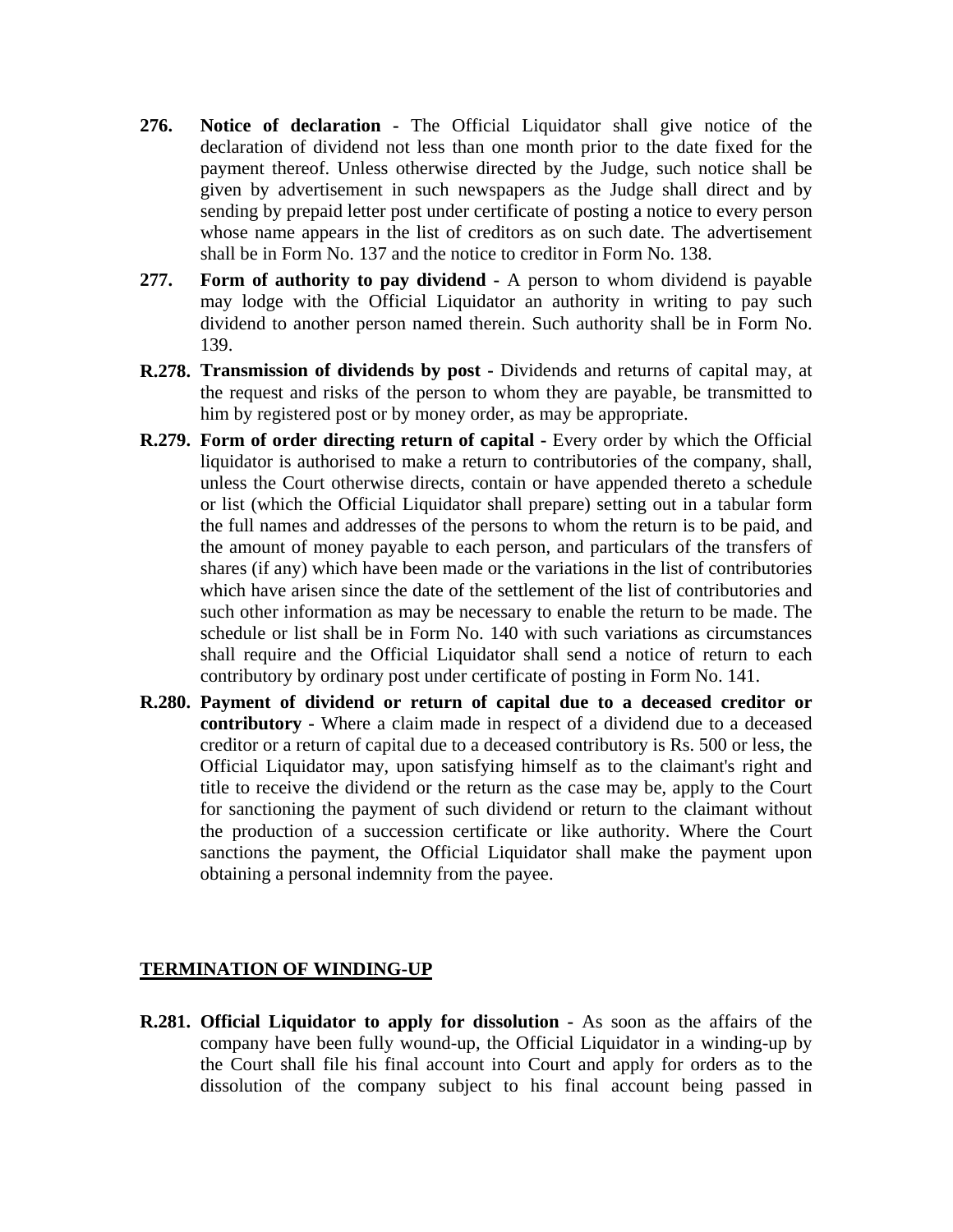accordance with these Rules. The application shall not be set down for hearing until the completion of the audit of the final account and the filing of the auditor's certificate in relation thereto.

- **R282. Dissolution of the company -** Upon the hearing of the application, the Court may, after hearing the Official Liquidator and any other person to whom notice may have been ordered by the Court, upon perusing the account as audited, make such orders as it may think fit as to the dissolution of the company, the application, subject to the provisions of the Act, of the balance in the hands of the Official Liquidator or the payment thereof into the Companies Liquidation Account in the public account of India in the Reserve Bank of India, and the disposal of the books and papers of the company and of the Liquidator.
- **R.283. Liquidator to pay the balance into public account -** Upon an order for dissolution being made, the Official Liquidator shall forthwith pay into the Companies Liquidation Account in the public account of India in the Reserve Bank of India any unclaimed dividends payable to creditors or undistributed assets refundable to contributories in his hands on the date of the order of dissolution, and such other balance in his hands as he has been directed by the Court to deposit into the Companies Liquidation Account in the Reserve Bank of India. Every order of dissolution shall direct that the Official Liquidator do forward a certified copy of the order to the Registrar of Companies not later than 14 days from the date of the order. Along with the copy of the order shall be filed with the Registrar of Companies, a statement signed by the Official Liquidator that the directions of the Court regarding the application of the balance as per his final account have been duly complied with.
- **R.284. Conclusion of winding-up -** The winding-up of a company shall, for purposes of section 551, be deemed to be concluded-
	- (a) in the case of a company wound-up by order of the Court, at the date on which the order dissolving the company has been reported by the Liquidator to the Registrar of Companies ;
	- (b) in the case of a company wound-up voluntarily, or under the supervision of the Court, at the date of the dissolution of the company, unless at such date any fund or assets of the company remain unclaimed or undistributed in the hands or under the control of the Liquidator, or any person who has acted as Liquidator, in which case the winding-up shall not be deemed to be concluded until such funds or assets have either been distributed or paid into the Companies Liquidation Account in the Reserve Bank of India.
- **R.285. Application to declare dissolution void.-**An application under section 559 shall be made upon notice to the Central Government and the Registrar of Companies. Where the Court declares the dissolution to have been void, the order shall direct that the applicant do file a certified copy of the order with the Registrar of Companies not later than 21 days from the date of the order.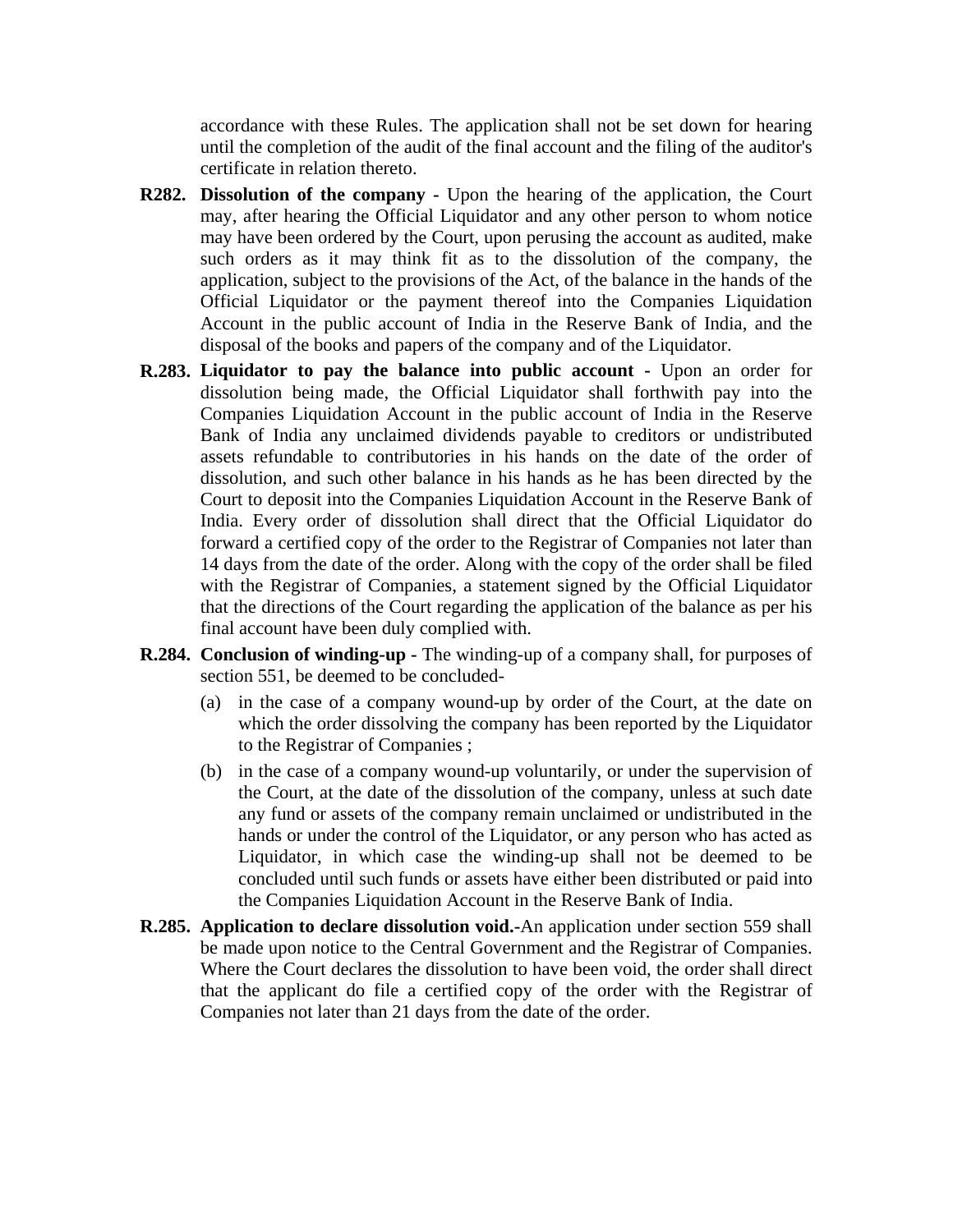## **REGISTERS AND BOOKS OF ACCOUNT OF THE OFFICIAL LIQUIDATOR**

### **R.286. Registers and Books to be maintained by the Official Liquidator.-**

- (1) The Official Liquidator shall maintain the following Registers and Books :-
	- 1. Register of Liquidations in Form No. 142-A.
	- $2<sub>1</sub>$ Central Cash Book in Form No. 142-B.
	- 3. Company's Cash Book in Form No. 142-C.
	- 4. General Ledger in Form No. 142-D.
	- 5. Cashier's Cash Book in Form No. 142-E.
	- 6. Bank Ledger in Form No. 142-F.
	- 7. Register of Assets in Form No. 142-G.
	- 8. Securities and Investment Register in Form No. 142-H.
	- 9. Register of Book Debts and Outstandings in Form No. 142-I.
	- 10. Tenants Ledger in Form No. 142-J.
	- 11. Suits Register in Form No. 142-K.
	- 12. Decree Register in Form No. 142-L.
	- 13. Sales Register in Form No. 142-M.
	- 14. Register of Claims and Dividends in Form No. 142-N.
	- 15. Contributories Ledger in Form No. 142-O.
	- 16. Dividends Paid Register in Form No. 142-P.
	- 17. Commission Register in Form No. 142-Q.
	- 18. Suspense Register in Form No. 142-R.
	- 19. Documents Register in Form No. 142-S.
	- 20. Books Register in Form No. 142-T.
	- 21. Register of unclaimed dividends and undistributed assets, deposited into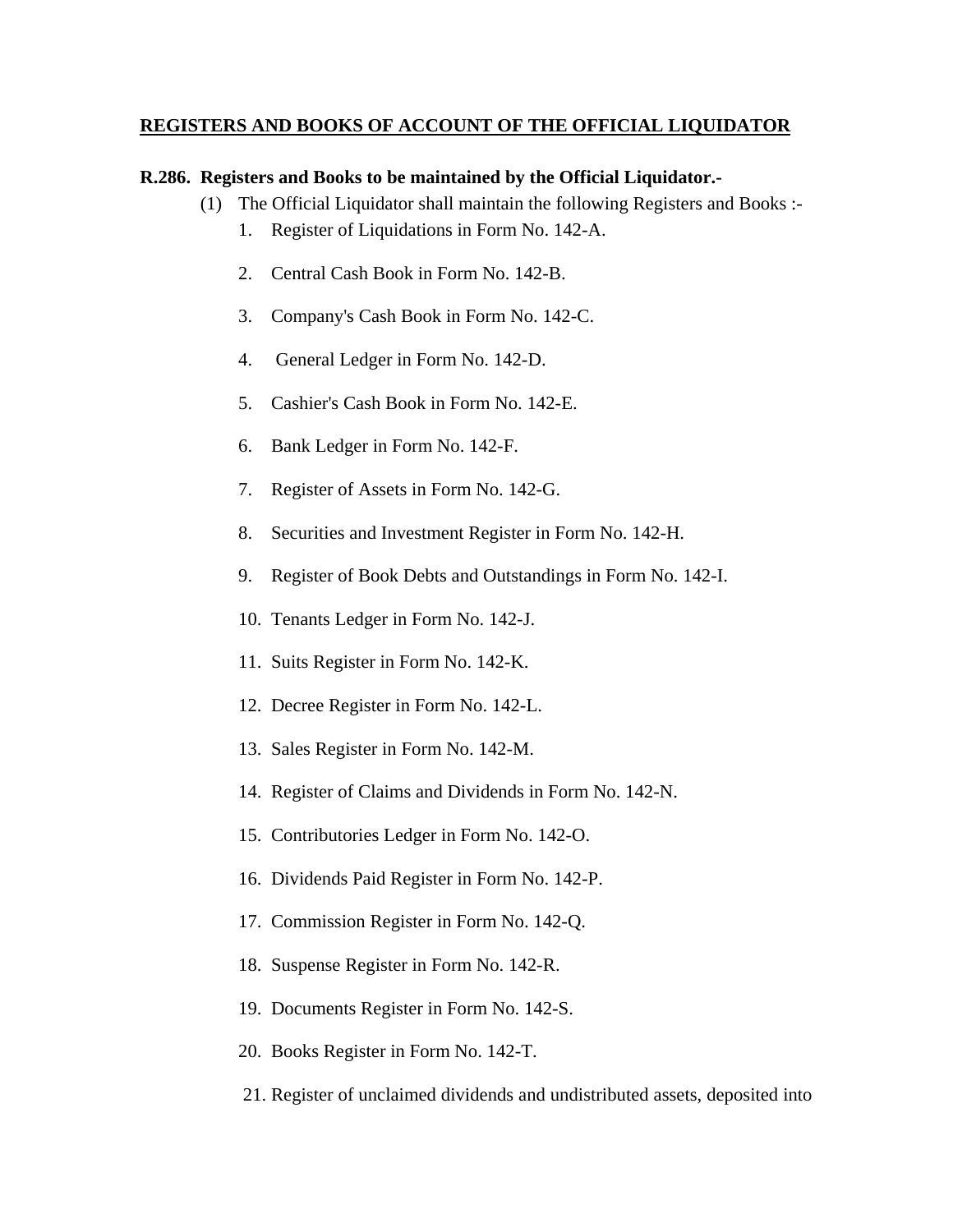the companies liquidation account in the Reserve Bank, in Form No. 142-U, and

22. A Record Book for each company in which shall be entered all minutes of proceedings and the resolutions passed at any meeting of the creditors or contributories or of the Committee of Inspection, the substance of all orders passed by the Court in the liquidation proceedings, and all such matters other than matters of account as may be necessary to furnish a correct view of the administration of the company's affairs.

In maintaining the registers and books mentioned above, the Official Liquidator shall follow the instructions contained in the respective forms prescribed for the said books and registers.

- (2) The Official Liquidator shall, in addition to the Registers and Books prescribed above, maintain such books as may be necessary for the proper and efficient working of his office such as Petty Cash Register, Correspondence Register, Despatch Register, Daily Register of Money Orders and Cheques received, and so on, and shall also keep the necessary files of correspondence and of proceedings in respect of each company under liquidation in his charge.
- (3) Where the accounts of the company are incomplete, the Official Liquidator shall, with all convenient speed, as soon as the order for winding-up is made, have them completed and brought up-to-date.
- (4) (i) Where the Official Liquidator is authorised to carry on the business of the company he shall keep separate books of account in respect of such business and such books shall, as far as possible, be in conformity with the books already kept by the company in the course of its business. The Official Liquidator shall incorporate in the Central Cash Book and in the company's Cash Book, the total weekly amounts of the receipts and payments on such trading account.
	- (ii) The trading account shall from time to time not less than once in every month, be verified by affidavit, and the Official Liquidator shall thereupon submit such account to the Committee of the Inspection (if any) or such member thereof as may be appointed by the Committee for that purpose, who shall examine and certify the same.
- (5) The Official Liquidator shall also keep a counterfoil Receipt Book in triplicate in Form No. 143 the leaves of which shall be machine numbered serially, from which shall be issued all receipts for payment made to the Official Liquidator. The duplicate and the triplicate shall bear the same number as the original.
- (6) The Official Liquidator shall keep proper vouchers for all payments made or expenses incurred by him. The vouchers shall be serially numbered.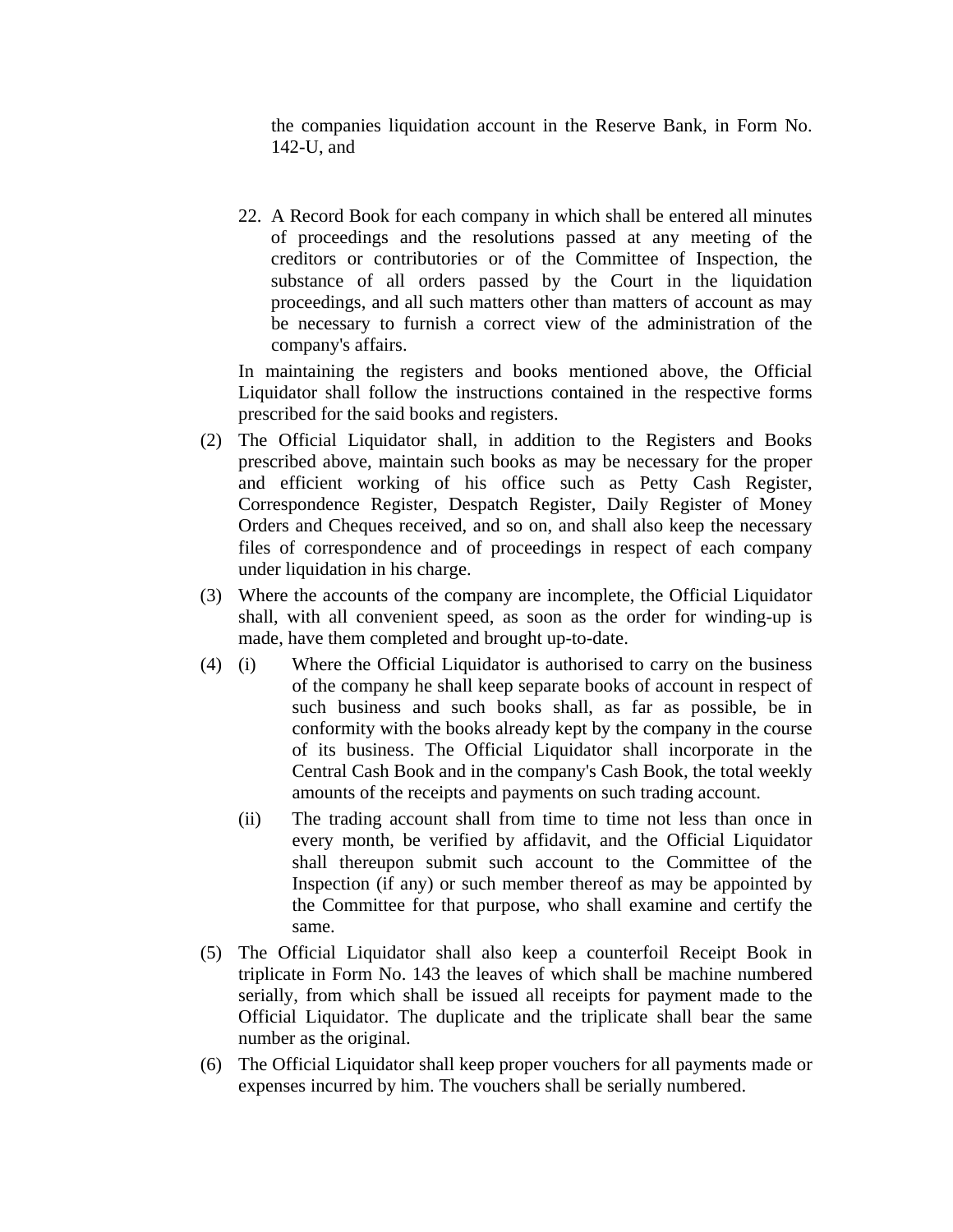(7) In respect of companies the winding-up of which was commenced under the Act prior to the coming into force of these Rules and is pending on the date these rules come into force, the Official Liquidator shall, as soon as may be and not later than 3 months after the coming into force of these rules or such extended time as may be allowed by the Court, prepare and bring up-to-date the books and registers prescribed under sub-rule (1) of this rule, provided that the Court may, if it thinks fit, dispense with this requirement in any particular case.

# **BANKING ACCOUNT OF THE OFFICIAL LIQUIDATOR**

## **R.287. All money to be paid in to the Reserve Bank.-**

- (1) The Official Liquidator shall pay into the public account of India in the Reserve Bank of India (hereinafter referred to as the Bank) to the credit of an account in his Official name, all moneys received by him as the Official Liquidator of any company, and the realisations of each day shall be paid into the Bank without deduction not later than the next working day of the Bank, provided that the remittance of money into the Bank may be deferred until the realisations exceed Rs. 100. The money needed for meeting expenses or for making payments in cash shall be drawn from the Bank by cheques drawn upon the Bank by Official Liquidator. All payments out of the account by the Official Liquidator above Rs. 50 shall ordinarily be made by cheques drawn against the said account.
- (2) The Official Liquidator shall maintain a Bank remittance challan book in counterfoil, the leaves of which shall be serially numbered in which the acknowledgment of the Bank shall be obtained for all moneys (whether in cash or cheque) deposited into the Bank to the credit of the account mentioned in clause (1) above. The Form of the challan book shall be settled by the Official Liquidator in consultation with the bank.
- **R.288. Bills, cheques and securities to be deposited into bank.-**All bills, cheques, hundies notes and other securities of a like nature payable to the company or to the Official Liquidator thereof shall, as soon as they come into the hands of the Official Liquidator, be deposited by him with the Bank for the purpose of being presented for acceptance and payment or for payment only, as the case may be, and the proceeds when realised shall be credited by the Bank to the account of the Official Liquidator.
- **R.289. Payments into Bank under section 471.-**Where the Court makes an order directing any person to pay any money due to the company into the public account of India, in the Reserve Bank of India instead of the Official Liquidator, the person so directed shall, at the time of making the payment, produce to the Bank a certified copy of the order or a payment in challan endorsed by the Official Liquidator under his signature. The money so paid shall be credited to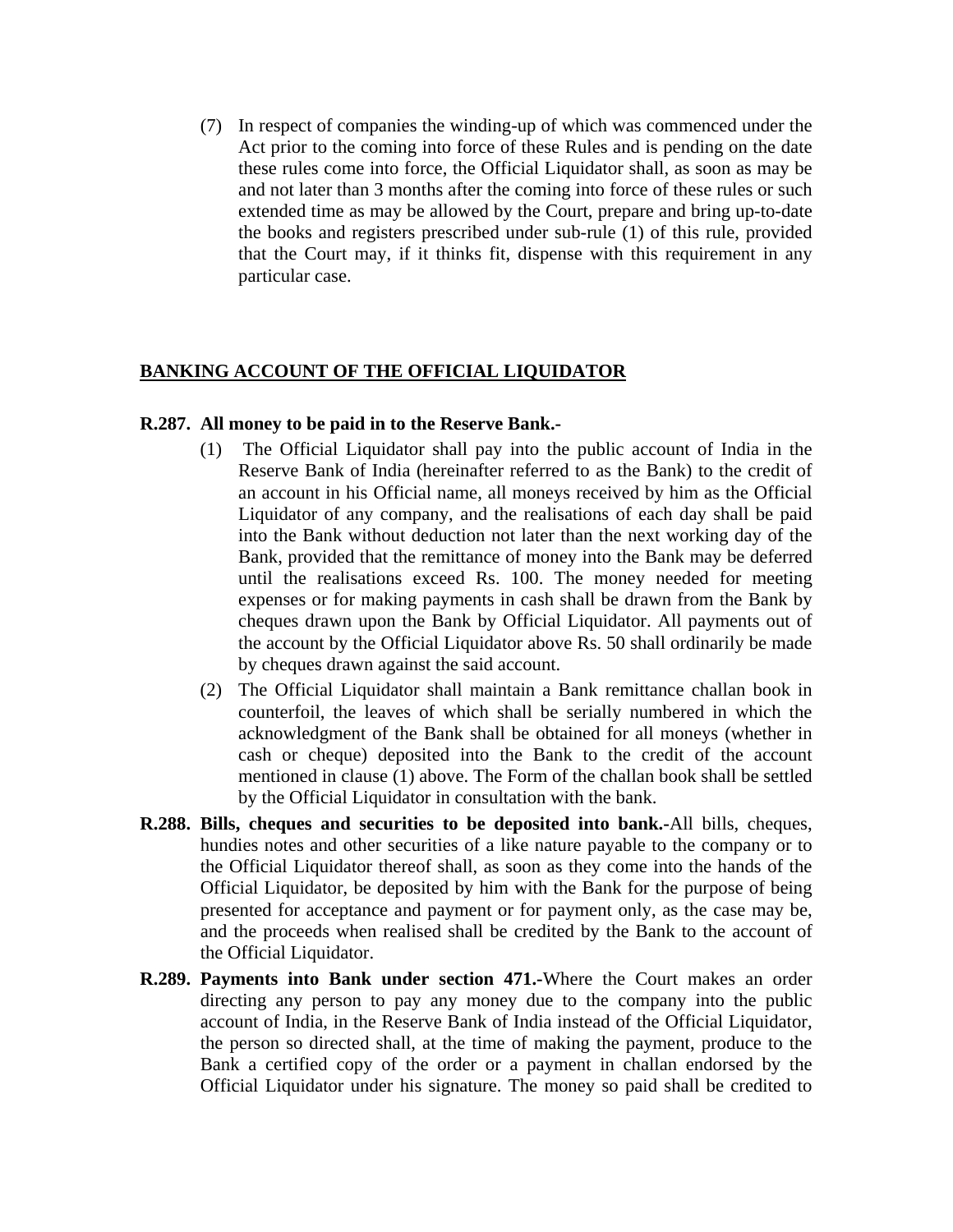the Official Liquidator's account with the Reserve Bank of India. The person making the payment shall give notice thereof to the Official Liquidator and produce before him the Bank receipt relating thereto.

**R.290. Official Liquidator's Dividend Account. -**The Official Liquidator shall also open a separate dividend account for each company under liquidation either in the State Bank of India or its subsidiaries, or, with the sanction of the Court, in any other Scheduled Bank, as may be convenient, under the name 'the Dividend Account of.............. (name of the company) in liquidation by the Official Liquidator', into which account he shall, upon a declaration of dividend being made in the winding-up of any company, deposit by transfer from his account, with the Reserve Bank of India the total amount of the dividend payable upon such declaration. There shall be a separate account in respect of each declaration of dividend. All payments of dividend shall be made from the said Official Liquidator's dividend account and any unpaid balance in the account shall be transferred back to the Official Liquidator's account in the Reserve Bank of India before being paid into the companies liquidation account as unclaimed dividends.

All payments of dividends above Rs. 50 shall ordinarily be made by cheques drawn against the said account.

- **R.291. Fees to be credited to Central Government.-**In every winding-up where the Official Liquidator becomes or acts as Liquidator, there shall be paid into the public account of India in the Reserve Bank of India to the credit of the Central Government, from out of the assets of the company in liquidation (or by the petitioner as provided in clause (1) below), the fees determined in accordance with the following provisions :-
	- (1) Where the Official Liquidator acts as provisional Liquidator only.

Such fees as the Court may consider reasonable, to be paid out of the assets of the company or by the petitioner as the Court may direct, in respect of the services of the Official Liquidator as Provisional Liquidator.

- (2) Where a winding-up order is made and the Official Liquidator acts as liquidator of a company.
	- (i) Upon the total assets, including produce of calls on contributories, interest on investments and rents from properties, realised or brought to credit by the Official Liquidator, after deducting sums on which fees are chargeable under clauses (3) and (4) below and the amount spent out of the money received in carrying on the business of the company, upon each year's collections.

On the first Rs. 10,000 or fraction thereof ... 3 per cent.

On the next Rs. 40,000 or fraction thereof ... 2 per cent.

On the next Rs. 50,000 or fraction thereof ... 1 per cent.

Above Rs. 1,00,000 ... 3/4 per cent.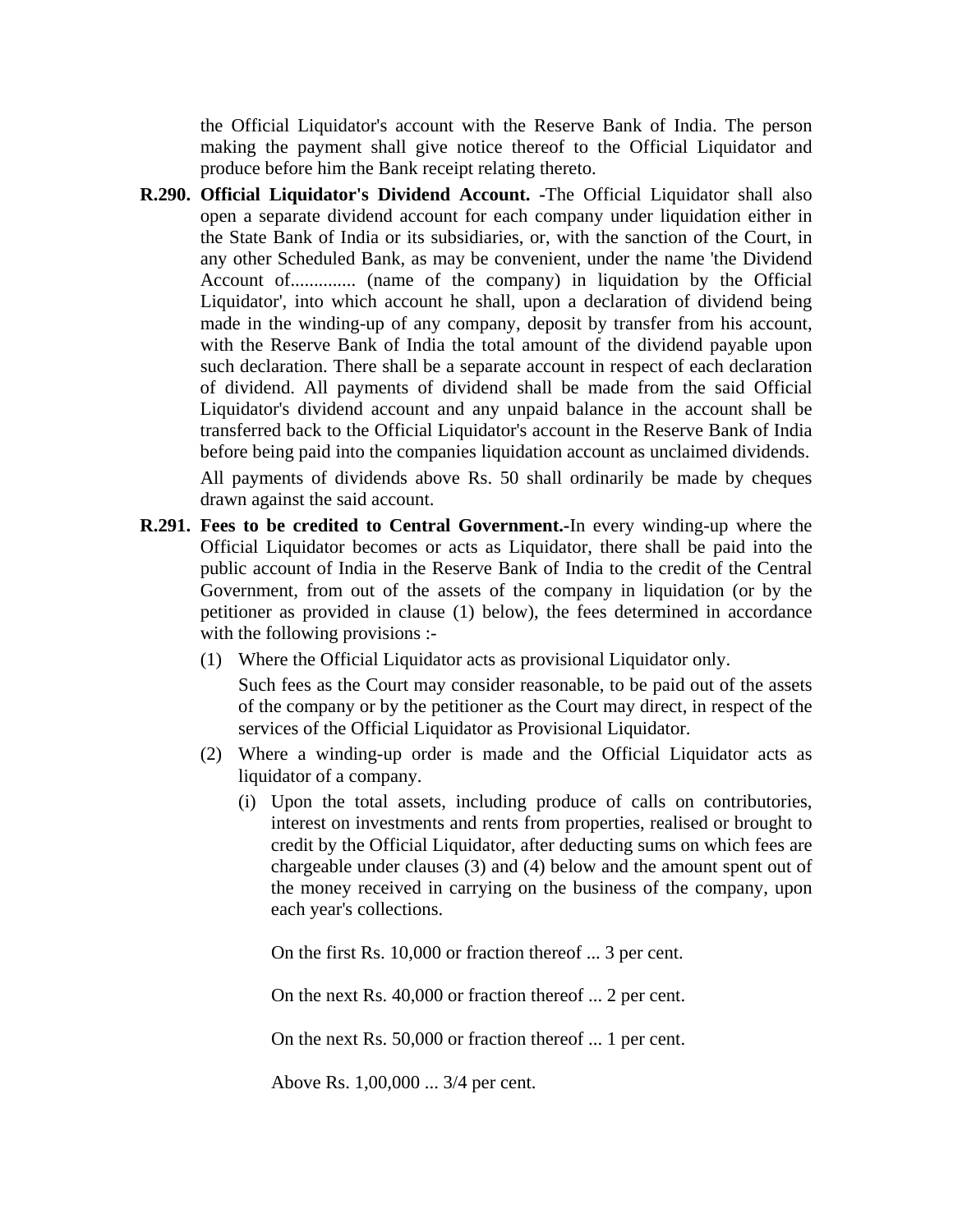- (ii) On the total amount distributed in dividend or paid to contributories, preferential creditors, and debenture-holders by the Official Liquidator, half the above percentages.
- (3) Where the Official Liquidator collects, calls or realises property for debenture-holders.

The same scale of fees as under clause (2) to be paid out of the proceeds of such calls or property.

(4) Where the Official Liquidator realises property for secured creditors other than debenture-holders.

On the amount realised for each secured creditor.-

On the first Rs. 10,000 or fraction thereof 4 per cent.

On the next Rs. 40,000 or fraction thereof 2 1/2 per cent.

On the next Rs. 50,000 or fraction thereof 2 per cent.

Above Rs. 1,00,000 1 1/2 per cent.

- (5) When the Official Liquidator acts as trustee, under a scheme of arrangement, such fees not exceeding the scale of fees under clause (2) above, as the Court shall allow.
- (6) When the Official Liquidator performs any special duties not provided for above such fees as the Court may fix on the application of the Official Liquidator, in addition to any other fees payable.
- (7) Where the Official Liquidator acts as liquidator in a creditor's voluntary winding-up, such fees as the Court may fix, not exceeding the scale under clause (2) above.
- (8) Where under section 527, the Court appoints any persons who are already liquidators in a winding-up subject to the supervision of the Court to be additional liquidators in a winding-up of the company by the Court, subject to the control of the Official Liquidator, such fees as may be fixed by the Court after taking into consideration the remuneration payable to such additional liquidators.
- (9) Where the Court has sanctioned the reconstruction of the company under liquidation or a scheme of arrangement of its affairs, or where for any reason the Court is of the opinion that the fees prescribed in paragraphs (2) and (3) above would be excessive, such reduction may be made in the said fees as the Court thinks fit.
- **R.292. Where the company has no available assets.-**Where a company against which a winding-up order has been made has no available assets, the Official Liquidator may, with the leave of the Court, incur any necessary expenses in connection with the winding-up out of any permanent advance or other fund provided by the Central Government, and the expenses so incurred shall be recouped out of the assets of the company in priority to the debts of the company :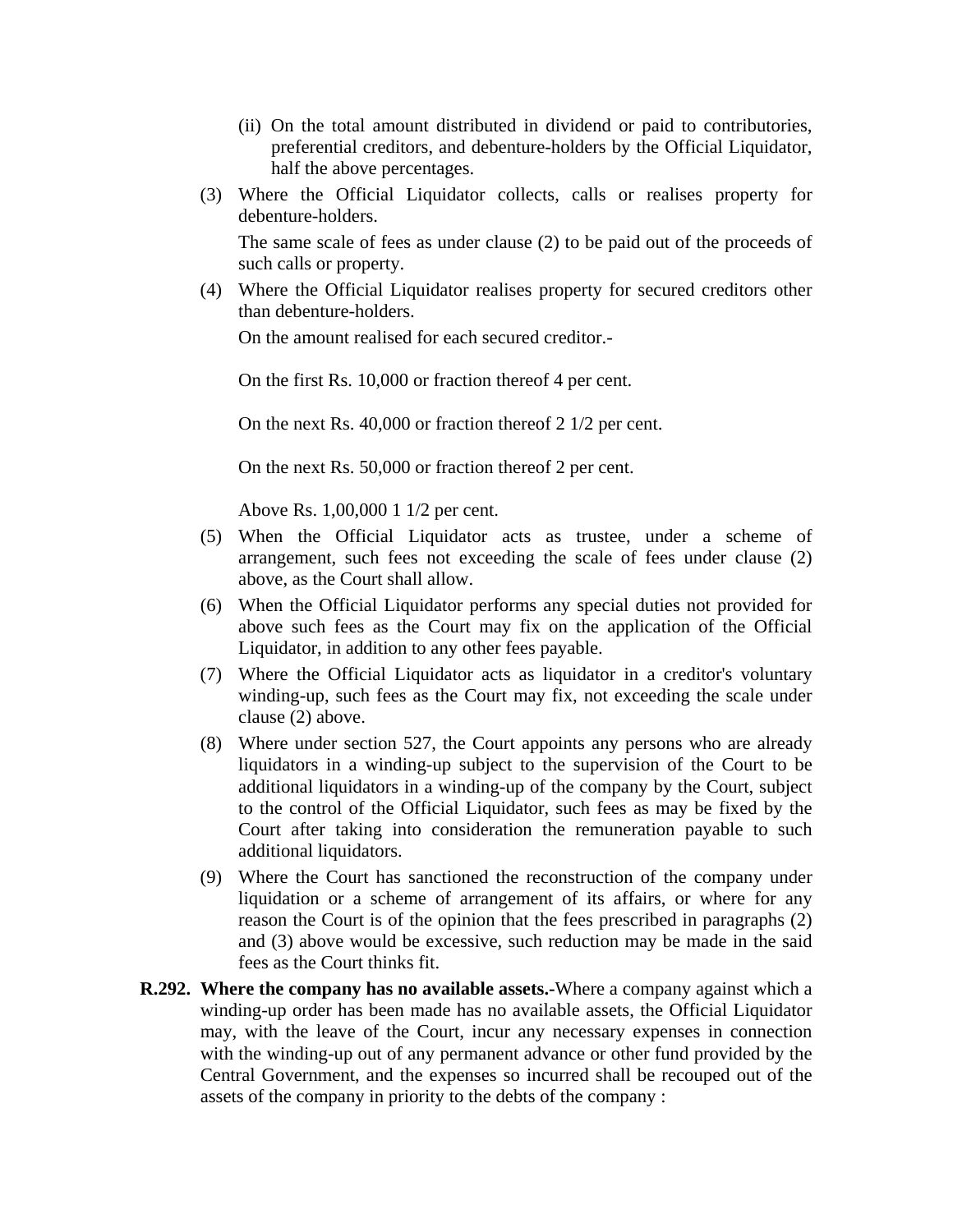Provided that where any money has been advanced to the Official Liquidator by the petitioning or other creditor or contributory for meeting any preliminary expenses in connection with the winding-up, the Official Liquidator may incur any necessary expenses out of such amount, and the money so advanced shall be paid out of the assets of the company in priority to the debts of the company.

### **INVESTMENT OF SURPLUS FUNDS**

- **R.293. Investment of moneys.-**All such money for the time being standing to the credit of the Official Liquidator at the Bank as is not immediately required for the purposes of winding-up, shall be invested in Government securities or in interest bearing deposits in the State Bank of India, or, with the previous sanction of the Court, in interest bearing deposits in any other Scheduled Bank, in the name of the Official Liquidator as Official Liquidator of the company to which the funds belong.
- **R.294. Official Liquidator to examine the accounts for purposes of investment.-**The Official Liquidator shall, at the end of every three months, examine the account of each liquidation in his charge to ascertain what moneys are available for investment, and shall make an entry at the end of every three months in the Record Book relating to the company of his having examined the account for the purpose and of the decision taken by him regarding the investment, and in case he decides not to invest any surplus funds, the reasons for such decision.
- **R.295. Investments to be made by the Bank.-**All investments shall be made by the Bank upon the written request of the Official Liquidator. The securities shall be retained in the Bank in the name and on behalf of the Official Liquidator, and shall not be sold except by the Bank and under the written instructions of the Official Liquidator. When the securities are sold the proceeds shall be credited by the Bank to the account of the Official Liquidator.
- **R.296. Dividend and interest to be credited.-**All dividends and interest accruing from any securities or investments shall from time to time be received by the Bank and placed to the credit of the account of the Official Liquidator and intimation thereof shall be given to the Official Liquidator, who shall thereupon credit such dividend or interest in his accounts to the company to which the security or the investment relating thereto belongs.
- **R.297. Refunds of Income-tax.-**The Official liquidator shall claim such refunds of income-tax as may be due in respect of any dividends or interest received on the securities or investments and credit the same when realised to the appropriate account.

### **FILING AND AUDIT OF THE OFFICIAL LIQUIDATOR'S ACCOUNT**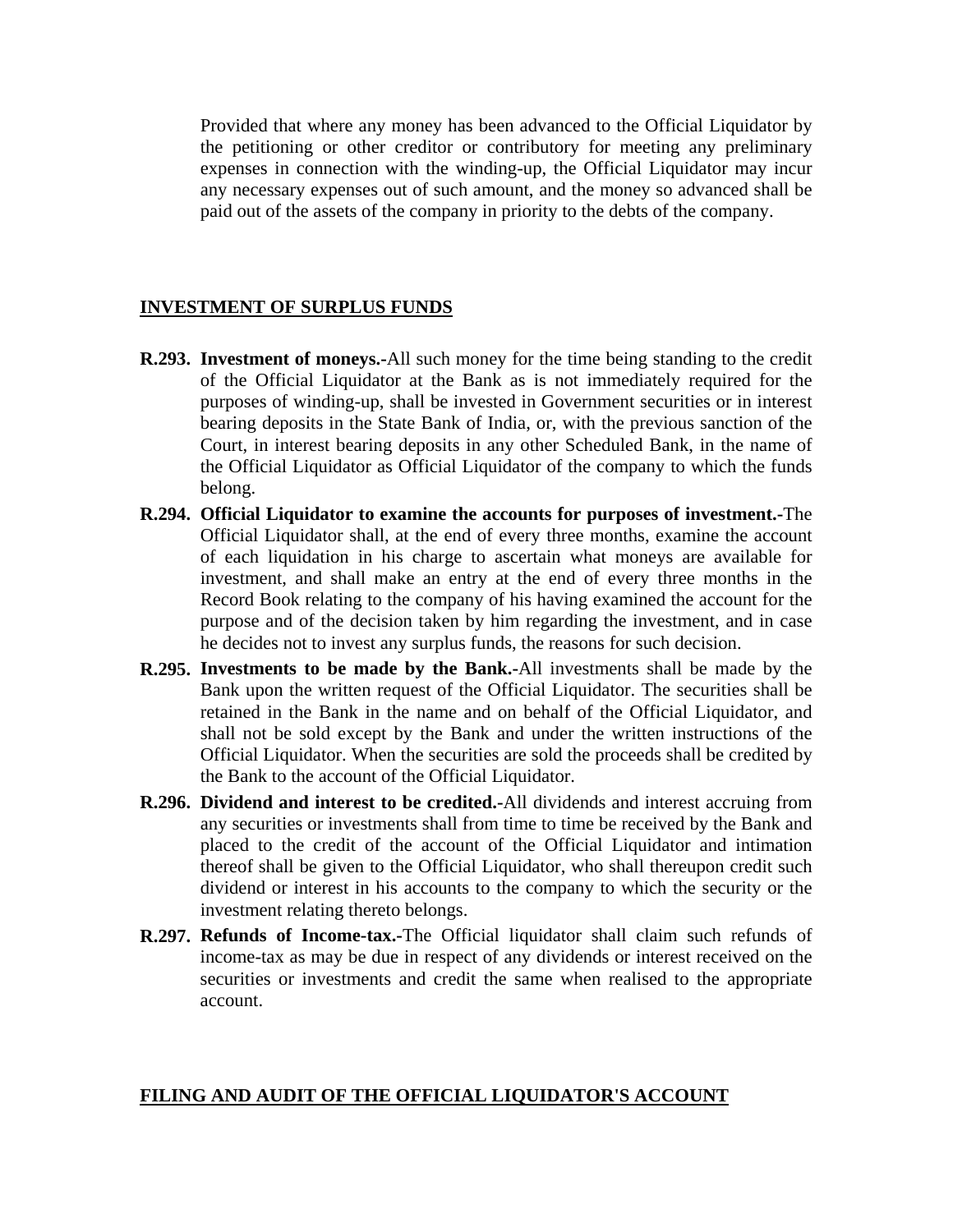**R.298. Half-yearly accounts to be filed.-**Unless otherwise ordered by the Court, the Official Liquidator shall file his accounts into Court twice a year. Such accounts shall be made up to the 31st of March and 30th of September every year, the account for the period ending 31st March being filed not later than the 30th of June following, and account for the period ending 30th September, not later than the 31st of December following :

Provided that the final account of the Official Liquidator shall be filed as soon as the affairs of the company have been fully wound-up, irrespective of the period prescribed above.

- **R.299. Form of account.-**The account shall be a statement of receipts and payments in Form No. 144 and shall be prepared in accordance with the instructions contained therein. Three copies thereof shall be filed, and the account shall be verified by an affidavit of the Official Liquidator in Form No. 145. The final account shall be in Form No. 146.
- **R.300. Nil account.-**Where the Official Liquidator has not during the period of account received or paid any sum of money on account of the assets of the company, he shall file an affidavit of no receipts or payments on the date on which he shall have to file his accounts for the period.
- **R.301. Registrar to send copy of account to the Auditor.-**As soon as the accounts are filed, the Registrar shall forward to the auditor one copy thereof for purposes of audit with a requisition in Form No. 147 requesting that the accounts may be audited and a certificate of audit issued to the Court not later than 2 months from the date of receipt of the copy of the account.
- **R.302. Audit of the Official Liquidator's accounts.-**The accounts shall be audited by one or more Chartered Accountants appointed by the Court, or, if the Court so directs, by the Examiner of Local Fund Accounts of the State concerned. The audit shall be a complete check of the accounts of the Official Liquidator and of each of the companies in liquidation in his charge. The Official Liquidator shall produce before the auditor all his books and vouchers for the purposes of the audit, and shall give the auditor all such explanations as may be required of him in respect of the accounts.
- **R.303. Audit certificate to be filed.-**After the audit of each of the accounts of the Official Liquidator filed in Court, the auditor shall forward to the Registrar a certificate of audit relating to the account with his observations and comments, if any, on the account, together with a copy thereof and shall forward another copy to the Official Liquidator. The Registrar shall file the original certificate with the records and forward the copy to the Registrar of Companies together with a copy of the account to which it relates.

## **R.304. Audit fees.-**

(1) Audit fees according to the following scale on the gross amount brought to credit, including the produce of calls on contributories interest on investments and rents from properties, but after deducting (a) the amount spent out of the money received in carrying on the business of the company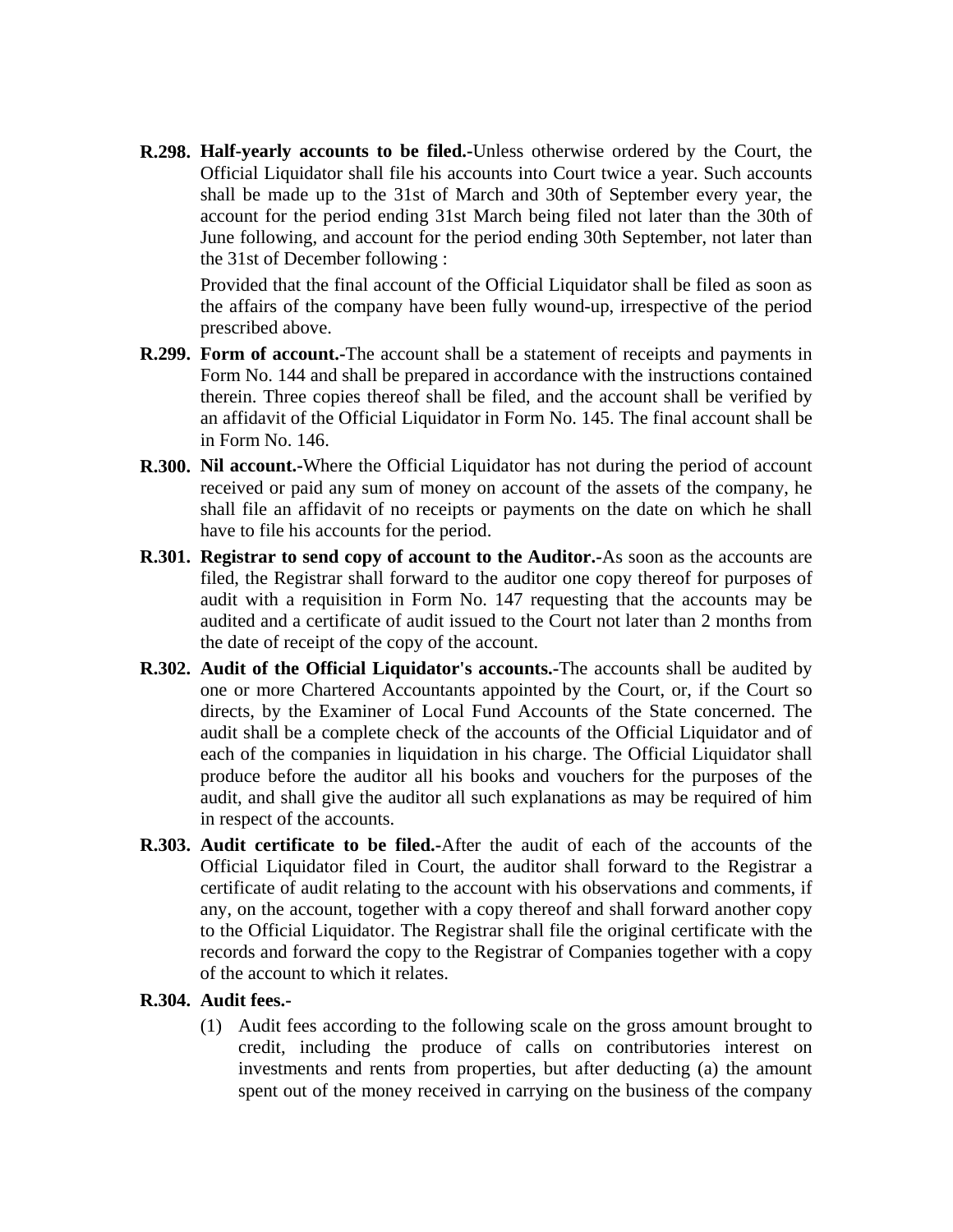and (b) the amounts paid by the Official Liquidator to secured creditors (other than debenture-holders), shall be paid to the auditor and debited to the account of the liquidation to which the audit relates :-

On the amount brought to credit including the produce of calls

on contributories, interest on investments and rents from properties,

but after deducting (a) the amount spent out of the money received in

carrying on the business of the company, and (b) amounts paid by the

Official Liquidator to secured creditors (other than debenture-holders) ... 1/2 per cent.

On disbursements, other than payments to secured creditors not

being debenture holders. ... 1/2 per cent.

- (2) Where the audit is by the Examiner of Local Funds Accounts, audit fees calculated on the above scale shall be paid into the public account of India in the Reserve Bank of India to the credit of State Government concerned.
- **R.305. Inspection of the account and certificate of audit.-**Any creditor or contributory shall be entitled to inspect the accounts and the auditor's certificate in the office of the Court on payment of a fee of Re. 1, and to obtain a copy thereof on payment of the prescribed charges.
- **R.306. Account and auditor's report to be placed before Judge.-**Upon the audit of the account, the Registrar shall place the statement of account and the auditor's certificate before the Judge for his consideration and orders.
- **307. Legal Assistance for the Official Liquidator.-**The Official Liquidator shall, as far as possible, personally appear and conduct all proceedings before the Court in the liquidation, provided that the Official Liquidator may apply to the Court for sanction to employ an advocate or advocates to assist him, and the Court may on such application, sanction such employment or pass such further or other orders as it may think fit.
- **R.308. Employment of additional or special staff.-**Where the Official Liquidator is of opinion that the employment of any special or additional staff is necessary in any liquidation, he shall apply to the Court for sanction, and the Court may sanction such staff as it thinks fit on such salaries and allowances as to the Court may seem appropriate.
- **R.309. Apportionment of expenses of common staff.-**Where any staff is employed to attend to the work of more than one liquidation, or any establishment or other charges are incurred for more than one liquidation, the expenses incurred on such staff and the common establishment and other charges, shall be apportioned by the Official Liquidator between the several liquidations concerned in such proportions as he may think fit, subject to the directions of the Judge, if any.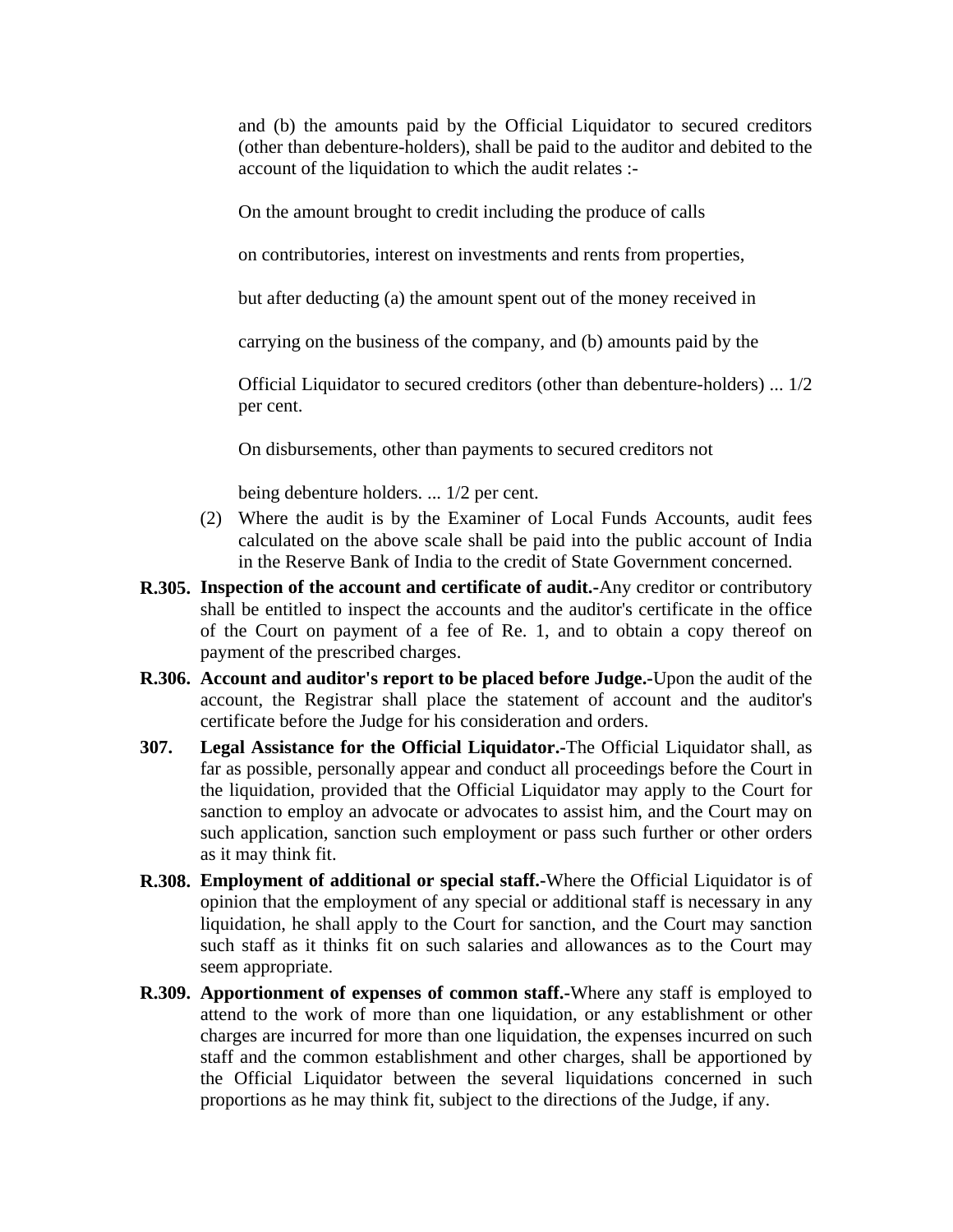**R.310. Applications under section 463(2) and section 545(3).-**An application under section 463(2) to examine on oath the liquidator or any other person concerning the winding-up, and an application under section 545(3) for an order conferring on any person designated by the Central Government the powers of investigating the affairs of the company concerned, shall be made ex parte and shall be supported by an affidavit stating the circumstances in which the application is made.

## **R.311. Annual statement by the Official Liquidator under section 551.-**

- (1) The Official Liquidator shall file his first annual statement under section 551(1) within one month after the expiry of a year from the date of commencement of the winding-up and thereafter his subsequent statements at intervals of one year until the conclusion of the winding-up. The annual statements to be filed by the Official Liquidator shall be in Form No. 148.
- (2) Upon the filing of the statement, the Registrar shall obtain orders of the Judge fixing a date for a consideration thereof and notify the date on the notice board of the Court and to the Official Liquidator. The Official Liquidator shall attend the consideration of the statement and shall give the Judge any explanation or information with reference to the matters contained therein as the Judge may require.
- (3) Any creditor or a contributory shall be entitled to inspect the statement on payment of a fee of Re. 1 and to obtain a copy thereof on payment of the prescribed charges.

## **VOLUNTARY WINDING-UP AND WINDING-UP SUBJECT TO SUPERVISION**

## **R.312. Applicability of rules -**

- (1) Where an application is made to the Court under the provisions of the Act in the voluntary winding-up of a company, whether or not an order shall have been made that the voluntary winding-up shall continue subject to the supervision of the Court, these Rules, so far as may be, shall be applied to the subject-matter and mode of such application.
- (2) Save as aforesaid, Rules which from their nature and subject-matter, or by the headlines above the group in which they are contained or by their terms are made applicable only to proceedings in a winding-up by the Court or only to such proceedings and to proceedings in a creditors' voluntary winding-up, shall not apply to proceedings in a voluntary winding-up, or, as the case may be, in a members' voluntary winding-up, whether any such voluntary winding-up is or is not being continued under the supervision of the Court.
- **R.313. Declaration of solvency in a member's voluntary winding-up.-**The declaration of solvency to be made by the directors of a company under section 488(1), shall be in Form No. 149, with such variations as the circumstances may require.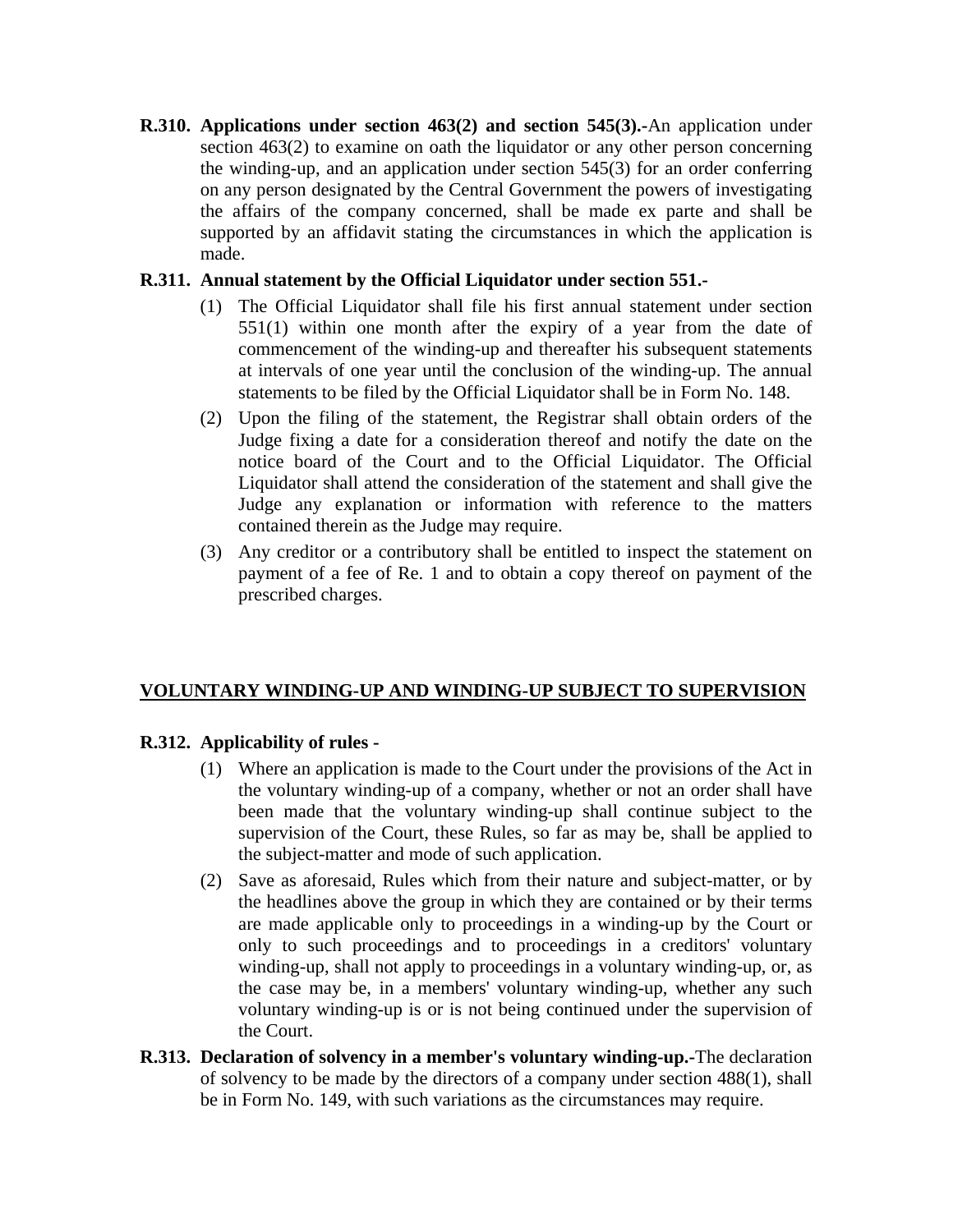**R.314. Statement to be laid before meeting of creditors under section 495(1).-**The statement of the assets and liabilities of the company to be laid before a meeting of creditors by a liquidator in a members' voluntary winding-up under section 495(1) shall be in Form No. 150 with such variations, as may be necessary.

## **LIQUIDATOR IN VOLUNTARY WINDING-UP**

- **R.315. Notice of appointment of liquidator.-**The notice of his appointment which every liquidator is required to publish in the Official Gazette under section 516, shall be in Form No. 151 and the notice of the appointment to be delivered to the Registrar of Companies shall be in Form No. 152.
- **R.316. Order for winding-up subject to supervision.-**Upon an order being made for the winding-up of a company subject to the supervision of the Court, the liquidator of the Company shall within 21 days from the date of the order advertise the order in one issue of the Official Gazette of the State or Union Territory concerned, and in one issue of a newspaper in the English language or a newspaper in the regional language circulating in the State or Union Territory concerned, as the Court may direct, and also within the said period file a certified copy of the order with the Registrar of Companies.

## **R.317. Security by liquidator appointed by Court.-**

- (1) Unless otherwise ordered, every liquidator appointed by the Court in a voluntary winding-up, other than the Official Liquidator shall, before entering upon his duties as liquidator, furnish security in such sum and in such manner as the Court may direct, for the due discharge of his duties as liquidator. The cost of furnishing the required security, including any premiums which he may pay to a Guarantee Society, shall be borne by the liquidator personally, and shall not be charged against the assets of the company as an expense incurred in the winding-up.
- (2) If it shall appear at any time to the Court that the security furnished by the liquidator is inadequate, the Court may require the liquidator to furnish additional security. Where the security furnished is excessive, the liquidator may apply to the Court for reducing the amount of security, and the Court may make such order thereon as it thinks fit.
- **R.318. Limit of remuneration of liquidator.-**A liquidator shall not, under any circumstances whatever, make any arrangement for, or accept from any advocate, auctioneer or any other person connected with company of which he is the liquidator, or employed in or in connection with the winding-up of the company, any gift, remuneration, or pecuniary or other benefit whatever beyond the remuneration to which under the Act and the Rules he is entitled as liquidator, nor shall he make any arrangement for giving up, or give up any part of such remuneration to any such person.
- **R.319. Restriction on purchase of goods by liquidator.-**Where the liquidator carries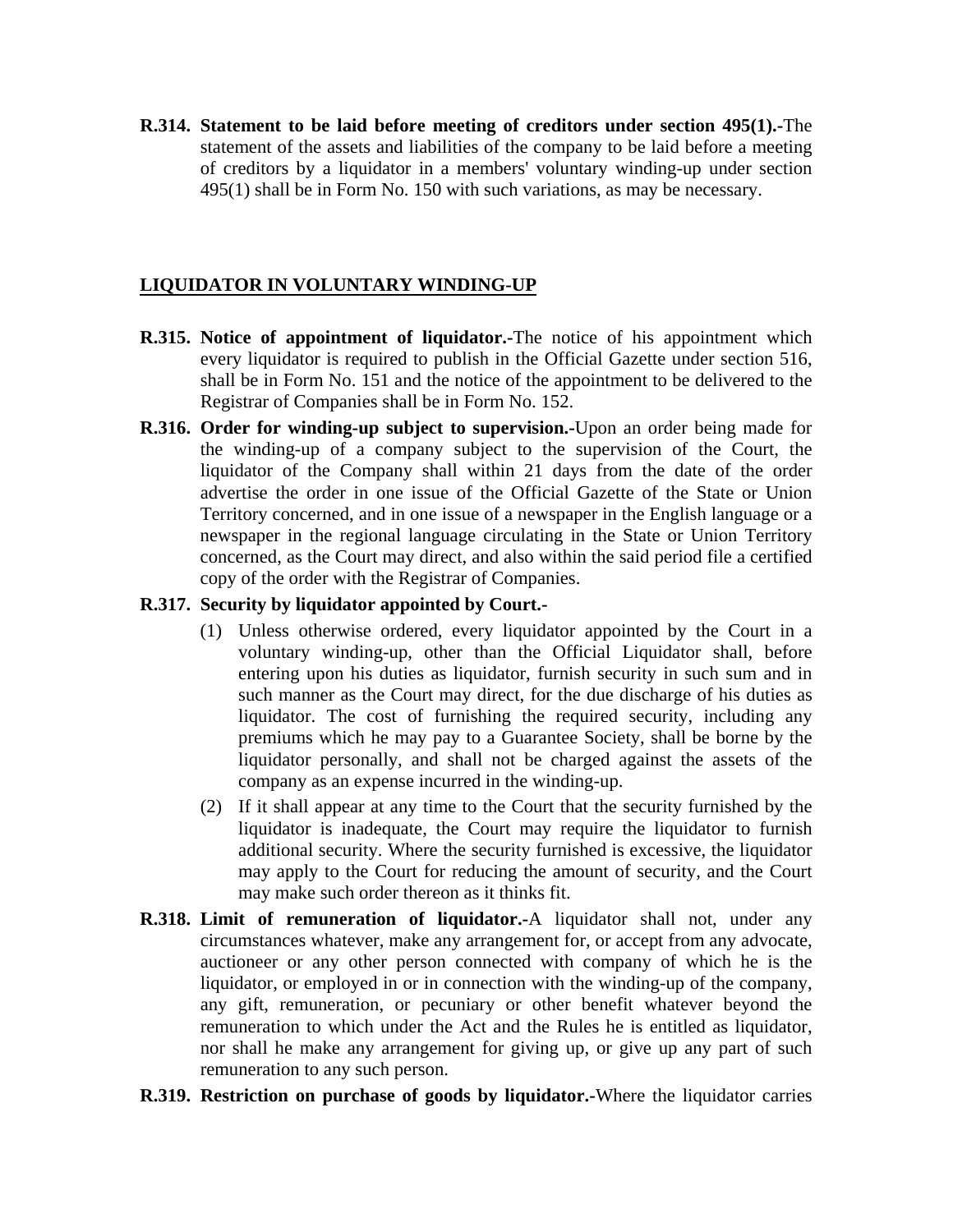on the business of the company, he shall not, without the express sanction of the Court, purchase goods for the carrying or of such business from any person whose connection with him is of such a nature as would result in his obtaining directly or indirectly any benefit out of the transaction. Where the liquidator applies for sanction, he shall disclose in his application the nature of his interest in the transaction, and the cost of obtaining sanction of Court shall be borne by the liquidator personally.

**R.320. Office of liquidator vacated by his insolvency.-**A liquidator against whom an order of adjudication is made shall thereby vacate his office, and for the purposes of the application of the Act and the Rules, he shall be deemed to have been removed.

### **R.321. Resignation of liquidator -**

- (1) In a member's voluntary winding-up, a liquidator who desires to resign his office, shall summon a meeting of the company and submit his resignation to it.
- (2) In a creditor's voluntary winding-up, a liquidator who desires to resign his office shall summon separate meetings of the creditors and contributories of the company to decide whether or not his resignation shall be accepted. If the creditors and contributories by ordinary resolution both agree to accept the resignation of the liquidator, the resignation shall take effect. In any other case, the liquidator shall report to the Court the result of the meetings and apply for appropriate orders of the Court and the Court may, upon such application, determine whether or not the resignation of the liquidator shall be accepted, and may give such directions and make such orders as it considers necessary.
- (3) The liquidator shall, along with his resignation, submit an account of his acts and dealings as liquidator and a statement as to the position of the liquidation, in a form in all respects similar to the statement prescribed under these Rules under section 551(1), commencing from the date when the last previous statement, if any, under the said section terminated, or from the date of his appointment as liquidator, whichever is later, and brought down to the date of his resignation.
- (4) The expenses of summoning a meeting of the company under sub-rule (1) of this rule, or of the meetings of creditors and contributories under sub-rule (2) and of the application to be made to the Court under sub-rule (2), shall be part of the expenses of the liquidation.
- **R.322. Duty of liquidator upon resignation.-**Upon a liquidator resigning or being released or removed from his office, he shall deliver over to the new liquidator all books kept by him, and all other books, documents, papers and accounts in his possession relating to the company or to the office of the liquidator.

#### **R.323. Books to be kept by the liquidator.-**

- (1) The liquidator shall keep proper books of account showing all receipts and payments made by him in the course of the liquidation.
- (2) In a creditor's voluntary winding-up, he shall keep such books as the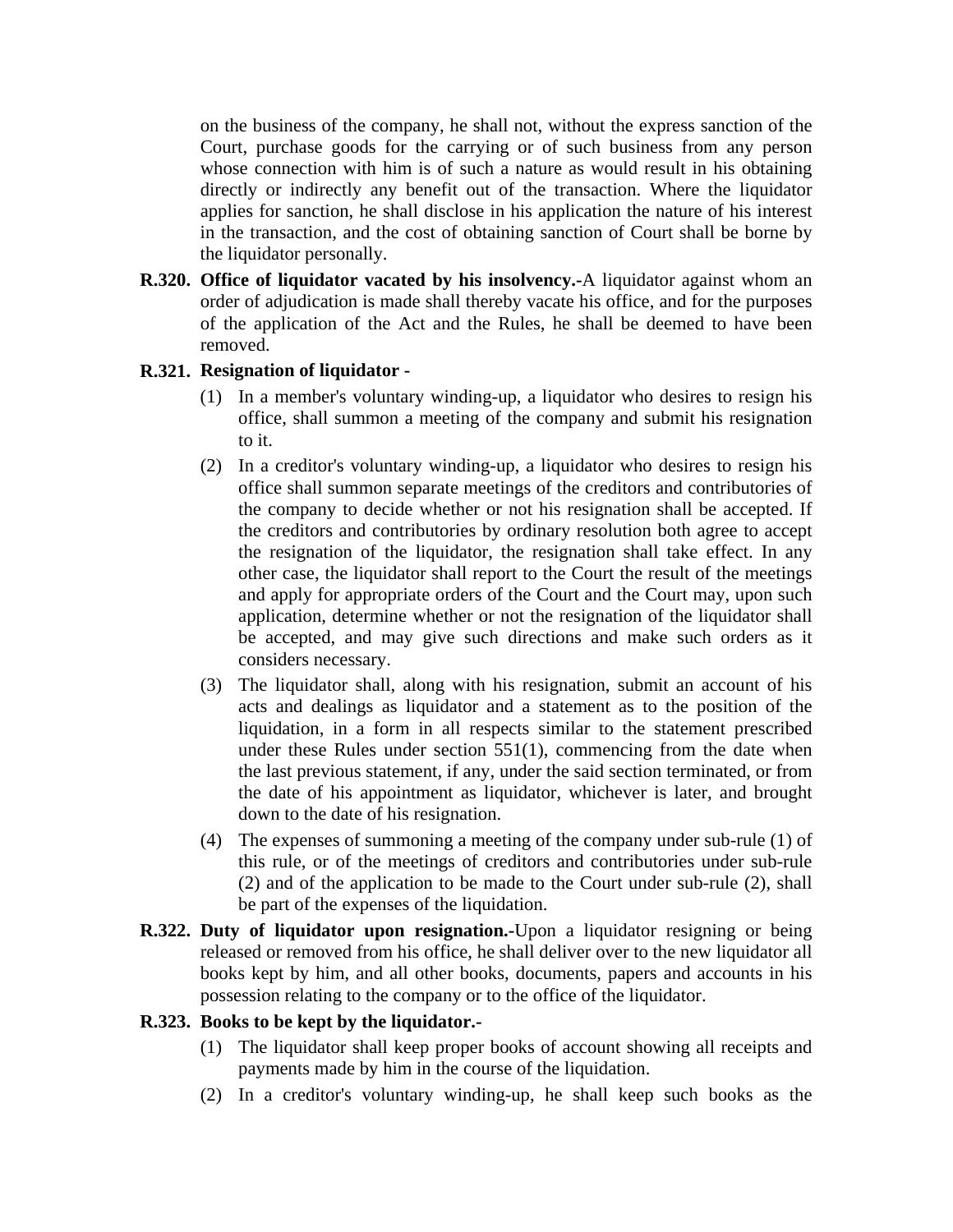Committee of Inspection, or if there is no such Committee, as the creditors, direct, and submit all the books and accounts and documents and papers in his possession relating to his office as liquidator or to the company, to the Committee of Inspection, or if there is none, to the creditors whenever required by the Committee or creditors as the case may be.

- (3) In addition to the books of account, the liquidator shall keep a record book in which shall be entered all minutes of proceedings and the resolutions passed at any meeting of the creditors or contributories or of the Committee of Inspection, particulars of all his transactions and negotiations in relation to the winding-up and all such matters other than matters of account as may be necessary to furnish a correct view of the administration of the company's affairs. He shall also keep a book showing the dates at which all notices to creditors and shareholders were sent out and posted. The person who despatched the notices shall initial the entries in the book relating thereto.
- (4) The accounts of the liquidator shall be open to the inspection of every creditor or contributory during office hours upon payment of a fee of Re. 1 for every hour of inspection or part thereof.
- **R.324. Banking account of the liquidator.-**The liquidator shall open a special account of the liquidation called the "Liquidation Account of............... Company Ltd."

Company Private Ltd."

Company."

in a Scheduled Bank, or with the previous sanction of the Court, in any other Bank, as provided in section 553(1) into which he shall pay all money received by him as liquidator, and the realisations of each day shall be paid into the said account without deduction not later than the next working day of the Bank, provided that the remittance of moneys into the Bank may be deferred until the realisations exceed Rs. 100. The money needed for meeting the expenses of liquidation or for making any payments by the liquidator in cash shall be drawn from the Bank by cheques drawn upon the Bank by the liquidator. All payments by the liquidator above Rs. 50 shall ordinarily be made by cheque.

Unless the contrary appears, all references in these Rules to the Bank in a voluntary winding-up shall mean references to the Bank in which an account has been opened as aforesaid.

**R.325. Bills, cheques and securities to be deposited in Bank.-**All bills, cheques, hundis, notes and other securities of a like nature payable to the company or to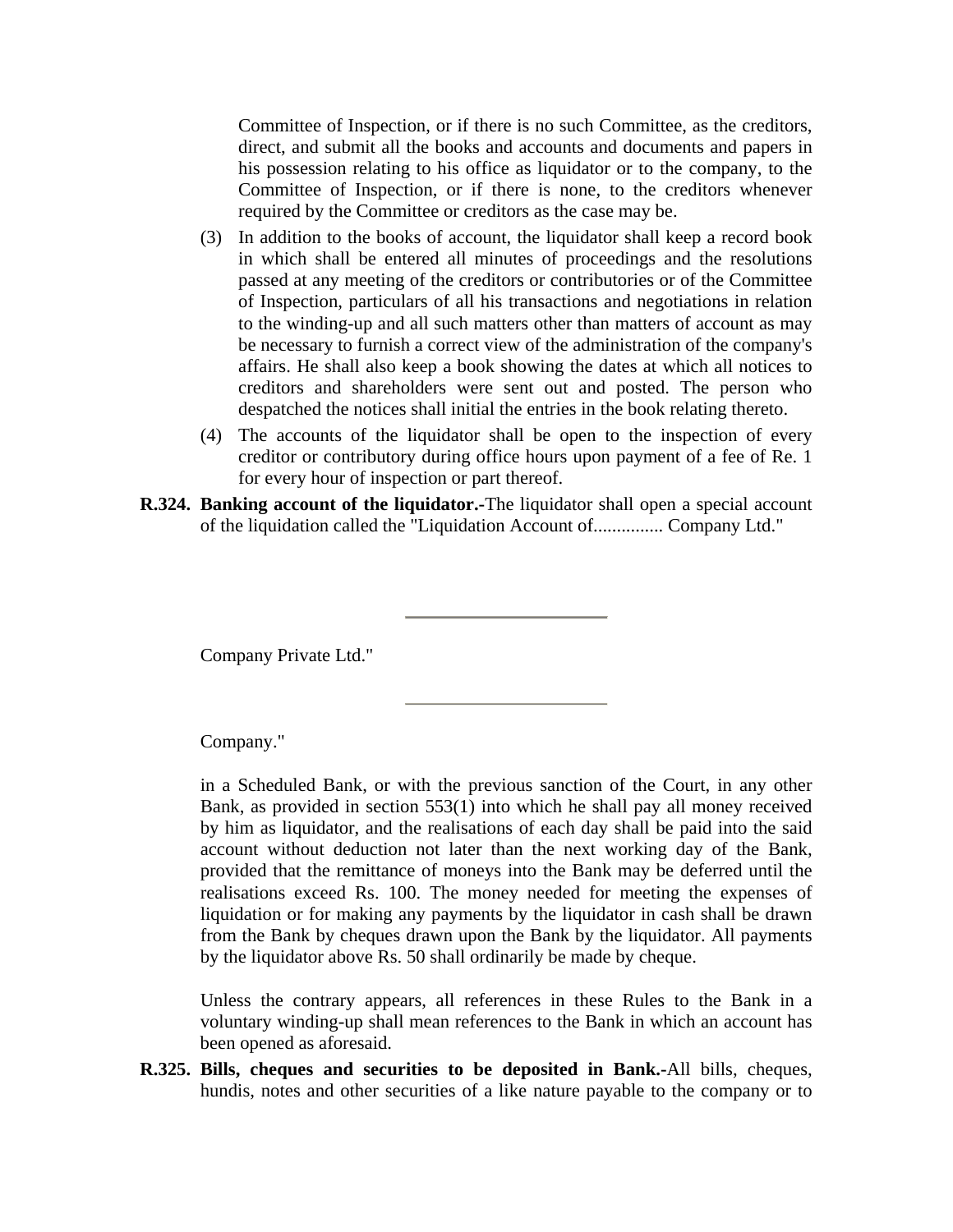the liquidator thereof shall, as soon as they come into the hands of the liquidator be deposited by him with the Bank for the purpose of being presented for acceptance and payment or for payment only, as the case may be, and the proceeds when realised shall be credited by the Bank to the account of the liquidator.

#### **R.326. Investment of surplus funds.-**

- (1) All such moneys for the time being standing to the credit of the liquidation account as is not immediately required for the purposes of the winding-up, shall be invested by the liquidator in Government or trust securities or in interest bearing deposits in a Scheduled Bank.
- (2) Rules 294 to 297 of these Rules relating to investments shall apply mutatis mutandis to investments made by the liquidator in every voluntary windingup.
- **R.327. Liquidator's statements under section 551.-**In a voluntary winding-up or a winding-up under the supervision of the Court, the statements required to be filed under section 551 with respect to the proceedings in and position of the liquidation of a company the winding-up of which is not concluded within a year after its commencement, shall be filed with the Registrar of Companies twice in every year as follows :-
	- (1) The first statement, commencing from the date when a liquidator was first appointed and brought down to the end of twelve months from the commencement of the winding-up shall be filed within one month from the expiration of such twelve months, and subsequent statements shall be filed at intervals of half a year, each statement being brought down to the end of the half year for which it is filed. Where the winding-up is concluded before the expiration of a half-yearly interval, the final statement of account brought down to the close of the winding-up shall be filed forthwith.
	- (2) Where the time for filing the statement has expired the Court may on application extend the time, and unless the Court otherwise orders, the costs of such application shall be borne by the liquidator personally.
	- (3) The statements shall be in Form No. 153 (with such variations as may be necessary in the case of the final account) and shall be prepared in accordance with the instructions contained in the Form, and verified by an affidavit in Form No. 154.
	- (4) Where the liquidator has not, during any period for which the statement has to be filed, received or paid any money on account of the company, he shall, at the period when he is required to file his statement, file with the Registrar of Companies the prescribed statement in the above Form No. 153, in duplicate, containing the particulars therein required with respect to the proceedings in and the position of the liquidation, together with an affidavit of no receipt or payment.
	- (5) Every statement shall be filed in duplicate with the Registrar of Companies, and, in a winding-up under the supervision of the Court, a copy of the statement shall also be filed in the Court, within the time prescribed in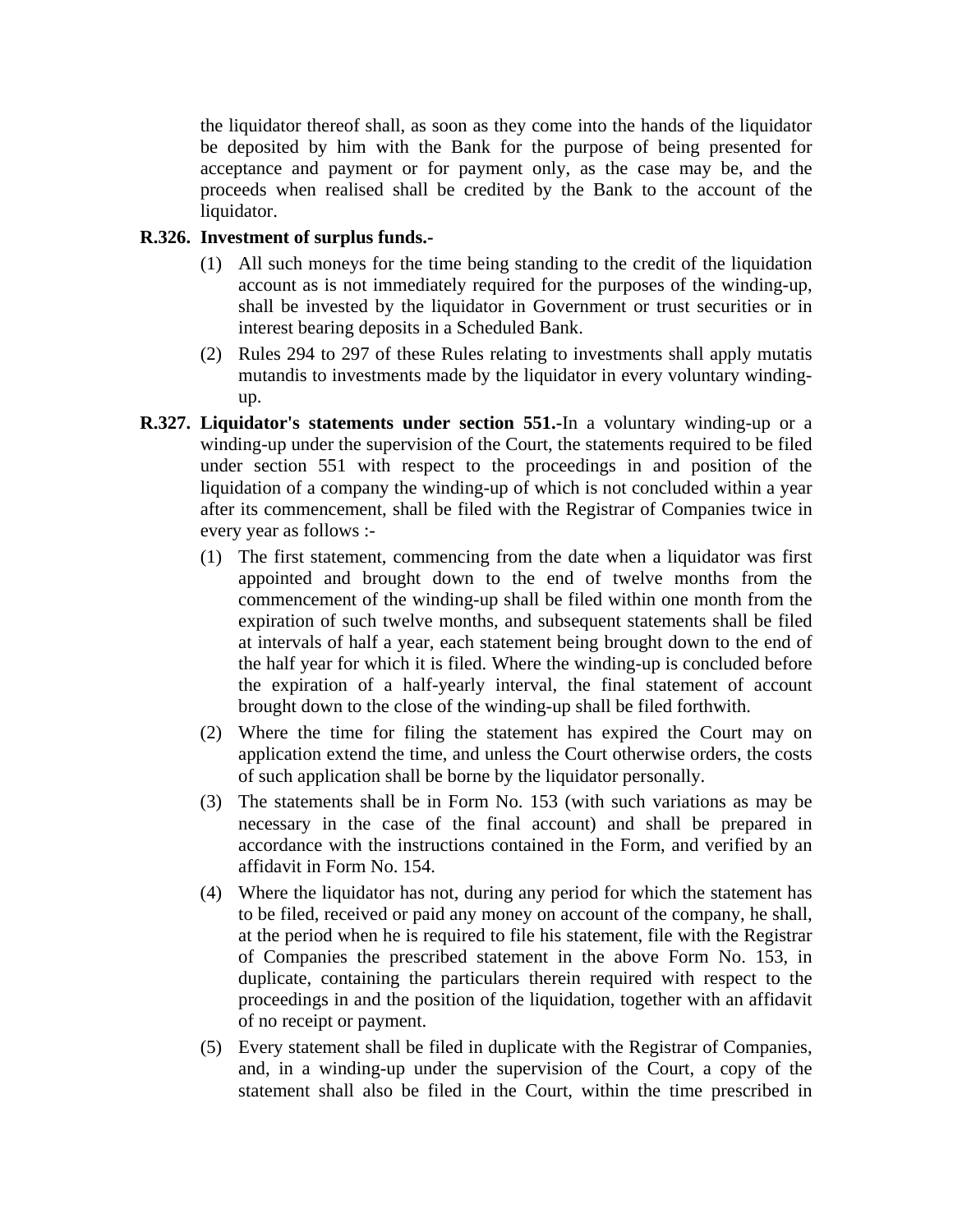clause (1) above.

- **R.328. Annual statement under sections 496(1)(b) and 508(1)(b)** The statement to be laid in the case of members voluntary winding-up before a general meeting of the company under section  $496(1)(b)$  and, in the case of a creditors, voluntary winding-up, before a general meeting of the company and a meeting of the creditors under section 508(1)(b), shall be prepared in the same form as the Liquidator's statements under section 551.
- **R.329. Notice convening final meeting and the account to be laid before the meeting.-**The notice convening the final meeting of the company in a members voluntary winding-up, or the final meetings of the company and the creditors in a creditor's voluntary winding-up, shall be in Form No. 155. The Account of the winding-up to be laid by the liquidator before the said meeting or meetings shall be in Form 156. In a winding-up subject to supervision of the Court, a copy of the account shall also be filed in the Court.
- **R.330. Consideration by Court of the statements under section 551 and final account in a winding-up subject to the supervision of the Court.-**In a winding-up subject to the supervision of the Court, upon the filing into Court of each of the statements under section 551(1) referred to in rule 327 or of the account referred to in the last preceding Rule, the Registrar shall obtain orders of the Judge fixing a date for the consideration thereof by the Judge, and notify the date on the notice board of the Court and to the liquidator. The liquidator shall attend the consideration of the statement or of the final account, as the case may be, and shall give the Judge such further explanation or information with reference to the matters contained therein as the Judge may require.
- **R.331. Returns to Registrar of Companies.-**The returns to be made to the Registrar of Companies under sub-sections (3) and (4) sections 497 and 509 shall be in Forms Nos. 157 and 158 respectively.
- **R.332. Inspection by creditor or contributory of statements filed by liquidator.-**Any creditor or contributory of a company which is being wound-up shall be entitled to inspect any of the statements filed under sections 496, 497, 508, 509 and 551 on payment of a fee of Re. 1 each, and to obtain a copy thereof or extract therefrom on payment of the prescribed charges.
- **R.333. Audit of the liquidators' account.-**The company in general meeting in a members' voluntary winding-up, and the creditors in a creditors' voluntary winding-up, may, if and when they think fit, appoint an auditor to audit the accounts of the liquidator, and shall fix the fees to be paid to such auditor.
- **R.334. Applications under section 518 -**
	- (1) An application under section 518 shall be made by a Judge's summons, and notice of the application shall be given to the liquidator where he is not the applicant, to the respondents, if any, named in the application, and to such other persons and in such manner as the Court may direct.
	- (2) Where an order is made under section 518 staying the proceeding in the winding-up, the order shall direct that the applicant at whose instance the order for stay was made shall, within ten days of the making of the order,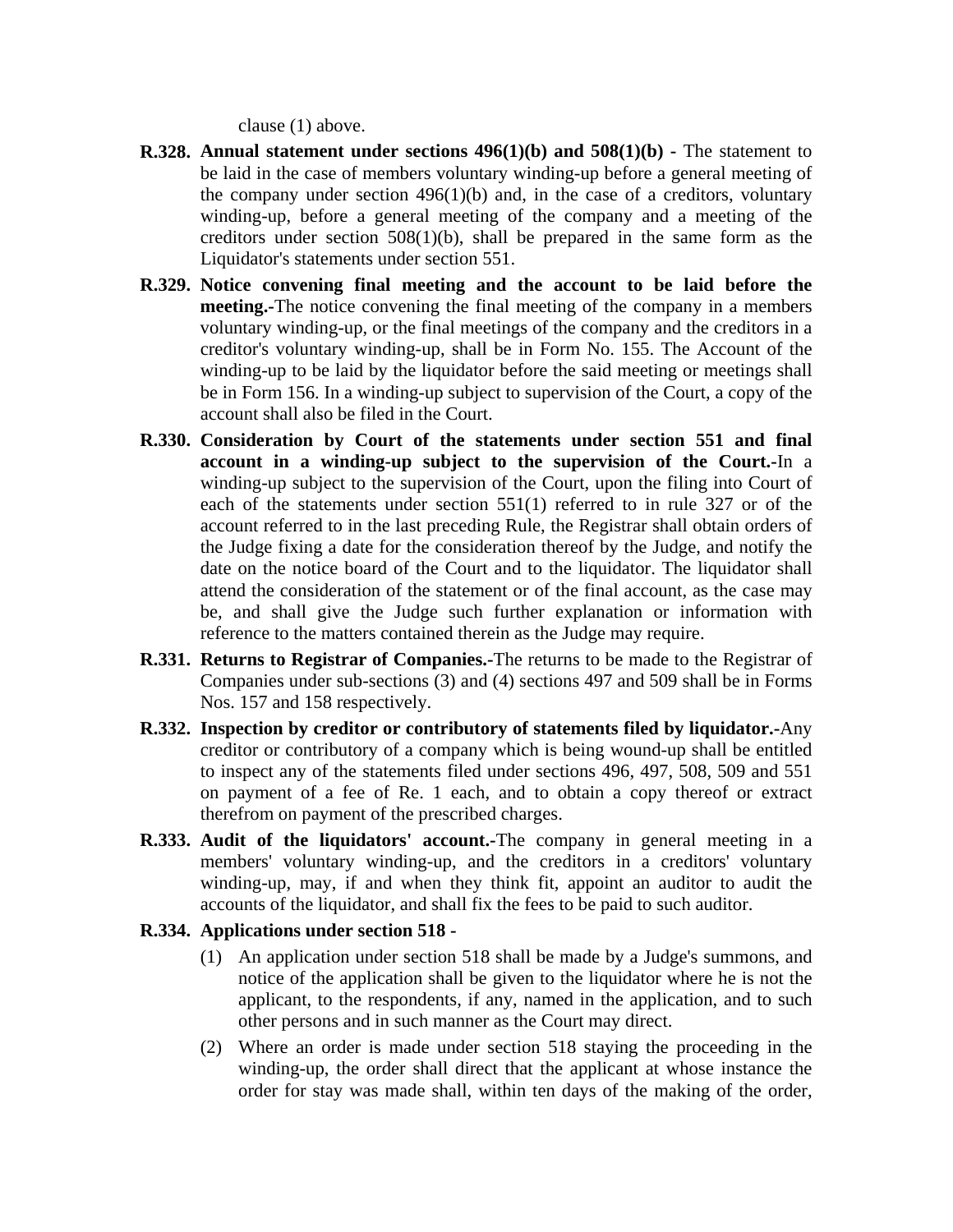file a certified copy thereof with the Registrar of Companies.

# **PAYMENT OF UNCLAIMED DIVIDENDS AND UNDISTRIBUTED ASSETS INTO THE COMPANIES LIQUIDATION ACCOUNT IN A WINDING-UP**

### **R.335. Statement to accompany payment -**

- (1) The statement to be furnished, under section 555(3) to the officer appointed by the Central Government, by the Official Liquidator in a winding-up by the Court and by a Liquidator in a voluntary winding-up, when making any payment of unclaimed dividends or undistributed assets into the Companies Liquidation Account in the Reserve Bank of India under sections 555(1) and (2), shall be in Form No. 159.
- (2) The Liquidator shall, whenever called upon by the Central Government to do so, certify whether a person claiming payment from the Companies Liquidation Account under section  $555(7)$  is or is not entitled to the whole or any part of the amount claimed.
- **R.336. Unclaimed dividends or undistributed assets under investment.-**For purposes of payment of unclaimed dividends and undistributed assets into the Companies Liquidation Account, money invested or deposited at interest by the liquidator shall be deemed to be money in his hand, and when such money forms part of the unclaimed dividends or undistributed assets of the company, the liquidator shall realise the investment or withdraw the deposit and shall pay the proceeds into the Companies Liquidation Account.
- **R.337. Application by person for payment of money paid into the Companies Liquidation Account.-**An application under sub-section (7)(a) of section 555 by any person claiming to be entitled to any money paid into the Companies Liquidation Account for payment of such money shall state whether the applicant had made an application to the Central Government for the payment, and, if so, the result of the application.

## **R.338. Cost and expenses payable out of the assets in a winding-up by the Court.-**

(1) The assets of a company in a winding-up by the Court remaining after payment of the fees and expenses properly incurred in preserving, realising or getting in the assets including, where the company has previously commenced to be wound-up voluntarily, such remuneration, cost and expenses as the Court may allow to the liquidator in such voluntary winding-up, shall, subject to any order of the Court and to the rights of secured creditors if any, be liable to the following payments which shall be made in the following order of priority, namely :-

First.-the taxed costs of the petition including the taxed costs of any person appearing on the petition, whose costs are allowed by the Court.

Next.-the costs and expenses of any person who makes, or concurs in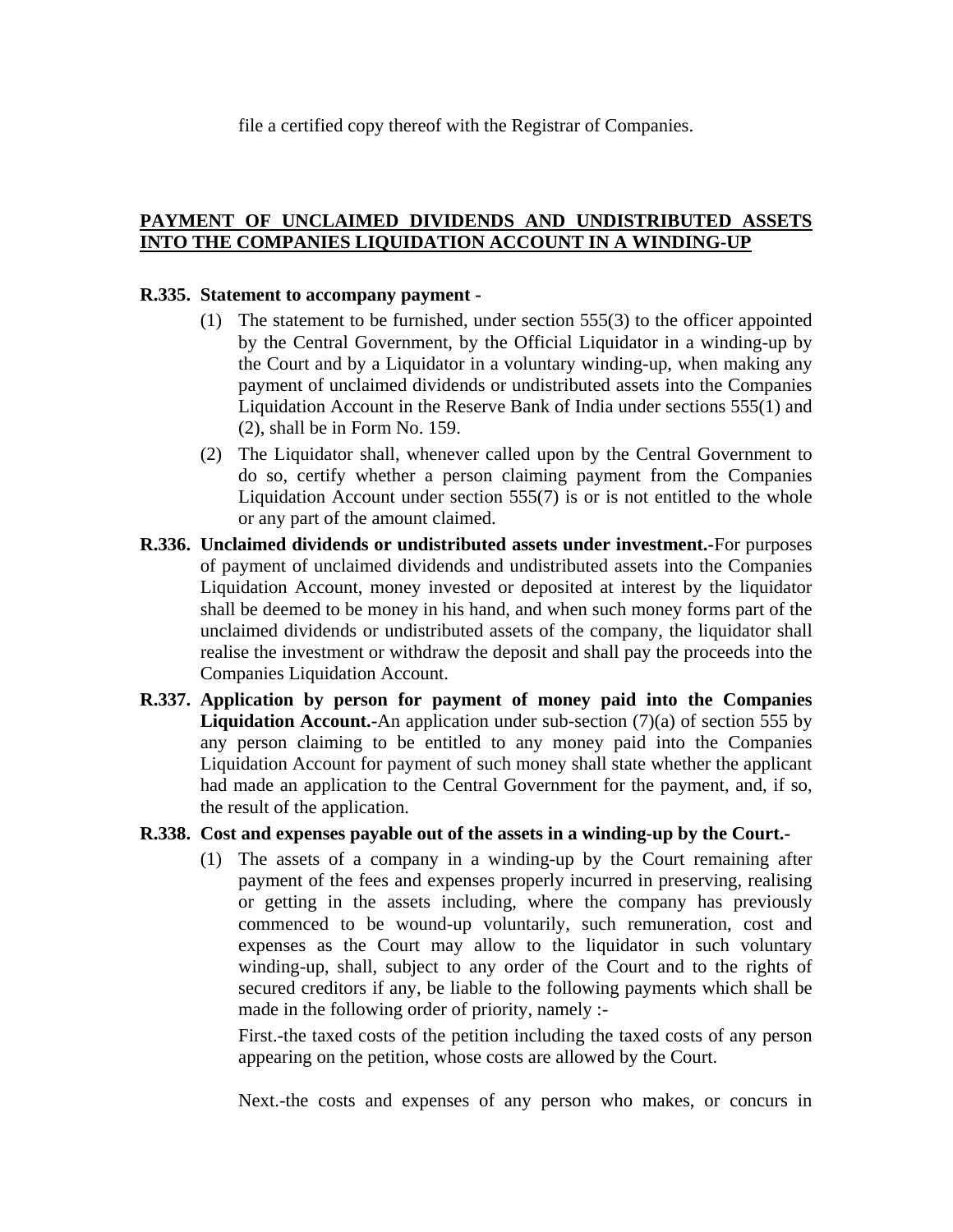making, the Company's statement of affairs ;

Next.-the necessary disbursements of the Official Liquidator other than expenses properly incurred in preserving, realising or getting in the properties of the company ;

Next.-the cost of any person properly employed by the Official Liquidators ;

Next.-the fees to be credited to Government under section 451(2) ;

Next.-the actual out of pocket expenses necessarily incurred by the members of the Committee of Inspection, and sanctioned by the Court.

- (2) Save as otherwise ordered by the Court no payments in respect of bills of advocates, shall be allowed out of the assets of the company without proof that the same have been considered and allowed by the taxing officer of the Court. The taxing officer shall before passing the Bills or charges of an advocate, satisfy himself that the appointment of an advocate to assist the liquidator in the performance of his duties has been duly sanctioned.
- (3) Nothing contained in this Rule shall apply to or affect costs which, in the course of legal proceedings by or against the company which is being wound-up by the Court, are ordered by the Court in which such proceedings are pending, to be paid by the company or the liquidator, or the rights of the person to whom such costs are payable.

# **PART IV**

## **COSTS AND TAXATION OF COSTS**

- **R.339. Taxation of costs in Bombay, Calcutta and Madras.-**Notwithstanding anything contained in these rules, costs of all proceedings under the Act or these Rules in the High Courts of Bombay, Calcutta and Madras shall be taxed in accordance with the rules and the scale of fees in force in the said High Courts respectively and in accordance with the practice and procedure in the said respective Courts.
- **R.340. Registrar to be Taxing Officer.-**The Registrar shall be the Taxing Officer of the Court for the purpose of these rules

#### **R.341. Costs in the discretion of the Court.-**

- (1) Costs shall be in the discretion of the Court and no costs of, or incidental to, a proceeding shall be allowed between party and party, unless the same are expressly awarded by an order of the Court.
- (2) The Court may, in any proceeding where costs are awarded to a party, direct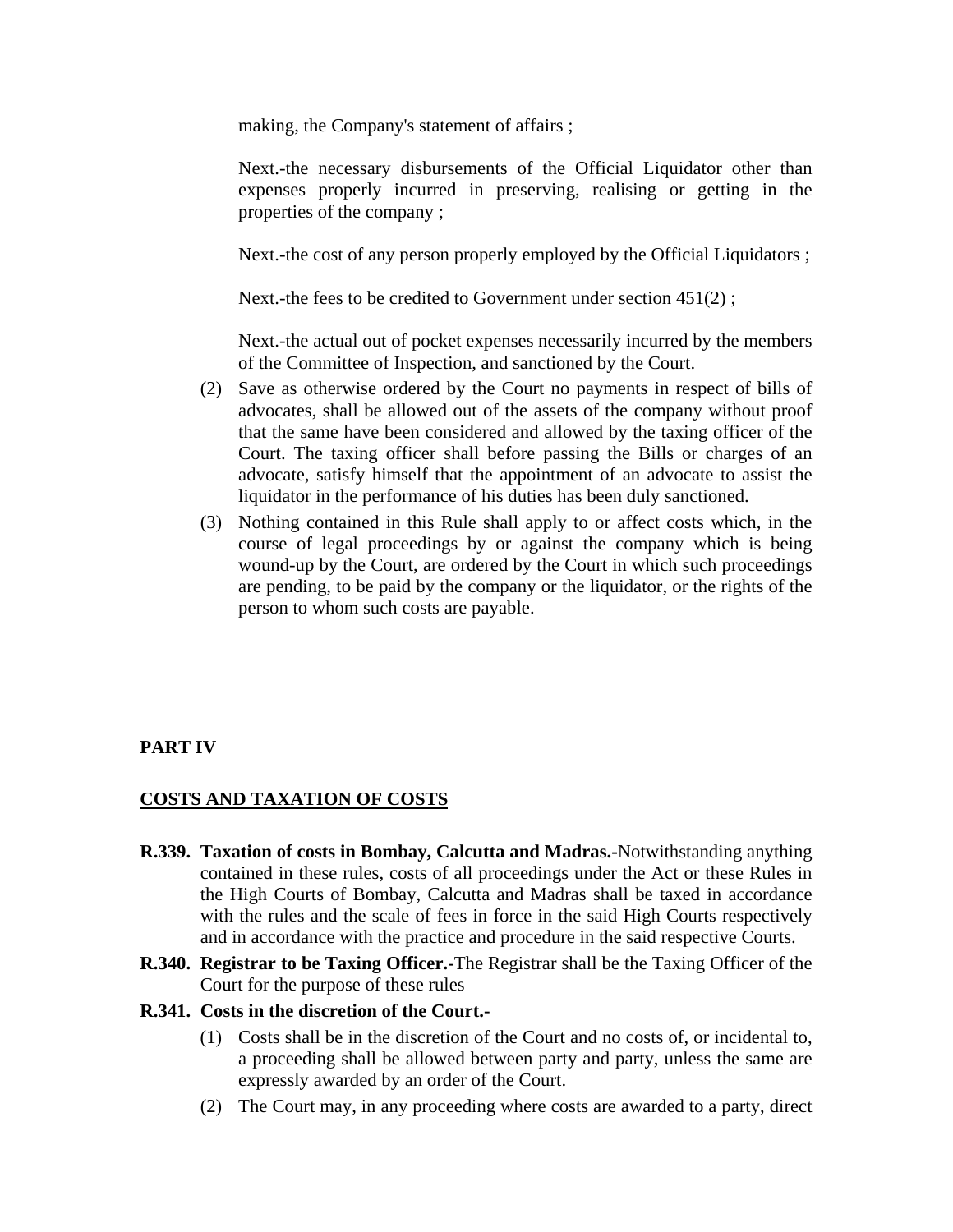payment of a sum in gross in lieu of taxed costs.

- **R.342. Costs to be taxed in accordance with the practice and procedure of the Court.-**Save as provided by these Rules, the costs shall be taxed in accordance with the practice and procedure of the Court relating to taxation in its other proceedings.
- **R.343. All proper charges to be allowed.-**The taxing officer shall allow all such costs, charges and expenses as appear to have been necessary and proper, and shall not allow any costs, charges or expenses which appear to him to have been incurred or increased unnecessarily or through negligence or mistake.
- **R.344. Contents of bill of costs.-**Every bill of costs shall be properly dated throughout, and shall show in separate columns professional charges and out-of-pocket expenses. The bill shall be signed by the advocate of the party on whose behalf it is presented, or, where the party has appeared, in person in the proceedings to which the bill relates, by the party or his duly authorised agent.
- **R.345. Vouchers to be filed.-**Every bill of costs shall, wherever possible, be accompanied by vouchers, and every item of disbursement and the nature thereof shall be distinctly specified, and no payment out-of-pocket shall ordinarily be allowed except on production of the necessary voucher, and, in the case of advocate's fees in a taxation between party and party, without a certificate signed by the advocate that the fee has been paid :

Provided that in the case of an advocate appearing for the Government or for the Official Liquidator, the fee may be allowed without the production of a certificate that the fee has been paid.

## **R.346. Time for lodging bill.-**

- (1) Within four weeks from the date of the order awarding costs to any party, or within such further time as the Court may allow, the party to whom costs have been awarded shall lodge the bill of costs and vouchers with the Taxing Officer, and shall serve a copy of the bill on the party liable to pay the costs and file proof of such service with the Taxing Officer. The Taxing Officers shall fix a date for taxation of the bill and notify the parties of the date fixed.
- (2) A bill of costs presented out of time shall be returned to the party and the Taxing Officer shall not receive or tax the bill without an order of the Court.
- **R.347. Bill of costs by advocate or other person employed by Official Liquidator.-** Every advocate, accountant, auctioneer or other person employed by the Official Liquidator in a winding-up by the Court, shall, on request by the Official Liquidator (to be made in sufficient time before the declaration of a dividend) deliver his bill of costs or charges to the Official Liquidator, and if he fails to do so within 4 weeks of the receipt of the request or such extended time as the Court may allow the Official Liquidator shall declare and distribute the dividend without regard to such person's claim and the claim shall be forfeited :

Provided that the Court may, at any time before the declaration of the final dividend, for good cause shown, restore the claim and order the bill to be received without prejudice to the distribution of dividends declared prior to the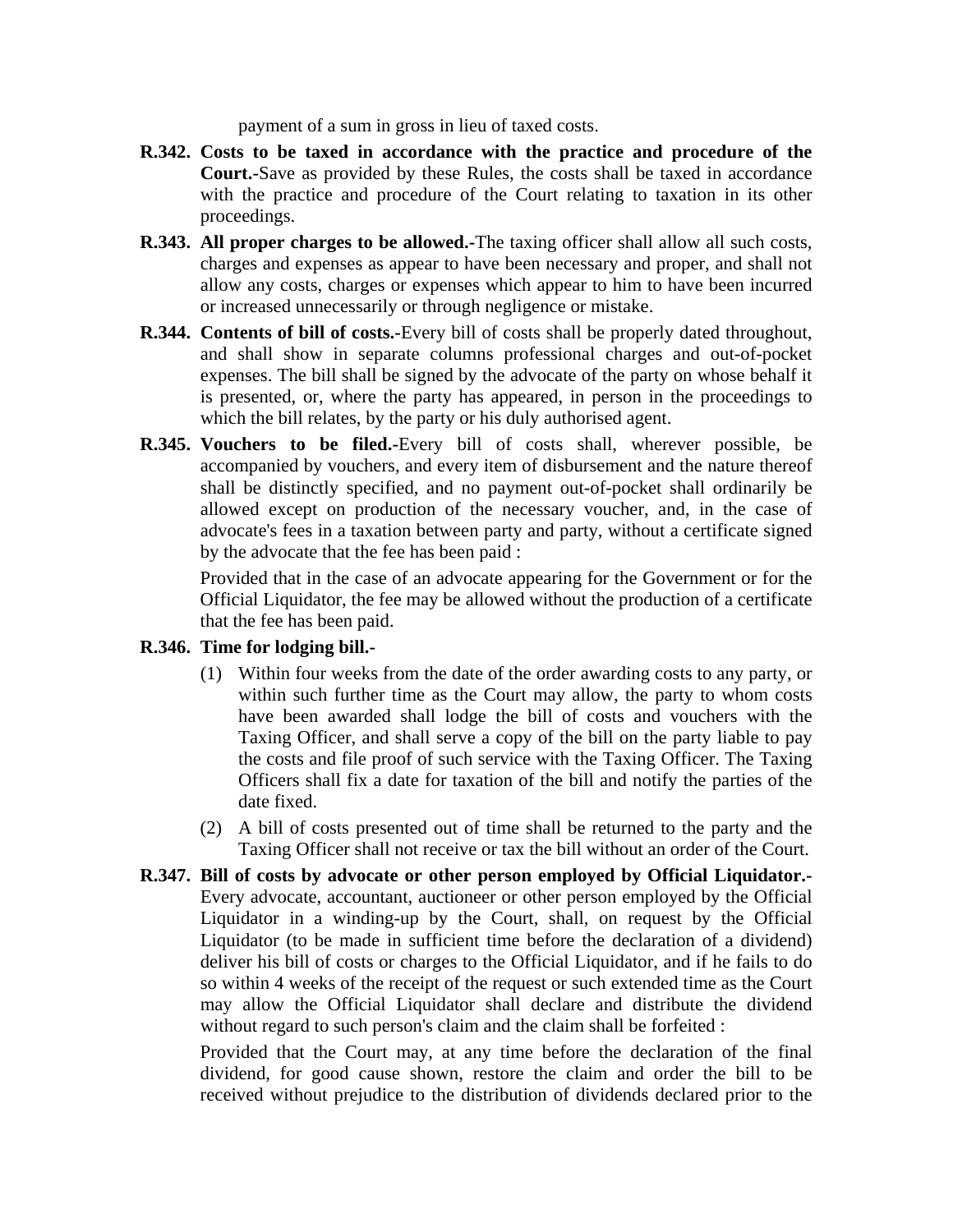making of the order. The request by the Official Liquidator shall be in Form No. 160 and shall be served personally or by registered post.

- **R.348. Scale of advocate's fees.-**Save as otherwise provided by these Rules or by an order of the Court, the Taxing Officer shall allow on taxation fees to advocates not exceeding the scales set out in Appendix III, hereof, having regard to the nature and complexity of the case.
- **R.349. Fees in misfeasance proceeding.-**In a proceeding against the promoters or officers of a company under section 542 or 543, the fees to advocates shall, subject to any order of the Court and to Rule 351 hereunder, be allowed on the same scale as if the proceeding were a suit for the amount claimed in such proceeding, and the scales of fees relating to suits in the Courts concerned shall be applied to such proceedings.
- **R.350. Fees when proceeding is compromised.-**Where a proceeding is compromised prior to its being set down for hearing, the fees to be allowed to advocates between party and party shall be not more than half the amounts specified in Appendix III.
- **R.351. Fees to more than one advocate.-**The Taxing Officer shall not allow a fee for more than one advocate for the same party unless the Court has certified for more than one advocate. Where such a certificate is given, the fee for the second advocate shall be allowed at three-fifths of the fee prescribed in Appendix III.

#### **R.352. Costs of parties having common interest.-**

- (1) Where two or more petitions or applications raise a common issue and are heard together and decided by a common judgment, unless the Court otherwise orders, only one set of costs shall be allowed to all the parties together in the said petitions or applications who have a common interest.
- (2) Where different parties in the same proceeding have a common interest, only one set of fees shall be allowed to all of them together, though they may be represented by different advocates, unless the Court otherwise orders.

## **R.353. Court's power to fix a fee.-**

- (1) Nothing in these Rules shall be deemed to prevent the Court from fixing a fee for any matter not provided for in these Rules, or from fixing a higher or lesser fee than the fees prescribed in Appendix III, if in any particular case the Court considers it necessary to do so in the interest of justice.
- (2) In any case where the contest has not been of a substantial nature, the Court may direct that the costs shall be on the uncontested scale.
- **R.354. Reference to Judge in Chamber.-**Where any question arises in taxation on which the Taxing Officer considers it necessary to obtain the directions of the Court he may refer the matter to Judge in Chambers for necessary directions, and the taxation shall proceed in accordance with such directions.
- **R.355. Allowance to witnesses.-**The allowances to be made to witnesses shall be on the same scales as are in force in the Court in respect of its other proceedings.
- **R.356. Taxation between advocate and client.-**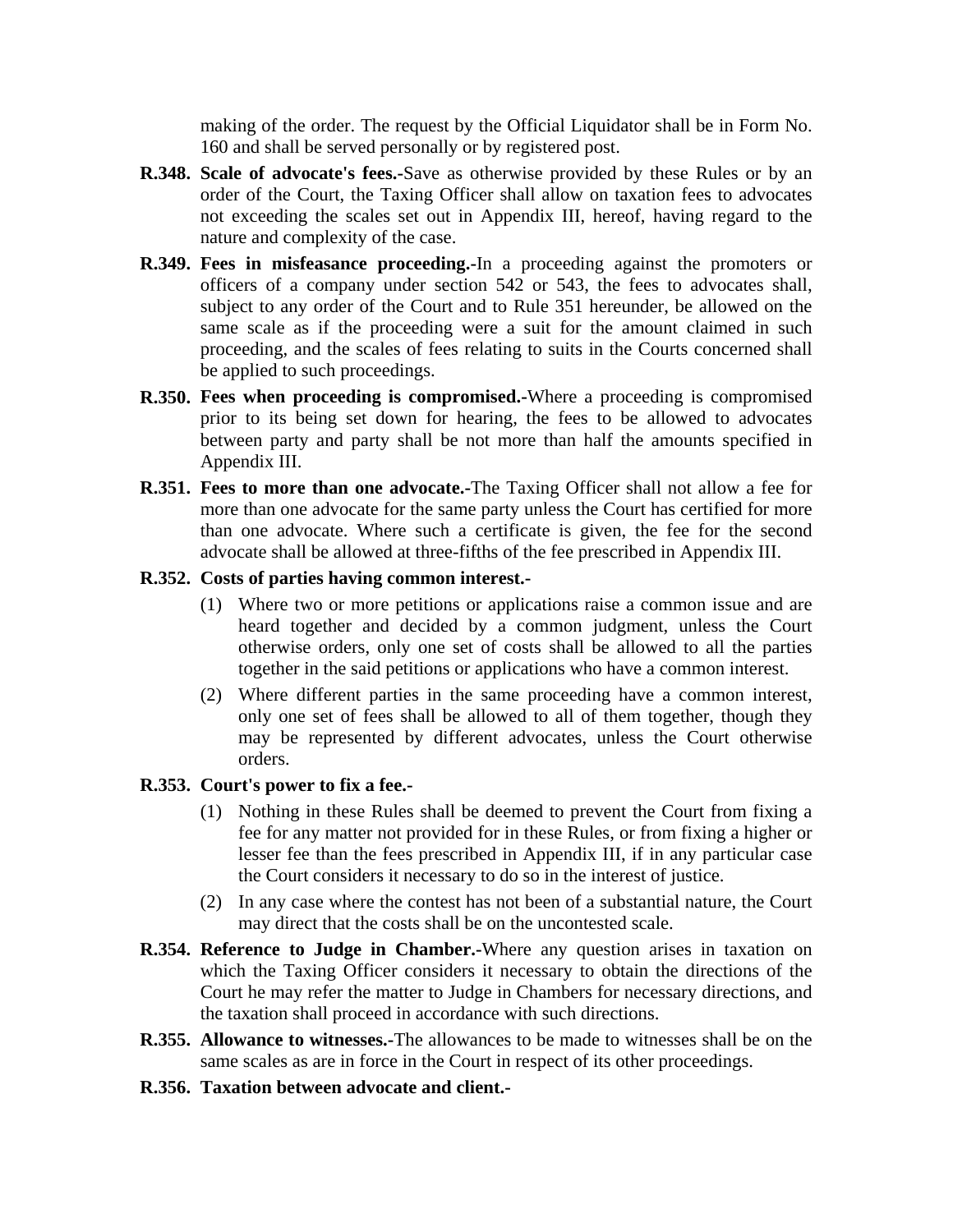(1) Where a dispute arises between an advocate and his client as to the fees and charges payable to the advocate, either party may apply to the Judge in Chambers for an order to have the bill taxed, and on an order for taxation being made, the Taxing Officer may proceed to tax the bill. The application when made by the advocate shall be accompanied by a copy of the bill to be taxed :

Provided that where the client has expressed his consent in writing to the taxation of costs between himself and his advocate in any proceeding, the advocate may present the bill of costs in such proceedings for taxation without an order of the Judge, and the Taxing Officer shall thereupon proceed to tax the bill.

- (2) In every case of taxation between advocate and client, the client shall be duly summoned by the Taxing Officer to attend the taxation, and the summons shall be served not less than 14 days' prior to the date fixed for taxation.
- (3) Subject to any agreement in writing to the contrary, the rules regulating the taxation of costs between party and party shall be applicable, as far as may be, to taxation between advocate and client :

Provided that all such charges and expenses as in the opinion of the Taxing Officer where necessary or proper or where incurred at the instance of the client, shall be allowed.

- (4) No agreement between the advocate and his client to pay fees higher than those prescribed in Appendix III shall be recognised unless the same has been recorded in writing and is signed by the client and has been filed along with the appearance of the advocate in the case.
- (5) Where the Taxing Officer is of opinion that any such agreement as aforesaid is unfair or unreasonable, he may refer the matter to the Judge who may thereupon make such order as he thinks just, and the taxation shall proceed in accordance with such order.
- (6) This Rule shall not apply to a taxation of a bill of costs and between an advocate employed by the Official Liquidator and the Official Liquidator, which shall be taxed, subject to any order of the Court, according to the rules regulating taxation of costs between party and party.

## **R.357. Review of taxation.-**

- (1) Any party who is dissatisfied with the allowance or disallowance by the Taxing Officer of all or any of the items in the Bill of Costs, may, within 10 days of the passing of the Bill on taxation, apply to the Taxing Officer to review his decision in respect thereof.
- (2) An application for review shall be made by a summons returnable before the Taxing Officer, and shall be accompanied by a statement of objections specifying the items or parts of the Bill with respect to which the review is sought and the grounds of objection. The summons together with a copy of the statement shall be served on the opposite party not less than four clear days before the date fixed for hearing the review.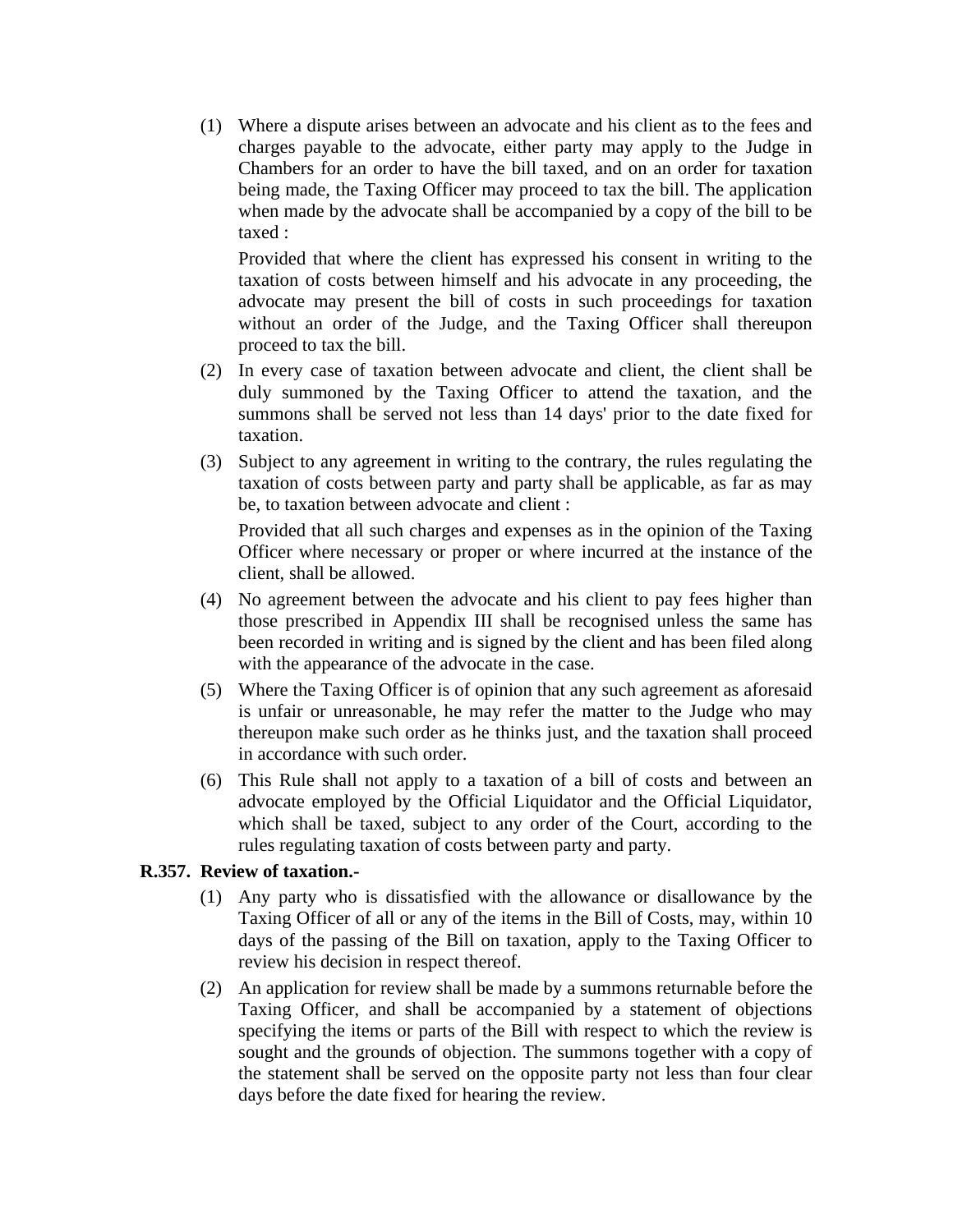(3) Upon an application to review his order, the Taxing Officer shall reconsider the taxation and may, where he thinks fit, receive further evidence in respect thereof, and shall state in a certificate the grounds of his decision on such review.

## **R.358. Appeal against Review.-**

- (1) Any party dissatisfied with the decision of the Taxing Officer on review may, not later than seven days from the date of the decision, or such further time as the Judge may allow, appeal to the judge in Chambers against the decision of the Taxing Officer. The appeal shall be made by a judge's summons and shall be accompanied by a memorandum setting out the grounds of appeal. The summons together with a copy of the memorandum shall be served on the opposite party not less than four clear days before the date fixed for the hearing. On such appeal, the Judge may pass such orders as may seem just.
- (2) Subject to the orders of Court on such appeal, if any, the decision of the Taxing Officer shall be final.
- **R.359. Certificate of taxation.-**Upon the Bill of Costs being taxed and subject to the orders of the judge on appeal, if any, the Taxing Officer shall issue a certificate of taxation showing the amount as taxed.

# **PART V**

## **MISCELLANEOUS**

## **R.360. Inspection of file.-**

- (1) Every duly authorised officer of the Central Government and, save as otherwise provided by these Rules, every person who has been a director or officer of a company which is being wound-up, shall be entitled, free of charge, at all reasonable times to inspect the file of proceedings of the liquidation and to take copies or extracts from any document therein, and, on payment of the prescribed charges, to be furnished with such copies or extracts.
- (2) Save as otherwise provided by these Rules, every contributory and every creditor whose claim or proof has been admitted, shall be entitled, on payment of the prescribed charges, at all reasonable times to inspect the file of proceedings and to be furnished with copies and extracts from any document therein.
- **R.361. Saving of Rules under Special Acts.-**Nothing in these rules shall affect the operation of any rules framed under the Banking Companies Act, 1949 or the